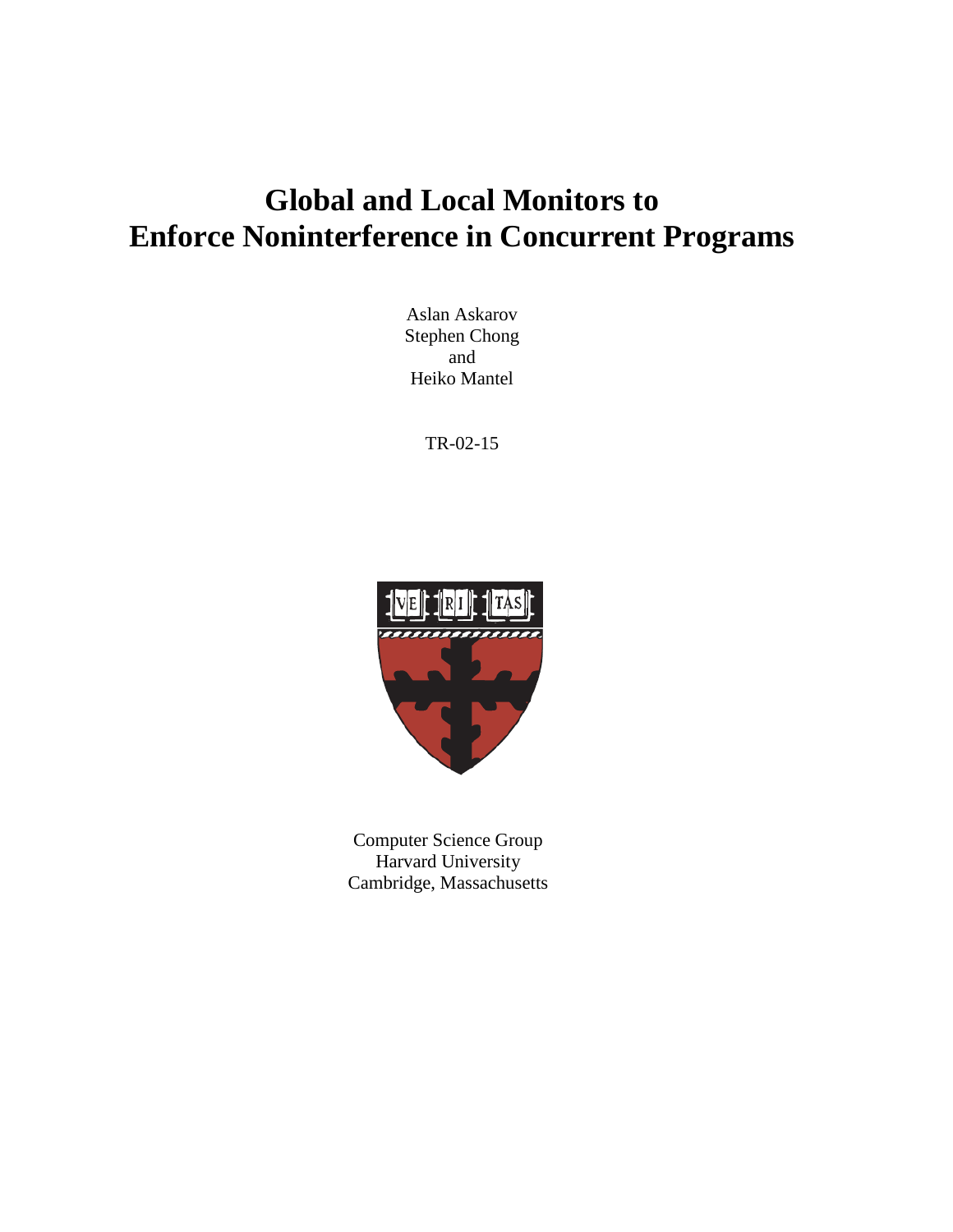# Global and Local Monitors to Enforce Noninterference in Concurrent Programs

Aslan Askarov Aarhus University aslan@cs.au.dk

Stephen Chong Harvard University chong@seas.harvard.edu

Heiko Mantel TU Darmstadt mantel@cs.tu-darmstadt.de

*Abstract*—Controlling confidential information in concurrent systems is difficult, due to covert channels resulting from interaction between threads. This problem is exacerbated if threads share resources at fine granularity.

In this work, we propose a novel monitoring framework to enforce strong information security in concurrent programs. Our monitors are hybrid, combining dynamic and static program analysis to enforce security in a sound and rather precise fashion. In our framework, each thread is guarded by its own local monitor, and there is a single global monitor. We instantiate our monitoring framework to support rely-guarantee style reasoning about the use of shared resources, at the granularity of individual memory locations, and then specialize local monitors further to enforce flow-sensitive progress-sensitive information-flow control. Our local monitors exploit rely-guarantee-style reasoning about shared memory to achieve high precision. Soundness of relyguarantee-style reasoning is guaranteed by all monitors cooperatively. The global monitor is invoked only when threads synchronize, and so does not needlessly restrict concurrency. We prove that our hybrid monitoring approach enforces a knowledgebased progress-sensitive noninterference security condition.

*Keywords*-Language-based security; information-flow control for concurrent systems; hybrid information-flow monitor.

## I. INTRODUCTION

Computer systems increasingly exhibit concurrency, including systems that handle confidential information. Providing confidentiality in concurrent systems is challenging, as sharing of resources and synchronization may create *covert channels*, thus facilitating inadvertent leakage of sensitive information. An additional challenge is to enforce confidentiality without unnecessarily limiting or reducing concurrency.

Most previous mechanisms to control the flow of sensitive information (and to prevent information leaks) are inadequate in the presence of modern concurrency features. Operating system abstractions (e.g., [\[2,](#page-15-0) [3\]](#page-15-1)) are too coarse grained to control information flow between concurrent threads that share finegrained resources. Purely static mechanisms (e.g., [\[4,](#page-15-2) [5,](#page-15-3) [6,](#page-16-0) [7,](#page-16-1) [8\]](#page-16-2)) are often too restrictive with respect to sharing of resources and synchronization between threads. Purely dynamic mechanisms (such as information-flow control monitors [\[9,](#page-16-3) [10,](#page-16-4) [11,](#page-16-5) [12\]](#page-16-6)) have not yet been extended to handle fine-grained concurrency, due in part to the difficulties in dynamically and efficiently preventing covert channels resulting from thread interactions.

We investigate hybrid information-flow control for enforcing confidentiality in concurrent programs. *Hybrid informationflow control monitors* (or, simply, *hybrid monitors*) combine static and dynamic program analysis to secure the flow of information in a system. We present a general framework for monitoring concurrent programs, and instantiate this framework for information-flow security. In our framework, monitoring occurs at two levels: each thread is guarded by a local monitor, and there is a single global monitor to provide control across threads. We enable modular, rely-guarantee-style reasoning about the behavior of multi-threaded programs by extending the concepts of modes and mode states [\[13\]](#page-16-7) to a dynamic setting. Our global monitor ensures that assumptions made by threads regarding the exclusive or shared use of memory are justified. Our local monitors ensure that individual threads provide the guarantees they promise. Our local monitors additionally control information flow within the guarded threads. The global monitor is not concerned with information-flow control; its sole purpose is to ensure that all assumptions are justified. Crucially, these assumptions can be exploited by the local monitors to establish information-flow control, both effectively and precisely.

Threads' assumptions about memory resources may change only at synchronization points. Thus, the global monitor is accessed only when threads synchronize, and the global monitor does not needlessly restrict concurrency in the program. Existing hybrid information-flow control monitors for concurrent programs (e.g., [\[14\]](#page-16-8)) use a single monitor shared by all threads, thus causing unnecessary synchronization between threads.

This article's contributions can be summarized as follows.

- We provide efficient and precise information-flow control for concurrent programs using hybrid monitors. Our monitoring approach is novel: each thread has its own local monitor, and there is a single global monitor. Efficiency is achieved because the global monitor is accessed only at thread synchronization points, and so does not needlessly restrict concurrency. We prove that our monitors enforce a progresssensitive noninterference-like security guarantee.
- The generic framework for monitoring concurrent programs is itself a novel technical contribution. It enables sound rely-guarantee-style reasoning in a dynamic setting, where the global monitor ensures the compatibility of assumptions made with guarantees provided by threads, and the local monitors enforce the guarantees promised by threads. Local

This is the full version of [\[1\]](#page-15-4) and provides detailed proofs and additional material such as omitted calculus rules.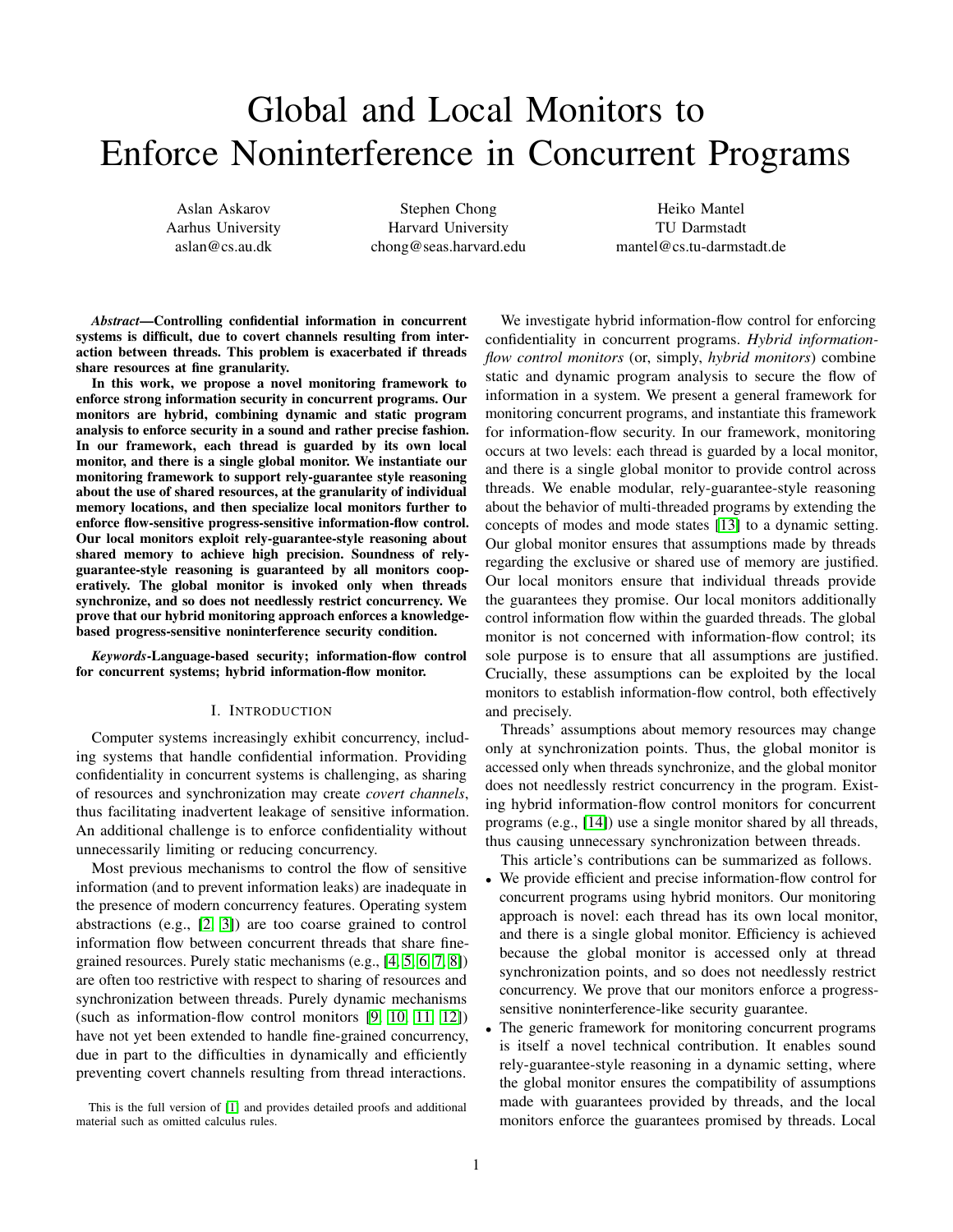monitors can be specialized to impose further constraints on the guarded thread. By exploiting assumptions, local monitors are able to effectively enforce also global system properties. This is the feature from which we benefit in our hybrid solution for information-flow security.

We consider a simple imperative concurrent calculus, with input and output operators and barrier synchronization. Our local monitors support flow-sensitive security types [\[15\]](#page-16-9), which facilitates precise reasoning about information flow via program variables. A thread may soundly allow the security level of a variable to change only if the thread has exclusive read-access or exclusive write-access to the variable.

Our local monitors separately track upper bounds on information that may be revealed by the relative order of events (the *timing level* of a thread) and information that may be revealed by learning whether control has reached the current program point or diverged earlier (the *termination level* of a thread). These levels are analogous to the *pc level* traditionally used in security-type systems for non-concurrent programs [\[4\]](#page-15-2). The termination level enables us to enforce *progress sensitive* security [\[16\]](#page-16-10), a generalization of *termination sensitive* security [\[17\]](#page-16-11) to interactive programs. Most existing work on enforcing information-flow security ignores progress sensitivity due to the complexity and imprecision of the enforcement mechanism. Use of the timing level enables us to prevent *internal timing leaks* [\[18\]](#page-16-12). Although the termination level of a thread increases monotonically, we provide additional precision by lowering the timing level of threads at synchronization points, since synchronization between threads restricts the relative order of events before and after the synchronization. Our work leverages the insight that resetting the timing levels of threads at synchronization points is analogous to lowering the pc level at post-dominators of control-flow branches [\[18,](#page-16-12) [4,](#page-15-2) [19\]](#page-16-13).

## <span id="page-2-0"></span>II. INFORMATION FLOW IN CONCURRENT PROGRAMS

In this section, we provide intuition for how concurrency and progress sensitivity complicate the enforcement of informationflow security, and for how our monitors enforce security in this challenging setting. We then present our general framework for monitoring concurrent programs (Sections [III](#page-3-0)[–IV\)](#page-7-0), instantiate it for rely-guarantee reasoning (Section [V\)](#page-8-0), and further instantiate it to enforce information-flow security (Sections [VI–](#page-10-0)[VII\)](#page-10-1).

Information flow through concurrent access: Confidential information may be inadvertently leaked through thread interaction. For example, consider the following (insecure) program, which consists of two threads that execute concurrently.

*Thread 1:* input *H* to foo; output foo  $\times$  2 to *H* 

*Thread 2:* foo  $:= 42$ ; output foo to  $L$ 

The first thread inputs confidential information from highsecurity channel  $H$ , stores it in variable foo, and then outputs 2 times foo to channel  $H$ . The other thread sets foo to the constant integer 42, then outputs foo to low-security channel L, which we assume can be observed by an adversary. Each of these threads is intuitively secure if it were executed in isolation. However, when executed concurrently, since they both access foo, it is possible that Thread 2 will output

confidential information to channel L, violating security by revealing confidential information to the attacker. Indeed, if an observer of channel  $L$  sees an output of anything other than 42, she can infer the confidential input.

Fine-grained resource sharing: Following the work of Mantel, Sands, and Sudbrock [\[13\]](#page-16-7), we support fine-grained reasoning about threads' access to shared resources (like the variable foo in the example above) in order to prevent security violations via thread interaction through such resources. Each thread uses rely-guarantee reasoning about what variables it and other concurrently executing threads might read or write. Consider, for example, the following (secure) program, where Thread 1 assumes that no other threads will read variable w (note that Thread 1 stores confidential information in w), and Thread 2 assumes that no other threads will write variable v (note that Thread 2 sends the content of v to channel  $L$ ). Provided both assumptions hold, the program is secure, even in the presence of additional threads.

*Thread 1:* input H to w; output  $w + v$  to H

*Thread 2:*  $v := 14$ ; output  $v \times 42$  to L Threads' assumptions and guarantees originate from protocols the concurrently running threads comply with, where coordination among threads is often achieved through synchronization mechanisms. In the following (secure) example, Thread 1 has exclusive access to variable y before the barrier, and Thread 2 has exclusive access after the barrier.

*Thread 1:* input L to y; barrier

*Thread 2:* barrier; output y to L

Assumptions and guarantees of threads must be compatible when threads are composed. We assume that a thread's assumptions are stated explicitly. We use the global monitor to impose the corresponding guarantees on all other threads, and use the local monitors of the threads ensure that these guarantees are indeed provided. Thus, our approach supports fine-grained resource sharing while preventing information leakage through concurrent access.

Information flow through nondeterminism: Information can also be leaked when the relative order of observable events (such as outputs to low-security channels) depend on confidential information. In the following (insecure) example, the output on channel  $L$  is either 0 followed by 1, or vice versa, where the order likely depends on confidential information.

*Thread 1:* input h to  $\hat{H}$ ; while h > 0 do h := h - 1 od; output 1 to  $L$ 

$$
d\ 2: \quad \text{output } 0 \text{ to } L
$$

*Threa* 

Our monitors prevent information leakage by this program as follows: Regardless of the value of the confidential input, Thread 1's local monitor notices that the relative ordering between its own output and output of other threads might be influenced by the while loop, and, hence, the local monitor intervenes by blocking the thread's execution before the output occurs. The following program is, however, secure and permitted by our monitors.

*Thread 1:* input h to H; while  $h > 0$  do  $h := h - 1$  od;

barrier; output  $1$  to  $L$ 

*Thread 2:* barrier; output 0 to L

Even though the relative order of the low outputs is undetermined, the threads cannot perform the output until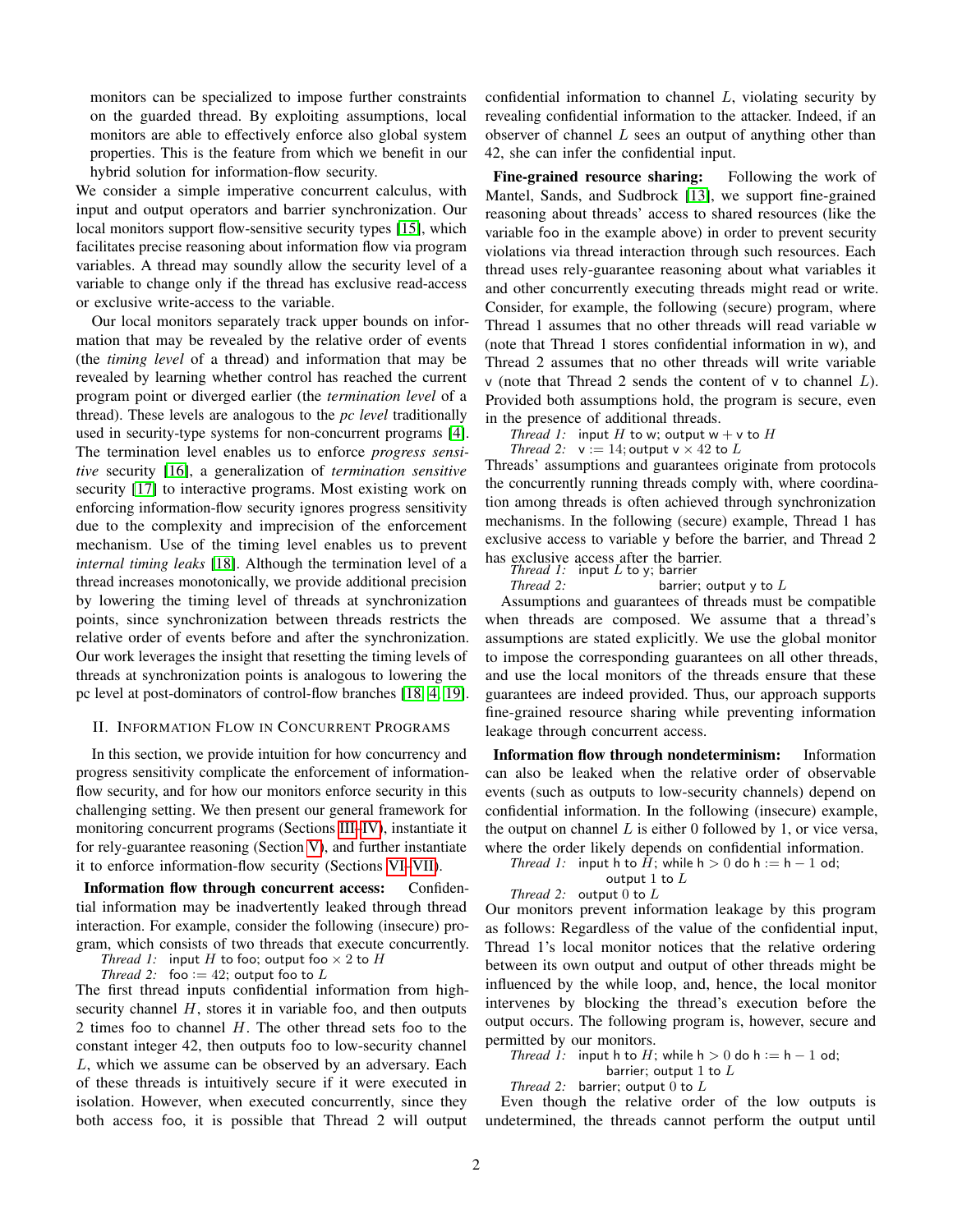after the barrier. Intuitively, the program is secure because the synchronization between threads ensures that the order of the low output does not depend on confidential information, even though the low output is nondeterministic [\[20,](#page-16-14) [21\]](#page-16-15).

To correctly and precisely track what information might be revealed by the relative timing of events, each local monitor tracks the *timing level*, a security level that is an upper bound on information that has influenced the timing of the thread's execution with respect to other threads. Since after synchronization, the relative timing of threads is independent of information that affected the timing before the synchronization, the timing level of a thread can be lowered immediately after synchronization. This is similar to information-flow control in single-threaded programs, where the *pc level* (a bound on the information that influences whether the current statement is executed) can be lowered at post-dominators of control flow decisions. That is, synchronization points are the post-dominators of concurrent programs, and allow a similar improvement in precision.

Precision of hybrid monitors: Our use of monitors improves the precision of security enforcement, since we consider the security of a single execution, and do not need to determine whether all possible program executions are secure. For example, our monitor permits complete execution of the following single-threaded program if the low input is positive. In contrast, a static analysis would have to classify this program as insecure, because executing it will leak confidential information if the low input is negative or zero.

input  $L$  to low; if low  $> 0$  then input L to x else input H to x fi; output x to  $L$ 

Progress sensitivity: If confidential information influences whether a program terminates, observing the termination or non-termination of a program can leak confidential information. This is exacerbated in interactive settings [\[16\]](#page-16-10) (i.e., where the program produces observable events before the end of the program) and concurrent settings (where many threads may each reveal a small amount of information). For example, in the following (insecure) program, the program silently diverges after outputting a low value that is equal to the secret (i.e., it diverges without producing any further output). Thus, an observer of channel  $L$  can learn the secret by noting the last value output.

input H to high; low := 0; while 1 do output low to  $L$ ; if low<high then low  $:=$  low+1 else (while 1 do skip od) fi od

An additional concern is that an enforcement mechanism itself might reveal information. In the following (insecure) program, if the secret is positive, a monitor might intervene to prevent the insecure output of high to  $L$  by blocking the thread. As a consequence, the output of  $42$  to channel  $L$  would never occur and, hence, an observer of L could infer that the secret must be a positive value, once she realizes that 42 will not be output.

input  $H$  to high;

if high  $> 0$  then output high to L else skip fi; output 42 to L

We prevent information leaks via termination and monitor interventions by tracking the *termination level* and *blocking level* of each thread within our local monitors. These are upper bounds on information that might have influenced, respectively, the termination behavior of loops and the blocking behavior of the monitor. By tracking these levels, we ensure that the termination and blocking behavior does not leak information.

#### <span id="page-3-0"></span>III. MONITORED MULTI-THREADED COMPUTATIONS

We propose a formal model for multi-threaded programs that interact with their environment via channels and whose concurrent threads communicate with each other using shared memory. In our model, we reuse the concepts of modes and of mode states from [\[13\]](#page-16-7) to facilitate rely-guarantee-style reasoning about the behavior of such programs.

The novelty of our model is that it supports reasoning about multi-threaded programs that are monitored. In our model, programs can be monitored at two levels: local monitors provide control over individual threads while global monitors provide control across threads. By lifting the concept of mode states to threads that are monitored, we enable rely-guarantee-style reasoning both about monitored programs and within monitors.

We recall the concepts of modes and of mode states in Section [III-A,](#page-3-1) and also define a formal notation for mode state changes. In Section [III-B,](#page-5-0) we introduce judgments that capture the behavior of local and global monitors. This provides the basis for lifting the concepts of mode states to multi-threaded programs that are monitored in Section [III-C.](#page-5-1)

**Notation:** We denote the powerset of a set S by  $\mathcal{P}(S)$ . We use  $A \rightarrow B$  and  $A \rightarrow B$  to denote the set of all total functions and all partial functions, respectively, with domain A and range B. We denote the pre-image of a function  $f : A \rightarrow B$  by  $pre(f)$ , i.e.,  $pre(f) = \{a \in A \mid f(a) \in B\}$ . We denote the update of a function f by  $f[d \mapsto v]$ , where  $f[d \mapsto v](d) = v$  and  $f[d \mapsto v](d') = f(d')$  for  $d' \in pre(f) \setminus \{d\}.$ 

We refer to partial functions with domain  $\mathbb{N}_0$ , range A, and a finite pre-image of consecutive numbers starting at 0 as *lists over*  $A$ , and denote the set of all such lists by  $A^*$ . We use  $\epsilon$  to denote the empty list,  $l \cdot a$  to denote the list that results from appending an element  $a \in A$  to the end of a list  $l \in A^*$ , and  $l_1 \cdot l_2$  to denote the concatenation of two lists  $l_1, l_2 \in A^*$ . The function filter removes from a list over A those elements that do not satisfy a predicate  $p \subseteq A$ , i.e., filter $(p, \epsilon) = \epsilon$ , filter $(p, l \cdot a) =$  filter $(p, l) \cdot a$  if  $a \in p$ , and filter(p, l·a) = filter(p, l) if  $a \notin p$ .

Additional notation and notions are defined in Appendix [A.](#page-18-0)

#### <span id="page-3-1"></span>*A. Modes, Mode States, and Annotations*

We use *modes* [\[13\]](#page-16-7) to capture a program developer's expectations about the environment in which a program shall run as well as his intentions. For instance, a program might be designed to use a particular communication protocol with its environment and, hence, a thread running such a program will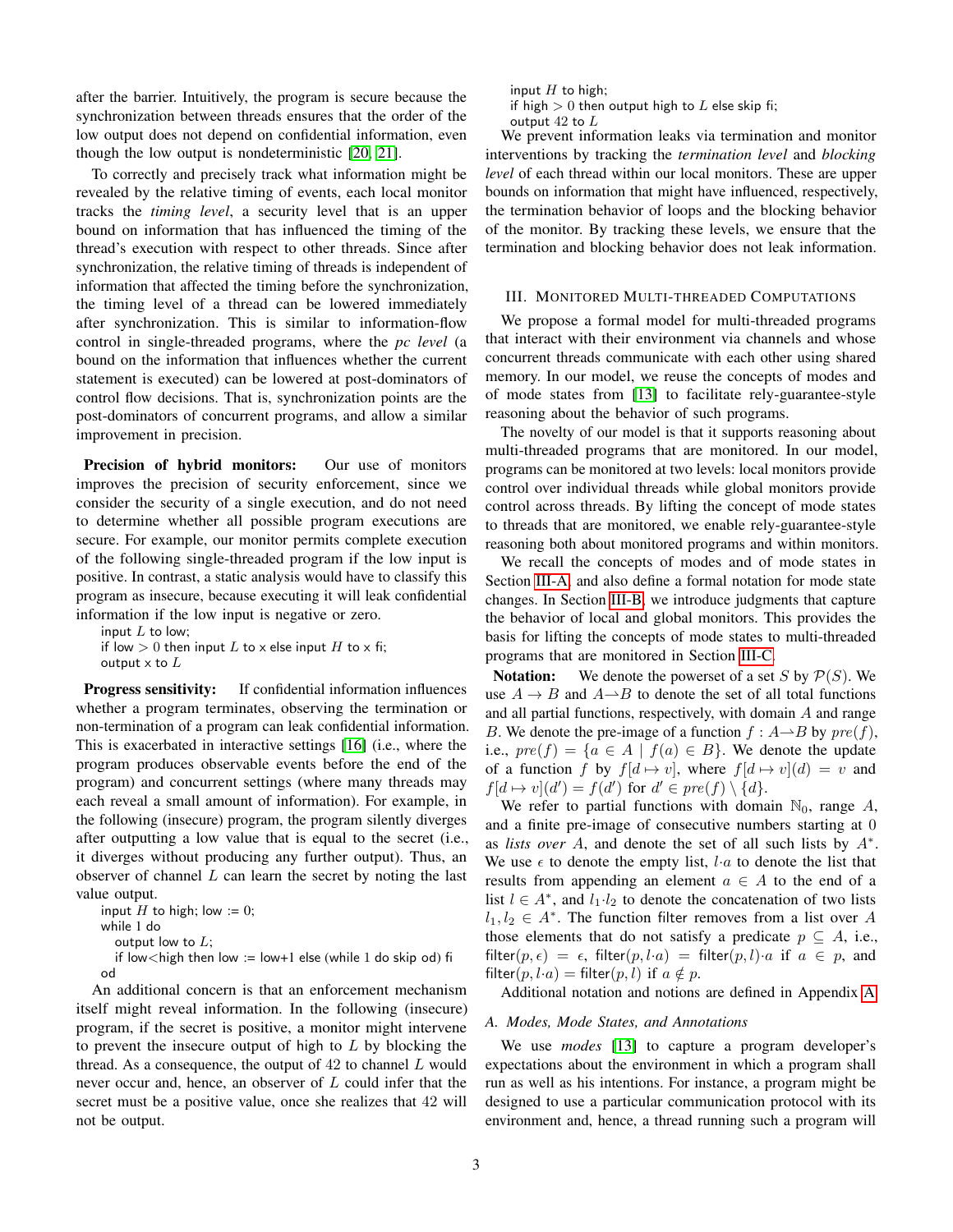provide the desired functionality only in an environment that complies with this protocol. Such a convention incorporates both an expectation (namely that the environment will follow the protocol) and an intention (namely that the thread itself is programmed correctly to follow the protocol).

In general, modes can be used to express assumptions and guarantees about arbitrary entities that are relevant for a program's behavior. In this article, we restrict ourselves to modes that express assumptions and guarantees about particular entities, namely program variables. More concretely, we focus on assumptions about which variables might be read and written by a thread's environment and the dual guarantees. We use Var to denote the set of all variables.

We use the symbols A-NR and A-NW to express the assumption that a particular variable will not be read and will not be written, respectively, by the environment of a given thread. Moreover, we use the symbols G-NR and G-NW to express the guarantee that a thread will not read and will not write, respectively, a particular variable. That is, the modes A-NR and G-NR are dual to each other, and so are the modes A-NW and G-NW. We define the function invert : Mod  $\rightarrow$  Mod to transform a mode mod  $\in$  Mod into its dual mode:

$$
invert(G-NR) = A-NR \quad invert(G-NW) = A-NW
$$
  

$$
invert(A-NR) = G-NR \quad invert(A-NW) = G-NW
$$

We refer to the modes A-NR and A-NW as the *no-read* and the *no-write assumption*. Moreover, we refer to the modes G-NR and G-NW as the *no-read* and the *no-write guarantee*. Formally, we define the *set of assumptions* by  $Asm = \{A-NR, A-NW\},\$ the set of guarantees by  $Gua = {G-NR, G-NW}$ , and the *set of all modes* by  $Mod = Asm \cup Gua$ .

We use *mode states* [\[13\]](#page-16-7) to track which assumptions are made and which guarantees are provided. Formally, a mode state is a function  $mdst : Mod \rightarrow \mathcal{P}(Var)$  that returns the set of all variables that are in a given mode. Accordingly, we define the set of all mode states by  $M dSt = Mod \rightarrow \mathcal{P}(Var)$ .

We use terms of the form  $\text{acq}(mod, X)$  and rel $(mod, X)$ to specify that the mode mod is acquired and released, respectively, for all variables in the set  $X \subseteq Var$ . We call such terms *annotations* and define the set of all annotations by  $Ann = \{ \text{acq}(mod, X), \text{rel}(mod, X) \mid mod \in Mod, X \subseteq \emptyset \}$ Var}. For singleton sets of variables, we use a shorthand notation and write  $acq(mod, x)$  instead of  $acq(mod, \{x\})$ . Similarly, we write rel( $mod, x$ ) instead of rel( $mod, \{x\}$ ).

We introduce the predicate  $Has-Mode-In \subseteq Ann \times$  $P(Mod)$  to identify annotations with particular modes. We define this predicate by ann *Has-Mode-In* M iff ann ∈  ${a \in \text{card}(mod, X), \text{rel}(mod, X) \mid X \subseteq Var \land mod \in M}$  and the projection of a list of annotations  $\gamma$  to a set of modes M by  $\gamma \upharpoonright M = \text{filter}(\lambda ann \in Ann : ann Has-Mode-In M, \gamma).$ 

To model the effects of annotations on mode states, we

define the function  $update : (MdSt \times Ann) \rightarrow MdSt$  by

$$
update(mdst, \texttt{acq}(mod, X)) = \\ mdst[mod \rightarrow (mdst(mod) \cup X)]
$$
  

$$
update(mdst, \texttt{rel}(mod, X)) = \\ mdst[mod \rightarrow (mdst(mod) \setminus X)]
$$

Overloading notation, we lift the function  $update : (MdSt \times$  $Ann) \rightarrow M dSt$  to a function update :  $(M dSt \times Ann^*) \rightarrow$ MdSt on lists of annotations by update(mdst,  $\epsilon$ ) = mdst and  $update(mdst, \gamma \cdot ann) = update(wplate(mdst, \gamma), ann),$ where  $mdst \in M dSt$ ,  $ann \in Ann$ , and  $\gamma \in Ann^{\star}$ .

For instance, the annotation  $acq(A-NW, x)$  can be used to specify that a thread from now on runs under the assumption that variable x is not written by other threads,  $mdst(A-NW)$ equals the set of all variables for which the no-write assumption is made in mode state *mdst*, and, in particular,  $x \in (update(mdst, \text{acq}(A-NW, x)))(A-NW)$  holds.

This fact is explicated by the following proposition.

<span id="page-4-1"></span>**Proposition 1.** Let  $\gamma, \gamma' \in Ann^{\star}, mod \in Mod, and$  $mdst, mdst' \in MdSt$  *be arbitrary. If*  $mdst(mod)$  =  $mdst'(mod)$  *and*  $\gamma \restriction$  { $mod$ } =  $\gamma' \restriction$  { $mod$ } *then*  $(\textit{update}( \textit{mdst}, \gamma))(\textit{mod}) = (\textit{update}(\textit{mdst}', \gamma'))(\textit{mod}).$ 

*Proof:* Let  $mod \in Mod$  be arbitrary. We first prove the following implication by induction over the length of  $\gamma$ :

<span id="page-4-0"></span>
$$
\forall \gamma \in Ann^* : \forall mdst, mdst' \in MdSt : \qquad (1)
$$

$$
(mdst(mod) = mdst'(mod) \implies
$$

$$
((update(mdst, \gamma))(mod) =
$$

$$
(update(mdst', \gamma \upharpoonright \{mod\})) (mod)))
$$

Let  $mdst, mdst' \in MdSt$  be arbitrary with  $mdst(mod)$  =  $mdst'(mod).$ 

Base case: Assume  $\gamma = \epsilon$ . From  $\gamma = \epsilon$ , we obtain  $\gamma \restriction$  {mod} =  $\epsilon$ . From the definition of update,  $\gamma = \epsilon$ ,  $mdst(mod) = mdst'(mod)$ , and  $\gamma \upharpoonright \{mod\} = \epsilon$ , we obtain  $(\text{update}(mdst, \gamma))(mod) = mdst(mod) = mdst'(mod) =$  $(update(mdst', \gamma \upharpoonright \{mod\})) (mod).$ 

Step case: Assume  $\gamma = \gamma^{\times}$  ann for some  $\gamma^{\times} \in Ann^{\times}$  and ann  $\in$  Ann. Let mdst<sup> $\times$ </sup> = update(mdst,  $\gamma^{\times}$ ) and mdst<sup>'</sup> $\times$  = update(mdst',  $\gamma^*$  | {mod}). From the induction assumption, we obtain  $mdst^{\times}(mod) = mdst^{\prime\times}(mod)$ .

If ann  $\upharpoonright$  {mod} =  $\epsilon$  then  $(\text{update}(mdst, \gamma))(mod)$  =  $(wplate(mdst, \gamma^{\times})) (mod).$  From  $mdst^{\times}(mod)$  =  $mdst'^{\times}(mod)$  and  $\gamma$  |  $\{mod\}$  =  $(\gamma^{\times}.ann)$  |  ${mod}$  =  $(\gamma^{\times} \restriction {mod}) \cdot \epsilon = \gamma^{\times} \restriction {mod}$  we obtain  $(\text{update}(mdst, \gamma))(mod) = (\text{update}(mdst, \gamma^{\times})) (mod) =$  $(\text{update}(mdst', \gamma^{\times}) \mid \{mod\})) (mod) = (\text{update}(mdst', \gamma))$  ${mod})$  $(mod).$ 

If ann  $\upharpoonright$  {mod}  $\neq$   $\epsilon$  then ann  $\upharpoonright$  {mod} = ann. We distinguish two cases:

If ann =  $\text{acq}(mod, x)$  for some  $x \in Var$  then  $(\text{update}(mdst, \gamma))(mod) = (\text{update}(mdst^{\times}, ann))(mod) =$  $mdst^{\times}(mod) \cup \{x\}$  =  $mdst^{\times'}(mod) \cup \{x\}$  =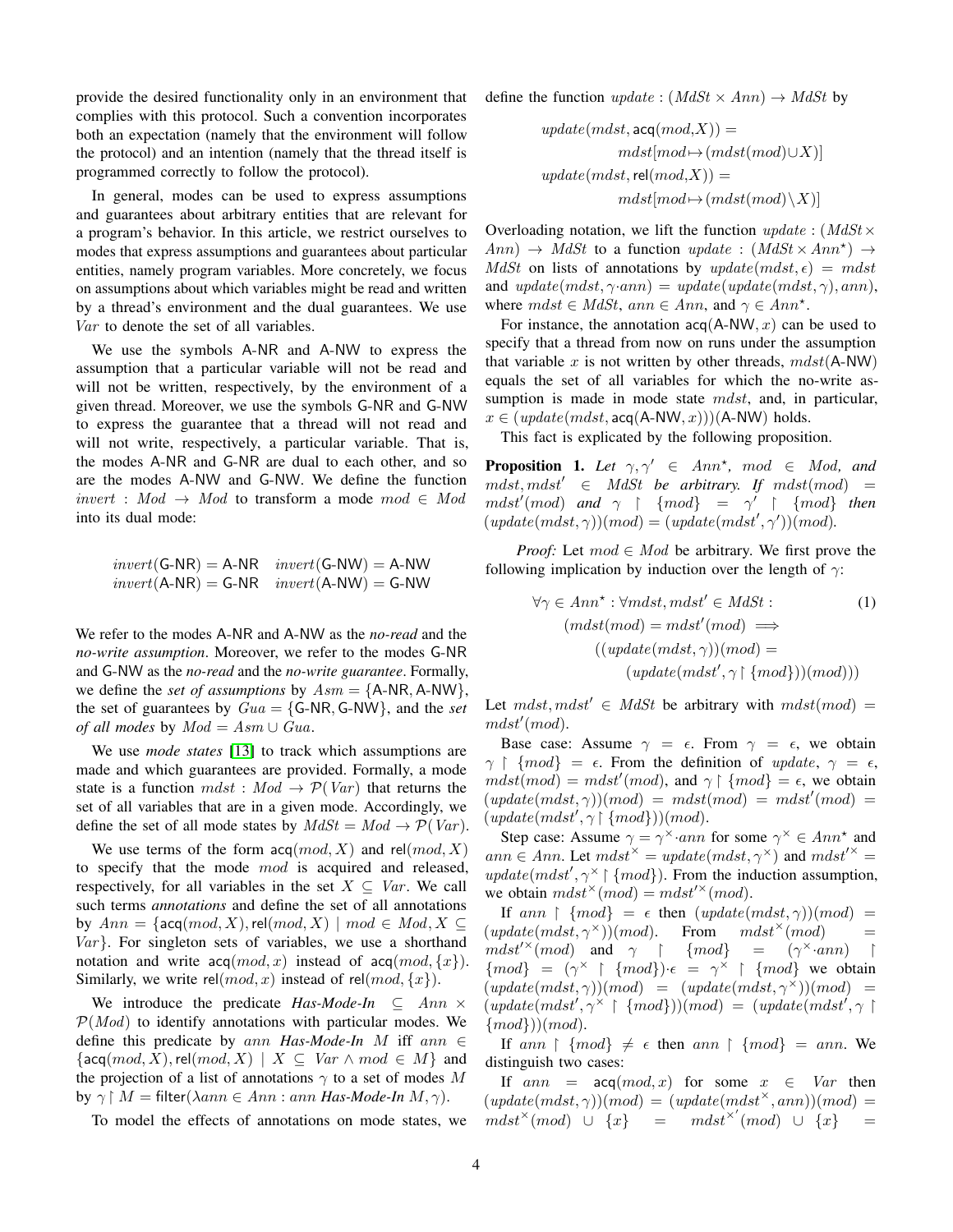$(\textit{update}(\textit{mdst}^{\times'}, \textit{ann}))(\textit{mod}) = (\textit{update}(\textit{mdst}^{\times'})$  $(update(mdst', \gamma$  ${mod})$  $(mod).$ 

If ann = rel(mod, x) for some  $x \in Var$  then  $(\text{update}(mdst, \gamma))(mod) = (\text{update}(mdst^{\times}, ann))(mod) =$  $mdst^{\times}(mod) \ \setminus \ \{x\} \quad =$  $mdst^{\times'}(mod) \quad \{x\}$  =  $(update(mdst^{\times'}, ann))(mod) = (update(mdst'))$  $(\textit{update}(mdst', \gamma))$  ${mod})$  $(mod).$ 

This concludes the proof of Proposition [1.](#page-4-0) It remains to argue that the overall proposition follows.

Let  $mdst, mdst' \in Mdst$  and  $\gamma, \gamma' \in Ann^*$ be arbitrary with  $mdst(mod)$  =  $mdst'(mod)$  and  $\gamma \upharpoonright \{mod\}$  =  $\gamma'$  | {mod}. From Proposition [1](#page-4-0) and  $mdst(mod)$  =  $mdst'(mod)$ , we obtain  $(\textit{update}(mdst, \gamma))(mod) =$  $(update(mdst', \gamma$  ${mod}\)(mod)$ . From  $\gamma \upharpoonright {mod}$  $\uparrow \uparrow \{mod\},$ we obtain  $update(mdst', \gamma)$  $\uparrow$  {mod})(mod)  $(update(mdst', \gamma' \upharpoonright \{mod\})) (mod).$  From Proposition [1](#page-4-0) and  $mdst'(mod) = mdst'(mod)$ , we obtain (update(mdst',  $\gamma'$ )  ${mod}$ )(mod) =  $, \gamma'$ ))(*mod*). Thus,  $(\text{update}(mdst, \gamma))(mod) =$  $, \gamma')$ )(mod) holds.

#### <span id="page-5-0"></span>*B. Monitors and Events*

To control the behavior of individual threads, each thread is guarded by a *local monitor* which is invoked each time the thread performs a computation step. We use *local events* to capture information about computation steps needed by a local monitor. We denote the set of all local events by  $Ev$ , use  $\alpha \in Ev$  as a meta-variable, use *LMon* to denote the set of all possible internal states of local monitors, and use  $l$ mon  $\in LM$ on as a meta-variable for local monitor states.

We employ the judgment  $lmon \longrightarrow_{perm}^{\delta,\alpha} lmon'$  to capture that a local monitor in state  $l$ mon  $\in LM$ on permits the combination of  $\alpha \in Ev$  and  $\delta \in Ann^{\star}$ . The local monitor's internal state is updated to  $lmon' \in LMon$ .

To control the behavior across threads, a multi-threaded program is guarded by one *global monitor*. We use *global events* to capture the information about such steps that is needed by the global monitor. We denote the set of all global events by  $GEv$ , use  $\beta \in GEv$  as a meta-variable, use  $GMon_n$  to denote the set of all possible internal states of global monitors for pool states with  $n$  threads, and identify the initial global monitor states in these sets by  $gmon_{init,n} \in GMon_n$ . We define the set of all global monitor states by  $GMon = \bigcup_{n \in \mathbb{N}_0} GMon_n$ and use  $qmon \in GMon$  as a meta-variable.

In this article, we use the global monitor only to control mode-state updates. To simplify our exposition, we assume that threads update their mode state only when synchronizing with other threads, and we consider only one synchronization primitive, namely *global barrier synchronization*. Consequently, the global monitor needs to be invoked only when the program passes a barrier and only needs to distinguish between two global events: sync for barrier synchronization and  $\epsilon$  for all other steps. Throughout this article, the set of all global events is  $GEv = \{\text{sync}, \epsilon\}$ . We use a function  $\chi : Ev \to GEv$  to extract the corresponding global event from a local event.

When passing a barrier, each alive thread requests changes to its mode state, and the global monitor decides if a given combination of requests by the individual threads is permissible. Moreover, the global monitor may decide to impose mode-state changes on threads that differ from the requested mode-state changes. We employ the judgment  $gmon \rightarrow \Gamma, \Delta gmon'$  to capture that a global monitor in state  $qmon \in GMon$  accepts the combination of mode-state-change requests modeled by  $\Gamma$ , imposes the mode-state changes modeled by  $\Delta$  in response, and updates its internal state to  $gmon'$ . Formally,  $\Gamma$  and  $\Delta$  are functions of type  $N \to Ann^*$ , where  $N \subseteq \mathbb{N}_0$  is a finite set. That is,  $\Gamma$  and  $\Delta$  return a list of annotations for each number in their pre-image. As explained later, whenever we use this judgment,  $N$  is the set of identifiers of all threads that are alive when the global monitor is invoked.

We provide a concrete instantiation of  $GMon_n$  and  $gmon_{init,n}$  together with a calculus for global monitor transitions (i.e., for deriving  $gmon \rightarrow \Gamma, \Delta gmon'$ ) in Section [V.](#page-8-0) In Section [VI,](#page-10-0) we provide instantiations of  $Ev$  and of  $\chi$ . An instantiation of LMon and a calculus for local monitor transitions are presented in Section [VII.](#page-10-1)

#### <span id="page-5-1"></span>*C. Monitored, Multi-threaded Computations*

We capture control states of individual threads by terms that we call *commands*, use Com to denote the set of all commands, and express that a thread has terminated by the special command term  $\in Com$ .

We capture local states of individual threads by *thread states* and collections of the local states of multiple threads by *pool states*. Formally, a *thread state* is a triple [com, lmon, mdst], where  $com \in Com$ ,  $lmon \in LMon$ , and  $mdst \in MdSt$ . Accordingly, we define the set of all thread states by  $ThSt =$  $Com \times LMon \times MdSt.$  Formally, a *pool state* is a list of thread states. We define the set of all pool states with  $n$  threads by  $PSt_n = \{0, \ldots, n-1\} \rightarrow ThSt$  and define the set of all pool states with arbitrarily many threads by  $PSt = \bigcup_{n \in \mathbb{N}_0} PSt_n$ . We use  $thread \in ThSt$  as meta-variable for thread states and  $pool \in PSt$  as a meta-variable for pool states.

From a thread state  $thread = [com, lmon, mdst]$ , we retrieve its components with selector functions, defined by thread.com = com, thread.lmon =  $lmon$ , and thread.mdst = mdst. For instance,  $(pool(i))$ .mdst equals the mode state of the *i*th thread in the pool state *pool*.

We introduce the predicate  $Alive \subseteq ThSt$  to capture that a thread has not yet terminated by  $Alive(thread) \equiv$ thread.com  $\neq$  term. To retrieve the identifiers of those threads in a given pool state  $pool \in PSt$  that have not yet terminated and that have terminated, respectively, we define the functions alive :  $PSt \rightarrow \mathcal{P}(\mathbb{N}_0)$  and terminated :  $PSt \rightarrow \mathcal{P}(\mathbb{N}_0)$ by  $alive(pool) = \{i \in pre(pool) \mid Alice(pool(i))\}$  and terminated(pool) =  $pre(pool) \setminus alive(pool)$ .

Threads communicate with each other via a globally shared memory and with their environment via channels. We model the *state of the shared memory* by a function from variables to values and the history of prior communications on a given channel by a trace. Formally, we use Val to denote the set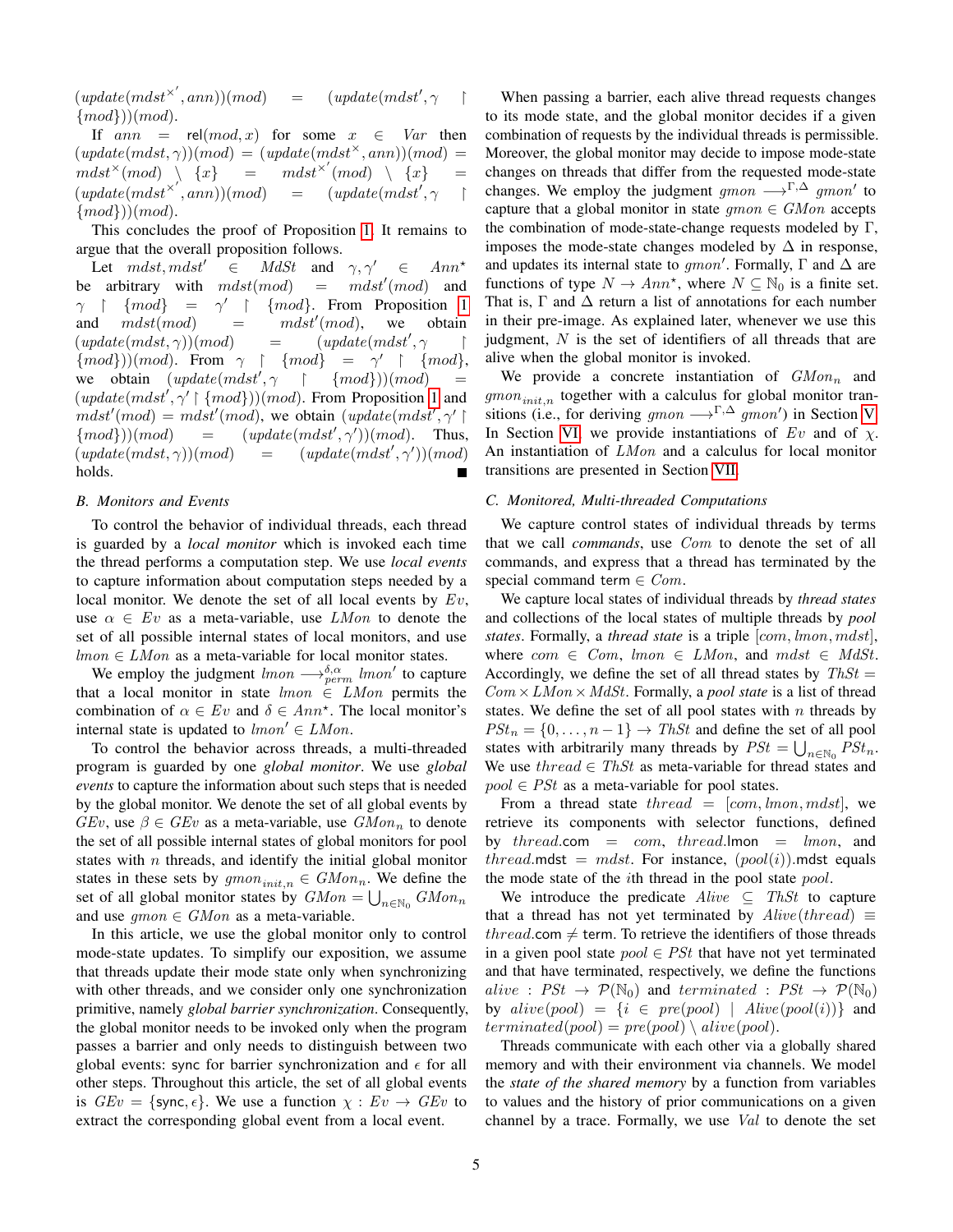of all *values*, define the set of states of the shared memory by  $Mem = Var \rightarrow Val$ , and use Ch to denote the set of all *channels*. We model that a value  $v \in Val$  is received from channel  $ch \in Ch$  and that v is output on ch by the terms  $inp(ch, v)$  and  $out(ch, v)$ , respectively. We refer to such terms as *interactions* and denote the set of all interactions by IO. We call lists of interactions *traces*, define the set of all traces by  $Tr = IO^*$ , and use  $\tau \in Tr$  as a meta-variable for traces.

We capture the behavior of a program's environment by a *communication strategy*. A strategy determines which input the environment supplies to a program on a given channel after a sequence of prior interactions. Formally, a strategy is a function  $\sigma : (Tr \times Ch) \rightarrow Val$  such that  $\sigma(\tau, ch)$  is the value supplied next on channel ch if all prior interactions are captured by the trace  $\tau$ . We use  $\Sigma$  to denote the set of all such strategies.

Configurations: For capturing snapshots during program execution, we employ three layers of configurations: *global configurations*, *local configurations*, and *command configurations*, where global and local configurations incorporate the state of a global monitor and of a local monitor, respectively.

We use *global configurations* to model global snapshots during a program run. Formally, a global configuration  $gcnf$ is a quadruple  $\langle \langle pool, mem, \tau, gmon \rangle \rangle$ , where  $pool \in PSt$ ,  $mem \in Mem, \tau \in Tr$ , and  $qmon \in GMon$ . In the global configuration  $gcnf$ , the pool state *pool* captures the local state of each thread of the multi-threaded program, the memory state mem captures the content of all memory locations, the trace  $\tau$  captures the inputs and outputs that have occurred so far, and *gmon* captures the internal state of the global monitor.

We use *local configurations* to capture the local view of individual threads during a run. Formally, a local configuration lcnf is a triple  $\langle thread, mem, \tau \rangle$  where thread  $\in$  ThSt,  $mem \in Mem$ , and  $\tau \in Tr$ . While the thread state thread models a thread's local state, mem and  $\tau$  model the content of the memory and the prior communications, respectively. In a global configuration  $\langle \langle pool, mem, \tau, gmon \rangle \rangle$ , the local configuration of thread i is  $\langle pool(i), mem, \tau \rangle$ .

We use *command configurations* to define the local effects of computation steps. Formally, a command configuration  $cnf$ is a triple  $(com, mem, \tau)$ , where  $com \in Com, mem \in Mem$ , and  $\tau \in Tr$ . While *com* models a thread's internal state, *mem* and  $\tau$  model the memory content and the prior communications, respectively. The command configuration of a local configuration  $\langle [com, lmon, mdst], mem, \tau \rangle$  is  $(com, mem, \tau)$ .

We use  $GCnf$ ,  $LCnf$ , and  $CCnf$  to denote the set of all global, local, and command configurations, respectively.

**Judgments:** For capturing the effects of computation steps at the level of global, local, and command configurations, respectively, we employ the following three judgments:

$$
gcnf \twoheadrightarrow_{\sigma} gcnf' \qquad \text{lcnf} \xrightarrow{\beta,\gamma,\delta} \text{lcnf}' \qquad \text{conf} \xrightarrow{\alpha,\gamma} \text{cnf}'
$$

A strategy  $\sigma \in \Sigma$  appears as a subscript of the arrow in all three judgments. It captures the communication strategy of the program's environment. For instance, the first judgment

captures that a transition from a global configuration  $qcnf$  to a global configuration  $gcnf'$  is possible under the strategy  $\sigma$ . The arrow in the second judgment carries three additional annotations: a global event  $\beta \in GEv$  and two lists of annotations  $\gamma, \delta \in Ann^*$  that serve different purposes. While  $\gamma$  captures which changes to its mode state a thread desires,  $\delta$ captures which mode state changes are imposed on the thread in response. The arrow in the third judgment carries as annotations a local event  $\alpha \in Ev$  and a list of annotations  $\gamma \in Ann^{\star}$  that captures which changes to its mode state a thread desires.

In the remainder of this section, we provide calculi for the judgments  $lcnf \stackrel{\beta,\gamma,\delta}{\longrightarrow}_{\sigma} lenf'$  and  $gcnf \rightarrow_{\sigma} genf'$ . An exemplary calculus for the judgment  $\overline{c}$  conf  $\rightarrow_{\sigma}^{\alpha,\gamma}$  conf' is provided in Section [VI](#page-10-0) together with an instantiation of Com.

As usual, these calculi induce transition relations. For instance, the calculus for local configurations induces a family of transition relations  $\left(\frac{\beta,\gamma_{\delta}\delta}{\rightarrow \sigma}\right)_{\beta \in GEv, \gamma, \delta \in Ann^*, \sigma \in \Sigma}$ , where  $\frac{\beta,\gamma_{\delta}\delta}{\rightarrow \sigma}$  relates two local configurations *lcnf* and *lcnf'* iff lcnf  $\stackrel{\beta,\gamma,\delta}{\longrightarrow}_{\sigma}$  lcnf' is derivable. We use the usual notation for the reflexive, transitive closure of such relations, i.e., for instance,  $(\frac{\beta,\gamma,\delta}{\sigma})^*$  denotes the reflexive, transitive closure of  $\frac{\beta,\gamma,\delta}{\sigma}$ . **Local Transitions:** The judgment  $lcnf \stackrel{\beta,\gamma,\delta}{\longrightarrow}_{\sigma} lcnf'$ defines which transitions between local configurations are possible. The only rule for deriving instances of this judgment is depicted in Fig. [1.](#page-7-1)

The judgment for transitions between command configurations in the first premise of the rule in Fig. [1](#page-7-1) reflects that a thread's behavior is determined by the command that this thread is executing. In this article, we employ local monitors to guard the behavior of individual threads. Accordingly, the judgment for transitions between local monitor states is used in the second premise to capture that the local monitor must deem the step acceptable. Note that the transition between local monitor states is based on  $\delta$  and not on  $\gamma$ , i.e., it is based on the mode state changes imposed on the thread, not on the mode state changes requested by the thread. Also note that  $\delta$  is used to update the mode state in the third premise. The global event  $\beta$  is extracted from the local event  $\alpha$  using the function  $\chi: Ev \to GEv$  in the last premise of the rule.

This fact is explicated by the following proposition.

**Proposition 2.** Let  $com, com' \in Com, lmon, lmon' \in LMon$ ,  $mdst_1, mdst'_1, mdst_2 \in MdSt, \, mem, mem' \in Mem, \, \tau, \tau' \in$ Tr,  $\beta \in \mathbb{G}Ev$ ,  $\gamma, \delta \in Ann^{\star}, and \sigma \in \Sigma$  *be arbitrary. If*

$$
\langle [com, lmon, mdst_1], mem, \tau \rangle \xrightarrow{\beta, \gamma, \delta}_{\sigma} \langle [com', lmon', mdst_1'], mem', \tau' \rangle
$$

is derivable then there exists a mode state  $mdst_2' \in M\Delta S t$ *such that*

$$
\langle [com, lmon, mdst_2], mem, \tau \rangle \xrightarrow{\beta, \gamma, \delta} \langle [com', lmon', mdst_2'], mem', \tau' \rangle
$$

*is derivable.*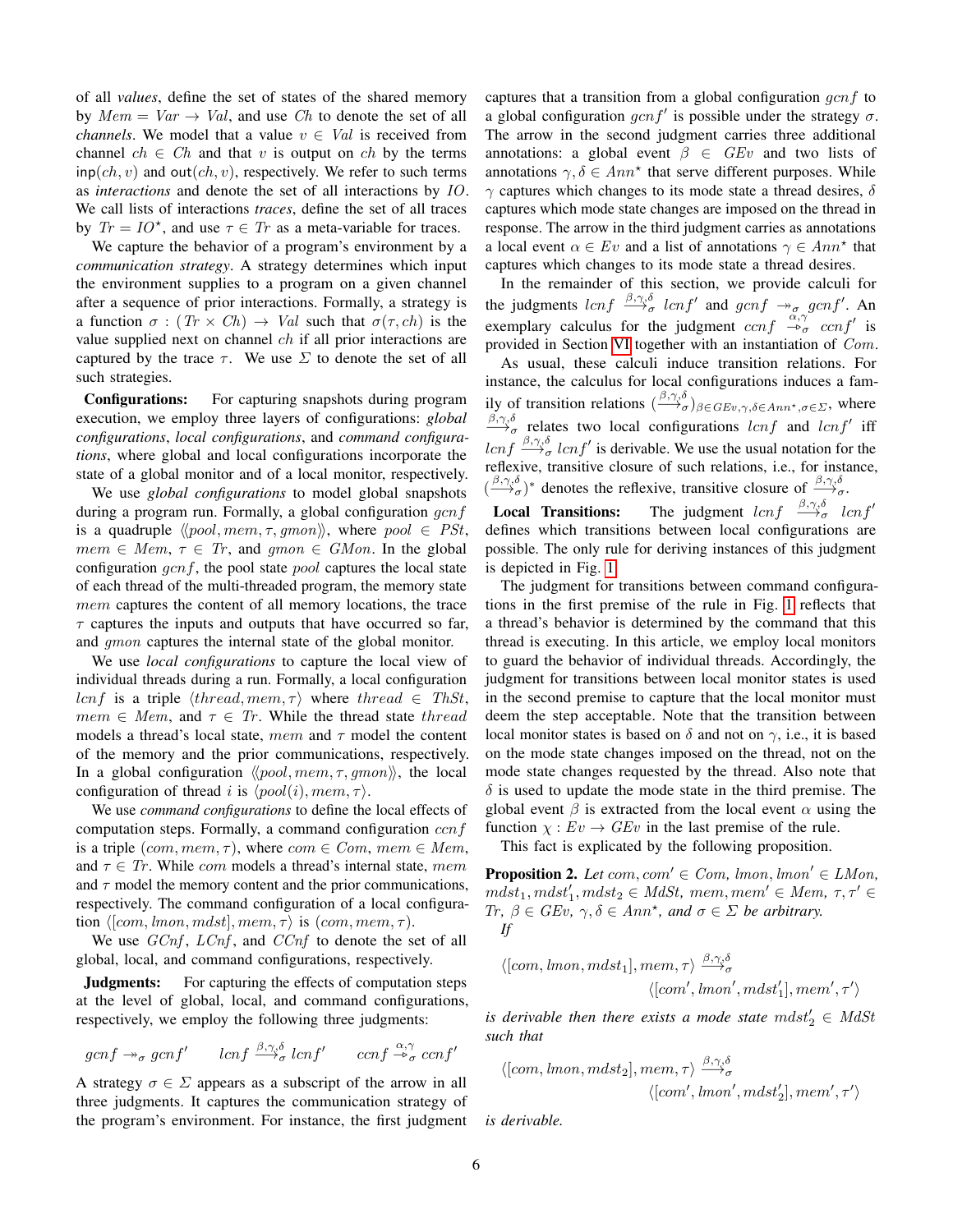$$
\frac{(com, mem, \tau) \xrightarrow{\alpha, \gamma} (com', mem', \tau') \quad lmon \longrightarrow_{perm}^{\delta, \alpha} lmon' \quad mdst' = update(mdst, \delta) \quad \beta = \chi(\alpha)}{\langle [com, lmon, mdst], mem, \tau \rangle \xrightarrow{\beta, \gamma, \delta} \langle [com', lmon', mdst'], mem', \tau' \rangle}
$$

<span id="page-7-1"></span>Fig. 1. Transitions between local configurations

$$
\frac{i \in alive(pool) \qquad \langle pool(i), mem, \tau \rangle \xrightarrow{\beta, \gamma_c \delta} \langle thread', mem', \tau' \rangle \qquad \beta = \epsilon \qquad \gamma = \delta = \epsilon \qquad gmon' = gmon' \qquad \langle pool, mem, \tau, gmon \rangle \xrightarrow{\sim_{\sigma} \langle pool[i \mapsto thread'],mem', \tau', gmon' \rangle}
$$

 $alive(pool) \neq \emptyset$   $\Gamma, \Delta: alive(pool) \longrightarrow Ann^*$  $gmon \longrightarrow^{\Gamma,\Delta} gmon'$  $pool' \in PSt_{|pre(pool)|}$  $\forall j \in terminated(pool): pool'(j) = pool(j)$  $(j) = pool(j)$   $\forall i \in alive(pool) : (\langle pool(i), mem, \tau \rangle \stackrel{\text{sync}, \Gamma(i), \Delta(i)}{\longrightarrow} \langle pool'(i), mem, \tau \rangle)$  $\langle\!\langle pool, mem, \tau, gmon \rangle\!\rangle \rightarrow_\sigma \langle\!\langle pool', mem, \tau, gmon' \rangle\!\rangle$ 

<span id="page-7-2"></span>Fig. 2. Transitions between global configurations

*Proof:* The mode state before a transition between local configurations can neither prevent the transition nor affect the thread state, memory, or trace after the transition according the rule in Fig. [1.](#page-7-1)

Global Transitions: Transitions between global configurations are captured by the judgment  $gcn\bar{f} \rightarrow_{\sigma} gcn\bar{f}'$ . To simplify our presentation, we make three restrictions. First, we assume that the process structure is static, i.e., if  $\langle \langle pool, mem, \tau, gmon \rangle \rangle \rightarrow_{\sigma}^{\bullet} \langle \langle pool', mem', \tau', gmon' \rangle \rangle$  then  $\text{pre}(\text{pool}') = \text{pre}(\text{pool})$ . Second, we assume that threads are scheduled nondeterministically. Third, as stated before, we assume that barrier synchronization is the only synchronization primitive and that threads only request changes to their mode state when they pass a barrier.

The two rules for deriving instances of the judgment  $gcnf \rightarrow_{\sigma} gcnf'$  are depicted in Fig. [2.](#page-7-2) The first rule captures steps by individual threads, and the second rule captures a barrier synchronization across all threads.

According to the first rule in Fig. [2,](#page-7-2) an alive thread  $i$ (first premise) may be chosen nondeterministically to perform a computation step (second premise). This step must not involve synchronization (third premise), must neither request nor impose mode state changes (fourth premise), and must not affect the global monitor state (fifth premise). Such a step by an individual thread might affect the thread's control state, the state of the local monitor supervising this thread, the shared memory, and the trace. It cannot affect the mode state of this thread (since  $\delta = \epsilon$ ), the local states of other threads (conclusion of the rule), and the global monitor state (since  $qmon' = qmon$ ).

The second rule in Fig. [2](#page-7-2) captures synchronization steps. This rule requires that all alive threads jointly pass a barrier (last premise of the rule), which faithfully reflects the intuition of a barrier synchronization. In order to perform a synchronization step, at least one thread must be alive (first premise). The function  $\Gamma$  captures which mode state changes are requested by the individual alive threads (last premise). That is,  $\Gamma(i)$  is the list of annotations capturing the mode state changes requested by the *i*th thread, where  $i \in alive(pool)$ . The function  $\Delta$ captures the mode state changes that are imposed on the

individual threads (last premise). Which mode state changes are imposed on the individual threads in response to their requests is determined by the global monitor (third premise). Note that the set of threads cannot change during a synchronization step (fourth premise) and that the thread states of terminated threads remain unmodified (fifth premise). Also note that a synchronization step cannot affect the shared memory or the trace (conclusion of the rule). Synchronization steps can only affect the thread state of all alive threads and the state of the global monitor (conclusion of the rule).

**Reachability:** We say that *a global configuration gcnf<sup>'</sup> is reachable from a global configuration* gcnf *under a strategy*  $\sigma$  iff gcnf $(\rightarrow_{\sigma})^*$  gcnf<sup>'</sup> holds. We assume that runs of multi-threaded programs start in an initial memory mem<sub>init</sub> that assigns a dedicated value  $v_{init} \in Val$  to all variables (i.e.,  $\forall x \in Var : mem_{init}(x) = v_{init}$ ) and with an empty initial trace  $\tau_{init}$  (i.e.,  $\tau_{init} = \epsilon$ ). We say that *a*  $global$  configuration  $gcnf'$  is reachable from a pool state pool *under a strategy*  $\sigma$  iff gcnf' is reachable from the global configuration  $\langle \langle pool, mem_{init}, \tau_{init}, gmon_{init,n} \rangle \rangle$  under  $\sigma$ , where  $n = |pre(pool)|$ . We use  $greach_{\sigma}(gcnf)$  and  $reach_{\sigma}(pool)$  to denote the set of all global configurations reachable from  $gcnf \in GCnf$  and  $pool \in PSt$ , respectively, under  $\sigma \in \Sigma$ .

#### IV. SEMANTICS OF MODES

<span id="page-7-0"></span>We formally define what it means for a thread to provide a guarantee and what it means for an assumption to be justified. While we define the semantics of G-NR and G-NW in terms of transitions between local configurations, we define the semantics of A-NR and A-NW for a given thread in terms of guarantees given by other threads in a global configuration. Based on the formal semantics of modes, we define conditions that allow one to soundly exploit assumptions when reasoning about the behavior of multi-threaded programs.

Semantics of G-NW and G-NR: We say that *a local configuration*  $lcnf = \langle thread, mem, \tau \rangle$  *provides the no-write guarantee for a variable*  $x$  iff the value of  $x$  will remain unmodified by each next possible step of the thread. This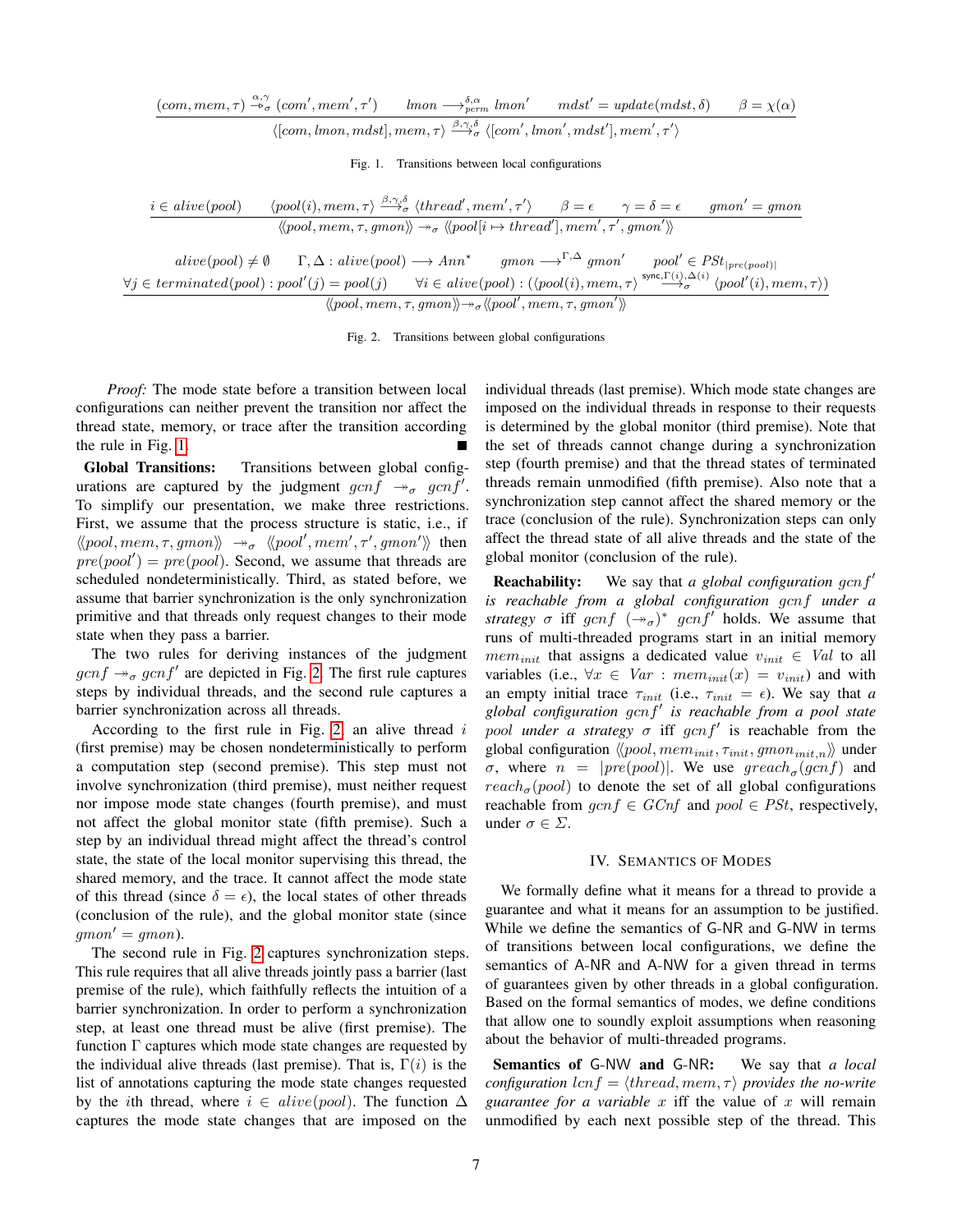requirement is captured by the following formula:

$$
\forall \sigma \in \Sigma : \forall \beta \in GEv : \forall \gamma, \delta \in Ann^* : \forall \langle thread, mem', \tau' \rangle \in LCnf : \langle thread, mem, \tau \rangle \xrightarrow{\beta, \gamma, \delta} \langle thread', mem', \tau' \rangle \Rightarrow mem'(x) = mem(x)
$$

We say that *a local configuration*  $lcnf = \langle thread, mem, \tau \rangle$ *provides the no-read guarantee for a variable* y iff

$$
\forall \sigma \in \Sigma : \forall \beta \in GEv : \forall \gamma, \delta \in Ann^* : \forall \langle thread, mem', \tau' \rangle \in LCnf : \langle thread, mem, \tau \rangle \xrightarrow{\beta, \gamma, \delta} \langle thread, mem', \tau' \rangle \Rightarrow \forall v \in Val : \langle thread, mem[y \mapsto v], \tau \rangle \xrightarrow{\beta, \gamma, \delta} \langle thread, mem \rangle, \forall v \in Val : \langle thread, mem[y \mapsto v], \tau \rangle \xrightarrow{\beta, \gamma, \delta} \langle thread, mem'[y \mapsto v], \tau' \rangle
$$

That is, a no-read guarantee for a variable  $y$  ensures that changing the value of y before a computation step does not alter the effects of this computation step. The two disjuncts on the right-hand side of the implication correspond respectively to the cases where  $y$  is overwritten and where  $y$  is not overwritten in a computation step.

*A local configuration*  $lcnf = \langle [com, lmon, mdst], mem, \tau \rangle$ *provides its guarantees* iff it provides the no-write guarantee for each variable  $x \in m\ell st$  (G-NW) and the no-read guarantee for each  $y \in mdst$  (G-NR). Consequently, if *lcnf* provides its guarantees then the values of all variables in  $mdst$  (G-NW) will remain unchanged by the thread's next step and the values of all variables in  $mdst$ (G-NR) will not affect the thread's next step. We say that *a thread state* thread *provides its guarantees* iff, for all  $mem \in Mem$  and all  $\tau \in Tr$ , the local configuration  $\langle thread, mem, \tau \rangle$  provides its guarantees. Moreover, we say that  $qcnf = \langle \nmid pool, mem, \tau, qmon \rangle$  *provides its guarantees* iff  $pool(i)$  provides its guarantees for all  $i \in pre(pool)$ .

Semantics of A-NW and A-NR: Given a global configuration  $gcnf = \langle \langle pool, mem, \tau, gmon \rangle \rangle$ , we say that gcnf *justifies the assumption* A-NW *of a thread*  $i \in pre(pool)$ *about a variable* x iff every other alive thread has acquired the mode G-NW for x. Similarly, we say that gcnf *justifies the* assumption A-NR of a thread  $i \in pre(pool)$  about a variable y iff every other alive thread has acquired the mode  $G-NR$  for  $y$ .

*A* global configuration gcnf =  $\langle \langle pool, mem, \tau, gmon \rangle \rangle$ *justifies its assumptions* iff *gcn f* justifies both the assumption A-NW about each variable in  $(pool(i))$ .mdst(A-NW) and the assumption A-NR about each variable in  $(pool(i))$ .mdst(A-NR) for all  $i \in pre(pool)$ , or formally:

$$
\forall i \in pre(pool) : \forall x \in Var : \forall mod \in Asm : \n x \in (pool(i)).\n mdst(mod) \n \implies \forall j \in (alive(pool) \setminus \{i\}) : \n x \in (pool(j)).\n mdst(invert(mod))
$$
\n(2)

Note that assumptions of all threads, including terminated threads, must be justified. In contrast, only alive threads need to explicitly provide the dual guarantees for assumptions of

other threads. Terminated threads need not acquire the modes G-NW and G-NR because, it is clear that they will not be able to write or read variables in the future.

Sound use of modes: We say that *a global configuration* gcnf ensures a sound use of modes iff, for each strategy  $\sigma \in \Sigma$ , each reachable global configuration  $gcnf' \in {\textit{greach}}_{\sigma}(\textit{gcnf})$ provides its guarantees and justifies its assumptions.

Moreover, we say that *a pool state* pool *ensures a sound use of modes* if  $\langle \langle pool, mem_{init}, \tau_{init}, gmon_{init,n} \rangle \rangle$  ensures a sound use of modes. If a pool state pool ensures a sound use of modes then, at each intermediate state during each possible run, each assumption made is justified by guarantees that are, indeed, provided. Hence, all assumptions made can be exploited soundly when reasoning about possible behaviors.

#### V. A MONITORING FRAMEWORK

<span id="page-8-0"></span>We propose a framework for monitoring multi-threaded programs based on our model of computation from Section [III.](#page-3-0) Our monitoring framework consists of the definition of a global monitor and of a local monitor. The role of these monitors is complementary. Our global monitor ensures that assumptions made by threads are, indeed, justified. Our local monitor ensures that an individual thread, indeed, provides the guarantees that it promises to provide. The combination of one global monitor and a local monitor at each thread jointly ensure a sound use of modes and, hence, the soundness of modular, rely-guaranteestyle reasoning about the behavior of multi-threaded programs.

Our local monitor can be specialized to enforce additional properties. By exploiting assumptions, local monitors can not only establish properties of individual threads, but also global properties of entire multi-threaded programs. We present a specialization of local monitors for information-flow control in Section [VII](#page-10-1) and demonstrate that this specialization soundly enforces end-to-end information-flow security.

Global Monitoring of Multi-threaded Programs: We define a global monitor that grants all acquisitions and releases of assumptions exactly as desired by each thread. In addition, our global monitor ensures that all assumptions of all threads are justified. To justify all assumptions, guarantees might be needed that differ from the guarantees that the individual threads desire to provide. Consequently, our global monitor cannot always grant modifications of guarantees according to these desires.

Our global monitor keeps track of both the assumptions that each alive thread currently makes and the assumptions that each terminated thread had made when it terminated. Formally, *a global monitor state for* n *threads* is a function that returns a mode state for each thread identifier in  $\{0, \ldots, n-1\}$ . Accordingly, we instantiate the *set of all global monitor states for n threads* by  $GMon_n = \{0, ..., n-1\} \longrightarrow MdSt$  and  $gmon_{init,n} \in GMon_n$ , the *initial global monitor state for* n *threads*, by  $gmon_{init,n}(i) = \{\}$  for all  $i \in \{0, ..., n - 1\}$ .

We say that *a global monitor state* gmon ∈ GMon (recall  $GMon = \bigcup_{n \in \mathbb{N}_0} GMon_n$ ) is compatible with a *pool state pool*  $\in$  *PSt* iff  $pre(gmon) = pre(pool)$  and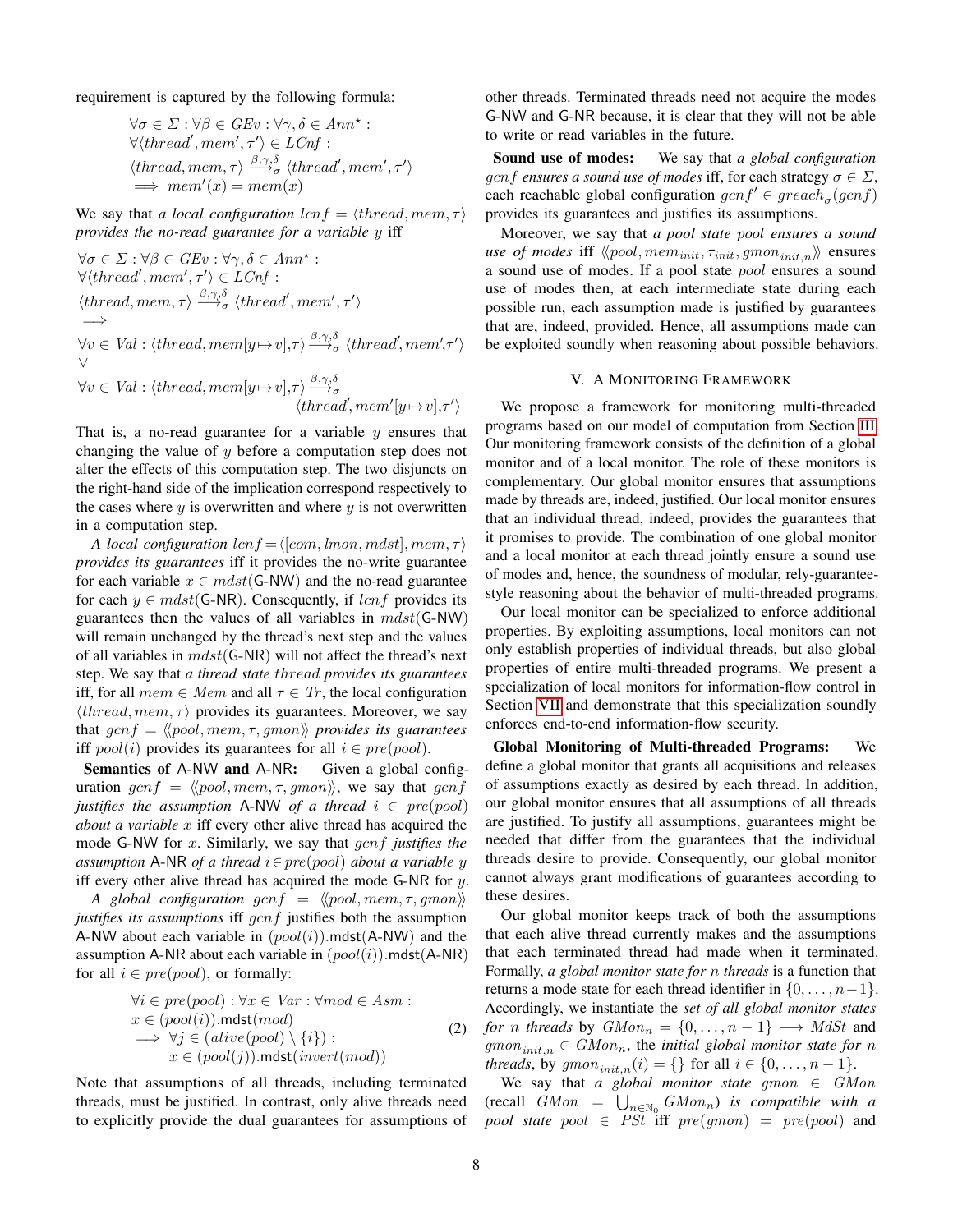$$
gmon' = gmon-update(gmon, \Gamma)
$$

$$
pre(\Gamma) \subseteq pre(gmon) \qquad \Delta = gmon-impose(gmon', \Gamma)
$$

$$
gmon \rightarrow^{\Gamma, \Delta} gmon'
$$

<span id="page-9-0"></span>Fig. 3. Transitions between global monitor states

if  $(gmon(i))(mod) = (pool(i)).$ mdst $(mod)$  for each  $i \in$  $pre(pool)$  and  $mod \in Asm$ .

When threads modify their mode state, the global monitor state is updated accordingly. To capture such updates of the global monitor state, we define the function gmon-update :  $(GMon \times (\mathbb{N}_0 \rightarrow Ann^*)) \longrightarrow GMon$  by

$$
gmon-update(gmon, \Gamma) =
$$
  
\n $\lambda i \in pre(gmon) :$   
\nif  $i \in pre(\Gamma)$  then update(gmon(i), (\Gamma(i) \upharpoonright Asm))  
\nelse gmon(i)

Note that acquisitions and releases of guarantees in  $\Gamma(i)$  are ignored when updating the global monitor state. Our global monitor does not keep track of which guarantees threads provide.

Our global monitor uses its internal state to determine which guarantees must be imposed on each individual thread. To determine the list of annotations that our global monitor imposes on the individual threads, we define the function  $gmon\text{-}impose : (GMon \times (\mathbb{N}_0 \rightarrow Ann^*)) \longrightarrow (\mathbb{N}_0 \rightarrow Ann^*)$ by

 $gmon\text{-}impose(gmon',\Gamma) =$ let  $NW = \lambda i \in pre(gmon')$ :  $\bigcup \{ (gmon'(j))$ (A-NW)  $| j \in pre(gmon') \setminus \{i\} \}$  $NR = \lambda i \in pre(gmon')$ :  $\bigcup \{ (gmon'(j))(\mathsf{A}\text{-}\mathsf{NR}) \mid j \in pre(gmon') \setminus \{i\} \}$ in  $\lambda i \in pre(\Gamma) : (\Gamma(i) \upharpoonright Asm)$  $rac{a}{a}$ (G-NW, *NW*(i)) $rac{a}{a}$ (G-NR, *NR*(i))  $\cdot$ rel(G-NW, pre(gmon') \ NW(i))  $\cdot$ rel(G-NR, pre(gmon') \ NR(i))

For each pair  $(gmon', \Gamma)$  with  $pre(\Gamma) \subseteq pre(gmon')$ , the function gmon-impose is well defined and returns a function with the same pre-image as  $\Gamma$ .

Fig. [3](#page-9-0) presents our global monitor. It is the only rule for deriving instances of the judgment for transitions between global monitor states. In the first premise of this rule, the function *qmon-update* is used to update the global monitor state based on the acquisitions and releases of assumptions in Γ. The second premise ensures that the global monitor is aware of all threads that request mode state changes. In the third premise, the function gmon-impose is used to determine  $\Delta$ , i.e., the mode state changes to be imposed on all threads that requested mode state changes. Due to the second premise of the rule, *gmon-impose* is well defined for the arguments used.

Note that, for each  $i \in pre(gmon')$  and each assumption in  $gmon'(i)$ , the corresponding guarantee is acquired in  $(gmon\text{-}impose(gmon',\Gamma))(j)$  for all  $j \in pre(\Gamma) \setminus \{i\}$ . That is, programs do not need to explicitly contain annotations to

acquire guarantees, since guarantees will be imposed on threads if needed. This means that no program analysis or human effort is required to determine the guarantees that threads provide. Annotations for assumptions, however, do need to be provided explicitly. There are practical analyses that can infer, e.g., whether a memory location is thread-local (i.e., exclusively accessed by a thread). Such analyses might be suitable building blocks to infer assumption annotations for programs.

Note also that guarantees are acquired in  $(gmon\text{-}impose(gmon',\Gamma))(i)$  even if the *i*th thread is providing these guarantees already. Analogously, guarantees are released even if the ith thread is not providing them. Such unnecessary acquisitions and releases of guarantees could be avoided by letting the global monitor keep track of the guarantees that the individual threads provide. We refrain from elaborating this optimization here in more detail.

Local Monitoring of Individual Threads: Our local monitor keeps track of assumptions that a monitored thread makes and of guarantees that a thread provides. In this section, we assume that the state of a local monitor incorporates a mode state, but otherwise leave local monitor states under-specified. We use *lmon*.mdst to denote the mode state within  $l$ *mon*  $\in$ LMon, and we say that *a thread state* [com, lmon, mdst] is *well formed* iff  $l$ *mon.mdst* =  $mdst$  holds.

We say that *a calculus for local monitor transitions properly tracks modes* iff the derivability of  $l$ *mon*  $\longrightarrow_{perm}^{\delta,\alpha}$   $l$ *mon*<sup>'</sup> implies  $lmon'$ .mdst =  $update(lmon.mdst, \delta)$ . Moreover, we say that *a calculus for local monitor transitions enforces guarantees* iff it ensures that every well-formed thread state provides its guarantees. We leave the calculus for local monitor transitions unspecified. Such a calculus and a concrete definition of LMon are provided in Section [VII.](#page-10-1)

Sound Use of Modes: We say that *a global configuration*  $qcnf = \langle \langle pool, mem, \tau, qmon \rangle \rangle$  *is well formed* iff *qmon* is compatible with *pool* and  $pool(i)$  is a well-formed thread state for each  $i \in pre(pool)$ .

The following theorem states that our framework soundly enables rely-guarantee-style reasoning. This result is conditional on two assumptions about the calculus for local monitor transitions, which we discharge in Section [VII](#page-10-1) (see Theorem [2\)](#page-14-0).

<span id="page-9-1"></span>Theorem 1. *Let* gcnf *be a well-formed global configuration that justifies its assumptions. If the calculus for local monitor transitions properly tracks modes and enforces guarantees then* gcnf *ensures a sound use of modes.*

*Proof sketch:* Well-formedness is an invariant for global configurations and justifying all assumptions is an invariant for well-formed global configurations if the calculus for local monitor transitions properly tracks modes. From these invariants, we conclude that every global configuration  $gcnf'$ that is reachable from  $gcnf$  is also well formed and justifies its assumptions by induction on the number of steps from gcnf to gcnf'. From the well-formedness of gcnf<sup> $'$ </sup> and the assumption that the calculus for local monitor transitions enforces guarantees, we conclude that  $gcnf'$  provides its guarantees. Hence,  $gcnf$  ensures a sound use of modes.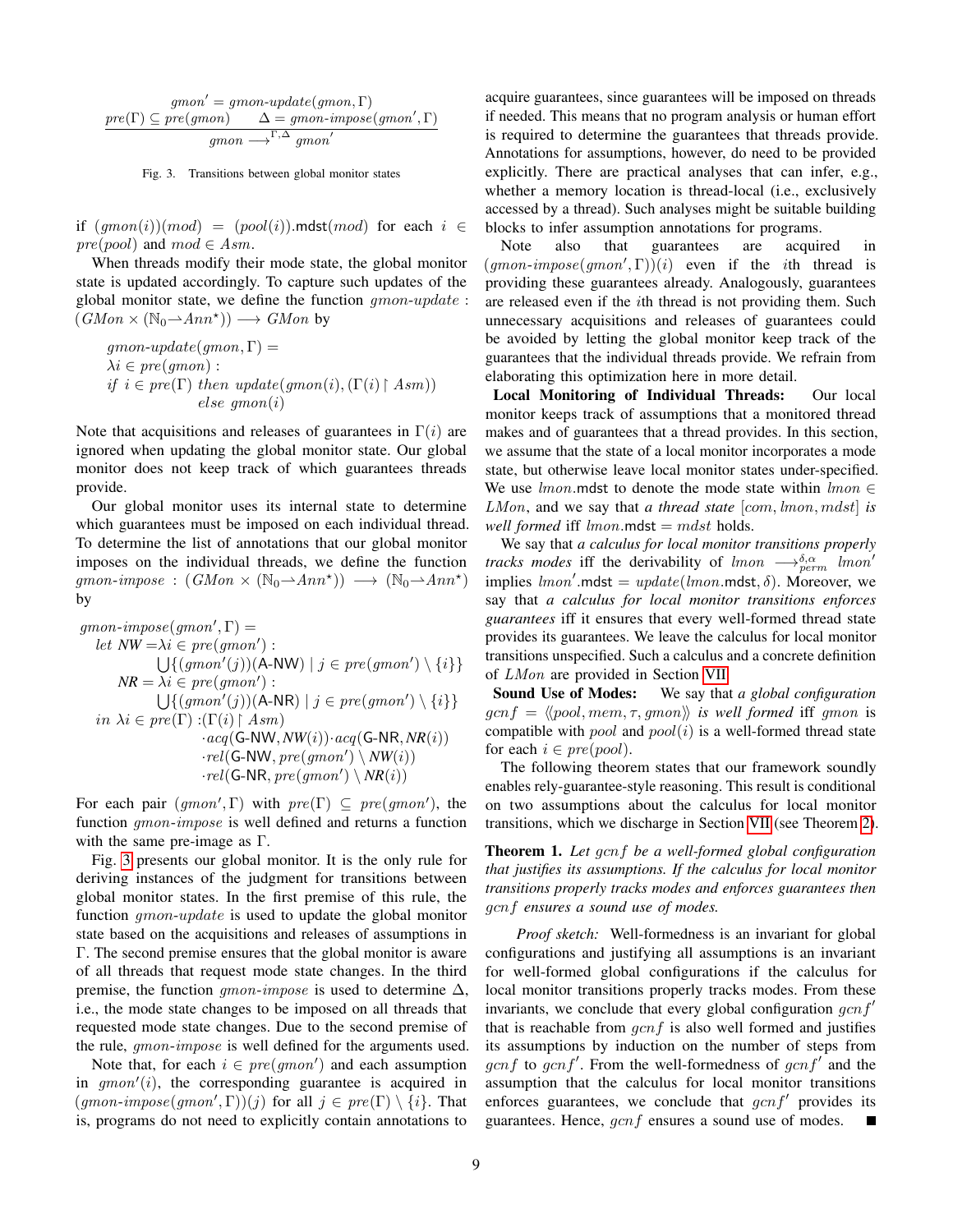<span id="page-10-0"></span>A detailed proof of Theorem [1](#page-9-1) appears in Appendix [D.](#page-23-0)

## VI. EXAMPLE PROGRAMMING LANGUAGE

As an example language, we use a simple concurrent imperative language that supports multi-threading, communication between threads using shared memory, coordination between threads using barrier synchronization, and interaction between a program and its environment using channels.

**Expressions:** We use  $Exp$  to denote the set of expressions in our language and leave this set under-specified. We assume that the expressions are free of side effects, and use judgment e, mem  $\Downarrow v$  to model that  $e \in Exp$  evaluates to  $v \in Val$  in memory state  $mem \in Mem$ . Function vars :  $Exp \rightarrow \mathcal{P}(Var)$ retrieves from an expression  $e \in Exp$  a set of variables that contains all variables that the value of  $e$  might depend on. That is, for all  $e \in Exp$  and mem, mem'  $\in Mem$ , we have

$$
(\forall x \in vars(e) : mem(x) = mem'(x))
$$
  

$$
\implies (e, mem \Downarrow v) \implies (e, mem' \Downarrow v)
$$

Commands: The *set of commands* Com is defined by:

$$
com ::= x := e | \textsf{skip} | com; com |
$$
  
if e then com else com fi | w

rhile  $e$  do  $com$  od  $\parallel$ input ch to x | output e to ch |  $/\gamma$  | barrier | stop | join | more  $e$  do  $com$  od | term

where  $x \in Var$ ,  $e \in Exp$ ,  $ch \in Ch$ , and  $\gamma \in Ann^{\star}$ . Terms of the form stop, join, more  $e$  do  $com$  od, and term capture snapshots of the control state at intermediate computation points, and are not meant to be part of the surface syntax. The sub-language without these terms is the programming language to be used by a programmer.

The behavior of assignments, skip, semicolon, conditionals, and loops is as usual. A command input  $ch$  to  $x$  reads the next input from the channel  $ch$  into the variable  $x$ , and a command output  $e$  to  $ch$  sends the value of the expression  $e$  on the channel  $ch$ . The command barrier causes a thread to block until all non-terminated threads jointly pass the barrier. Annotations that request a mode state change are placed as a comment in front of barrier commands as, e.g., in  $\sqrt{\epsilon}$ -acq(A-NR, x) $\sqrt{\epsilon}$  barrier; skip. The control state stop models that the execution of a subprogram has completed. The control state join models that the join point of a conditional has been reached. The control state more  $e$  do  $com$  od models that a loop with the guard  $e$  and the body  $com$  has been entered and that it will be decided next whether to execute the body or to leave the loop. Finally, the control state term models that the execution of an entire program has terminated.

Local Events: We define the *set of local events* Ev for our example language by the grammar:

$$
\alpha ::= \mathsf{a}(x, e) \mid \mathsf{s} \mid \mathsf{b}(e, com_1, com_2) \mid \mathsf{join} \mid
$$
\n
$$
\mathsf{enter}(e, com) \mid \mathsf{more}(e, com) \mid \mathsf{leave}(e, com) \mid
$$
\n
$$
\mathsf{input}(x, ch, v) \mid \mathsf{output}(ch, e, v) \mid \mathsf{sync} \mid \mathsf{term}
$$

and  $\chi: Ev \to GEv$ , the abstraction function from local events to global events, as follows:

$$
\chi(\alpha) = \begin{cases} \text{ sync} & \text{if } \alpha = \text{sync} \\ \epsilon & \text{otherwise} \end{cases}
$$

A local event  $a(x, e)$  models that the value of  $e \in Exp$  is being assigned to  $x \in Var$ . The local event s models that a skip command is being executed. A local event  $b(e, com_1, com_2)$ models that a conditional with guard  $e \in Exp$  and the branches  $com_1$  and  $com_2$  is being executed, where  $com_1$  and  $com_2$  are the "then" and "else" branches respectively. The local event join models that the join point of a conditional is being passed. The local event enter $(e, com)$  models that a loop while e do com od is being entered. A local event more $(e, com)$  models that the guard  $e \in Exp$  of a loop with body *com* has evaluated to a non-zero value, and the loop body com is being entered. The local event leave $(e, com)$  models that a loop with guard  $e \in Exp$  and with body *com* is being left. A local event output(ch, e, v) models that a value  $v \in Val$  resulting from the evaluation of expression  $e \in Exp$  is being output to channel  $ch \in Ch$ . A local event input $(x, ch, v)$  models that  $v \in Val$ is being received from  $ch \in Ch$  and stored in  $x \in Var$ . The local events sync and term model that a barrier is being passed and that the thread is about to terminate, respectively.

Note that our language for local events closely resembles the syntax of our programming language, though there is no one-to-one correspondence. Note also that some of our local events capture information that goes beyond the actual next computation step. For instance,  $b(e, com_1, com_2)$  provides complete information about both branches of a conditional. That is, this local event captures information about the next computation steps, about computation steps that will occur sometime in the future, and about computation steps that would have occurred if the control flow were resolved differently.

Formal Semantics: Fig. [4](#page-11-0) shows selected inference rules for the calculus that defines which transitions on command configurations are possible. The first two rules capture the execution of assignments and skip. The third rule captures the passing of a barrier. The fourth rule captures the choice of a branch in a conditional. It inserts join into the resulting control state to mark the join point. The fifth rule captures the passing of a join point. All rules are shown in Appendix [B,](#page-19-0) including rules for sequential composition, loops, input and output, and termination of programs.

The requested mode state change, i.e., the first label on the arrow, is empty (i.e.,  $\gamma = \epsilon$ ) in the conclusions of all rules except for in the rule for barriers and one of the rules for sequential composition. In the rule for barriers, the list of annotations is retrieved from the comment that precedes the barrier command. In the sequential composition rule, the list of annotations is simply propagated from the premise to the conclusion. This reflects our simplifying assumption from Section [III-B,](#page-5-0) that threads request mode state changes only when synchronizing with other threads.

## <span id="page-10-1"></span>VII. ENFORCING INFORMATION FLOW SECURITY THROUGH LOCAL MONITORING

We present our novel hybrid approach to establish information-flow security for multi-threaded programs, building on our monitoring framework from Section [V.](#page-8-0) We specialize our generic local monitor definition to a monitor that tracks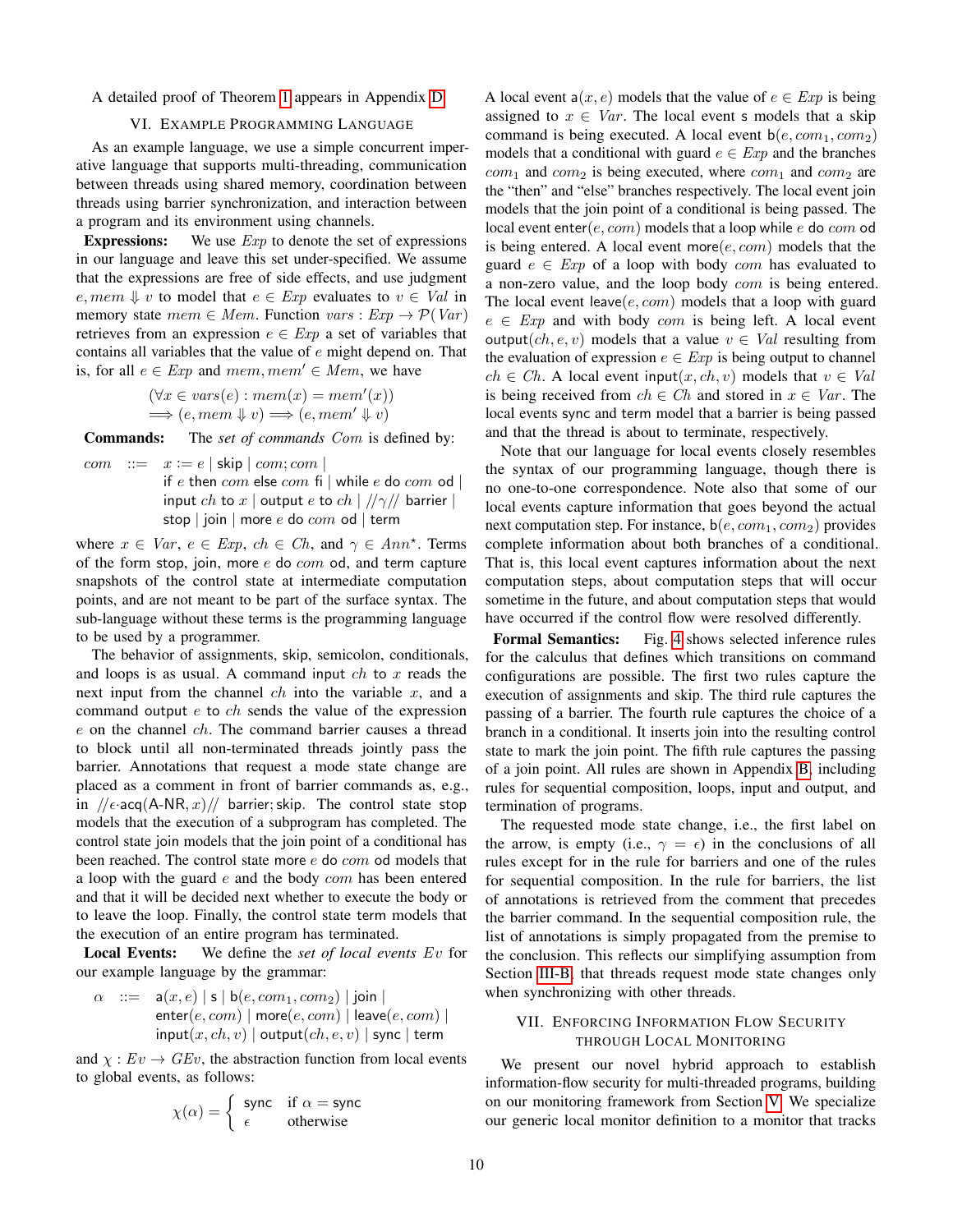$$
e, mem \Downarrow v
$$

$$
\overbrace{(x := e, mem, \tau) \xrightarrow{\mathfrak{a}(x,e), \epsilon} (\text{stop}, mem[x \mapsto v], \tau)}^{\mathfrak{a}(x,e), \epsilon} (\text{stop}, mem[x \mapsto v], \tau) \xrightarrow{\mathfrak{a}(x,e), \epsilon} (\text{stop}, mem, \tau) \xrightarrow{\mathfrak{s}, \epsilon} (\text{stop},mem, \tau) \xrightarrow{\mathfrak{s}, \epsilon} (\text{stop},mem, \tau) \xrightarrow{\mathfrak{s}, \text{pre}, \gamma} (\text{stop}, mem, \tau) \xrightarrow{\mathfrak{s}, \text{pre}, \gamma} (\text{stop},mem, \tau) \xrightarrow{\mathfrak{s}, \text{pre}, \gamma} (\text{stop},mem, \tau) \xrightarrow{\mathfrak{s}, \text{pre}, \gamma} (\text{stop},mem, \tau) \xrightarrow{\mathfrak{s}, \text{pre}, \gamma} (\text{stop},mem, \tau) \xrightarrow{\mathfrak{s}, \text{pre}, \gamma} (\text{stop},mem, \tau) \xrightarrow{\mathfrak{b}(e, comm, \tau, com_1, com_2), \epsilon} (\text{comp}, mem, \tau) \xrightarrow{\mathfrak{b}(e, comm, \tau, com_1, com_2), \epsilon} (\text{join}, mem, \tau) \xrightarrow{\mathfrak{p} \text{in}, \epsilon} (\text{stop}, mem, \tau)
$$

<span id="page-11-0"></span>Fig. 4. Transitions between command configurations: selected rules

and controls information flow. This specialization satisfies the requirements of Section [V,](#page-8-0) modes are properly tracked and guarantees are enforced. Our solution does not require any modification of the global monitor definition from Section [V.](#page-8-0)

We capture information-flow requirements by multi-level security policies and prove the soundness of our approach with respect to a knowledge-based definition of information-flow security *à la* [\[22\]](#page-16-16). We are able to establish such an end-to-end security property through thread-local checks by exploiting the assumptions that a thread makes about its environment. The ability to perform rely-guarantee-style reasoning about information-flow security within local monitors of individual threads is a distinctive technical feature of our approach. The practical value of this feature is that it substantially improves precision of local monitoring. Without being able to exploit assumptions, a local monitor would have to conservatively secure the guarded thread for all possible environments, resulting in severe restrictions on the behavior of threads.

The knowledge-based security definition requires that an attacker cannot distinguish a given program run from certain other hypothetical runs. To perform such counter-factual reasoning, information about other possible runs is needed within local monitors. This information is provided by the local events that are emitted during steps of a thread. For instance, the evaluation of the guard of a conditional emits a local event  $b(e, com_1, com_2)$ , which provides information about the guard and both branches of the conditional. That is, the approach to information-flow security proposed in this section is a hybrid approach.

## *A. Information-Flow Security*

A *security policy* is a tuple  $SP = (Lev, \sqsubseteq, \sqcup, \perp)$  consisting of a set of security levels Lev, a partial order  $\subseteq \subseteq Lev \times Lev$ , a least-upper-bound operator  $\sqcup$ :  $(Lev \times Lev) \longrightarrow Lev$ , and a least security level ⊥ ∈ Lev. A *domain assignment* is a function  $chlev: Ch \rightarrow Lev$  that associates a security level with each channel. Intuitively, the security level  $chlev(ch)$  of a channel ch is the upper bound on the confidentiality of information that the channel's endpoint (e.g., a user or another system) is permitted to learn. Thus,  $chlev(ch)$  constitutes an upper bound on the confidentiality of information that might be received from ch and of information that may be sent over ch. When it is clear from context, we conflate channels with their security levels, and write, e.g.,  $ch \sqsubset \ell$  instead of  $chlev(ch) \sqsubset \ell$ .

Attacker Model: We assume that each attacker is associated with a security level, where an attacker at level  $\ell$  can observe all interactions on channels *ch* with  $ch \sqsubseteq \ell$ , but cannot

observe interactions on other channels. To express what an attacker at level  $\ell$  observes during a program run, we project the trace emitted during the run to the level  $\ell$ . We define *the projection of trace*  $\tau$  *to security level*  $\ell$  by

$$
\tau \downarrow \ell = \text{filter}(\tau, \{ \text{inp}(ch, v), \text{out}(ch, v) \\ \mid ch \in Ch, \text{chlev}(ch) \sqsubseteq \ell, v \in Val \}
$$

That is, if  $\tau$  is the trace produced by some run of a multithreaded program then an attacker at level  $\ell$  observes  $\tau \downarrow \ell$ . Based on his observations, an attacker can try to infer information about the communication strategy used. To capture an upper bound on the attacker's knowledge about which communication strategy might be in use, we define the function  $\kappa : (Lev \times PSt \times Tr) \longrightarrow \mathcal{P}(\Sigma)$  by

$$
\kappa(\ell, pool, \tau) =
$$
\n
$$
\left\{\sigma \in \Sigma \middle| \begin{array}{c} \exists \langle pool',mem', \tau', gmon' \rangle \in reach_{\sigma}(pool) : \\ \tau' \downarrow \ell = \tau \downarrow \ell \end{array}\right\}
$$

The set  $\kappa(\ell, pool, \tau)$  contains all strategies that are compatible with the observation  $\tau \downarrow \ell$  and that thus, from the perspective of an attacker at level  $\ell$ , might be in use. The smaller the set  $\kappa(\ell, pool, \tau)$ , the more accurate the attacker's knowledge. The longer the trace that the attacker observes, the more accurate is the attacker's knowledge, i.e., attacker knowledge is monotonic in the length of the trace the attacker observes.

Note that our definition of  $\kappa$  conservatively allows an attacker to know the program. That is,  $\kappa(\ell, pool, \tau)$  is an upper bound on the knowledge of an attacker at level  $\ell$  after this attacker observes trace  $\tau$ , even if the attacker knows the program that is contained in state pool. However, we assume the attacker has no a-priori knowledge about which strategy is used.

Security Property: We regard strategies as confidential information. An attacker at level  $\ell$  should not be able to distinguish two strategies that provide identical inputs at level  $\ell$  and below when all prior interactions at level  $\ell$  and below are identical. We capture classes of strategies that should be indistinguishable by the notion of  $\ell$ -equivalence, defined by

$$
\sigma_1 =_{\ell} \sigma_2 \triangleq
$$
  
\n
$$
\forall ch \in Ch : \forall \tau_1, \tau_2 \in Tr :
$$
  
\n
$$
(ch \sqsubseteq \ell \land \tau_1 \downarrow \ell_1 = \tau_2 \downarrow \ell_2) \Longrightarrow \sigma_1(\tau_1, ch) = \sigma_2(\tau_2, ch)
$$

We use a knowledge-based definition of information-flow security, inspired by [\[22\]](#page-16-16). The property that we define is progress-sensitive and suitable for our model from Section [III.](#page-3-0)

<span id="page-11-1"></span>**Definition 1.** *We say that* a pool state  $pool \in PSt$  is secure for a level  $\ell \in Lev$  *iff* 

$$
\forall \sigma \in \Sigma : \forall \langle \langle pool',mem', \tau',gmon' \rangle \rangle \in reach_{\sigma}(pool) :
$$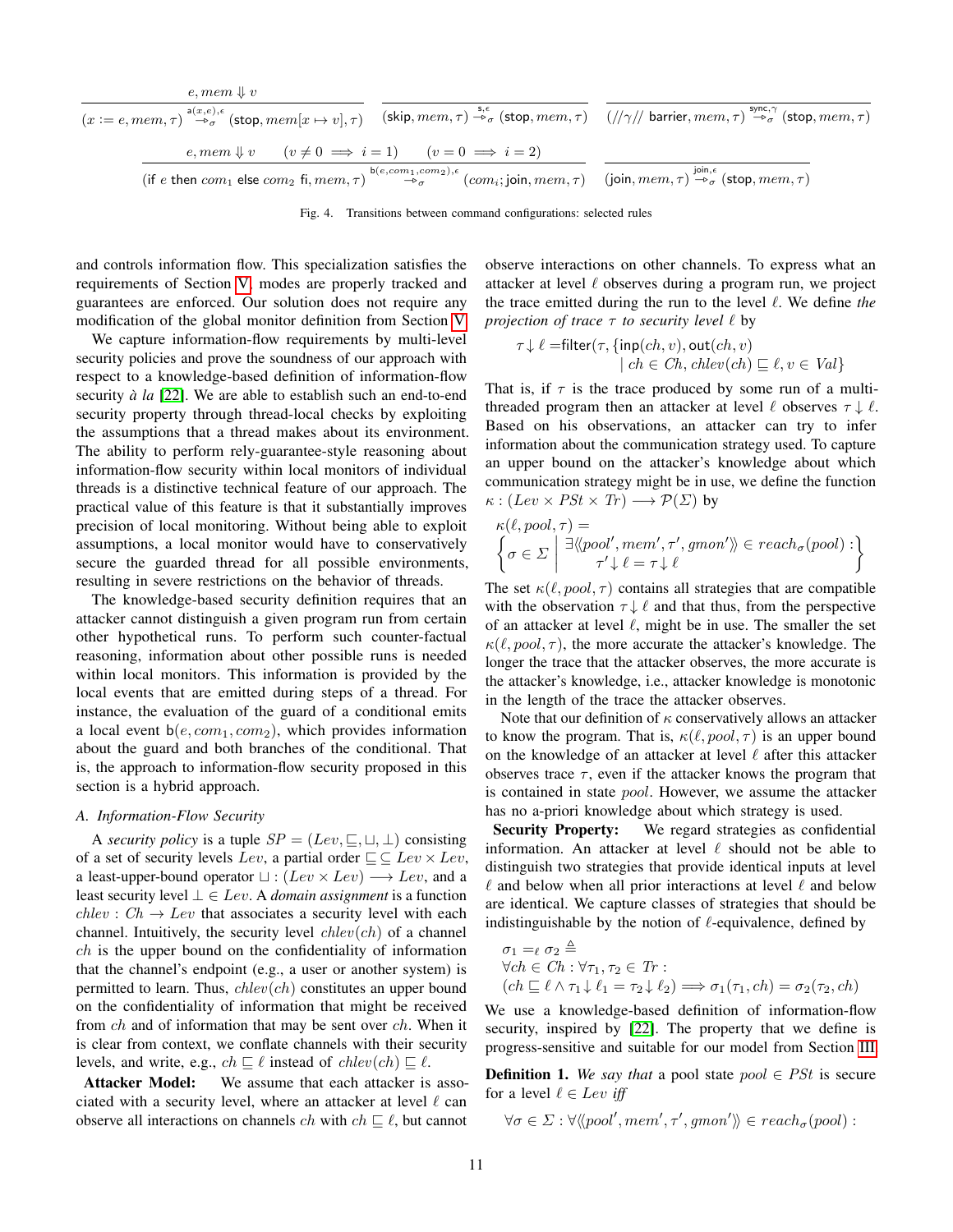$$
\kappa(\ell, pool, \tau') \supseteq {\sigma' \in \Sigma \mid \sigma =_{\ell} \sigma' }
$$

Our security property requires that if an attacker at level  $\ell$ observes an execution starting in *pool* under strategy  $\sigma$ , then his knowledge must be bounded by the set of strategies that are  $\ell$ -equivalent to  $\sigma$ . That is, the attacker cannot learn anything about the behavior of the actual strategy on any channel  $ch \not\sqsubseteq \ell$ .

## <span id="page-12-0"></span>*B. A Specialized Local Monitor*

Our local monitor is parametric in the security policy  $SP =$  $(Lev, \square, \square, \bot)$  and in the domain assignment chlev : Ch  $\rightarrow$ Lev. A third parameter is a function  $\mathcal{L}: Var \rightarrow Lev$  that assigns a *default security level* to each variable. These three parameters must be chosen identically for the local monitors of all threads of a multi-threaded program.

Our local monitor maintains a local copy of the mode state of the guarded thread. As a convention, we use *lmdst* as a meta-variable for such copies of a thread's mode state.

Typing Environment: Information flow into and out of a variable  $x$  is constrained by the local monitor based on the default security level  $\mathcal{L}(x)$ . However, if the guarded thread has exclusive write-access to  $x$  and the thread previously wrote information into x that is less confidential than  $\mathcal{L}(x)$  then the local monitor can use that. Moreover, if the guarded thread has exclusive read-access to  $x$  then the local monitor may allow the thread to temporarily store information in  $x$  that is more confidential than  $\mathcal{L}(x)$ . The local monitor uses a typing environment  $\Gamma$  to track the actual security level of variables for which the guarded thread has exclusive access in some sense. Formally, a typing environment is a partial function  $\Gamma$ : FloatVar $\rightarrow$ Lev, where FloatVar  $\subseteq$  Var. The variables whose security level may float might be limited, for instance, because the run-time environment accesses some variables while relying that they store information of a particular security level (e.g., variables that define thread priorities, accessed by a priority-based scheduler). The set of variables whose security level must not float is  $NonFloatVar = Var \setminus floatVar$ .

We lift a typing environment  $\Gamma:$  Float Var $\rightarrow$ Lev to a total function in  $Var \rightarrow Lev$  by

$$
\Gamma \langle x \rangle = \begin{cases} \Gamma(x) & \text{if } x \in pre(\Gamma) \\ \mathcal{L}(x) & \text{otherwise} \end{cases}
$$

We write  $\Gamma \langle e \rangle$  for  $\bigsqcup_{x \in vars(e)} \Gamma \langle x \rangle$ .

Mode-State-Says Notation: To improve readability, we introduce a notation for properties of mode states. We write  $mdst \triangleright$  fact (read "mdst says fact") iff mode state mdst has the property expressed by a fact from the following language

 $m$ ayread $(x)$ | maywrite $(x)$ | exclusiveread $(x)$ | exclusivewrite $(x)|$  othersmightread $(x)|$  othersmightwrite $(x)$ 

with  $x \in Var$ . The semantics of  $mdst \triangleright$  fact are defined by:

 $mdst \triangleright$  mayread $(x) \triangleq x \notin mdst(\mathsf{G-NR})$  $mdst \triangleright$  maywrite $(x) \triangleq x \notin mdst(\textsf{G-NW})$  $mdst \triangleright$  exclusiveread $(x) \triangleq x \in mdst(\mathsf{A}\text{-}\mathsf{NR})$  $mdst \triangleright$  exclusivewrite $(x) \triangleq x \in mdst(\mathsf{A}\text{-}\mathsf{NW})$   $mdst \triangleright$  othersmightread $(x) \triangleq x \notin mdst(\mathsf{A}\text{-}\mathsf{NR})$  $mdst \triangleright$  othersmightwrite $(x) \triangleq x \notin mdst(A-NW)$ 

For brevity, we write  $mdst\triangleright$  [fact<sub>1</sub>, . . . , fact<sub>n</sub>] instead of  $mdst\triangleright$ fact<sub>1</sub>, ...,  $mdst \triangleright$  fact<sub>n</sub>, a list of mode-state-says statements concerning the same mode state. We write  $mdst \triangleright$  mayread(e) instead of  $mdst \triangleright$  mayread $(x_1), \ldots, mdst \triangleright$  mayread $(x_{n'}),$ where  $vars(e) = \{x_1, \ldots, x_{n'}\}.$ 

Local Monitor States: A local monitor state is a tuple  $\langle \Gamma, \text{Imdst}, \overline{pc}, \overline{br}, \text{time}, \text{term}, \text{block} \rangle$ . Typing environment  $\Gamma$ :  $F\theta$ loatVar $\rightarrow$ Lev tracks the actual security level of variables to which the guarded thread has exclusive access, as already described. Mode state  $lmdst \in MdSt$  is the local monitor's copy of the mode state of the guarded thread. The pc stack  $\overline{pc}$  and branch environment stack  $\overline{br}$  summarize, respectively, the control flow decisions to reach the current program point, and the behavior of the local monitor on execution paths not taken. The pc stack is a stack of security levels, and the branch environment stack is a stack of tuples, described below. Each time the thread enters a conditional or loop, a security level that bounds the control flow decision is pushed on the pc stack, and a tuple that approximates the monitor's behavior on the branch not taken is pushed on the branch environment stack. When a conditional or loop is exited, the top element of each stack is popped.

To track information flow via internal timing, progress channels, and monitor interventions, local monitor states include timing level  $time: Lev$ , termination level  $term: Lev$ , and blocking level  $block$ : Lev. Termination level  $term$  is an upper bound on information that influenced termination of loops prior to this point in the guarded thread's execution. The termination level only increases during thread execution. Blocking level *block* is an upper bound on information that influenced whether the monitor blocked or allowed thread execution prior to this point in the execution. The blocking level captures information flow via monitor interventions (or lack of interventions), and only increases during execution. Timing level time is an upper bound on information since the last synchronization that influenced *when* the guarded thread reaches its current state. The timing level is lowered after synchronization barriers, but otherwise only increases during execution. The timing level describes the information that may affect the relative timing of this guarded thread with respect to other threads and is used to prevent internal timing leaks.

When a conditional or loop is exited, the timing, termination, and blocking levels are updated to account for information flows due to execution paths that could have been taken, but weren't. For example, when a loop is exited, the termination level is increased to ensure that it is an upper bound of the information that influenced the loop guard expression, which determines how many times the loop is executed.

Calculus for Local Monitor Transitions: Selected inference rules for local monitor transitions are shown in Fig. [5.](#page-13-0) All inference rules are presented and explained in Appendix [C.](#page-20-0)

Rule (M-Assign1) is used for an assignment  $x := e$  when  $x$  is readable by other threads, according to the current mode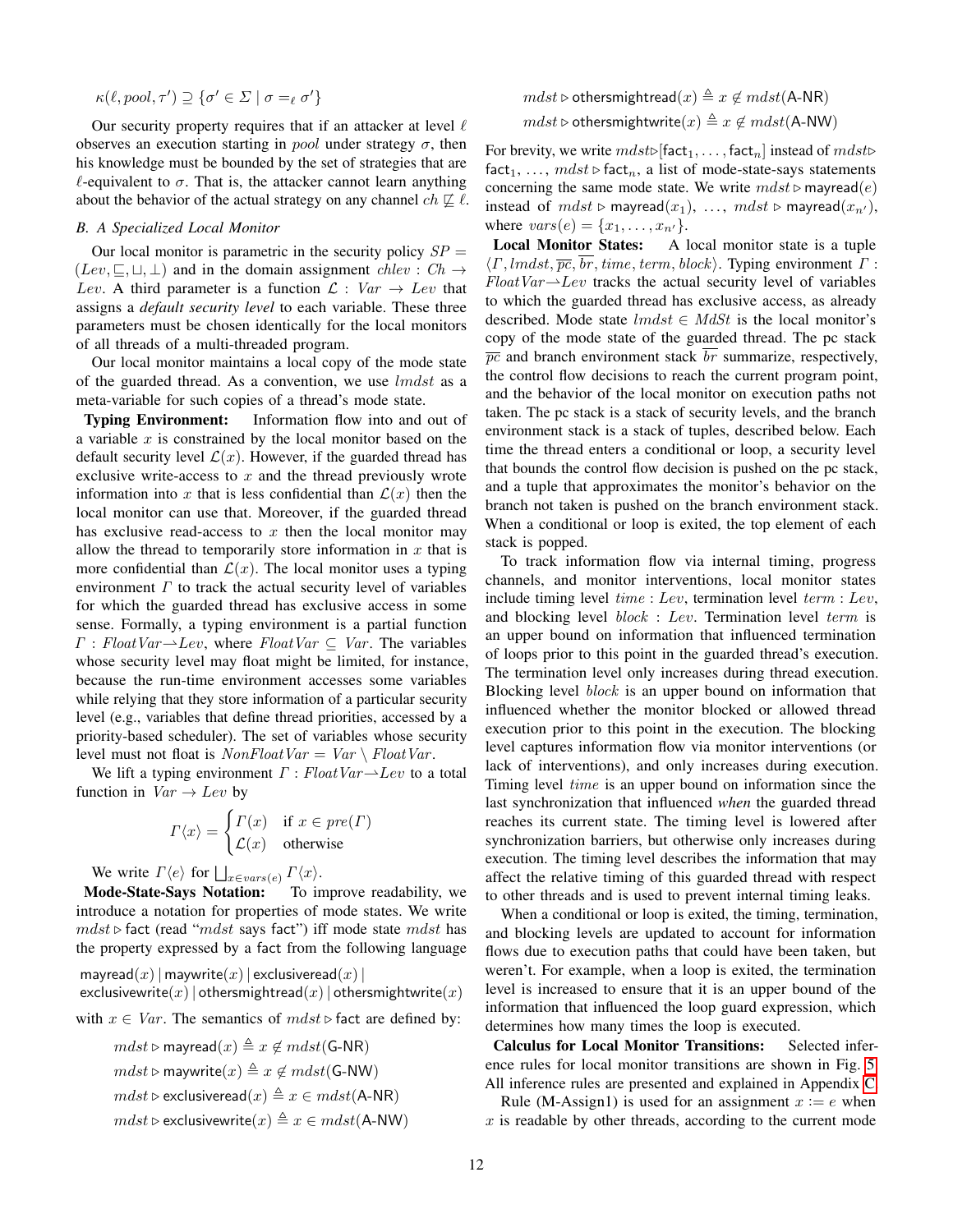**M-ASSIGN1**  $\ell = \Gamma \langle e \rangle \sqcup time \sqcup (\sqcup \overline{pc}) \sqcup term \sqcup block$   $\ell \sqsubseteq \mathcal{L}(x)$   $\Gamma' = \Gamma \langle x \mapsto_{lmdst} \ell \rangle$  $lmdst \triangleright [$ maywrite $(x)$ , mayread $(e)$ , othersmightread $(x)]$  $\langle \mathnormal{\Gamma}, \mathnormal{lmdst}, \overline{pc}, \overline{br}, \mathnormal{time}, \mathnormal{term}, \mathnormal{block} \rangle \longrightarrow_{perm}^{\epsilon, \mathsf{a} (x, e)} \langle \mathnormal{\Gamma}', \mathnormal{lmdst}, \overline{pc}, \overline{br}, \mathnormal{time}, \mathnormal{term}, \mathnormal{block} \rangle$ 

M-ASSIGN2

 $lmdst$   $\triangleright$   $[\mathsf{maywrite}(x), \mathsf{mayread}(e), \mathsf{exclusiveread}(x)]$   $\ell = \Gamma \langle e \rangle \sqcup time \sqcup (\sqcup \overline{pc}) \sqcup term \sqcup block$   $\Gamma' = \Gamma \langle x \mapsto_{lmdst} \ell \rangle$  $\langle \Gamma, \textit{lmdst}, \overline{pc}, \overline{br}, \textit{time}, \textit{term}, \textit{block} \rangle \longrightarrow_{\textit{perm}}^{\epsilon, \mathsf{a(x,e)}} \langle \Gamma', \textit{lmdst}, \overline{pc}, \overline{br}, \textit{time}, \textit{term}, \textit{block} \rangle$ 

M-BRANCH

 $lmdst \triangleright$  mayread $(e)$   $(\ell_{sb}, \text{time}_{sb}, \text{term}_{sb}, \text{block}_{sb}, \Gamma_{sb}) = \mathsf{SB}(\text{if } e \text{ then } \text{com}_1 \text{ else } \text{com}_2 \text{ fi}, \Gamma, \text{lmdst}, \overline{pc}, \text{time}, \text{term}, \text{block})$  $\langle \Gamma,lmdst,\overline{pc},\overline{br},time,term,block\rangle \longrightarrow_{perm}^{\epsilon, \mathsf{b}(e,comm,comm)} \langle \Gamma,lmdst,\overline{pc}\cdot \ell_{\mathsf{sb}},\overline{br}\cdot (time_{\mathsf{sb}},term_{\mathsf{sb}},block_{\mathsf{sb}},\Gamma_{\mathsf{sb}}),time,term,block\rangle$ 

M-JOIN

$$
time'' = time \sqcup time' \sqcup \ell \quad term'' = term \sqcup term' \quad \Gamma'' = \lambda x. \begin{cases} \Gamma(x) \sqcup \Gamma'(x) & \text{if } x \in pre(\Gamma) \cap pre(\Gamma') \\ \Gamma(x) & \text{if } x \in pre(\Gamma) \setminus pre(\Gamma') \\ \text{under} & \text{otherwise} \end{cases}
$$

 $\langle \Gamma,lmdst, \overline{pc}\cdot\ell, \overline{br}\cdot (time', term', block', \Gamma'), time, term, block \rangle \longrightarrow_{perm}^{\epsilon, join} \langle \Gamma'',lmdst, \overline{pc}, \overline{br}, time'', term'', block'' \rangle$ 

M-BARRIER-LOCAL

 $(\Box \overline{pc}) \sqcup term \sqcup block = \bot$   $lmdst' = update(lmdst, \delta)$  $pre(\Gamma') = \{x \mid x \in \text{FloatVar} \land (\text{lmdst}' \triangleright \text{exclusiveread}(x) \vee \text{lmdst}' \triangleright \text{exclusivewrite}(x))\}$  $(\textit{lmdst} \triangleright \textsf{exclusiveread}(x) \wedge \textit{lmdst}' \triangleright \textsf{othersmightread}(x)) \implies \Gamma(x) \square \mathcal{L}(x)$  $\mathit{lmdst'} \triangleright \mathsf{exclusivewrite}(x) \implies \Gamma'(x) = \Gamma \langle x \rangle \quad \quad (\mathit{lmdst} \triangleright \mathsf{otherwise}(x) \wedge \mathit{lmdst'} \triangleright \mathsf{exclusiveread}(x)) \implies \Gamma'(x) = \Gamma \langle x \rangle$  $(lmdst \triangleright \text{exclusivewrite}(x) \land lmdst' \triangleright [\text{exclusiveread}(x), \text{otherwise}(x)]) \implies \Gamma'(x) = \Gamma(x) \sqcup \mathcal{L}(x)$ 

 $\langle \Gamma, lmdst, \overline{pc}, \overline{br}, \textit{time}, \textit{term}, \textit{block} \rangle \longrightarrow_{perm}^{\delta, \textsf{sync}} \langle \Gamma', lmdst', \overline{pc}, \overline{br}, \bot, \bot, \bot \rangle$ 

 $\Gamma\langle x \mapsto_{lmdst} \ell\rangle(y) =$  $\sqrt{ }$  $\int$  $\overline{\mathcal{L}}$ undef if  $y \notin pre(\Gamma)$  $\Gamma(y)$  if  $y \in pre(\Gamma) \wedge y \neq x$  $\ell$  if  $y \in pre(\Gamma) \wedge y = x \wedge lmdst \triangleright$  exclusivewrite $(x) \wedge x \in FloatVar$  $\ell \sqcup \mathcal{L}(x)$  if  $y \in pre(\Gamma) \land y = x \land \text{lmdst} \triangleright \text{othersmightwrite}(x) \land x \in \text{FloatVar}$ 

<span id="page-13-0"></span>Fig. 5. Local monitoring: selected rules

state *lmdst*. Level  $\ell$  bounds the information that might be revealed by evaluating  $e$  at this point in the execution: it is influenced by the level of the variables in  $e$ , by the decision to execute this command ( $\Box \overline{pc}$ , the join of the pc stack), the fact that the monitor did not previously block the thread (block), the fact that the thread did not previously diverge  $(term)$ , and the relative timing of this thread with respect to others (*time*).<sup>[1](#page-13-1)</sup> Since other threads might read x, we require that  $\ell$  is bounded above by  $\mathcal{L}(x)$ , the default security level of x. Rule  $(M-Assign2)$  is similar, but applies when x cannot be read by other threads, which allows us to treat its level flow-sensitively. In both cases  $\Gamma'$  is computed using operator  $\Gamma \langle x \mapsto_{lmdst} \ell \rangle$ (defined in Fig. [5\)](#page-13-0) that returns an updated environment with the type of variable x updated to  $\ell$  depending on mode state  $lmdst$ . Both rules require x to be writable and all variables in e to be readable according to lmdst.

Rules (M-Branch) and (M-Join) handle conditionals. Recall that monitor event  $b(e, com_1, com_2)$  and join are emitted, respectively, when a thread enters and exits a conditional if e then  $com_1$  else  $com_2$  fi. Rule (M-Branch) requires that the local monitor's mode state allows the thread to read the conditional expression:  $lmdst \triangleright$  mayread(e). It uses the static bounds oracle function  $SB(com, \Gamma, \text{lmdst}, \overline{pc}, \text{time}, \text{term}, \text{block})$  to approximate the behavior of the monitor on both branches. This is an on-the-fly static analysis (thus making the local monitor hybrid) needed for the soundness of information-flow tracking. Security level  $\ell_{sb}$  returned by the oracle is an upper bound on the decision about which branch to take, and the monitor pushes it on pc stack  $\overline{pc}$ . The other elements returned describe, respectively, upper bounds on the timing level, termination level, blocking level, and typing environment that the local monitor would have after completing the conditional. The analysis in essence considers all possible executions of the conditional, and approximates the behavior of the guarded thread in these hypothetical executions. Level  $time_{sb}$  is an upper bound on information that affects when the conditional finishes,  $term_{\text{ch}}$  is an upper bound on information that affects whether execution of the conditional will terminate or diverge,  $block_{sb}$  is an upper bound on the information that affects whether the monitor will block the thread while executing the conditional, and  $\Gamma_{sb}$  describes upper bounds on the typing

<span id="page-13-1"></span><sup>&</sup>lt;sup>1</sup>Other threads may modify variables in  $e$  concurrently with this thread's execution, and thus the relative timing may influence the result of evaluating e. If the guarded thread has exclusive write access to variables in e, then the second premise could be replaced by  $\ell = \Gamma \langle e \rangle \sqcup (\sqcup \overline{pc}) \sqcup term \sqcup block$ , i.e., timing level time does not need to be included in the join. For simplicity, we do not provide this additional precision.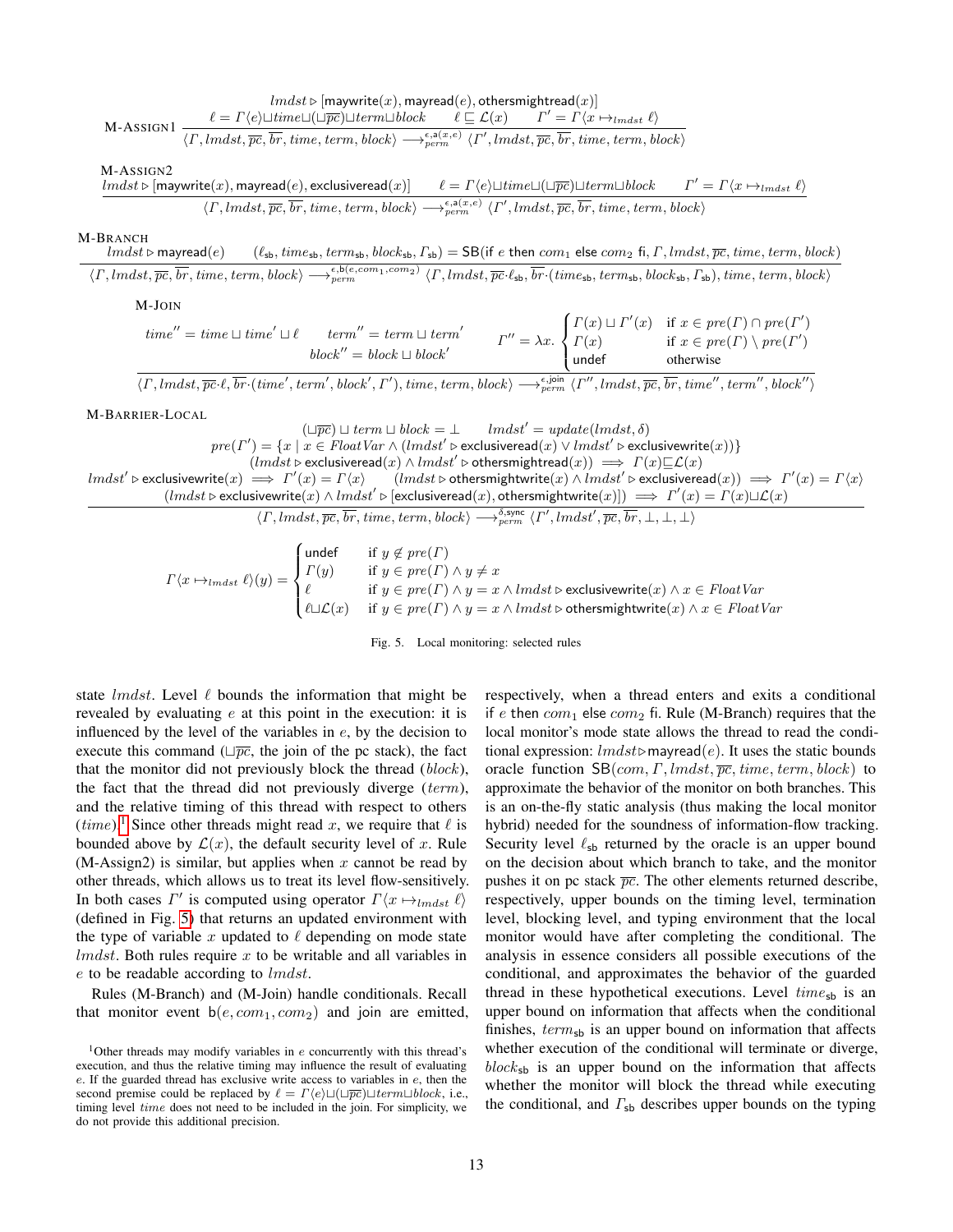environment when the conditional terminates. Note that the oracle is a partial function: if the result is undefined the monitor blocks. For example, the result is undefined if a branch contains a barrier command and the branch condition is not ⊥, since synchronizations are publicly observable and should not depend on confidential information. A full description of the static bounds oracle (including the oracle's semantic interface and an implementation) is available in Appendices [E](#page-28-0) and [F.](#page-58-0)

Rule (M-Join) pops the top elements of the pc stack and the static branching environment stack, and updates the variable context, timing level, termination level, and blocking level to account for potential information flows on the branch not taken.

Rule (M-Barrier-Local) regulates when a thread may synchronize. The first premise  $((\Box \overline{pc}) \Box term \Box block = \bot)$  ensures that the decision to reach a barrier is influenced only by public information. The second premise computes the updated mode state  $lmdst'$ . The remaining premises ensure that the typing environments before and after the barrier  $(\Gamma \text{ and } \Gamma)$ respectively) are appropriate based on the access this and other threads may have to variables before and after the barrier.

The other monitor rules, not presented here, are: (M-Skip) (for skip commands); (M-Input1), (M-Input2), and (M-Output) for input and output commands; (M-Enter), (M-More), and (M-Leave) for loops; and (M-Term) for terminated threads.

## <span id="page-14-0"></span>Theorem 2. *Our calculus for local monitor transitions properly tracks modes and enforces guarantees.*

*Proof sketch:* Given a derivation of  $l$ *mon*  $\rightarrow$   $\frac{\delta_0 \alpha}{perm}$   $lmon',$ we show  $lmon'$ .mdst =  $update(lmon.mdst, \delta)$ . This implies that our calculus properly tracks modes. To prove that our calculus enforces guarantees, we show that every local configuration  $\langle [com, lmon, mdst], mem, \tau \rangle$  with a well-formed thread state provides the no-write guarantee for each variable  $x \in mdst$ (G-NW) and the no-read guarantee for each variable  $y \in mdst(G-NR)$  by a case distinction on the local event emitted when this local configuration performs a step.

A detailed proof of Theorem [2](#page-14-0) appears in Appendix [D.](#page-23-0)

From Theorems [1](#page-9-1) and [2,](#page-14-0) we obtain the following corollary.

<span id="page-14-1"></span>Corollary 1. *If a global configuration is well formed and justifies its assumptions then it ensures a sound use of modes.*

Soundness of Information-Flow Control: Given a multithreaded program  $com_1 \cdot \ldots \cdot com_n \in Com^*$ , we define the initial pool state for this program by

> $pool_{com_1 \dots com_n} \triangleq [com_1, lmon_{init}, mdst_{init}]$ · . . .  $\cdot$ [com<sub>n</sub>, lmon<sub>init</sub>, mdst<sub>init</sub>]

where  $mdst_{init}$  is the *inital mode state*, defined by

$$
mdst_{init}(G\text{-}NR) = \{\} \quad mdst_{init}(G\text{-}NW) = \{\}
$$

$$
mdst_{init}(A\text{-}NR) = \{\} \quad mdst_{init}(A\text{-}NW) = \{\}
$$

and *lmon<sub>init</sub>* is the *initial local monitor state*, defined by

 $lmon_{init} \triangleq \langle \Gamma_{init}, mdst_{init}, \epsilon, \epsilon, \perp, \perp, \perp \rangle$ 

where  $\Gamma_{init}$ : FloatVar $\rightarrow$ Lev is defined by  $pre(\Gamma_{init}) = \{\}.$ 

<span id="page-14-2"></span>**Theorem 3.** If  $com_1 \cdot \ldots \cdot com_n \in Com^*$  is a multi-threaded *program such that each command* com<sup>i</sup> *is in the sub-language meant to be used by the programmer (as defined in Section [VI\)](#page-10-0) then*  $pool_{com_1 \cdots com_n}$  *is secure for every level*  $\ell \in Lev$ *.* 

*Proof sketch:* The full proof is in Ap-pendix [E.](#page-28-0) Let global configuration  $qcnf =$  $\langle \langle pool_{com_1 \cdots com_n}, mem_{init}, \tau_{init}, gmon_{init,n} \rangle \rangle$ . Since gcnf is well-formed and justifies its assumptions, we can soundly use rely-guarantee reasoning based on Definition [1](#page-11-1) and Corollary [1.](#page-14-1) The rest of the proof is lengthy, but uses established proof techniques. It shows that for any security level  $\ell$ , given an execution of gcnf with strategy  $\sigma$  that produces trace  $\tau$ , and given an  $\ell$ -equivalent strategy  $\sigma'$ , there exists an execution of gcnf with  $\sigma'$  that produces trace  $\tau'$ such that  $\tau \downarrow \ell = \tau' \downarrow \ell$ . Thus, the knowledge of an attacker at level  $\ell$  that observes trace  $\tau$  will include both  $\sigma$  and  $\sigma'$ . п

When our monitoring framework is instantiated with the information-flow control local monitors, it accepts all the secure executions from Section [II](#page-2-0) (with appropriate annotations to indicate assumptions), and correctly rejects the insecure executions (by a local monitor blocking at an appropriate point in the execution). This work presents the first hybrid progresssensitive information-flow control monitoring framework for concurrent programs that uses fine-grained rely-guarantee reasoning about shared memory. As such, it is the only sound monitoring framework that accepts all secure execution examples from Section [II.](#page-2-0) The examples, though simple, exhibit typical patterns of concurrent programs, and of programs that manipulate information of differing sensitivity.

#### VIII. RELATED WORK

Static enforcement: Most existing work on informationflow security in concurrent programs uses static techniques. Volpano and Smith [\[23\]](#page-16-17) provide a type system that enforces probabilistic noninterference in concurrent programs by providing an atomic construct, and preventing high-security loop guards. Russo and Sabelfeld [\[24\]](#page-16-18) remove the need for the atomic construct under cooperative scheduling. Sabelfeld and Sands [\[25\]](#page-16-19) provide a type system that ensures probabilistic noninterference for a wide class of schedulers, that also prevents high-security loop guards, and uses Agat's padding technique to prevent timing leaks [\[26\]](#page-16-20). Smith [\[27\]](#page-16-21) presents a type system that reasons precisely about what information influences the timing of executions, prevents timing leaks, and thus enforces probabilistic noninterference for concurrent programs.

Andrews and Reitman [\[28\]](#page-16-22) present an axiomatic program logic to reason about information flow in sequential and concurrent programs. They use two special "certification variables" in their logic, *local* and *global*, which correspond to the pc level and the termination level respectively.

Boudol and Castellani [\[29\]](#page-16-23) analyze the program and scheduler, and give a type system such that well-typed schedulers and threads satisfy noninterference, which Barthe and Nieto [\[30\]](#page-16-24) verify. Barthe et al. [\[31\]](#page-16-25) add mechanisms during compilation to enable a security-aware scheduler to enforce security.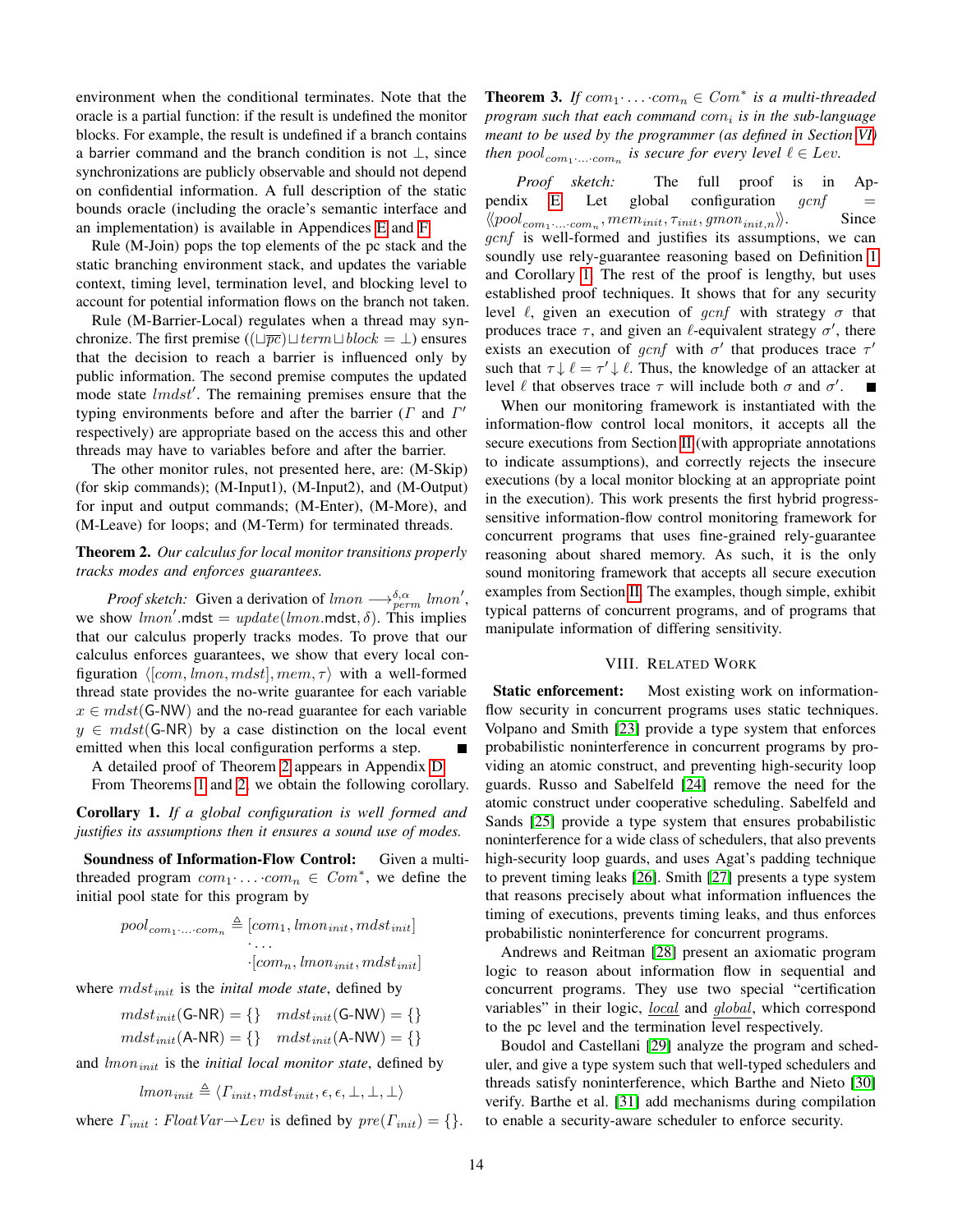Sabelfeld [\[8\]](#page-16-2) considers a concurrent language with semaphores, and provides a type system that enforces security. High loops are not allowed, and padding is used to prevent timing leaks, for both branches and fork commands.

Zdancewic and Myers [\[18\]](#page-16-12) propose that non-determinism should not be observable by low-security users (including non-determinism arising from scheduling, data races, etc.) and present a type system that enforces low-observational determinism for single memory locations. Their enforcement mechanism allows the pc level to be reset at thread synchronization points, similar to our lowering of the timing level at barrier synchronizations. Huisman et al. [\[32\]](#page-16-26) note that the security condition may permit more information flow than intended and strengthen the condition. Terauchi [\[33\]](#page-16-27) further improves this condition and enforces it via a fractional-capability type system, which permits updates of a thread's capabilities upon synchronization. This bears similarities to our updates of modes at synchronization points, but fractional capabilities and modes are different. For instance, in our framework a thread may have exclusive write access to a variable without exclusive read access. In contrast to all three articles, our security condition does not demand low-observable determinism.

Mantel and Sudbrock [\[34\]](#page-17-0) present a security condition that allows nondeterminism in concurrent programs provided secret information does not influence this nondeterminism. They present a type system that enforces security for a broad class of schedulers: once a thread's timing or termination behavior is influenced by secret information, it may not interact with low-security threads. Muller and Chong [\[21\]](#page-16-15) also permit lowobservable nondeterminism via a type system for an extension of the X10 programming language.

Mantel, Sands, and Sudbrock [\[13\]](#page-16-7) use rely-guarantee reasoning to support flow-sensitive security types in concurrent programs, thus allowing more precise enforcement of security. Our approach is inspired by theirs, but we exploit and justify rely-guarantee reasoning dynamically rather than statically.

Hybrid and dynamic enforcement: By contrast with static enforcement techniques, our approach is hybrid, combining static and dynamic techniques. This enables more precise enforcement of security, since static techniques must accept or reject a program in its entirety, whereas dynamic and hybrid techniques can accept or reject single executions.

Le Guernic [\[14\]](#page-16-8) presents the first hybrid monitor for concurrent programs. It is flow sensitive, but uses a single monitor (and single type environment) for the entire thread pool, which restricts concurrency. To handle locks, the monitor uses static analysis to determine when a thread might require a lock, and acquires it before any high branch in that thread, thus ensuring lock acquisition does not depend on secret information. Le Guernic's monitor suppresses insecure output instead of blocking the thread. We block threads rather than modify the semantics of programs by altering or suppressing outputs.

Stefan et al. [\[35\]](#page-17-1) present a dynamic termination-sensitive information-flow control mechanism. Their mechanism does not rely on a single global monitor but rather uses coarsegrained containers with "floating labels," where the label of the container is increased based on information read by the container, and the label restricts writes and other observable effects. In addition to preventing internal timing leaks, they mitigate external timing leaks using predictive mitigation [\[36\]](#page-17-2). We do not address external timing leaks, but enforce security at finer granularity (i.e., per program variable) and with greater precision (through flow-sensitivity).

## IX. CONCLUSION

We have developed a novel framework to monitor concurrent programs, and instantiated this framework to enforce a knowledge-based progress-sensitive noninterference security condition in concurrent programs where threads share memory resources at the granularity of individual memory locations.

The framework uses a single global monitor to ensure that threads can soundly use rely-guarantee reasoning about shared memory. Each thread has its own local monitor that both enforces thread guarantees regarding shared memory, and also tracks and controls information flow within the thread. The global monitor is accessed only when threads synchronize, ensuring that the monitoring framework does not needlessly restrict concurrency. The local monitors are hybrid: they combine dynamic techniques for information-flow control with on-the-fly static program analysis to approximate information flow on untaken execution paths. Local monitor precision is improved by using rely-guarantee reasoning.

#### ACKNOWLEDGMENTS

We thank the anonymous reviewers for their comments and Sylvia Grewe for discussions during early stages of this research project. The second author thanks the programming languages group at Harvard University for the inspiring environment during his sabbatical. This work is supported by the German Research Foundation (DFG) under project RSCP (MA 33326/4-  $2/3$ ) in the priority program RS<sup>3</sup> (SPP 1496) and by the National Science Foundation under Grant No. 1054172.

## **REFERENCES**

- <span id="page-15-4"></span>[1] A. Askarov, S. Chong, and H. Mantel, "Hybrid monitors for concurrent noninterference," in *Proceedings of the 28th IEEE Computer Security Foundations Symposium*. IEEE Press, Jul. 2015.
- <span id="page-15-0"></span>[2] N. Zeldovich, S. Boyd-Wickizer, E. Kohler, and D. Mazieres, "Making information flow explicit in HiStar," ` in *Proceedings of the 7th Symposium on Operating Systems Design and Implementation*, 2006, pp. 263–278.
- <span id="page-15-1"></span>[3] M. Krohn, A. Yip, M. Brodsky, N. Cliffer, M. F. Kaashoek, E. Kohler, and R. Morris, "Information flow control for standard OS abstractions," in *Proceedings of the 21st ACM Symposium on Operating System Principles*, Oct. 2007.
- <span id="page-15-2"></span>[4] D. Volpano, G. Smith, and C. Irvine, "A sound type system for secure flow analysis," *Journal of Computer Security*, vol. 4, no. 3, pp. 167–187, 1996.
- <span id="page-15-3"></span>[5] A. C. Myers, "JFlow: Practical mostly-static information flow control," in *Conference Record of the Twenty-Sixth*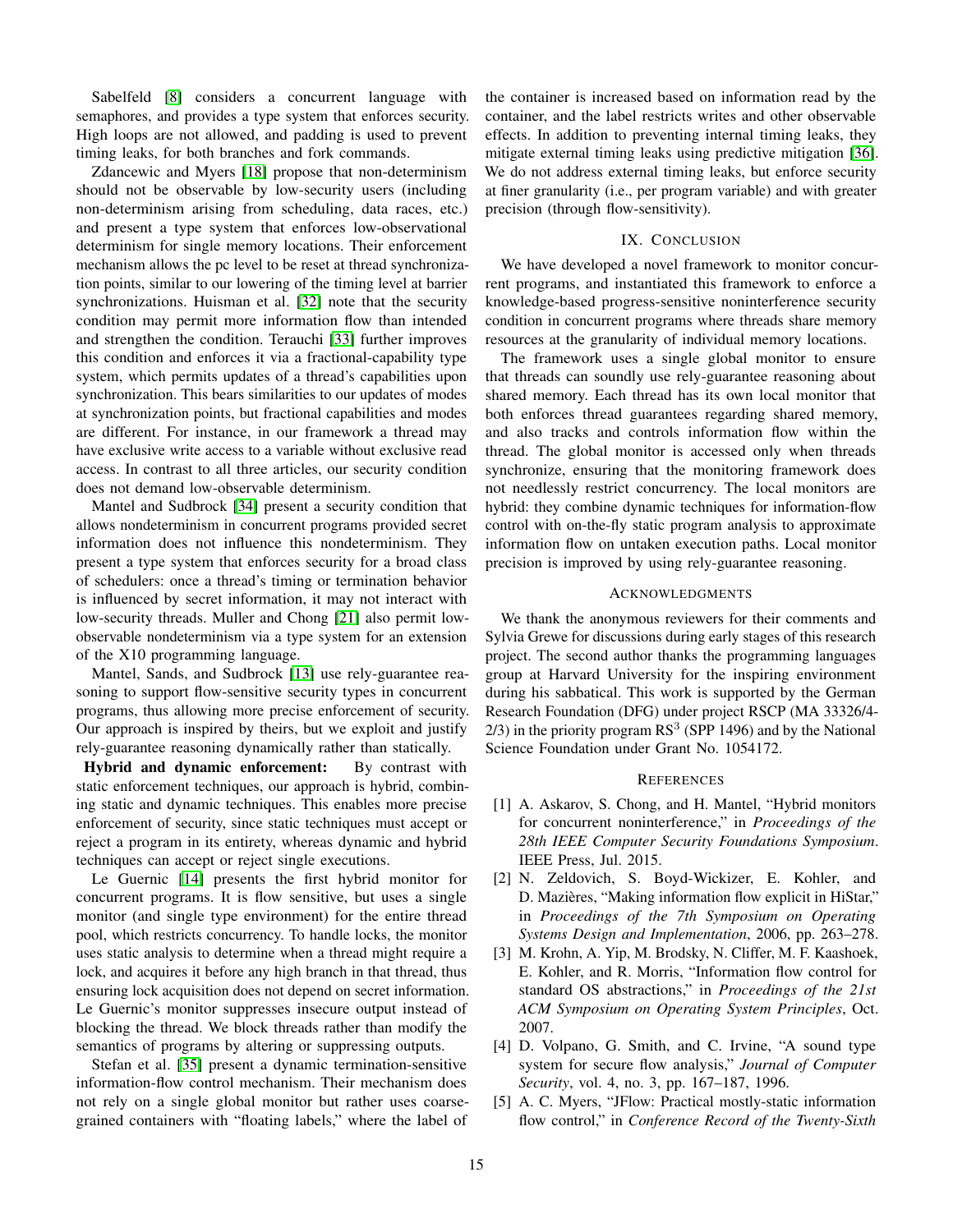*Annual ACM Symposium on Principles of Programming Languages*, Jan. 1999, pp. 228–241.

- <span id="page-16-0"></span>[6] A. C. Myers, L. Zheng, S. Zdancewic, S. Chong, and N. Nystrom, "Jif: Java information flow," 2001–2008, software release. Located at [http://www.cs.cornell.edu/jif.](http://www.cs.cornell.edu/jif)
- <span id="page-16-1"></span>[7] V. Simonet, "The Flow Caml System: documentation and user's manual," Institut National de Recherche en Informatique et en Automatique (INRIA), Technical Report 0282, Jul. 2003.
- <span id="page-16-2"></span>[8] A. Sabelfeld, "The impact of synchronisation on secure information flow in concurrent programs," in *Proceedings of Andrei Ershov 4th International Conference on Perspectives of System Informatics*, vol. 2244, 2002, pp. 225–239.
- <span id="page-16-3"></span>[9] A. Sabelfeld and A. Russo, "From dynamic to static and back: Riding the roller coaster of information-flow control research," in *Proceedings of Andrei Ershov International Conference on Perspectives of System Informatics*, 2009, pp. 352–365.
- <span id="page-16-4"></span>[10] T. H. Austin and C. Flanagan, "Efficient purely-dynamic information flow analysis," in *Proceedings of the 2009 Workshop on Programming Languages and Analysis for Security*, 2009.
- <span id="page-16-5"></span>[11] ——, "Permissive dynamic information flow analysis," in *Proceedings of the 5th ACM SIGPLAN Workshop on Programming Languages and Analysis for Security*, 2010, pp. 3:1–3:12.
- <span id="page-16-6"></span>[12] ——, "Multiple facets for dynamic information flow," in *Proceedings of the 39th Annual ACM SIGPLAN-SIGACT Symposium on Principles of Programming Languages*, Jan. 2012, pp. 165–178.
- <span id="page-16-7"></span>[13] H. Mantel, D. Sands, and H. Sudbrock, "Assumptions and guarantees for compositional noninterference," in *Proceedings of the 24th IEEE Computer Security Foundations Symposium*, 2011, pp. 218–232.
- <span id="page-16-8"></span>[14] G. Le Guernic, "Automaton-based confidentiality monitoring of concurrent programs," in *Proceedings of the 20th IEEE Computer Security Foundations Symposium*, 2007, pp. 218–232.
- <span id="page-16-9"></span>[15] S. Hunt and D. Sands, "On flow-sensitive security types," in *Conference Record of the Thirty-Third Annual ACM Symposium on Principles of Programming Languages*, Jan. 2006, pp. 79–90.
- <span id="page-16-10"></span>[16] A. Askarov, S. Hunt, A. Sabelfeld, and D. Sands, "Termination-insensitive noninterference leaks more than just a bit," in *Proceedings of the 13th European Symposium on Research in Computer Security*, Oct. 2008.
- <span id="page-16-11"></span>[17] D. Volpano and G. Smith, "Eliminating covert flows with minimum typings," in *Proceedings of the 10th IEEE Computer Security Foundations Workshop*, Jun. 1997, pp. 156–168.
- <span id="page-16-12"></span>[18] S. Zdancewic and A. C. Myers, "Observational determinism for concurrent program security," in *Proceedings of the 16th IEEE Computer Security Foundations Workshop*, Jun. 2003, pp. 29–43.
- <span id="page-16-13"></span>[19] A. Sabelfeld and A. C. Myers, "Language-based

information-flow security," *IEEE Journal on Selected Areas in Communications*, vol. 21, no. 1, pp. 5–19, Jan. 2003.

- <span id="page-16-14"></span>[20] K. R. O'Neill, M. R. Clarkson, and S. Chong, "Information-flow security for interactive programs," in *Proceedings of the 19th IEEE Computer Security Foundations Workshop*, Jun. 2006, pp. 190–201.
- <span id="page-16-15"></span>[21] S. Muller and S. Chong, "Towards a practical secure concurrent language," in *Proceedings of the 25th Annual ACM SIGPLAN Conference on Object-Oriented Programming Languages, Systems, Languages, and Applications*, Oct. 2012, pp. 57–74.
- <span id="page-16-16"></span>[22] A. Askarov and A. Sabelfeld, "Gradual release: Unifying declassification, encryption and key release policies," in *Proceedings of the 28th IEEE Symposium on Security and Privacy*, May 2007, pp. 207–221.
- <span id="page-16-17"></span>[23] D. Volpano and G. Smith, "Probabilistic noninterference in a concurrent language," in *Proceedings of the 11th IEEE Computer Security Foundations Workshop*, 1998, pp. 34–45.
- <span id="page-16-18"></span>[24] A. Russo and A. Sabelfeld, "Security for multithreaded programs under cooperative scheduling," in *Proceedings of Andrei Ershov International Conference on Perspectives of System Informatics*, vol. 4378, 2006, pp. 474–480.
- <span id="page-16-19"></span>[25] A. Sabelfeld and D. Sands, "Probabilistic noninterference for multi-threaded programs," in *Proceedings of the 13th IEEE Computer Security Foundations Workshop*, Jul. 2000, pp. 200–214.
- <span id="page-16-20"></span>[26] J. Agat, "Transforming out timing leaks," in *Conference Record of the Twenty-Seventh Annual ACM Symposium on Principles of Programming Languages*, Jan. 2000, pp. 40–53.
- <span id="page-16-21"></span>[27] G. Smith, "A new type system for secure information flow," in *Proceedings of the 14th IEEE Computer Security Foundations Workshop*, Jun. 2001, pp. 115–125.
- <span id="page-16-22"></span>[28] G. R. Andrews and R. P. Reitman, "An axiomatic approach to information flow in programs," *ACM Transactions on Programming Languages and Systems*, vol. 2, no. 1, pp. 56–76, 1980.
- <span id="page-16-23"></span>[29] G. Boudol and I. Castellani, "Non-interference for concurrent programs and thread systems," *Theoretical Computer Science*, vol. 281, no. 1, pp. 109–130, Jun. 2002.
- <span id="page-16-24"></span>[30] G. Barthe and L. P. Nieto, "Formally verifying information flow type systems for concurrent and thread systems," in *Proceedings of the 2004 ACM workshop on Formal methods in security engineering*, 2004, pp. 13–22.
- <span id="page-16-25"></span>[31] G. Barthe, T. Rezk, A. Russo, and A. Sabelfeld, "Security of multithreaded programs by compilation," *ACM Transactions on Information and System Security*, vol. 13, no. 3, pp. 21:1–21:32, Jul. 2010.
- <span id="page-16-26"></span>[32] M. Huisman, P. Worah, and K. Sunesen, "A temporal logic characterisation of observational determinism," in *Proceedings of the 19th IEEE Workshop on Computer Security Foundations*, 2006.
- <span id="page-16-27"></span>[33] T. Terauchi, "A type system for observational determinism," in *Proceedings of the 21st IEEE Computer Security*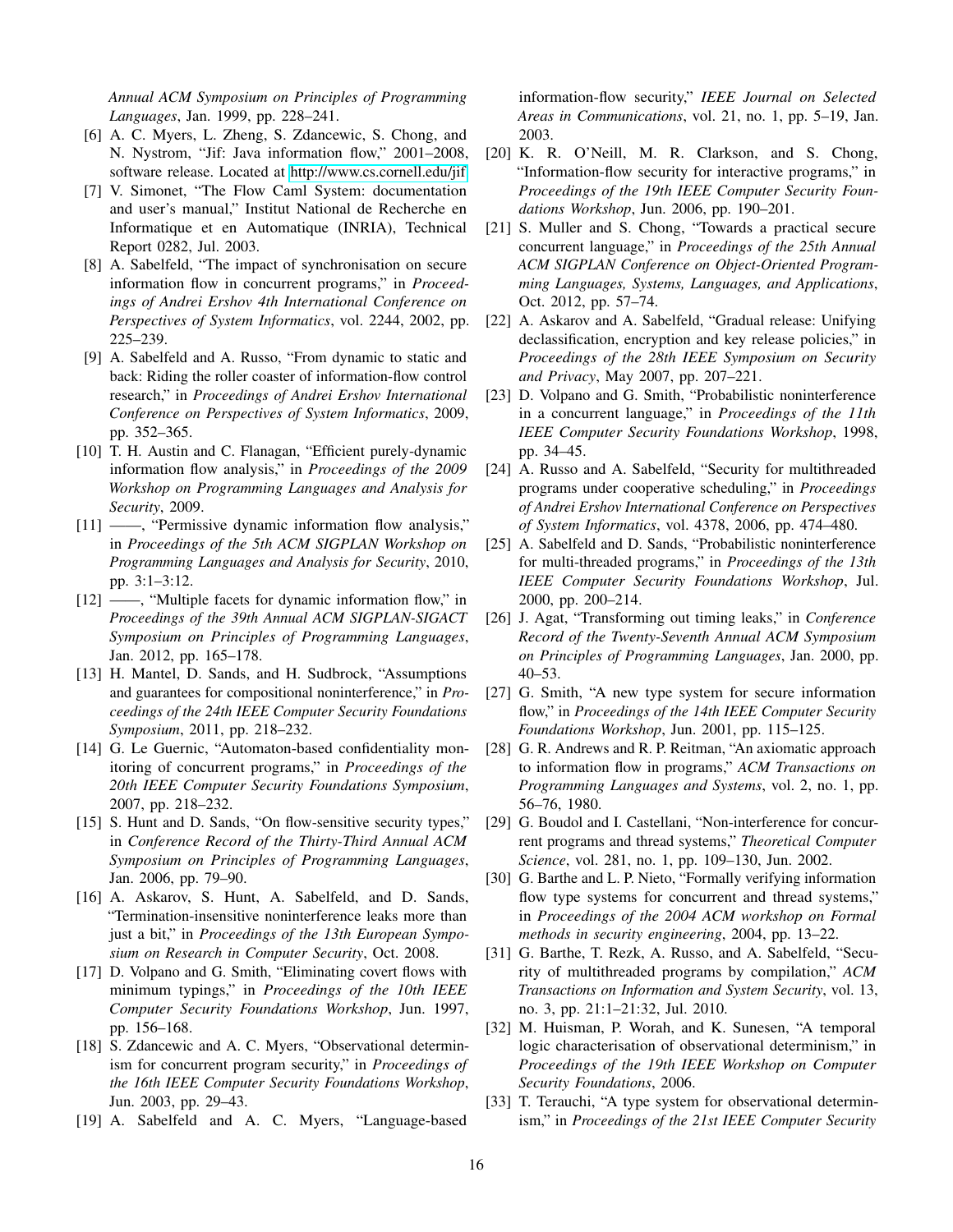*Foundations Symposium*, Jun. 2008, pp. 287–300.

- <span id="page-17-0"></span>[34] H. Mantel and H. Sudbrock, "Flexible schedulerindependent security," in *Proceedings of the European Symposium on Research in Computer Security*, 2010, pp. 116–133.
- <span id="page-17-1"></span>[35] D. Stefan, A. Russo, P. Buiras, A. Levy, J. C. Mitchell, and D. Mazieres, "Addressing covert termination and ` timing channels in concurrent information flow systems," in *Proceedings of the 17th ACM SIGPLAN International Conference on Functional Programming*, June 2012.
- <span id="page-17-2"></span>[36] D. Zhang, A. Askarov, and A. C. Myers, "Predictive mitigation of timing channels in interactive systems," in *Proceedings of the 18th ACM Conference on Computer and Communications Security*, 2011.
- <span id="page-17-3"></span>[37] A. Banerjee, D. A. Naumann, and S. Rosenberg, "Expressive declassification policies and modular static enforcement," in *Proceedings of the IEEE Symposium on Security and Privacy*, May 2008, pp. 339–353.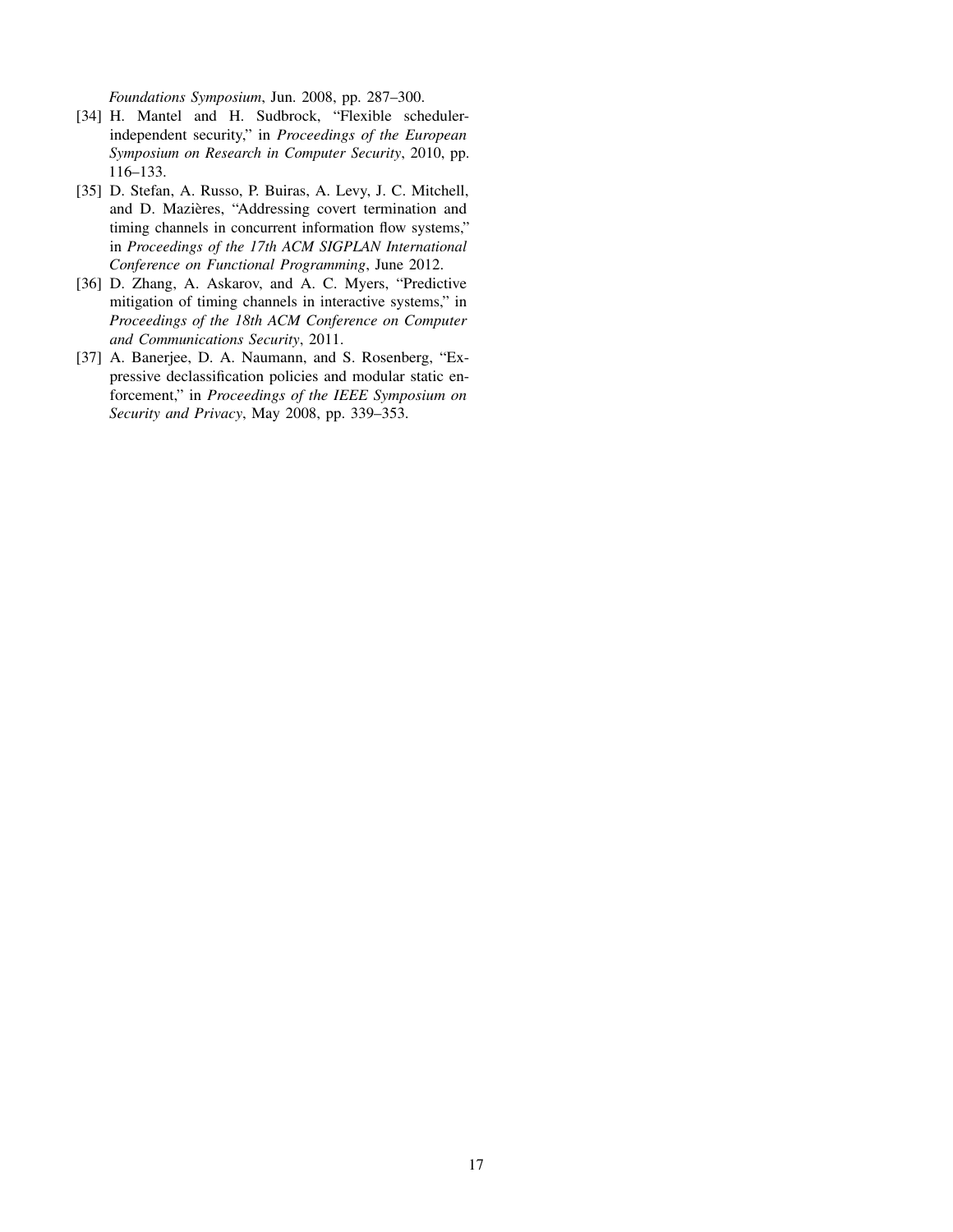## <span id="page-18-0"></span>APPENDIX A

#### BASIC NOTIONS AND NOTATION

Sets: We use the usual operators for intersection, union, and subtraction of sets. In addition, we use  $P(S)$  to denote the powerset of a set S and  $\overline{S} = D \setminus S$  to denote the complement of a set S in a given domain D.

Functions: We use  $A \rightarrow B$  and  $A \rightarrow B$  to denote the set of all total functions and the set of all partial functions, respectively, with domain A and range B. For a function  $f : A \rightarrow B$ , we use  $pre(f)$  to denote the pre-image of f, i.e.,  $pre(f) = \{a \in A \mid f(a) \in B\}$ . We use  $f[d \mapsto v]$  to denote the update of a function f at position d, i.e.,  $f[d \mapsto v](d) = v$ and  $f[d \mapsto v](d') = f(d')$  for all  $d' \in (pre(f) \setminus \{d\})$ . Note that a function update might augment the pre-image of a partial function. We use a similar notation to define functions: Given a set R and  $r_1, \ldots, r_n \in R$ , we use  $[d_1 \mapsto r_1] \ldots [d_n \mapsto r_n]$  to denote the total function  $f: \{d_1, \ldots, d_n\} \to R$  that maps  $d_i$  to  $r_i$  for each  $i \in \{1, \ldots, n\}$ . Moreover, we use  $\lambda$ -calculus to define functions: We write  $\lambda x \in A : e$  for the function that takes as argument an element of domain A, binds this value to the variable  $x$ , and returns the value of the expression  $e$ .

**Predicates:** A predicate over a set A is a subset of A. In addition to  $a \in p$ , we use  $p(a)$  to denote that a predicate p over A holds at  $a \in A$ .

**Lists:** We refer to partial functions with domain  $\mathbb{N}_0$ , range A, and a finite pre-image of consecutive numbers starting at 0 also as *lists over* A. That is, a partial function  $l : \mathbb{N}_0 \to A$  is a *list over* A if  $i \in pre(l)$  for all  $i < |pre(l)|$ . We use  $A^*$ to denote the set of all lists over a set A. As a convention, we use  $\epsilon$  to denote the empty list, l $\epsilon$  to denote the list that results from appending an element  $a \in A$  to the end of a list  $l \in A^*$ ,  $a \cdot l$  to denote the list that results from appending  $a \in A$  to the beginning of  $l \in A^*$ , and  $l_1 \cdot l_2$  to denote the concatenation of two lists  $l_1, l_2 \in A^*$ . That is,  $pre(\epsilon) = \emptyset$ ,  $pre(l \cdot a) = pre(l) \cup \{|pre(l)|\}, l \cdot a = l[|pre(l)| \mapsto a], (a \cdot l)(0) = a, (a \cdot l)(i + 1) = l(i)$  for all  $i \in pre(l), (l_1 \cdot l_2)(j) = l_1(j)$  for all  $j \in pre(l_1)$ , and  $(l_1 \cdot l_2)(k + |pre(l_1)|) = l_2(k)$  for all  $k \in pre(l_2)$  hold.

We write  $a \in l$  to denote that  $a \in A$  is contained in the list  $l \in A^*$ . We write  $a \notin l$  if a is not contained in list l.<br>We define the functional map that applies a function  $f : A \to B$  to each element of a list over A by m

We define the functional map that applies a function  $f : A \to B$  to each element of a list over A by map( $f, \epsilon$ ) =  $\epsilon$  and  $map(f, l \cdot a) = map(f, l) \cdot f(a)$ . Moreover, we define the functional filter that removes from a list over A those elements that do not satisfy a predicate  $p \subseteq A$  by filter $(p, \epsilon) = \epsilon$ , filter $(p, l \cdot a) =$  filter $(p, l) \cdot a$  if  $p(a)$ , and filter $(p, l \cdot a) =$  filter $(p, l)$  if  $\neg p(a)$ .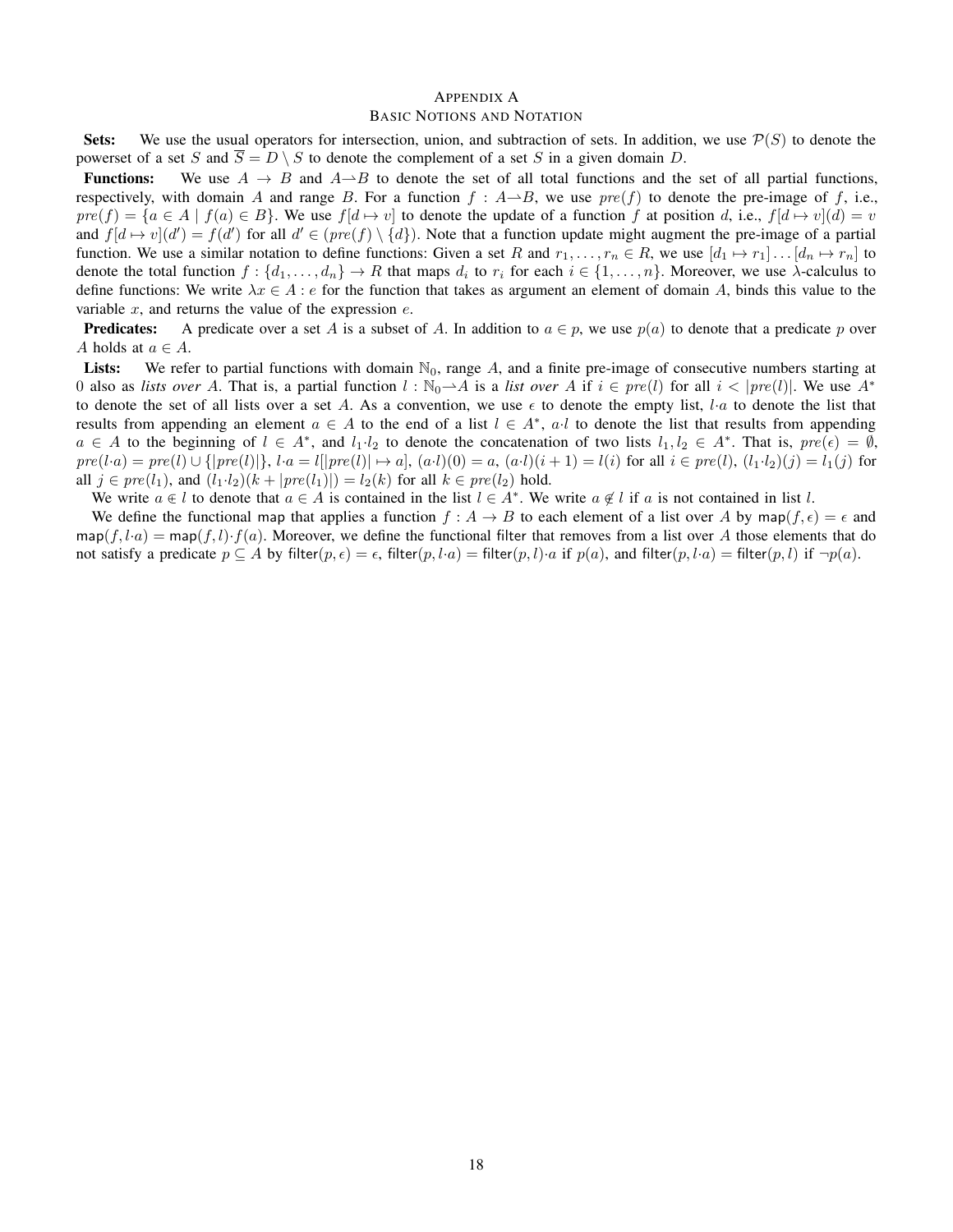## <span id="page-19-0"></span>APPENDIX B COMMAND CONFIGURATION RULES

The following is a complete list of the inference rules for the transitions between command configurations. Selected rules were shown in Figure [4.](#page-11-0)

We briefly discuss some of the rules that were not explained previously. The rule for loops inserts more  $e$  do  $com$  od into the control state. There are two rules that capture the step in a control state of the form more e do com od where the body of the loop is executed and where the loop is left, respectively.

There is one rule for input, and one rule for output. Note that input commands accept arbitrary values as input, but which input is supplied by the environment depends on its strategy  $\sigma$  (due to the premise  $v = \sigma(\tau, ch)$ ).

$$
(x := e, mem, \tau) \xrightarrow{\mathbf{a}(x,e), \epsilon} (\text{stop}, mem[x \rightarrow v], \tau)
$$
\n
$$
\overbrace{(\text{stop}; com, mem, \tau) \xrightarrow{\mathbf{s}, \epsilon} (\text{stop}, mem, \tau) \xrightarrow{\mathbf{s}, \epsilon} (\text{stop}, mem, \tau) \xrightarrow{\mathbf{s}, \epsilon} (\text{stop}, mem, \tau) \xrightarrow{\mathbf{s}, \epsilon} (\text{stop}, mem, \tau)}
$$
\n
$$
\overbrace{(\text{stop}; com, mem, \tau) \xrightarrow{\alpha, \gamma} (\text{com}_1, mem', \tau') \xrightarrow{\text{com}_1 \neq \text{stop}} (\text{stop}, mem, \tau) \xrightarrow{\text{term}, \epsilon} (\text{term}, mem, \tau) \xrightarrow{\alpha, \gamma} (\text{com}_1, comm', \tau') \xrightarrow{\text{com}_1 \neq \text{stop}} (\text{com}_1, comm', \tau') \xrightarrow{\text{sym}_2, \tau \xrightarrow{\text{sym}_2} (\text{com}_1, comm', \tau')} (\text{Norm}_2, mem', \tau') \xrightarrow{\text{sym}_2, \tau \xrightarrow{\text{sym}_2} (\text{top}, mem, \tau) \xrightarrow{\text{Sym}_2, \tau} (\text{stop}, mem, \tau)}
$$
\n
$$
\overbrace{(\text{if } e \text{ then } com_1 \text{ else } com_2 \text{ fi}, mem, \tau) \xrightarrow{\mathbf{b}(e, com_1, com_2), \epsilon} (\text{com}_1; \text{join}, mem, \tau) \xrightarrow{\text{Spin}, \epsilon} (\text{stop}, mem, \tau) \xrightarrow{\text{join}, \epsilon} (\text{stop}, mem, \tau) \xrightarrow{\text{Spin}, \epsilon} (\text{stop}, mem, \tau)}
$$

$$
\frac{\text{(while } e \text{ do } com \text{ od}, mem, \tau) \xrightarrow{\text{enter}(e,com), \epsilon} (\text{more } e \text{ do } com \text{ od}, mem, \tau)}{\text{(more } e \text{ do } com \text{ od}, mem, \tau) \xrightarrow{\text{more}(e,com), \epsilon} (\text{com}; \text{more } e \text{ do } com \text{ od}, mem, \tau)}
$$
\n
$$
e, mem \Downarrow v \qquad v = 0
$$
\n
$$
\text{(more } e \text{ do } com \text{ od}, mem, \tau) \xrightarrow{\text{leave}(e,com), \epsilon} (\text{stop}, mem, \tau) \qquad v = \sigma(\tau, ch) \qquad mem' = mem[x \mapsto v] \qquad \tau' = \tau \cdot \text{inp}(ch, v)
$$
\n
$$
\text{(more } e \text{ do } com \text{ od}, mem, \tau) \xrightarrow{\text{leave}(e,com), \epsilon} (\text{stop}, mem, \tau) \qquad (\text{input } ch \text{ to } x, mem, \tau) \xrightarrow{\text{input}(x, ch, v), \epsilon} (\text{stop}, mem', \tau')
$$
\n
$$
\text{(output } e \text{ to } ch, mem, \tau) \xrightarrow{\text{output}(ch, e, v), \epsilon} (\text{stop}, mem, \tau')
$$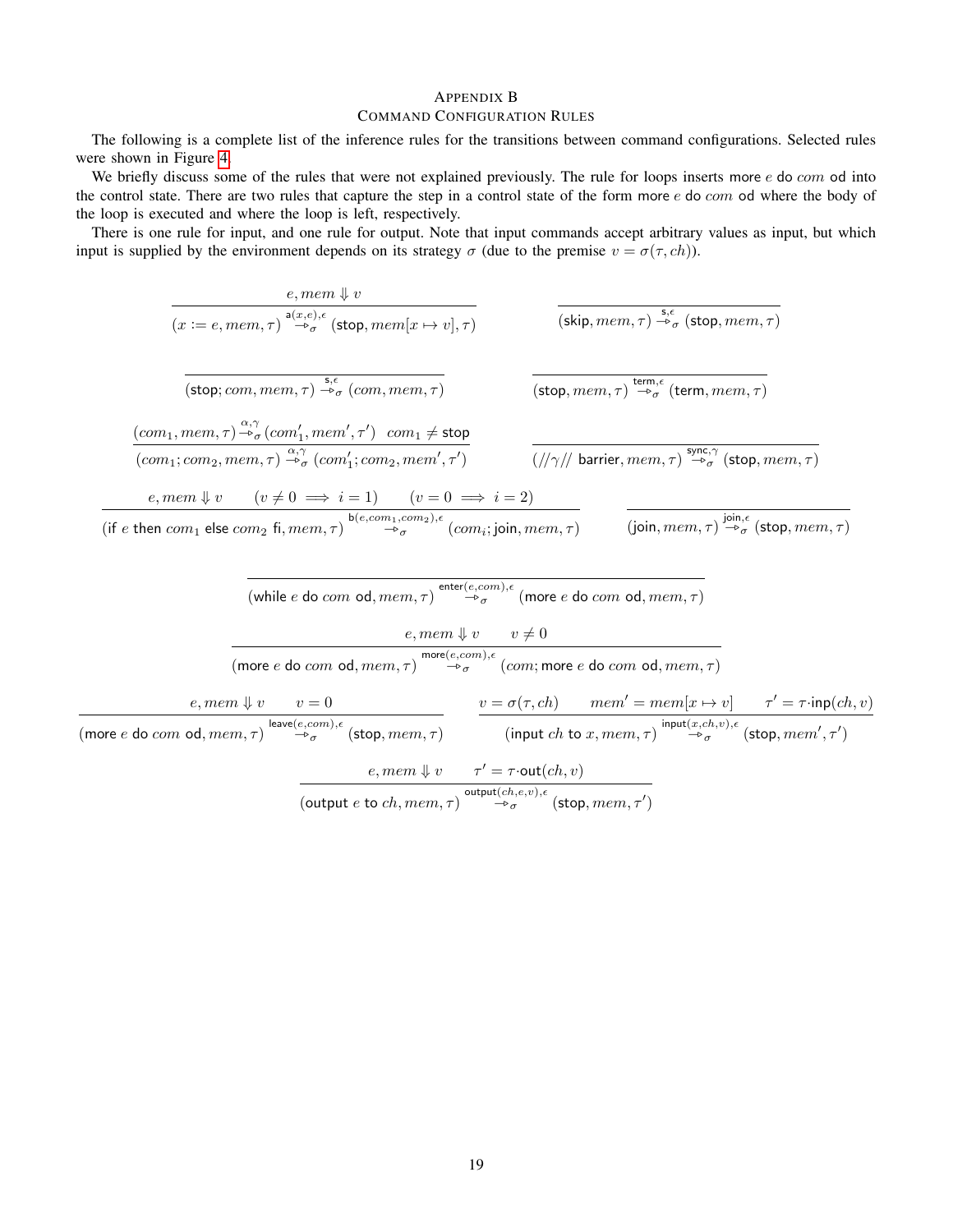## <span id="page-20-0"></span>APPENDIX C LOCAL MONITOR RULES

Figures [6,](#page-20-1) [7,](#page-21-0) and [8](#page-22-0) contain the complete inference rules for the local monitor transitions. Selected rules were shown and briefly explained in Figure [5.](#page-13-0) We give more complete descriptions of the rules here.

M-SKIP 
$$
\overline{\langle \Gamma, \text{lmdst}, \overline{pc}, \overline{br}, \text{time}, \text{term}, \text{block} \rangle} \longrightarrow_{perm}^{\epsilon,5} \overline{\langle \Gamma, \text{lmdst}, \overline{pc}, \overline{br}, \text{time}, \text{term}, \text{block} \rangle}
$$
  
\n $1$   
\n $1$   
\nM-ASSIGN1  $\frac{\ell = \Gamma \langle e \rangle \sqcup \text{time} \sqcup (\sqcup \overline{pc}) \sqcup \text{term} \sqcup \text{block} \quad \ell \subseteq \mathcal{L}(x) \quad \Gamma' = \Gamma \langle x \mapsto \text{lmdst} \ell \rangle}{\langle \Gamma, \text{lmdst}, \overline{pc}, \overline{br}, \text{time}, \text{term}, \text{block} \rangle \longrightarrow_{perm}^{\epsilon, a(x,e)} \langle \Gamma', \text{lmdst}, \overline{pc}, \overline{br}, \text{time}, \text{term}, \text{block} \rangle}$   
\nM-ASSIGN2  
\nM-ASSIGN2  
\n $1$   
\nM-ASSIGN2  
\n $\langle \Gamma, \text{lmdst}, \overline{pc}, \overline{br}, \text{time}, \text{term}, \text{block} \rangle \longrightarrow_{perm}^{\epsilon, a(x,e)} \langle \Gamma', \text{lmdst}, \overline{pc}, \overline{br}, \text{time}, \text{term}, \text{block} \rangle$   
\n $1$   
\n $1$   
\n $\langle \Gamma, \text{lmdst}, \overline{pc}, \overline{br}, \text{time}, \text{term}, \text{block} \rangle \longrightarrow_{perm}^{\epsilon, a(x,e)} \langle \Gamma', \text{lmdst}, \overline{pc}, \overline{br}, \text{time}, \text{term}, \text{block} \rangle$   
\n $1$   
\n $1$   
\n $\langle \Gamma, \text{lmdst}, \overline{pc}, \overline{br}, \text{time}, \text{term}, \text{block} \rangle \longrightarrow_{perm}^{\epsilon, a(x,e)} \langle \Gamma', \text{lmdst}, \overline{pc}, \overline{br}, \text{time}, \text{term}, \text{block} \rangle$   
\n $\langle \Gamma, \text{lmdst}, \overline{pc}, \overline{br}, \text{time}, \text{term}, \text{block} \rangle \longrightarrow_{perm}^{\epsilon, \text{input}(x, \text{ch}, v)}$ 

$$
M\text{-}NPUT2 \frac{\ell = ch \sqcup \text{time} \sqcup (\sqcup \overline{pc}) \sqcup term \sqcup block \qquad \Gamma' = \Gamma \langle x \mapsto_{lmdst} \ell \rangle}{\langle \Gamma, lmdst, \overline{pc}, \overline{br}, \text{time}, \text{term}, \text{block} \rangle \longrightarrow_{perm}^{\epsilon, input(x, ch, v)} \langle \Gamma', \text{lmdst}, \overline{pc}, \overline{br}, \text{time}, \text{term}, \text{block} \rangle}
$$

M-OUTPUT 
$$
\frac{lmdst \triangleright \text{mayread}(e)}{\langle \Gamma, lmdst, \overline{pc}, \overline{br}, \text{time}, \text{term}, \text{block} \rangle \longrightarrow_{perm}^{\epsilon, \text{output}(ch,e,v)} \langle \Gamma, lmdst, \overline{pc}, \overline{br}, \text{time}, \text{term}, \text{block} \rangle}
$$

$$
\Gamma \langle x \mapsto_{lmdst} \ell \rangle(y) = \begin{cases} \text{undef} & \text{if } y \notin pre(\Gamma) \\ \Gamma(y) & \text{if } y \in pre(\Gamma) \land y \neq x \\ \ell & \text{if } y \in pre(\Gamma) \land y = x \land lmdst \triangleright \text{exclusivewrite}(x) \land x \in \text{FloatVar} \\ \ell \sqcup \mathcal{L}(x) & \text{if } y \in pre(\Gamma) \land y = x \land lmdst \triangleright \text{otherwise}(x) \land x \in \text{FloatVar} \end{cases}
$$

<span id="page-20-1"></span>Fig. 6. Local monitoring: skip, assignment, and I/O rules

Figure [6](#page-20-1) shows the rules for skip, assignment and input and output. The rules for assignment were described in Section [VII-B.](#page-12-0) The rule for skip, (M-Skip), leaves the monitor state unchanged. The two rules for inputs are analogous to the rules for assignments. Because inputs can always be read, there is no corresponding mode state check.

The only rule for outputs is analogous to (M-Assign1). There is no corresponding rule for (M-Assign2), because channel levels are fixed.

Figure [7](#page-21-0) shows the rules for branches and loops.

 $M-$ 

Rule (M-Branch) requires that the local monitor's mode state allows the thread to read the conditional expression:  $lmdst \triangleright$ mayread $(e)$ . It pushes on to the program counter stack an upper bound of the decision about which branch to take (as returned by the static bounds oracle and pushes the other results of SB(if e then  $com_1$  else  $com_2$  fi, Γ, lmdst,  $\overline{pc}$ , time, term, block) on to the stack of static branch environments. See below for more details and intuition of the computation of static branch environments and the definition of  $SB(com, \Gamma, \ell mdst, \overline{pc}, \ell m_e, \ell erm, \ell bock).$ 

Once the end of the conditional is reached (i.e., the join event is emitted), rule (M-Join) pops off the top elements of program counter stack and the static branch environment stack. Recall that static branch environment is a tuple  $(time_{sb}, term_{sb}, block_{sb}, F_{sb})$  where  $time_{sb}, term_{sb}, block_{sb},$  and  $F_{sb}$  are upper bounds on, respectively, the timing level, termination level, blocking level, and typing environment of a local monitor for any execution of the conditional. At the end of the conditional, we raise the current timing level, termination level, blocking level, and typing environment to these upper bounds, to ensure that they account for information flow that may have occurred due to the non-execution of the other branch. Thus, the new termination level is the old termination level joined with the termination level in the static branch environment, the new blocking level is the old blocking level joined with the blocking level in the static branch environment, and the typing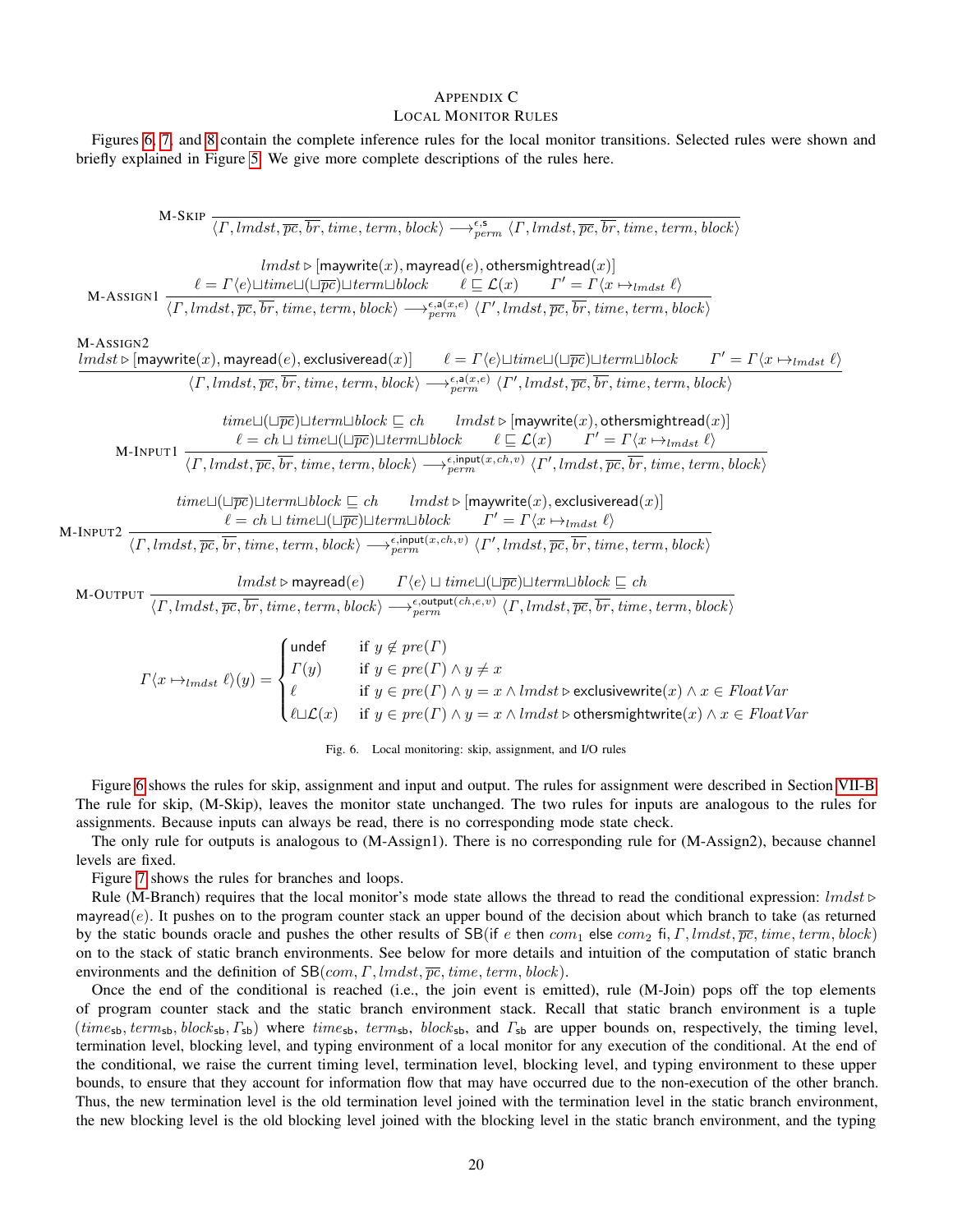M-BRANCH

 $lmdst \triangleright$  mayread(e)  $(\ell_{sb}, time_{sb}, term_{sb}, block_{sb}, F_{sb}) = SB$ (if e then  $com_1$  else  $com_2$  fi,  $\Gamma, lmdst, \overline{pc}, time, term, block)$  $\langle \Gamma,lmdst,\overline{pc},\overline{br},\textit{time},\textit{term},\textit{block}\rangle \longrightarrow_{perm}^{\epsilon,\mathsf{b}(e,com_1,com_2)} \langle \Gamma,lmdst,\overline{pc} \cdot \ell_{\mathsf{sb}},\overline{br}\cdot(\textit{time}_{\mathsf{sb}},\textit{term}_{\mathsf{sb}},\textit{block}_{\mathsf{sb}}),\textit{time},\textit{term},\textit{block}\rangle$ 

M-JOIN

$$
time'' = time \sqcup time' \sqcup \ell \qquad term'' = term \sqcup term' \qquad \qquad \Gamma'' = \lambda x. \begin{cases} \Gamma(x) \sqcup \Gamma'(x) & \text{if } x \in pre(\Gamma) \cap pre(\Gamma') \\ \Gamma(x) & \text{if } x \in pre(\Gamma) \setminus pre(\Gamma') \\ \text{under} \end{cases}
$$

 $\langle \Gamma,lmdst, \overline{pc}\cdot\ell, \overline{br}\cdot (time', term', block', \Gamma'), time, term, block\rangle \longrightarrow_{perm}^{e, \textsf{join}} \langle \Gamma'',lmdst, \overline{pc}, \overline{br}, time'', term'', block'' \rangle$ 

## M-ENTER

 $lmdst \triangleright$  mayread $(e)$   $(\ell_{sb}, \text{time}_{sb}, \text{term}_{sb}, \text{block}_{sb}, \Gamma_{sb}) = \text{SB}(\text{while } e \text{ do } com \text{ od}, \Gamma, \text{l} mdst, \overline{pc}, \text{time}, \text{term}, \text{block})$  $\langle \Gamma,lmdst,\overline{pc},\overline{br},time,term,block\rangle\longrightarrow_{perm}^{\epsilon,enter(\epsilon,com)}\langle \Gamma,lmdst,\overline{pc}\cdot\ell_{\textbf{sb}},\overline{br}\cdot(time_{\textbf{sb}},term_{\textbf{sb}},block_{\textbf{sb}}),time,term,block\rangle$ 

$$
\text{M-MORE } \frac{lmdst \rhd \text{mayread}(e)}{\langle \Gamma, lmdst, \overline{pc}, \overline{br}, \text{time}, \text{term}, \text{block} \rangle \longrightarrow_{perm}^{\epsilon, \text{more}(e, com)}} \langle \Gamma, lmdst, \overline{pc}, \overline{br}, \text{time}, \text{term}, \text{block} \rangle}
$$

M-LEAVE

$$
lmdst \triangleright \text{mayread}(e) \qquad \text{time}'' = \text{time} \sqcup \text{time}' \sqcup \ell \qquad \qquad \Gamma'' = \lambda x. \begin{cases} \Gamma(x) \sqcup \Gamma'(x) & \text{if } x \in pre(\Gamma) \cap pre(\Gamma') \\ \Gamma(x) & \text{if } x \in pre(\Gamma) \setminus pre(\Gamma') \\ \text{time}'' = \text{term} \sqcup \text{term}' & \text{block} \end{cases}
$$

 $\langle \Gamma,lmdst,\overline{pc}\cdot\ell,\overline{br}\cdot (time',term',block',\Gamma'),time,term,block \rangle\longrightarrow_{perm}^{\epsilon,leave(\epsilon,com)} \langle \Gamma'',lmdst,\overline{pc},\overline{br},time'',term'',block'' \rangle$ 

<span id="page-21-0"></span>Fig. 7. Local monitoring: branches and loops

environment raises the level of any variable that is both in the domain of the current typing environment and the typing environment of the static branch environment. Note that the new timing level is the join of the old timing level, the timing level of the static branch environment, and  $\ell$  (i.e., an upper bound on the information that influences the value of the branch condition). Although it can be shown that  $\ell \sqsubseteq \text{time}_{sb}$ , we fold in  $\ell$  explicitly for clarity.

Note that in (M-Join), the domain of the new typing environment  $\Gamma''$  is (and must be) the same as the domain of the original typing environment  $\Gamma$ . Consider a conditional expression with a low branch, and only one of the two branches has a barrier in it. Since the domain of the typing environment may change at barriers, the domain of  $\Gamma$  may differ from the domain of the static branch environment at the top of the stack  $(\Gamma')$  in the (M-Join) rule). The definition of  $\Gamma''$  in (M-Join) is careful to ensure that  $\Gamma''$  has the same domain as  $\Gamma$ , regardless of the domain of  $\Gamma'$ .

Recall that when a thread enters a loop while e do com od it emits an enter(e, com) event, and the loop becomes more e do com od. Each time the thread enters the loop body (i.e., given more e do com od, expression e evaluates to a non-zero value, and more e do com od will step to com; more e do com od) it emits a more $(e, com)$  event. When the loop terminates (i.e., given more e do com od, expression e evaluates to zero, and more e do com od will step to stop) the thread emits a leave $(e, com)$  event.

Upon receiving an enter $(e, com)$  event, the thread monitor will either block (if execution of the loop may be insecure) or Rule (M-Enter) will push onto the program counter stack an upper bound of the decision about which branch to take (as returned by the static bounds oracle) and pushes the other results of SB(while e do com od, Γ, lmdst,  $\overline{pc}$ , time, term, block) on to the stack of static branch environments. See below for more details and intuition of the computation of static bounds. In addition, the rule requires that the thread's mode state permits it to read expression  $e$ .

Upon receiving a more( $e$ , com) event, we simply check that the thread is still permitted to read expression  $e$ . We do not modify the stack of program counter levels, the timing level, termination level, blocking level, or stack of static branch environments. Intuitively, this is because the result returned by the static oracle already conservatively approximated an upper bound for the information that may be learned by evaluating the loop guard  $e$  in any iteration of the loop (and thus the top element of the program counter stack does not need to be modified) and also produced a static branch environment that conservatively approximates the effects on the timing, termination, blocking and typing context from zero or more iterations of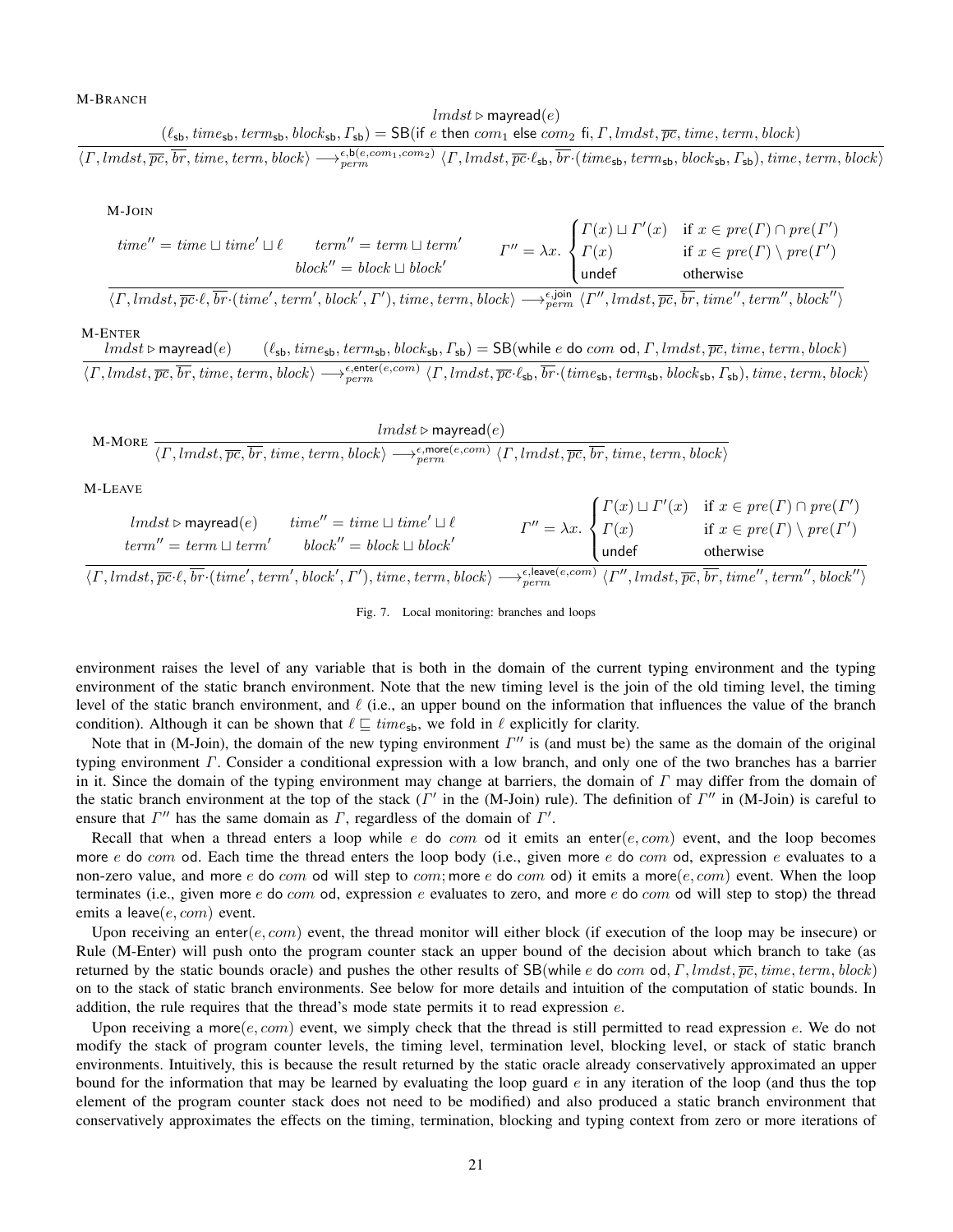the loop. Note that the timing level, termination level, blocking level and typing context from the static branching environment for the loop will be incorporated into the local monitor state when the loop exits.

$$
\overline{pc} = \epsilon \qquad \overline{br} = \epsilon \qquad term = \bot \qquad block = \bot
$$
  

$$
\langle \Gamma, \text{lmdst}, \overline{pc}, \overline{br}, \text{time}, \text{term}, \text{block} \rangle \longrightarrow^{\epsilon, \text{term}} \langle \Gamma, \text{lmdst}, \overline{pc}, \overline{br}, \text{time}, \text{term}, \text{block} \rangle
$$

M-BARRIER-LOCAL

 $(\Box \overline{pc}) \sqcup term \sqcup block = \bot$   $\qquad \qquad lmdst' = update(lmdst, \delta)$  $pre(\Gamma') = \{x \mid x \in \text{FloatVar} \land (\text{lmdst}' \triangleright \text{exclusiveread}(x) \lor \text{lmdst}' \triangleright \text{exclusivewrite}(x))\}$  $($ l $mdist$   $\triangleright$  exclusiveread $(x)$   $\wedge$   $lmdst'$   $\triangleright$  othersmightread $(x)) \implies \Gamma(x) \sqsubseteq \mathcal{L}(x)$  $lmdst' \triangleright$  exclusivewrite $(x) \implies \Gamma'(x) = \Gamma\langle x \rangle$  $(lmdst \triangleright \text{otherwise}(x) \wedge lmdst' \triangleright \text{exclusiveread}(x)) \implies \Gamma'(x) = \Gamma(x)$  $(lmdst \triangleright \text{exclusivewrite}(x) \land lmdst' \triangleright [\text{exclusiveread}(x), \text{othersmightwrite}(x)]) \implies \Gamma'(x) = \Gamma(x) \sqcup \mathcal{L}(x)$  $\langle \mathnormal{\Gamma}, \mathnormal{lmdst}, \overline{pc}, \overline{br}, \mathnormal{time}, \mathnormal{term}, \mathnormal{block} \rangle \longrightarrow_{perm}^{\delta, \mathsf{sync}} \langle \mathnormal{\Gamma}', \mathnormal{lmdst}', \overline{pc}, \overline{br}, \bot, \bot, \bot \rangle$ 

<span id="page-22-0"></span>Fig. 8. Local monitoring: Termination and Local Barrier monitoring rules

Figure [8](#page-22-0) shows the rules for termination and barrier synchronization.

Rule (M-Term) restricts when a thread may observably terminate. Recall that a thread issues a term event when the thread changes from stop to term (see Appendix [B\)](#page-19-0), and that the thread transition rules ensure that term appears only at the top level (i.e., not as a subcommand). Unlike a blocked thread, a terminated thread does not prevent barrier synchronization from occurring, and thus there is a difference between a terminated thread and a blocked thread. So, (M-Term) requires that a thread may terminate only when the termination level term and blocking level block are  $\perp$ . Otherwise, the fact that the thread is terminated rather than blocked may reveal confidential information. (This is the same reason that (M-Barrier-Local) requires  $(\Box \overline{pc}) \sqcup term \sqcup block = \bot$ .) Note also that since the term should only appear at the top level, we require that the program counter stack  $\overline{bc}$  and the stack of static branching environments  $\overline{br}$  are empty.

Rule (M-Barrier-Local) regulates when a local thread may synchronize. The first premise ( $(\Box \overline{pc}) \sqcup term \sqcup block = \bot$ ) ensures that the decision to reach a barrier is influenced only by public information. The remaining premises ensure that the local typing environments before and after the barrier ( $\Gamma$  and  $\Gamma'$  respectively) are appropriate based on the accesses this and other threads may have to variables before and after the barrier synchronization.

The second premise of (M-Barrier-Local) computes the updated mode state  $lmdst'$ . The third premise ( $pre(\Gamma') = \{x \mid s \in \Gamma\}$  $x \in \text{FloatVar} \wedge (\text{lmdst}' \triangleright \text{exclusiveread}(x) \vee \text{lmdst}' \triangleright \text{exclusivewrite}(x))\})$  ensures that the domain of the new local typing environment is exactly the variables for the security level is allowed to float  $(x \in$  FloatVar) and the thread has either exclusive read or exclusive write access (since if the thread does not have either exclusive read or exclusive write access, then the security level of the variable is fixed).

The fourth premise  $((lmdst \triangleright \text{exclusiveread}(x) \wedge lmdst' \triangleright \text{othersmightread}(x)) \implies \Gamma(x) \sqsubseteq \mathcal{L}(x))$  requires that if this thread is releasing exclusive read access, the security level of information of x before the barrier  $\Gamma(x)$  is less than or equal to the default security level for the variable  $\mathcal{L}(x)$ .

The fifth premise  $(lmdst') \geq \text{exclusive write}$   $(\text{c}) \implies \Gamma'(x) = \Gamma(x)$  requires that if the thread has exclusive write access to x after the barrier, then the local typing environment must map  $x$  to the security level of  $x$  before the barrier.

The sixth premise  $((lmdst \triangleright \text{otherwise}(x) \wedge lmdst' \triangleright \text{exclusiveread}(x)) \implies \Gamma'(x) = \Gamma(x))$  similarly requires that the local typing environment after the barrier must map x to the security level of x before the barrier if this thread did not have exclusive write access before the barrier, and has exclusive read access after the barrier.

The seventh and final premise  $((lmdst \triangleright \text{exclusive}wtite(x) \wedge lmdst' \triangleright [\text{exclusive}red(x), \text{othersmight}write(x)]) \implies \Gamma'(x) =$  $\Gamma(x) \sqcup \mathcal{L}(x)$  requires that if this thread is giving up exclusive write access to x and has exclusive read access after the barrier then the local typing environment after the barrier must map  $x$  to the join of the security level of  $x$  before the barrier and the default security level of  $x$ .

#### <span id="page-22-1"></span>*A. Computation of static bounds*

When execution of a command branches (either by an if statement or entering a while loop) the monitor statically analyzes the command, in order to approximate what the monitor would do on any possible execution of the command. The result of this analysis is used by the monitor in two ways: (1) to add a security level to the program counter stack  $\overline{pc}$  that captures an upper bound on the decision of which branch to execute, or whether to execute the loop body; and (2) upon exiting the branch or loop to increase the timing level, termination level, and typing context to account for the possible behavior of the monitor on other executions of the command. In Appendices [E](#page-28-0) and [F](#page-58-0) we present further details, including a semantic specification of the analysis, and a static analysis that meets this specification.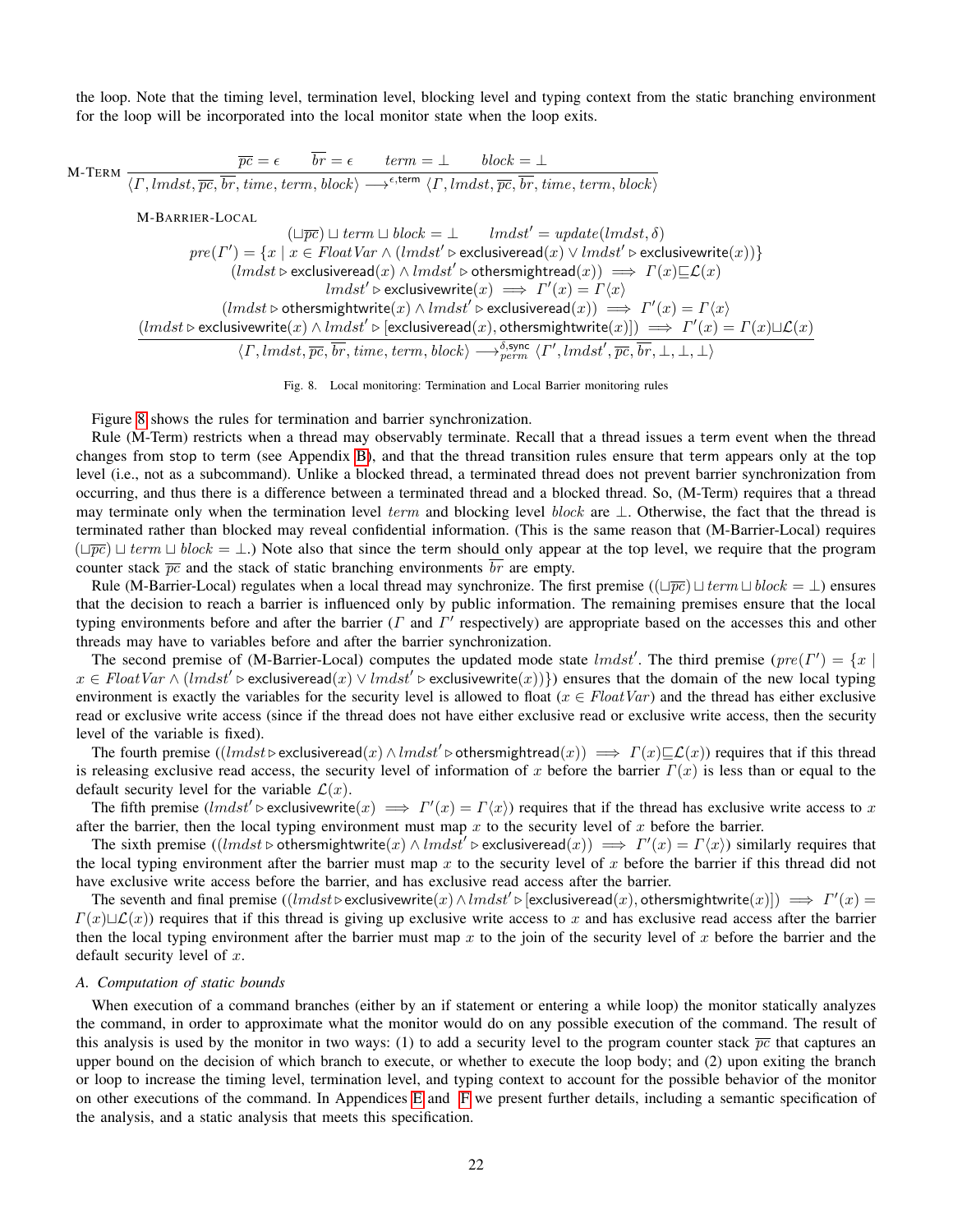## <span id="page-23-0"></span>APPENDIX D SOUNDNESS OF RELY-GUARANTEE STYLE REASONING

In this section, we provide the detailed proof of Theorem [1](#page-9-1) and of Theorem [2.](#page-14-0)

The following proposition clarifies that gmon-impose, indeed, ensures for each  $i \in pre(gmon')$  and each assumption in  $gmon'(i)$  that the corresponding guarantee is acquired in  $(gmon\text{-}impose(gmon',\Gamma))(j)$  for each  $j \in pre(\Gamma)$  with  $j \neq i$ .

<span id="page-23-3"></span>**Proposition 3.** Let gmon, gmon'  $\in$  GMon,  $\Gamma$  : pre(gmon) $\rightarrow$ Ann<sup>\*</sup>,  $i \in pre(gmon)$ , and mod  $\in$  Asm, be arbitrary. Let  $\Delta = g$ mon-impose(gmon', Γ). If  $x \in g$ mon'(i)(mod) then  $\text{acq}(invert(mod), x) \in \Delta(j)$  and  $\text{rel}(invert(mod), x) \notin \Delta(j)$ <br>holds for all  $i \in \text{cnc}(\Gamma) \setminus \{i\}$ *holds for all*  $j \in pre(\Gamma) \setminus \{i\}$ *.* 

*Proof:* Assume  $\Delta = \text{gmon-impose}(\text{gmon}', \Gamma)$ . Let  $x \in (\text{gmon}'(i))(mod)$  and  $j \in \text{pre}(\Gamma) \setminus \{i\}$  be arbitrary.

Since  $mod \in A$ sm, either  $mod = A-NW$  or  $mod = A-NR$ . We only prove the first case, the other is analogous.

If  $mod = A-NW$  then  $x \in NW(j)$  holds for the local variable *NW* in the body of the function gmon-impose because  $x \in (gmon'(i))(mod)$  and  $i \in pre(gmon') \setminus \{j\}$ . Hence,  $\text{ac}(G-NW, x) \notin \Delta(j)$  and  $\text{rel}(G-NW, x) \notin \Delta(j)$  because  $\Delta(j) =$ <br> $\text{CD}(i) \uparrow Acm$ ,  $\text{ca}(G-NW, \text{NW}(i))$ ,  $\text{ca}(G \uparrow NQ, \text{NW}(i))$ ,  $\text{col}(G \uparrow NQ, \text{NW}(i))$ ,  $x \in \text{NW}(i)$ , and  $x \notin \text{NW}(i)$  $(\Gamma(j) \restriction Asm) \cdot \textit{acq}(\mathsf{G-NW}, \textit{NW}(j)) \cdot \textit{acq}(\mathsf{G-NR}, \textit{NR}(j)) \cdot \textit{rel}(\mathsf{G-NW}, \textit{NW}(j)) \cdot \textit{rel}(\mathsf{G-NR}, \textit{NR}(j)), x \in \textit{NW}(j), \text{and } x \notin \textit{NW}(j)$ . Thus,  $\textsf{acq}(invert(mod), x) \in \Delta(j)$  and rel( $invert(mod), x) \notin \Delta(j)$  hold.

The following proposition explicates some facts about transitions of the global monitor.

**Proposition 4.** Let gmon, gmon'  $\in$  GMon and  $\Gamma, \Delta : pre(gmon) \to Ann^{\star}$  be arbitrary. If gmon  $\longrightarrow^{\Gamma,\Delta}$  gmon' then

*1)*  $pre(gmon') = pre(gmon)$ ,

*2)*  $pre(\Delta) = pre(\Gamma)$ *, and* 

<span id="page-23-1"></span>*3)*  $(\Gamma(i))$   $\{mod\} = (\Delta(i))$   $\{mod\}$  *for each*  $i \in pre(\Gamma)$  *and*  $mod \in A$ *sm.* 

*Proof:* Assume  $gmon \rightarrow \Gamma, \Delta gmon'$ .

1) According to the definition of the function gmon-update, gmon-update(gmon, Γ) is a function with pre-image  $pre(gmon)$ . Hence,  $pre(gmon') = pre(gmon)$  follows from the first premise of the rule in Figure [3.](#page-9-0)

2) According to the definition of the function  $gmon\text{-}impose, gmon\text{-}impose(gmon',\Gamma)$  is a function with pre-image  $pre(\Gamma)$ . Hence,  $pre(\Delta) = pre(\Gamma)$  follows from the third premise of the rule in Figure [3.](#page-9-0)

3) Let  $i \in pre(\Gamma)$  and  $mod \in Asm$  be arbitrary. From  $gmon \rightarrow \Gamma, \Delta$  gmon' and Figure [3,](#page-9-0) we obtain  $\Delta =$ gmon-impose(gmon', Γ). Hence,  $\Delta(i) \upharpoonright Asm = \Gamma(i) \upharpoonright Asm$  follows from the definition of the function gmon-impose. Since  $\{mod\} \subset Asm$ , we have  $\Delta(i) \upharpoonright \{mod\} = \Gamma(i) \upharpoonright \{mod\}.$ 

The following theorem implies that being well formed is an invariant for global configurations.

**Theorem 4.** Let  $gcnf = \langle pool, mem, \tau, gmon \rangle$  and  $gcnf' = \langle pool', mem', \tau', gmon' \rangle$  be two global configurations such *that*  $gcnf \rightarrow_{\sigma} gcnf'$  *is derivable for some*  $\sigma \in \Sigma$ *.* 

- *1)* If gmon is compatible with pool then  $g$ mon' is compatible with pool'.
- <span id="page-23-2"></span>*2) If* pool(*i*) *is a well-formed thread state for each*  $i \in pre(pool)$  *and the calculus for local monitor transitions properly tracks modes then*  $pool'(j)$  *is a well-formed thread state for each*  $j \in pre(pool')$ *.*

*Proof:* Assume  $gcnf \rightarrow_{\sigma} gcnf'$  is derivable for  $\sigma \in \Sigma$ .

**Proof of 1st Proposition:** Assume  $gmon$  is compatible with  $pool$ . To prove that  $gmon'$  is compatible with  $pool'$ , we need to show  $pre(pool') = pre(gmon')$  and  $(pool'(i))$ .mdst $(mod) = (gmon'(i))(mod)$  for all  $i \in pre(pool')$  and  $mod \in Asm$ . Let  $i \in pre(pool')$  and  $mod \in Asm$  be arbitrary.

From  $i \in pre(pool')$  and  $gcnf \rightarrow_{\sigma} genf'$ , we obtain  $i \in pre(pool)$ . Since gmon is compatible with pool and  $i \in pre(pool)$ , we have  $pre(pool) = pre(gmon)$  and  $(pool(i))$ .mdst $(mod) = (gmon(i))(mod)$ .

Depending on which rule in Figure [2](#page-7-2) was used to derive  $gcnf \rightarrow_{\sigma} gcnf'$ , we distinguish two cases.

**Case 1)** If the first rule in Figure [2](#page-7-2) was used, we have  $gmon' = gmon$  and  $pool' = pool[j \mapsto thread']$  for some  $j \in alive(pool)$ and thread'  $\in$  ThSt. Consequently,  $pre(pool') = pre(pool)$  and  $pre(gmon) = pre(gmon')$  hold. Hence,  $pre(pool') =$  $pre(gmon')$  follows from  $pre(pool) = pre(gmon)$ .

We distinguish whether the *i*th thread performed the computation step (Case 1a) or some other thread (Case 1b). **Case 1a)** If the *i*th thread performed the step then  $\langle pool(i), mem, \tau \rangle \stackrel{\epsilon, \dot{\epsilon}, \epsilon}{\longrightarrow} \langle thread', mem', \tau' \rangle$  follows from the second, third, and fourth premise of the first rule in Figure [2.](#page-7-2) The only rule for deriving this judgment is the rule in Figure [1,](#page-7-1) and the third

premise of this rule (i.e.,  $mdst' = update(mdst, \delta)$  for  $\delta = \epsilon$ ) ensures that the mode state of the *i*th thread remains unmodified. Hence,  $(pool'(i))$ .mdst $(mod) = (pool(i))$ .mdst $(mod) = (gmon(i))(mod) = (gmon'(i))(mod)$  follows from  $gmon' = gmon$ . **Case 1b**) If the *i*th thread did not perform the step then  $(pool'(i))$  mdst $(mod) = (gmon'(i))(mod)$  follows from  $pool' =$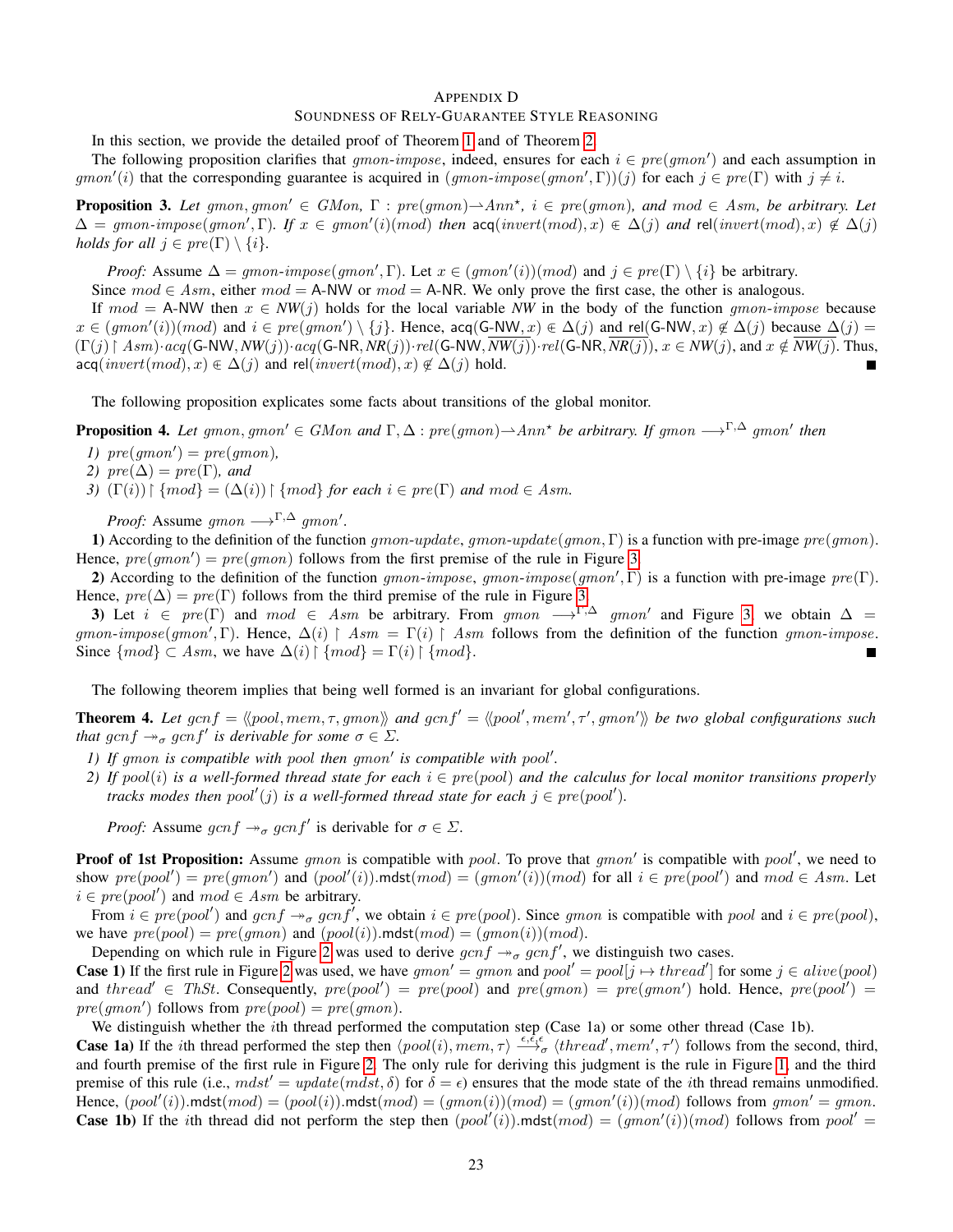$pool[j \mapsto thread']$  for some  $j \neq i$ ,  $(pool(i))$ .mdst $(mod) = (gmon(i))(mod)$ , and  $gmon = gmon'.$ 

**Case 2)** According to the second rule in Figure [2,](#page-7-2) we have  $gmon \rightarrow \Gamma, \Delta$  gmon' for some  $\Gamma, \Delta$ : alive(pool)  $\rightarrow Ann^*$ . Consequently,  $pre(gmon') = pre(gmon)$  follows from Item 1 of Proposition [4.](#page-23-1) Moreover, according to the fourth premise of the second rule in Figure [2,](#page-7-2) we have  $pre(pool') = pre(pool)$ . Hence,  $pre(pool') = pre(gmon')$  follows from  $pre(gmon)$  = pre(pool).

We distinguish whether the *i*th thread is alive (Case 2a) or not (Case 2b).

**Case 2a)** If  $i \in alive(pool)$  then  $i \in pre(\Gamma)$  follows from the second premise of the second rule in Figure [2.](#page-7-2) From Item 2 of Proposition [4,](#page-23-1) we obtain  $pre(\Delta) = pre(\Gamma)$  and, thus,  $i \in pre(\Delta)$ . That is  $\Gamma$  and  $\Delta$  are both defined at i.

Let  $mdst = (pool(i))$ .mdst and  $mdst' = (pool'(i))$ .mdst (hence,  $mdst(mod) = (gmon(i))(mod)$  holds). From the last premise of the second rule in Figure [2,](#page-7-2) we obtain  $\langle pool(i), mem, \tau \rangle \stackrel{\text{sync},\Gamma(i),\Delta(i)}{\longrightarrow} \langle pool'(i),mem, \tau \rangle$ ). The only rule for deriving this judgment is the rule in Figure [1,](#page-7-1) and this rule ensures that  $mdst' = update(mdst, \Delta(i))$ .

From gmon  $\rightarrow^{\Gamma,\Delta}$  gmon', the first premise of the rule in Figure [3,](#page-9-0) and the definition of gmon-update, we obtain  $gmon'(i) = update(gmon(i), (\Gamma(i) \upharpoonright Asm))$ . Moreover,  $\Delta(i) \upharpoonright \{mod\} = (\Gamma(i) \upharpoonright Asm) \upharpoonright \{mod\}$  follows from  $mod \in Asm$  and  $\Delta(i)$   $\{mod\} = \Gamma(i)$   $\{mod\}$  (Item 3 of Proposition [4\)](#page-23-1). Since  $mdst(mod) = (qmon(i))(mod)$  and  $\Delta(i)$   $\{mod\} = \Gamma(i)$  $(Asm) \restriction \{mod\}$ , we can apply Proposition [1](#page-4-1) to obtain  $(update(mdst, \Delta(i)))(mod) = (update(gmon(i), (\Gamma(i) \restriction Asm)))(mod)$ , and, hence,  $mdst'(mod) = (gmon'(i))(mod)$ .

Consequently,  $(pool'(i))$ .mdst $(mod) = mdst'(mod) = (gmon'(i))(mod)$  holds.

**Case 2b)** If  $i \in terminaled(pool)$  then  $pool'(i) = pool(i)$  according to the fifth premise of the second rule in Figure [2.](#page-7-2) Since  $\Gamma: \text{alive}(\text{pool}) \longrightarrow \text{Ann}^{\star}$  according to the second premise of the rule, we have  $i \notin \text{pre}(\Gamma)$ . From  $\text{gmon} \rightarrow^{\Gamma, \Delta} \text{gmon}',$ the first premise of the rule in Figure [3,](#page-9-0)  $i \notin pre(\Gamma)$ , and the definition of gmon-update, we obtain gmon'(i) = gmon(i). Consequently,  $(pool'(i))$ .mdst $(mod) = (pool(i))$ .mdst $(mod) = (gmon(i))(mod) = (gmon'(i))(mod)$  holds.

That is,  $gmon'$  is compatible with  $pool'.$ 

**Proof of 2nd Proposition:** Assume  $pool(i)$  is a well-formed thread state for each  $i \in pre(pool)$  and that the calculus for local monitor transitions properly tracks modes. We need to show that  $pool'(j)$  is a well-formed thread state for each  $j \in pre(pool')$ . Let  $j \in pre(pool')$  be arbitrary.

From  $j \in pre(pool')$  and  $gcnf \rightarrow_{\sigma} genf'$ , we obtain  $j \in pre(pool)$ . Hence,  $pool(j)$  is a well-formed thread state.

Depending on which rule in Figure [2](#page-7-2) was used to derive  $gcnf \rightarrow_{\sigma} gcnf'$ , we distinguish two cases.

**Case 1)** If the first rule in Figure [2](#page-7-2) was used, we have  $\langle pool(k), mem, \tau \rangle \stackrel{\beta, \gamma, \delta}{\longrightarrow} \langle pool'(k), mem', \tau' \rangle$  and  $pool' = pool[k \mapsto k]$ thread'] for some  $k \in alive(pool)$ ,  $\beta \in GEv$ , and  $\gamma, \delta \in Ann^{\star}$ . If  $k \neq j$  then  $pool'(j) = pool(j)$  holds and, thus,  $pool'(j)$  is a well-formed thread state.

We assume  $k = j$  from now. Let  $[com, lmon, mdst] = pool(j)$  and  $[com', lmon', mdst'] = pool'(j)$ . From  $\langle pool(j), mem, \tau \rangle \stackrel{\beta,\gamma,\delta}{\longrightarrow} \langle pool'(j), mem', \tau' \rangle$  and the rule in Figure [1](#page-7-1) we obtain  $mdst' = update(mdst, \delta)$  and that lmon  $\rightarrow_{perm}^{\delta,\alpha}$  lmon' is derivable for some  $\alpha \in Ev$  with  $\chi(\alpha) = \beta$ . From lmon  $\rightarrow_{perm}^{\delta,\alpha}$  lmon' and our assumption that the calculus for local monitor transitions properly tracks modes, we obtain  $lmon'$ .mdst =  $update(lmon.mdst, \delta)$ . We obtain  $lmon'$ .mdst =  $mdst'$  from  $lmon'$ .mdst =  $update(lmon.\text{mdst}, \delta)$ ,  $mdst' = update(mdst, \delta)$ , and  $lmon.\text{mdst} = mdst$ . **Case [2](#page-7-2))** If the second rule in Figure 2 was used, we have  $pool'(k) = pool(k)$  for all  $k \in terminated(pool)$ . Hence, if  $k \in terminated(pool)$  then  $pool'(j) = pool(j)$  holds and, thus,  $pool'(j)$  is a well-formed thread state.

We assume  $k \in alive(pool)$  from now. From the second rule in Figure [2,](#page-7-2) we obtain that  $\langle pool(j), mem, \tau \rangle \stackrel{\text{sync}, \gamma, \delta}{\longrightarrow}$  $\langle pool'(j),mem',\tau' \rangle$  is derivable for some  $\gamma, \delta \in Ann^{\star}$ . From  $\langle pool(j),mem,\tau \rangle \stackrel{\text{sync},\gamma,\delta}{\longrightarrow}_{\sigma} \langle pool'(j),mem',\tau' \rangle$  and the rule in Figure [1](#page-7-1) we obtain  $mdst' = update(mdst, \delta)$  and that  $lmon \rightarrow_{perm}^{\delta,\alpha} lmon'$  is derivable for some  $\alpha \in Ev$  with  $\chi(\alpha) =$  sync. From the latter fact and from our assumption that the calculus for local monitor transitions properly tracks modes, we obtain  $lmon'$ .mdst = update( $lmon$ .mdst,  $\delta$ ). We obtain  $lmon'$ .mdst =  $mdst'$  from  $lmon'$ .mdst = update( $lmon$ .mdst,  $\delta$ ),  $mdst' = update(mdst, \delta)$ , and lmon.mdst = mdst.

That is,  $pool'(j)$  is a well-formed thread state.

The following theorem implies that justifying all assumptions is an invariant for well-formed global configurations.

<span id="page-24-0"></span>**Theorem 5.** Let  $gcnf = \langle pool, mem, \tau, gmon \rangle$  and  $gcnf' = \langle pool', mem', \tau', gmon' \rangle$  be two global configurations such *that*  $gcnf \rightarrow_{\sigma} gcnf'$  *is derivable for some*  $\sigma \in \Sigma$ *.* 

If all assumptions in gcnf are justified and gmon is compatible with pool then all assumptions in gcnf<sup>'</sup> are justified.

*Proof:* Assume all assumptions in gcn f are justified, and gmon is compatible with pool. According to the definition of justified assumptions, we need to show

$$
\forall i \in pre(pool'): \forall mod \in Asm: \forall x \in (pool'(i)).\text{mdst}(mod):
$$
  

$$
\forall j \in alive(pool') \setminus \{i\}: x \in (pool'(j)).\text{mdst}(invert(mod))
$$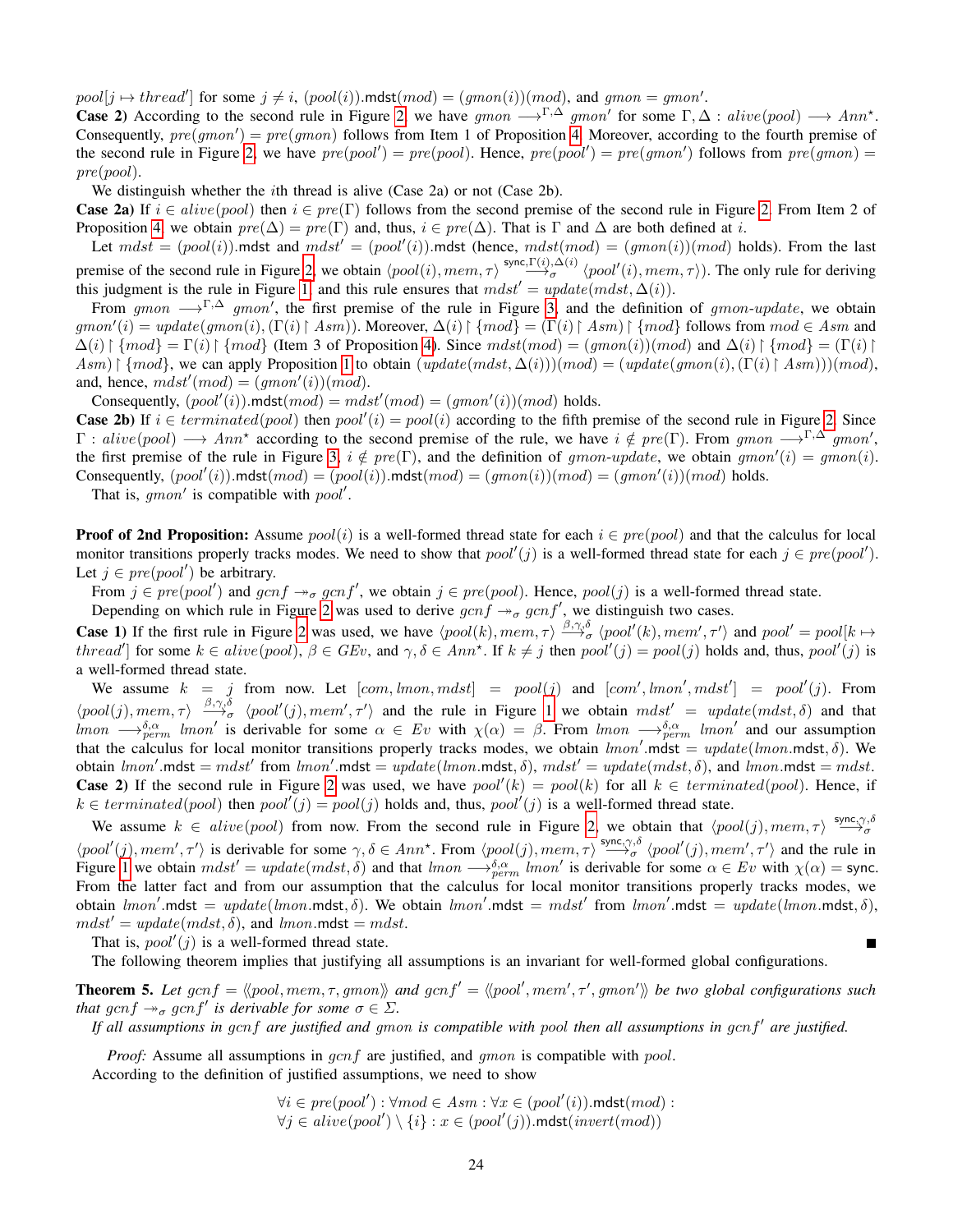Let  $i \in pre(pool')$ ,  $mod \in Asm$ ,  $x \in (pool'(i))$ .mdst $(mod)$ , and  $j \in alive(pool') \setminus \{i\}$  be arbitrary. Since  $j \in alive(pool')$ and  $alive(pool') \subseteq alive(pool)$ , we have  $j \in alive(pool)$ . Depending on which rule in Figure [2](#page-7-2) was used to derive  $gcnf \rightarrow_{\sigma} gcnf'$ , we distinguish two cases:

Case 1) According to the first rule in Figure [2,](#page-7-2) mode states of threads remain unchanged when this rule is applied. Hence, we obtain that  $(pool'(\tilde{i}))$ .mdst $(mod) = (pool(i))$ .mdst $(mod)$  and  $(pool'(j))$ .mdst $(invert(mod)) = (pool(j))$ .mdst $(invert(mod))$ hold. Thus,  $x \in (pool(i))$ .mdst $(mod)$  follows from  $x \in (pool'(i))$ .mdst $(mod)$ . Since all assumptions in gcnf are justified,  $x \in (pool(j))$ .mdst $(invert(mod))$  must hold because  $j \in alive(pool)$ . From  $(pool'(j))$ .mdst $(invert(mod))$  $(pool(j))$ .mdst $(invert(mod))$ , we obtain  $x \in (pool'(j))$ .mdst $(invert(mod))$ .

**Case 2)** Let  $[com_j, lmon_j, mdst_j] = pool(j)$  and  $[com'_j, lmon'_j, mdst'_j] = pool'(j)$ . According to the second rule in Figure [2,](#page-7-2) we have gmon  $\rightarrow^{\Gamma,\Delta}$  gmon' for some  $\Gamma,\Delta: alive(pool) \rightarrow Ann^*$ . Hence, we obtain  $\Delta = gmon\text{-}impose(gmon',\Gamma)$  from the rule in Figure [3.](#page-9-0)

Since  $x \in (pool'(i))$ .mdst $(mod)$ , we obtain  $x \in (gmon'(i))(mod)$  from  $gcnf \rightarrow_{\sigma} gcnf'$ , the assumption that genf is well formed, and Theorem [4.](#page-23-2) Since  $x \in (gmon'(i))(mod)$ ,  $mod \in Asm$ , and  $\Delta = gmon\text{-}impose(gmon', \Gamma)$ , we obtain acq(invert(mod), x)  $\in \Delta(j)$  and rel(invert(mod), x)  $\notin \Delta(j)$  from Proposition [3.](#page-23-3) Consequently,  $x \in$  $(update(mdst<sub>j</sub>, \Delta(j)))(invert(mod))$  according to the definition of the function update.

We have  $\langle [com_j, lmon_j, mdst_j], mem, \tau \rangle \stackrel{\text{sync}, \Gamma(j), \Delta(j)}{\longrightarrow_{\sigma}} \langle [com_j', lmon_j', mdst_j'], mem, \tau \rangle)$  according to the second rule in Figure [2](#page-7-2) because  $j \in alive(pool)$ . The only rule for deriving this judgment is the rule in Figure [1,](#page-7-1) and the premise of this rule ensures that  $mdst'_{j} = update(mdst_{j}, \Delta(j))$  holds and, thus,  $x \in mdst'_{j}(invert(mod))$ . Consequently,  $x \in$  $(pool'(j))$ .mdst $(invert(mod))$  holds.

 $\blacksquare$ 

That is, all assumptions in  $gcnf'$  are justified.

The following theorem implies Theorem [1](#page-9-1) and, hence, that rely-guarantee-style reasoning is sound under the assumption that the calculus for local monitor transitions properly tracks modes and enforces guarantees.

**Theorem 6.** Let  $gcnf = \langle pool, mem, \tau, gmon \rangle$  and  $gcnf' = \langle pool', mem', \tau', gmon' \rangle$  be two global configurations such *that*  $gcnf' \in \text{greach}_{\sigma}(gcnf)$  *for some*  $\sigma \in \Sigma$ *.* 

*If all assumptions in* gcnf *are justified, if* gcnf *is well formed, and if the calculus for local monitor transitions properly tracks modes and enforces guarantees then gcnf' justifies its assumptions and provides its guarantees.* 

*Proof:* We prove that gcnf<sup>'</sup> is a well-formed global configuration that justifies its assumptions by induction over the number of steps by which  $gcnf'$  is reached from  $gcnf$  using Theorems [4](#page-23-2) and [5](#page-24-0) in the induction step.

Since gcn f' is well formed, pool'(i) is a well-formed thread state for each  $i \in pre(pool')$ . From our assumption that the calculus for local monitor transitions enforces guarantees, we obtain that for each  $i \in pre(pool')$ , the thread state  $pool'(i)$ provides its guarantees. Consequently,  $gcnf'$  provides its guarantees.

*Proof of Theorem* [2:](#page-14-0) We prove the two propositions of the theorem in Part 1 and 2, respectively.

**Part 1.** To prove that the calculus propertly tracks modes, we need to show that if  $lmon \rightarrow_{perm}^{\delta,\alpha} lmon'$  is derivable then lmon'.mdst = update(lmon.mdst,  $\delta$ ). We assume that lmon  $\rightarrow_{perm}^{\delta,\alpha}$  lmon' is derivable and make a case distinction about the calculus rule applied at the root of this derivation. If (M-Barrier-Local) is applied at the root of the derivation then  $lmon'$ .mdst =  $update(lmon.mdst, \delta)$  holds due to the premises of this rule. If some other rule than (M-Barrier-Local) is applied at the root of the derivation then  $\delta = \epsilon$  and lmon' mdst = lmon.mdst hold according to the conclusion of each such rule. Hence,  $lmon'$ .mdst =  $update(lmon.\text{mdst}, \delta)$  follows from  $update(lmon.\text{mdst}, \delta) = lmon.\text{mdst}$  (holds due to the definition of the function update for  $\delta = \epsilon$ ).

**Part 2.** Let thread =  $[com, lmon, mdst]$  be an arbitrary well-formed thread state. That is,  $lmon$ .mdst = mdst holds. Let mem  $\in$  Mem and  $\tau \in Tr$  be arbitary. We need to show that the local configuration  $lcnf = \langle thread, mem, \tau \rangle$  provides its guarantees. We first show that lcnf provides the no-write guarantee for each variable  $x \in mds$  (G-NW) (Part 2a) and then show that lcnf also provides the no-read guarantee for each variable  $y \in mdst$  (G-NR) (Part 2b).

**Part 2a.** We assume that  $mdst(G-NW) \neq \emptyset$  because, otherwise, the proposition is trivially fulfilled. Let  $x \in mdst(G-NW)$  be arbitrary. Moreover, let  $\sigma \in \Sigma$ ,  $\beta \in GEv$ ,  $\gamma, \delta \in Ann^{\star}$ , and  $lcnf' \in LCnf$  be arbitrary such that  $lcnf \stackrel{\beta, \gamma, \delta}{\longrightarrow}_{\sigma} lcnf'$  is derivable. Finally, let  $\langle thread', mem', \tau' \rangle = lenf'$  and  $[com', lmon', mdst'] = thread'.$ 

From the derivability of  $lcnf \stackrel{\beta,\gamma,\delta}{\longrightarrow} lcnf'$  and the rule in Figure [1,](#page-7-1) which is the only rule for deriving this judgment, we obtain that there exists a local event  $\alpha \in Ev$  such that  $(com, mem, \tau) \rightarrow \sigma$   $(com', mem', \tau')$  is derivable,  $lmon \rightarrow \sigma \sigma$ ,  $\beta$ ,  $\alpha$  and  $\beta = \gamma(\alpha)$  holds. We perform a case distinction on  $\alpha$ . is derivable, and  $\beta = \chi(\alpha)$  holds. We perform a case distinction on  $\alpha$ .

**Case 2ai.** If  $\alpha = a(x, e)$  for some  $e \in Exp$  then the judgment  $lmon \rightarrow \phi_{perm}^{\delta, \alpha}$  lmon' must have been derived with the rule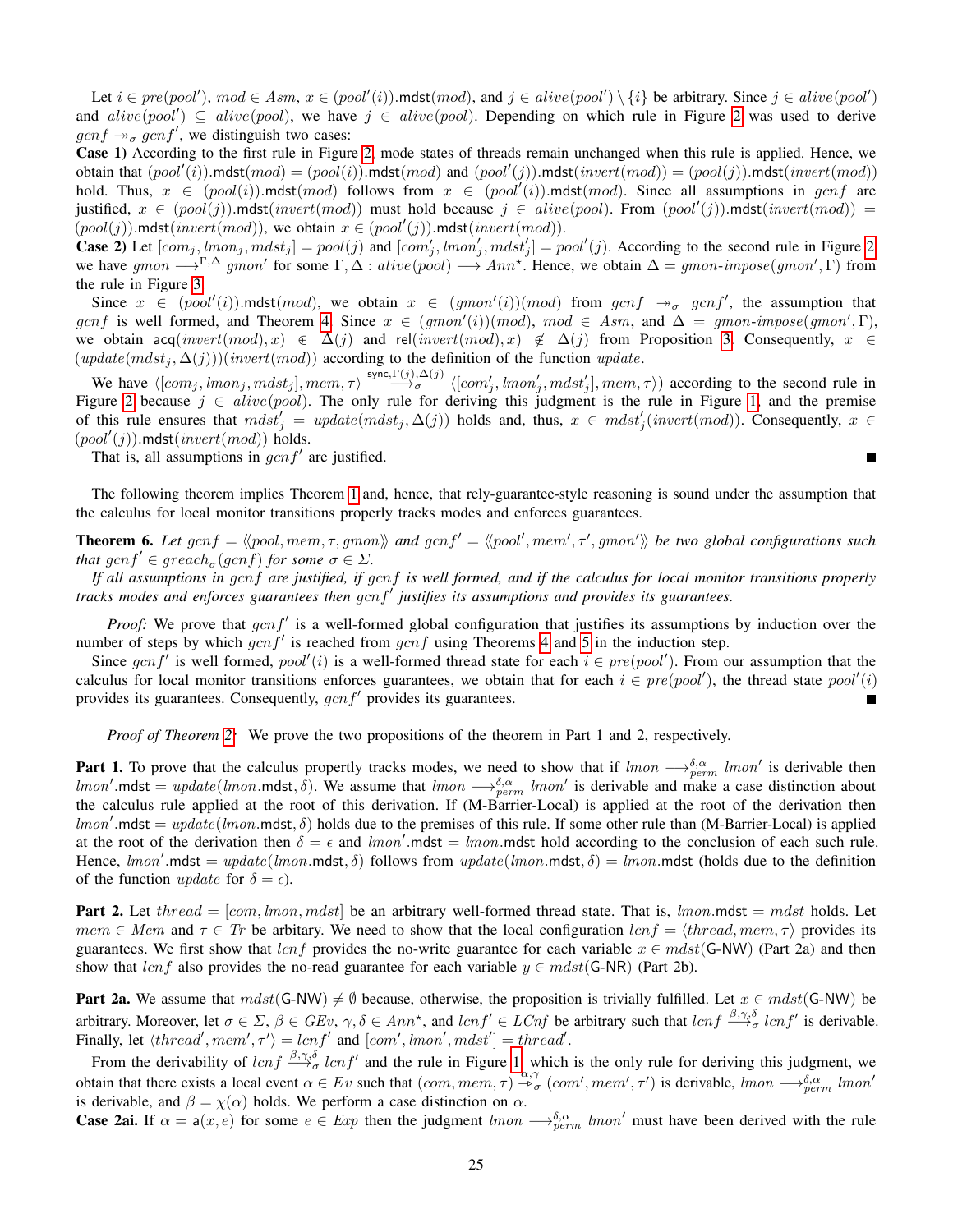(M-Assign1) or with the rule (M-Assign2) according to our calculus for local monitor transitions. Both of these rules require lmon.mdst  $\triangleright$  maywrite(x) in their premises. Hence,  $x \notin mdst$ (G-NW) because of lmon.mdst = mdst. This contradicts our assumption  $x \in mdst(G-NW)$  and, hence, Case 2ai is impossible.

**Case 2aii.** If  $\alpha = \text{input}(x, ch, v)$  for some  $ch \in Ch$  and  $v \in Val$  then the judgment  $lmon \rightarrow_{perm}^{\delta,\alpha} lmon'$  must have been derived with the rule (M-Input1) or with the rule (M-Input2) according to our calculus for local monitor transitions. Both of these rules require lmon.mdst  $\triangleright$  maywrite(x) in their premises. Hence,  $x \notin mdst(G-NW)$  because lmon.mdst = mdst. This contradicts our assumption  $x \in mdst(G-NW)$  and, hence, Case 2aii is impossible.

**Case 2aiii.** If  $\alpha \notin \{a(y, e), \text{input}(y, ch, v) \mid y = x, e \in Exp, ch \in Ch, v \in Val\}$  then we obtain  $mem'(x) = mem(x)$  from the derivability of  $(\overline{com}, \overline{mem}, \tau) \rightarrow_{\sigma}^{\alpha, \gamma} (\overline{com}', \overline{mem}', \tau')$  and the language semantics (see Appendix [B\)](#page-19-0).

That is, *lcnf* provides the no-write guarantee for each variable  $x \in mdst(G-NW)$ .

Part 2b. We assume that  $mdst(G-NR) \neq \emptyset$  because, otherwise, the proposition is trivially fulfilled. Let  $y \in mdst(G-NR)$  be arbitrary. Moreover, let  $\sigma \in \Sigma$ ,  $\beta \in GEv$ ,  $\gamma, \delta \in Ann^{\star}$ , and  $lcnf' \in LCnf$  be arbitrary such that  $lcnf \stackrel{\beta,\gamma,\delta}{\longrightarrow}_{\sigma} lcnf'$  is derivable. Finally, let  $\langle thread', mem', \tau' \rangle = lenf'$  and  $[com', lmon', mdst'] = thread'.$ 

From the derivability of  $lcnf \stackrel{\beta,\gamma,\delta}{\longrightarrow} lcnf'$  and the rule in Figure [1,](#page-7-1) which is the only rule for deriving this judgment, we obtain that there exists a local event  $\alpha \in Ev$  such that  $(com, mem, \tau) \stackrel{\alpha, \gamma}{\rightarrow} \sigma (com', mem', \tau')$  is derivable,  $lmon \rightarrow_{perm}^{\delta, \alpha} lmon'$ is derivable, and  $\beta = \chi(\alpha)$  holds. We perform a case distinction on  $\alpha$  and show for each of the five cases that, for each  $v \in Val$ , the judgment  $\langle thread, mem[y \mapsto v], \tau \rangle \stackrel{\beta,\gamma,\delta}{\longrightarrow_{\sigma}} \langle thread',mem',\tau' \rangle$  or the judgment  $\langle thread,mem[y \mapsto v], \tau \rangle \stackrel{\beta,\gamma,\delta}{\longrightarrow_{\sigma}}$  $\langle thread', mem'[y \mapsto v], \tau' \rangle$  is derivable. Let  $v \in Val$  be arbitrary.

Case 2bi. If

$$
\alpha \in \left\{ \begin{array}{c} \mathsf{a}(x,e), \mathsf{b}(e,com_1,com_2), \mathsf{enter}(e,com_1), \\ \mathsf{more}(e,com_1), \mathsf{leave}(e,com_1), \mathsf{output}(ch, e, v') \end{array} \middle| \begin{array}{c} x \in Var, e \in Exp, y \in vars(e), \\ com_1, com_2 \in Com, ch \in Ch, v' \in Val \end{array} \right\}
$$

then  $l$ mon  $\rightarrow$  $\delta_{perm}$  lmon' must have been derived by one of the following rules: (M-Assign1), (M-Assign2), (M-Branch), (M-Enter), (M-More), (M-Leave), and (M-Output). Each of these rules requires  $lmon.mdst \rhd$  mayread(e) in its premises. Hence,  $y \notin mdst(G-NR)$  because lmon.mdst = mdst and  $y \in vars(e)$ . This contradicts our assumption  $y \in mdst(G-NR)$  and, hence, Case 2bi is impossible.

**Case 2bii.** If  $\alpha = a(y, e)$  for some  $e \in Exp$  with  $y \notin vars(e)$  then, according to Appendix [B,](#page-19-0)  $mem' = mem[y \mapsto v']$  must hold for some value  $v' \in Val$  for which  $e, mem \Downarrow v'$  is derivable (argument is by induction on the number of applications of the rule for sequential composition, using the rule for assignments in the base case). Since  $y \notin vars(e)$  and  $e, mem \Downarrow v'$  is derivable,  $e, mem[y \mapsto v] \Downarrow v'$  must also be derivable according to the properties of the function vars. Since  $\alpha = \mathsf{a}(y, e)$ ,  $e, mem[y \mapsto v] \Downarrow v'$ v', and  $(\text{com}, \text{mem}, \tau) \stackrel{\alpha, \gamma}{\rightarrow} (\text{com}', \text{mem}[y \mapsto v'], \tau')$  is derivable,  $(\text{com}, \text{mem}[y \mapsto v], \tau) \stackrel{\alpha, \gamma}{\rightarrow} (\text{com}', \text{mem}[y \mapsto v'], \tau)$  must<br>also be derivable according to Appendix B (apply rules in the same way as in the first derivat also be derivable according to Appendix [B](#page-19-0) (apply rules in the same way as in the first derivation). From  $mem' = mem[y \mapsto v']$ and Figure [1,](#page-7-1) we obtain that  $\langle thread, mem[y \mapsto v], \tau \rangle \stackrel{\beta,\gamma,\delta}{\longrightarrow} \langle thread',mem',\tau' \rangle$  is derivable, which concludes this case.

**Case 2biii.** If  $\alpha = \text{input}(y, ch, v')$  for some  $ch \in Ch$  and  $v' \in Val$  then  $mem' = mem[y \mapsto v']$  must hold according to Appendix [B](#page-19-0) (argument is by induction on the number of applications of the rule for sequential composition, using the rule for input commands in the base case). Since  $\alpha = \text{input}(x, ch, v')$  and  $(\text{com}, \text{mem}, \tau) \stackrel{\alpha, \gamma'}{\rightarrow} \sigma(\text{com}', \text{mem}[y \mapsto v'], \tau')$  is derivable,  $(com, mem[y \mapsto v], \tau) \stackrel{\alpha, \gamma}{\rightarrow} (com', mem[y \mapsto v'], \tau)$  must also be derivable according to Appendix [B](#page-19-0) (apply rules in the same way as in the first derivation). From  $mem' = mem[y \mapsto v']$  and Figure [1,](#page-7-1) we obtain that  $\langle thread, mem[y \mapsto v], \tau \rangle \xrightarrow{\beta, \gamma, \delta}$  $\langle thread', mem', \tau' \rangle$  is derivable, which concludes this case.

**Case 2biv.** If  $\alpha \in \{a(x, e), \text{input}(x, ch, v') \mid x \in Var, x \neq y, e \in Exp, y \notin vars(e), ch \in Ch, v' \in Val\}$  then  $mem' = mem[x \mapsto v']$  must hold for some  $v' \in Val$  according to Appendix [B](#page-19-0) (argument is by induction on the number of applications of the rule for sequential composition). Since  $x \neq y$  and  $(\text{com}, \text{mem}, \tau) \xrightarrow{\alpha, \gamma} (\text{com}', \text{mem}[x \mapsto v'], \tau')$  is derivable,  $(com, mem[y \mapsto v], \tau) \stackrel{\vec{\alpha}, \gamma}{\rightarrow} (com', mem[y \mapsto v][x \mapsto v'], \tau)$  must also be derivable according to Appendix [B](#page-19-0) (apply<br>rules in the same way as in the first derivation). Moreover, mambus values will member varille was all foll rules in the same way as in the first derivation). Moreover,  $mem[y \mapsto v][x \mapsto v'] = mem[x \mapsto v'][y \mapsto v]$  follows from  $x \neq y$ . Consequently,  $\langle thread, mem[y \mapsto v], \tau \rangle \stackrel{\beta, \gamma, \delta}{\longrightarrow} \langle thread', mem'[y \mapsto v], \tau' \rangle$  is derivable, which concludes this case. Case 2bv. If

Case 20v. 
$$
\mu
$$

$$
\alpha \in \left\{ \begin{array}{c} \mathsf{s}, \mathsf{b}(e, com_1, com_2), \mathsf{join}, \mathsf{enter}(e, com_1), \mathsf{more}(e, com_1), \\ \mathsf{leave}(e, com_1), \mathsf{output}(ch, e, v), \mathsf{sync}, \mathsf{term} \end{array} \middle| \begin{array}{c} e \in Exp, y \notin vars(e), \\ com_1, com_2 \in Com, ch \in Ch, v \in Val \end{array} \right\}
$$

then  $mem' = mem$  must hold according to Appendix [B.](#page-19-0) Since  $y \notin vars(e)$  and  $(com, mem, \tau) \stackrel{\alpha, \gamma}{\rightarrow} (com', mem, \tau')$  is derivable,  $(com, mem[y \mapsto v], \tau) \stackrel{\alpha, \gamma}{\rightarrow} com', mem[y \mapsto v], \tau)$  must also be derivable according to Appendix [B](#page-19-0) (apply rules like in the first derivation). Consequently,  $\langle thread, mem[y \mapsto v], \tau \rangle \stackrel{\beta,\gamma,\delta}{\longrightarrow}_{\sigma} \langle thread', mem'[y \mapsto v], \tau' \rangle$  is derivable, which concludes this case.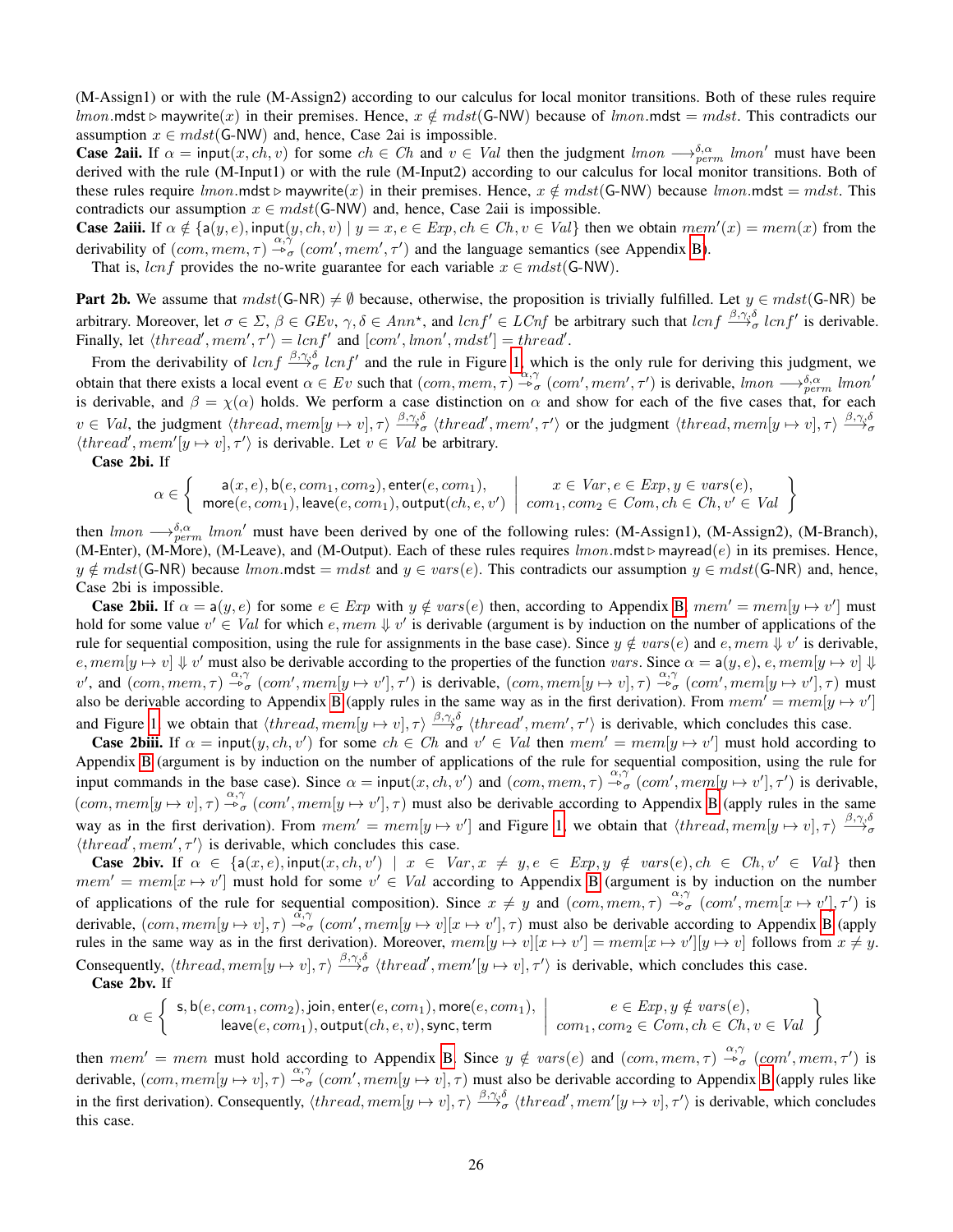That is, lcnf provides the no-read guarantee for each variable  $y \in mdst(G-NR)$ .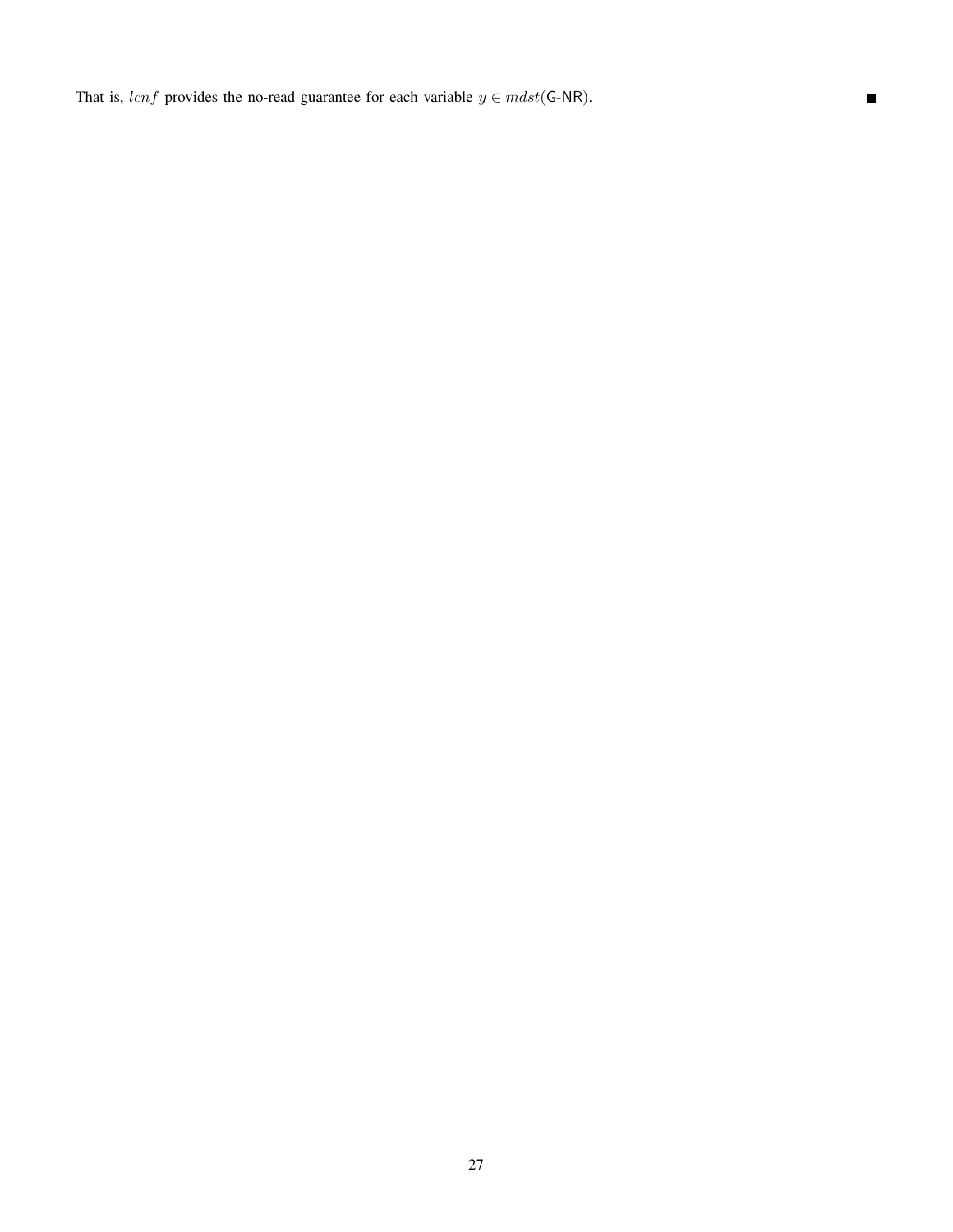

<span id="page-28-1"></span>Fig. 9. Diagram of key theorems for proof of soundness of monitoring

## <span id="page-28-0"></span>APPENDIX E SOUNDNESS OF MONITORING

In this section, we prove Theorem [3,](#page-14-2) which states that the local monitors, combined with the global monitor, enforce security.

Figure [9](#page-28-1) provides an overview of the proof. Starting from two identical global configurations  $gcnf_1^0$  and  $gcnf_2^0$ , and two  $\ell$ -equivalent strategies  $\sigma_1$  and  $\sigma_2$ , we show that for each step that the first configuration can take (using  $\sigma_1$ ), the second one can take zero or more steps (using  $\sigma_2$ ) to a  $\ell$ -equivalent global configuration. Theorem [11](#page-48-0) says that if the first configuration takes a "low" step, then the second configuration can also take a low step. Theorem [12](#page-48-1) says that if the first configuration takes a "high" step, then the second configuration does not need to take any step. Theorem [13](#page-55-0) says that if the first configuration takes a barrier step, then the second configuration takes zero or more high steps to reach the barrier, whereupon it can take a barrier step. Theorems [7,](#page-37-0) [8,](#page-42-0) and [9](#page-44-0) describe the  $\ell$ -equivalence of individual threads, and Theorem [10](#page-46-0) states that  $\ell$ -equivalence of threads is preserved when the memory and trace changes due to other threads taking a step. Theorems [7,](#page-37-0) [8,](#page-42-0) [9,](#page-44-0) and [10](#page-46-0) are used in the proofs of Theorems [11,](#page-48-0) [12,](#page-48-1) and [13,](#page-55-0) as indicated in Figure [9.](#page-28-1)

The proof of Theorem [13](#page-55-0) is more complex than the others, and is contained in Section [E-F.](#page-49-0) In it, we define a stronger notion of  $\ell$ -equivalence between thread states: time-insensitive- $\ell$ -equivalence, which in essence requires the components of equivalent thread states to be identical if the pc stack, termination level, and blocking level are all below  $\ell$  (i.e., it ignores the timing level). This time-insensitive- $\ell$ -equivalence allows us to show that if one thread exits a while loop or conditional command with the pc stack, termination level and blocking level all below  $\ell$ , then the other thread will also exit the same while loop or conditional, even though the timing level may be above  $\ell$ .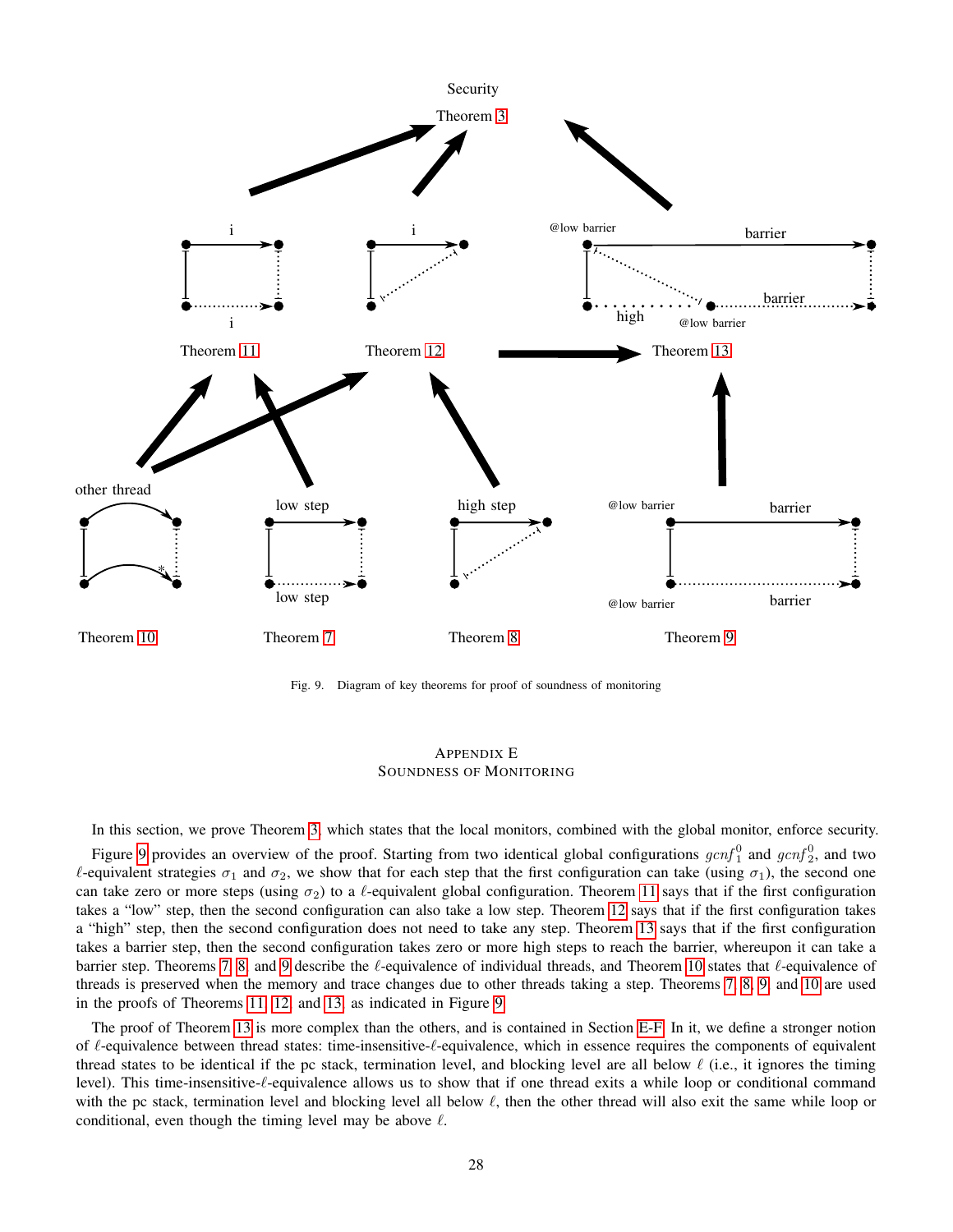## *A. Static bounds*

In Section [C-A,](#page-22-1) we introduced the idea that the local monitor must examine conditional commands and loops in order to approximate the behavior of the monitor on the code not executed.

More specifically, the local monitor invokes a static oracle, passing in some of the local monitor state, and the oracle returns a tuple:  $\text{SB}(com, \Gamma, \text{l} m \text{d} st, \overline{pc}, \text{time}, \text{term}, \text{block}) = (\ell_{\text{sb}}, \text{time}_{\text{sb}}, \text{term}_{\text{sb}}, \text{block}, \text{for}, \text{f}_{\text{sb}}).$  Security level  $\ell_{\text{sb}}$  will be pushed on to the program counter stack, and will remain on the stack until the branch or loop command is exited. Thus,  $\ell_{sb}$  should be an upper bound on the information that determines which branch to take (for branch commands), or how many times to execute the loop body (for loop commands). The tuple ( $time_{sb}$ ,  $term_{sb}$ ,  $block_{sb}$ ,  $\Gamma_{sb}$ ) is a static branching environment, and will be pushed onto the stack of static branching environments, to be incorporated into the local monitor's timing level, termination level, blocking level, and typing context when the monitor exits the branch or loop command.

Intuitively, the static branching environment is meant to summarize the behavior of the local monitor during *interesting possible executions of* com*, other than the execution that actually occurs*. Other executions of com are interesting only if they may reveal secret information, i.e., only if  $\ell_{sb} \neq \bot$ . If  $\ell_{sb} = \bot$ , then other possible executions of *com* are not interesting, and we do not have any restrictions on static branching environment ( $time_{sb}$ ,  $term_{sb}$ ,  $block_{sb}$ ,  $\Gamma_{sb}$ ).

If, however,  $\ell_{sb} \neq \bot$  then there may be other executions of *com* where different control flow decisions occur based on secret information bounded by  $\ell_{sb}$ . In that case, static branching environment (time<sub>sb</sub>, term<sub>sb</sub>, block<sub>sb</sub>,  $\Gamma_{sb}$ ) summarizes these other possible executions. Assume that we have a monitored execution of command com, and just before executing com the local monitor configuration is  $\langle \Gamma, \frac{lmdst}{r\epsilon}, \frac{br}{tme}, \frac{term}{block} \rangle$ , and the local monitor's configuration after successfully executing com is  $\langle \overline{\Gamma'}, \overline{\Gamma'}, \overline{\Gamma'}, \overline{\overline{\nu}}'$ ,  $\overline{\overline{\nu}}'$ ,  $\overline{\overline{\nu}}'$ ,  $\overline{\overline{\nu}}'$ ,  $\overline{\overline{\nu}}'$ ,  $\overline{\overline{\nu}}'$ ,  $\overline{\overline{\nu}}'$ ,  $\overline{\overline{\nu}}'$ ,  $\overline{\overline{\nu}}'$ ,  $\overline{\overline{\nu}}'$ ,  $\overline{\overline{\nu}}'$ ,  $\overline{\overline{\nu}}'$ ,  $\overline{\overline{\nu}}'$ ,  $\$ 

Then the static branching environment timing level  $time_{sb}$  is an upper bound on the local monitor's timing level at the end of com (i.e., time'  $\subseteq$  time<sub>sb</sub>). (Moreover, for loops, time<sub>sb</sub> is an upper bound of the local monitor's timing level at the start of every loop iteration.)

Similarly, the static branching environment termination level  $term_{sb}$ , and the blocking level  $block_{sb}$  are upper bounds on, respectively, the local monitor's termination level and the local monitor's blocking level at the end of *com* (i.e.,  $term' \subseteq term_{sb}$ and block'  $\subseteq$  block<sub>sb</sub>). (Moreover, for loops, term<sub>sb</sub> and block<sub>sb</sub> are upper bounds of the local monitor's termination and blocking levels at the start of every loop iteration.)

Also, the static branching environment typing environment  $\Gamma_{sb}$  has the same domain as the local monitor's typing environment at the end of com (i.e.,  $pre(\Gamma') = pre(\Gamma_{sb})$ ), and for each variable x,  $\Gamma_{sb}$  provides an upper bound of the local monitor's level for variable x (i.e.,  $\forall x \in Var$ .  $\Gamma'(x) \sqsubseteq \Gamma_{sb}(x)$ ). (Moreover, for loops, this holds true for the local monitor's typing environment at the start of every loop iteration.)

There is one additional constraint on the soundness of the static monitor. If the command *com* contains any barrier synchronization, then  $\ell_{sb} = \bot$ . That is, the decision to execute a barrier synchronization must depend only on public (i.e., level ⊥) information.

We can phrase the informal requirements on the static oracle more formally, as follows. If we have a thread pool where the ith thread is com and com is the branching or looping command, and  $\Gamma$ , lmdst, time, term, and block are the relevant parts of the current state of the local monitor of the *i*th thread, and the monitored execution of *com* terminates (i.e., the *i*th thread becomes stop) with monitor state time', term', block', Γ' and SB(com, Γ, lmdst,  $\overline{pc}$ , time, term, block) = ( $\ell_{sb}$ , time<sub>sb</sub>, term<sub>sb</sub>, block<sub>sb</sub>Γ<sub>sb</sub>), and  $\ell_{sb} \neq \bot$  then  $\text{time}_{sb}$ ,  $\text{term}_{sb}$ ,  $\text{block}_{sb}$  and  $\Gamma_{sb}$  are upper bounds of  $\text{time}'$ ,  $\text{term}'$ ,  $\text{block}'$ , and  $\Gamma'$  respectively. Moreover, for loops, these are upper bounds on the monitor state every time the loop guard is executed.

Note that this holds true regardless of the current memory, trace, or other threads in the thread pool.

We define soundness of the static oracle by describing the conditions under which the tuple  $(\ell_{sb}, time_{sb}, term_{sb}, block_{sb}, F_{sb})$ is a *conservative approximation* of the branching, timing, termination, blocking, and floating behavior of a local monitor for command com, with local monitor configuration  $\langle \Gamma, \text{l}mdst, \overline{pc}, \text{br}, \text{time}, \text{term}, \text{block}\rangle$ .

<span id="page-29-0"></span>**Definition 2** (Conservative approximation of branching, timing, termination, blocking, and floating behavior). Let  $com \in Com$ , Γ *be an environment,* lmdst ∈ MdSt*, and* time*,* term*, and* block *be security levels, such that*

- *For all variables* x, lmdst  $\triangleright$  othersmightread(x)  $\implies \Gamma(x) \sqsubseteq \mathcal{L}(x)$
- *For all variables* x, lmdst  $\triangleright$  othersmightwrite(x)  $\implies$   $\mathcal{L}(x) \sqsubseteq \Gamma\langle x \rangle$

Let  $com_{start}$  and  $com_{end}$  be defined as either  $com_{start} = com$  and  $com_{end} = stop$  or  $com_{start} = com; com'$  and  $com_{end} = \text{stop}; com' for some arbitrary command com'.$ 

*We say that the tuple*  $(\ell_{sb}, \text{time}_{sb}, \text{term}_{sb}, \text{block}_{sb}, \Gamma_{sb})$  *is a* conservative approximation *of the branching, timing, termination*, *blocking, and floating behavior for* com*,* Γ*,* lmdst*,* pc*,* br *,* time*,* term*,* block *if all of the following hold.*

- *1)* term<sub>sb</sub>  $\subseteq$  time<sub>sb</sub>
- *2) For all variables* x, *lmdst*  $\triangleright$  othersmightread(x)  $\implies$   $\Gamma_{\mathsf{sb}}\langle x \rangle \sqsubseteq \mathcal{L}(x)$
- *3) For all variables* x,  $lmdst \triangleright$  othersmightwrite $(x) \implies \mathcal{L}(x) \sqsubseteq \Gamma_{\mathsf{sb}}(x)$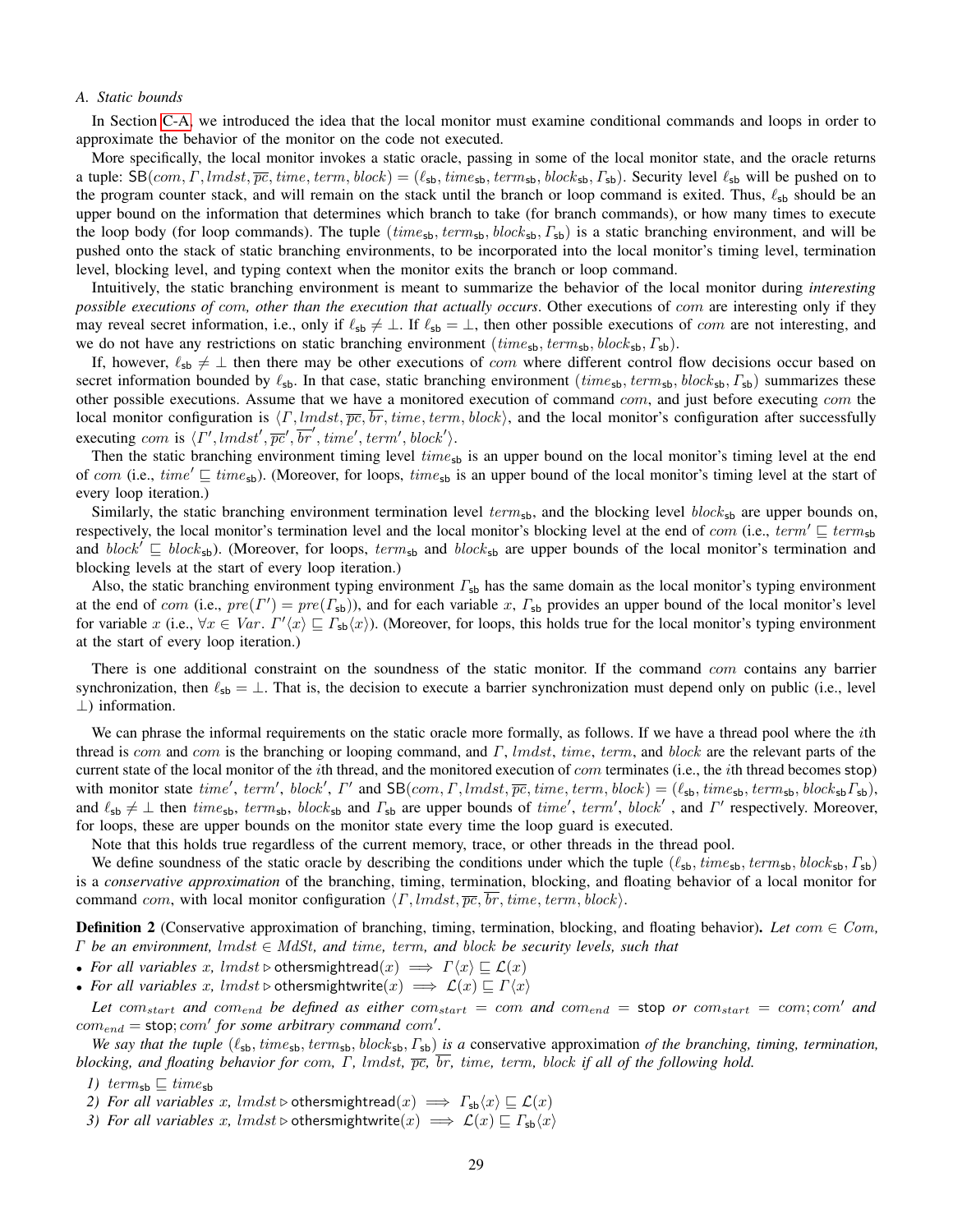- *4)* For all pool  $\in$  PSt,  $i \in pre(pool)$ ,  $\sigma \in \Sigma$ , mem  $\in$  Mem,  $\tau \in Tr$ , gmon  $\in$  GMon, and pool'  $\in$  PSt, mem'  $\in$  Mem,  $\tau' \in \mathit{Tr}$ , gmon'  $\in \mathit{GMon}$  and  $\Gamma'$ , lmdst',  $\overline{pc}'$ ,  $\overline{br}'$ , time', term', and block' such that
	- pool(i) =  $[com_{start}, mc, mdst]$  where  $mc = \langle \Gamma, Imdst, \overline{pc}, \overline{br}, time, term, block \rangle$
	- $\bullet \ \langle \langle pool, mem, \tau, gmon \rangle \rangle \rightarrow^*_{\sigma} \langle \langle pool', mem', \tau', gmon' \rangle \rangle$
	- pool'(i) =  $[com_{end}, \langle I',lmdst', \overline{pc}', \overline{br}', time', term', block'\rangle, mdst']$

- *Either*  $\ell_{sb} = \bot$  *or* (*time'*  $\sqsubseteq$  *time<sub>sb</sub> and term'*  $\sqsubseteq$  *term<sub>sb</sub> and block'*  $\sqsubseteq$  *block<sub>sb</sub> and*  $\text{pre}(\Gamma') = \text{pre}(\Gamma_{sb})$  *and*  $\forall x \in$  $Var. T'(x) \sqsubseteq \Gamma_{\mathsf{sb}}(x)$
- *5)* For all pool  $\in$  PSt,  $i \in pre(pool)$ ,  $\sigma \in \Sigma$ , mem  $\in$  Mem,  $\tau \in Tr$ , gmon  $\in$  GMon such that
	- $pool(i) = [com_{start}, mc, mdst]$  *where*  $mc = \langle \Gamma, lmdst, \overline{pc}, \overline{br}$ , time, term, block $\rangle$
	- execution of  $pool(i)$  may fail to terminate normally because either  $pool(i)$  diverges before reaching command  $com_{end}$ *or the monitor for pool* $(i)$  *blocks before reaching command com*<sub>end</sub>

*we have:*

- $\ell_{sb} \sqsubseteq term_{sb}$  *or*  $\ell_{sb} \sqsubseteq block_{sb}$
- *6) If*  $\ell_{sb} \neq \bot$  *then sync-free(com)*.
- *7) If*  $com =$  if  $e$  then  $com_1$  else  $com_2$  fi *then*  $\Gamma \langle e \rangle \sqcup time \sqsubseteq \ell_{sb}$ *.*
- *8) If*  $com =$  while  $e$  do  $com_1$  od *then for all*  $pool \in PSt$ ,  $i \in pre(pool)$ ,  $\sigma \in \Sigma$ ,  $mem \in Mem$ ,  $\tau \in Tr$ ,  $gmon \in GMon$ ,  $\mathcal{I}$  and  $pool' \in PSt$ ,  $mem' \in Mem$ ,  $\tau' \in Tr$ ,  $gmon' \in GMon$ , and  $\Gamma'$ ,  $lmdst'$ ,  $\overline{pc}'$ ,  $\overline{br}'$ ,  $time'$ ,  $term'$ , and  $block'$  such that
	- $pool(i) = [com_{start}, mc, mdst]$  *where*  $mc = \langle \Gamma, lmdst, \overline{pc}, \overline{br}$ , time, term, block $\rangle$
	- $\langle \langle pool, mem, \tau, gmon \rangle \rangle \rightarrow_{\sigma}^* \langle \langle pool', mem', \tau', gmon' \rangle \rangle$
	- $pool'(i) = [com_{more}, \langle \Gamma', \overrightarrow{lm}dst', \overrightarrow{pc}', \overrightarrow{br}', \overrightarrow{time}', \overrightarrow{term}', \overrightarrow{block}']$  *(where*  $com_{more} =$  more e do  $com_1$  od *if*  $com_{start} = com \text{ and } com_{more} = (more \text{ e do }com_1 \text{ od}); com' \text{ if } com_{start} = com; com').$

*we have all of the following:*

- $\Gamma'\langle e \rangle \sqcup time' \sqsubseteq \ell_{\sf sb}.$
- Either  $\ell_{sb} = \bot$  or (time'  $\sqsubseteq$  time<sub>sb</sub> and term'  $\sqsubseteq$  term<sub>sb</sub> and block'  $\sqsubseteq$  block<sub>sb</sub> and pre(Γ') = pre(Γ<sub>sb</sub>) and  $\forall x \in$  $Var. T'(x) \sqsubseteq \Gamma_{\mathsf{sb}}(x)$

Note that in the clauses that require that  $\ell_{sb}$  is an upper bound of the branching or looping decision, we are more precise when the current thread has exclusive write access to all variables in e, i.e.,  $lmdst \triangleright$  exclusivewrite(e). Specifically, if lmdst  $\triangleright$  exclusivewrite(e) then other threads cannot concurrently change the value that e will evaluate to, and thus  $\Gamma(e)$  is an upper bound on the information that may be learned by evaluating  $e$  here (i.e., the timing of the evaluation of  $e$  relative to other threads—bounded above by the timing level  $time$ —is not relevant). Therefore, in that case,  $\ell_{sb}$  must be an upper bound only of  $\Gamma(e)$ . Otherwise, if  $lmdst \triangleright$  othersmightwrite(e), then  $\ell_{sb}$  must be an upper bound of  $\Gamma(e) \sqcup time$ , since the timing of when the expression is evaluated (relative to concurrent updates to variables in  $e$ ) may influence that value of the expression.

The static bounds oracle is defined in Appendix [F,](#page-58-0) and a sketch of the proof of soundness.

## *B. Local configuration results*

We first define some properties about single executions of programs. These properties describe invariants and formalize the intended meaning of monitor state.

*1) Properties of local monitors:* Each time execution enters a conditional or a loop, a special "control state" term is added to the program's continuation, either a join command (for conditionals) or a more  $e$  do  $com$  od command (for loops). We define set Continuation<sub>n</sub> to be the subset of commands that have exactly n occurrences of more e do com od or join as subcommands, and (for  $n > 0$ ), start with a more e do com od or join command. This definition will be useful, both to specify that the depth of a program counter level stack is equal to the number of more e do com od and join commands in the continuation, and also to identify the continuation that corresponds to the continuation after a particular loop or conditional.

Continuation<sub>0</sub> = { $com$  |  $com$  does not contain a subcommand

of the form join or more  $e$  do  $com$  od}

Continuation<sub>n+1</sub> = {join;  $com; com' | com \in Continuation_0$  and  $com' \in Continuation_n$ }

∪ {join;  $com' \mid com' \in Continuation_n$ }

- ∪ {more  $e$  do  $com$  od;  $com'; com'' \mid com' \in Continuation_0$  and  $com'' \in Continuation_n\}$
- ∪ {more  $e$  do  $com$  od;  $com' \mid com' \in$  Continuation $_{\sf n}$ }

*we have:*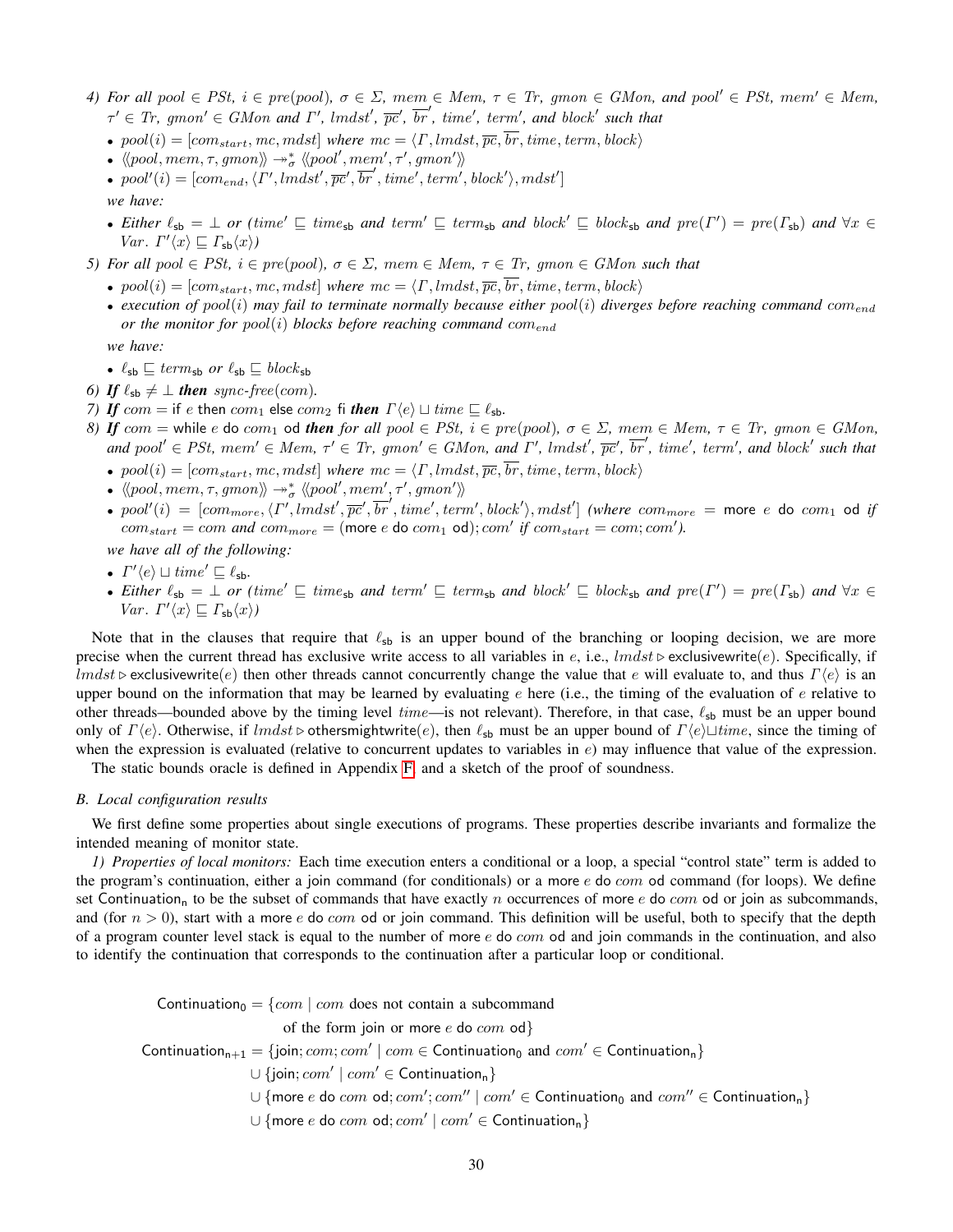<span id="page-31-9"></span>**Property 1** (Invariants of local monitors). Let  $pool_0 \in PSt$ ,  $\sigma \in \Sigma$ , gmon  $\in$  GMon and  $\langle pool, mem, \tau, gmon \rangle \in$  $reach_{\sigma}(pool_0)$ . If  $pool(i) = [com, \langle \Gamma, lmdst, \overline{pc}, \overline{br}, \text{time}, \text{term}, \text{block}\rangle, mdst]$  *for some*  $i \in pre(pool)$  *then all of the following hold.*

- <span id="page-31-1"></span>*1*)  $|\overline{br}| = |\overline{pc}|$
- <span id="page-31-2"></span>2) Let  $n = |\overline{br}|$ . Either com = com'; com" where com'  $\in$  Continuation<sub>0</sub> and com"  $\in$  Continuation<sub>n</sub> or com  $\in$ Continuation<sub>n</sub>.
- <span id="page-31-3"></span>*3)* term  $\subseteq$  time
- <span id="page-31-4"></span>*4)*  $pre(\Gamma) = \{x \mid x \in \text{FloatVar} \land (\text{Imdst} \triangleright \text{exclusiveread}(x) \lor \text{Imdst} \triangleright \text{exclusivewrite}(x))\}$
- <span id="page-31-5"></span>*5) For all variables* x, *lmdst*  $\triangleright$  othersmightread(x)  $\implies$   $\Gamma\langle x \rangle \sqsubseteq \mathcal{L}(x)$
- <span id="page-31-6"></span>*6) For all variables* x, *lmdst*  $\triangleright$  othersmightwrite $(x) \implies \mathcal{L}(x) \sqsubseteq \Gamma\langle x \rangle$
- <span id="page-31-7"></span>*7)* lmdst = mdst*.*
- <span id="page-31-0"></span>*8) If*  $com =$  term *then*  $\overline{pc} = \epsilon$ ,  $\overline{br} = \epsilon$ ,  $term = \bot$ , and  $block = \bot$ .
- <span id="page-31-8"></span>*9)* For all  $k \in |\overline{br}|$ , the tuple  $(\overline{pc}(k), \text{time}(k), \text{term}(k), \text{block}(k), \Gamma(k))$  *(where*  $\overline{br}(k) = (\text{time}(k), \text{term}(k), \text{block}(k), \Gamma(k))$ *) is a conservative approximation (Definition [2\)](#page-29-0) of the branching, timing, termination, and floating behavior for some*  $com_k$ *,*  $\Gamma_k$ , lmdst,  $\overline{pc}$ ,  $\overline{br}$ , time, term, block such that there is a global configuration  $\langle \langle pool'_k, mem'_k, \tau'_k, gmon'_k \rangle \rangle$  with

 $pool'_k(i) = [com'_k, \langle \Gamma_k, \mathit{lmdst}_k, \overline{pc}_k, \overline{br}_k, \mathit{time}_k, \mathit{term}_k, \mathit{block}_k), \mathit{mdst}_k]$ 

 $and\;com_k$  is the redex of  $com'_k$  and  $\langle\!\langle pool'_k, mem'_k, \tau'_k, gmon'_k\rangle\!\rangle \in reach_\sigma(pool_0)$  and  $\langle\!\langle pool'_k, mem'_k, \tau'_k, gmon'_k\rangle\!\rangle \twoheadrightarrow_\sigma^*$  $\langle\langle pool, mem, \tau, gmon\rangle\rangle.$ 

*Proof:* We proceed by induction on the steps of the global configuration. In the base case, every local configuration for the global configuration  $pool_0$  is of the form

 $[com, \langle \Gamma, \mathit{lmdst}, \overline{pc}, \overline{br}, \mathit{time}, \mathit{term}, \mathit{block}\rangle, \mathit{mdst}]$ 

where

$$
time = \bot
$$
\n
$$
term = \bot
$$
\n
$$
block = \bot
$$
\n
$$
\overline{pc} \text{ is empty}
$$
\n
$$
\overline{br} \text{ is empty}
$$
\n
$$
com \in Continuation_0
$$
\n
$$
pre(\Gamma) = \{x \mid x \in \text{FloatVar} \land (lmdst \triangleright exclusiveread(x) \lor lmdst \triangleright exclusivewrite(x))\}
$$
\n
$$
\forall x \in pre(\Gamma). \Gamma(x) = \mathcal{L}(x)
$$
\n
$$
lmdst = mdst
$$

All of the invariants hold.

For the inductive case, assume the invariants hold true of all local configurations in a global configuration

$$
gcnf = \langle \langle pool, mem, \tau, gmon \rangle \rangle,
$$

and consider

$$
\mathit{gcnf}_1 \twoheadrightarrow_{\sigma} \langle\!\langle pool',mem',\tau',gmon'\rangle\!\rangle
$$

There are two possible inference rules that allow a global configuration to take a step. In one of them, all local configurations take a synchronization step.

$$
\langle pool(i),mem, \tau \rangle \stackrel{\mathsf{sync}, \gamma, \Delta(i)}{\longrightarrow} \langle pool'(i),mem, \tau \rangle
$$

In the other inference rule that allows a global configuration to take a step, one local configuration takes a step:

$$
\langle pool(i),mem, \tau \rangle \stackrel{\epsilon, \gamma, \epsilon}{\longrightarrow_{\sigma}} \langle pool'(i),mem', \tau' \rangle
$$

We cover both of these cases at the same time by performing an induction on the local monitor step associated with the local configuration step. Consider

$$
\langle \varGamma, lmdst, \overline{pc}, \overline{br}, time, term, block \rangle \longrightarrow^{\delta,\alpha}_{perm} \langle \varGamma', lmdst', \overline{pc}', \overline{br}', time', term', block' \rangle
$$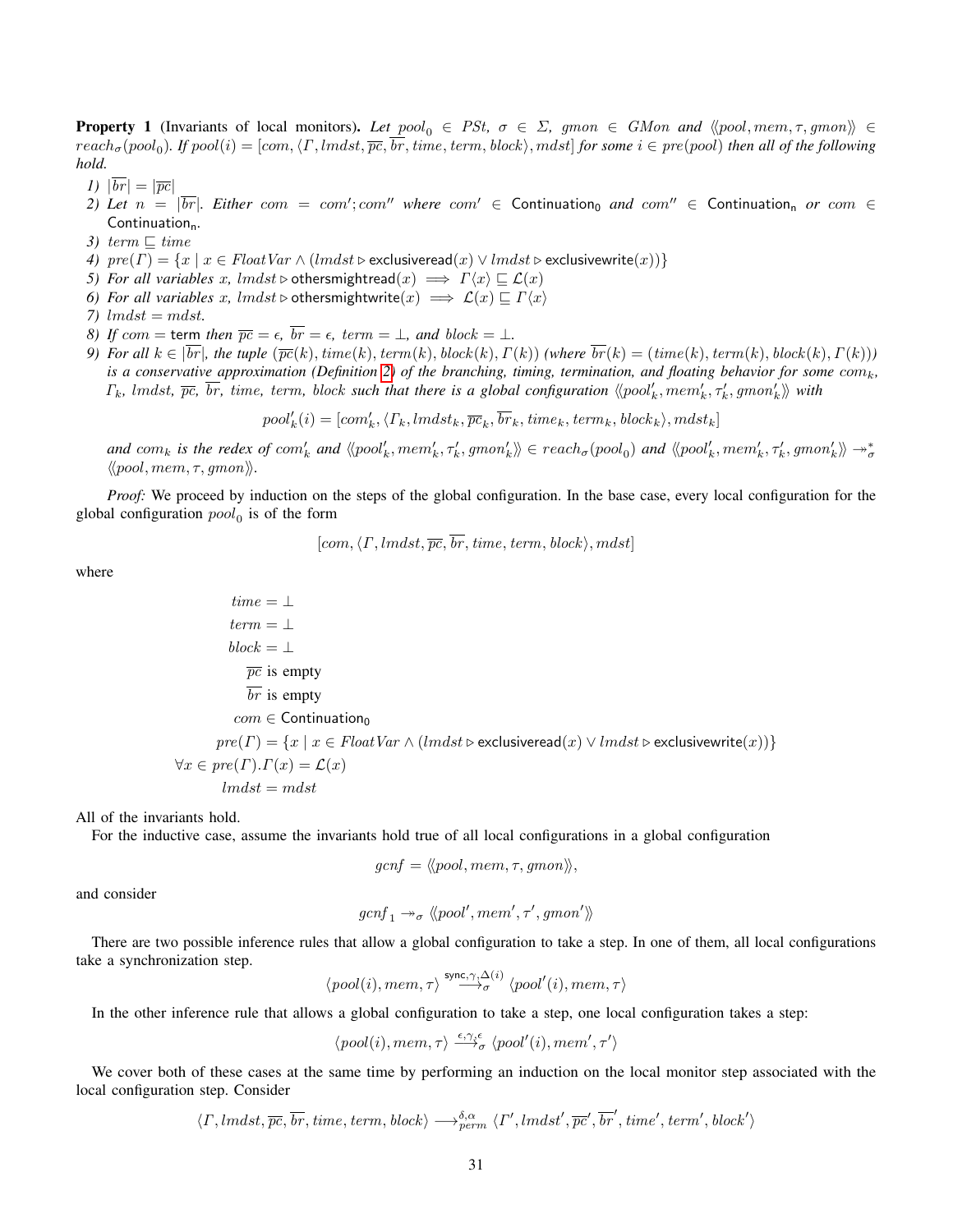Assume that the invariants hold for  $pool(i)$ , and we need to show they hold for  $pool'(i)$ .

- M-Skip, M-Output, M-Term, M-More. Here  $\delta = \epsilon$ ,  $\Gamma' = \Gamma$  and  $lmdst' = lmdst$  and  $\overline{pc}' = \overline{pc}$  and  $\overline{br}' = \overline{br}$  and  $time' = time$  and  $term' = term$  and  $block' = block$ . All invariants except for Condition [8](#page-31-0) hold trivially, since they held for  $pool(i)$ . For Condition [8,](#page-31-0) if the monitor rule was **M-Term**, then from the premises of **M-Term**, we have  $\overline{pc} = \epsilon$ ,  $br = \epsilon$ ,  $term = \bot$ , and  $block = \bot$ , as required.
- M-Assign1 Here  $\delta = \epsilon$ ,  $\Gamma' = \Gamma \langle x \mapsto_{lmds} \ell \rangle$  where

$$
\ell = \Gamma \langle e \rangle \sqcup time \sqcup (\sqcup \overline{pc}) \sqcup term \sqcup block
$$

and

 $lmdst$   $\triangleright$  [maywrite(x), mayread(e), othersmightread(x)]

and  $\ell \sqsubseteq \mathcal{L}(x)$  and  $lmdst' = lmdst$  and  $\overline{pc'} = \overline{pc}$  and  $\overline{br'} = \overline{br}$  and  $time' = time$  and  $term' = term$  and  $block' = block$ . All invariants hold either by simple inspection or because they held for  $pool(i)$ . • M-Assign2 Here  $\delta = \epsilon$ ,  $\Gamma' = \Gamma \langle x \mapsto_{lmdst} \ell \rangle$  where

$$
\ell = \Gamma \langle e \rangle \sqcup time \sqcup (\sqcup \overline{pc}) \sqcup term \sqcup block
$$

and

 $lmdst$   $\triangleright$  [maywrite(x), mayread(e), exclusiveread(x)]

and  $lmdst' = lmdst$  and  $\overline{pc'} = \overline{pc}$  and  $\overline{br'} = \overline{br}$  and  $time' = time$  and  $term' = term$  and  $block' = block$ . All invariants hold either by simple inspection or because they held for  $pool(i)$ .

• **M-Input1** Here  $\delta = \epsilon$ ,  $\Gamma' = \Gamma \langle x \mapsto_{lmdst} \ell \rangle$  where

 $\ell = ch \sqcup time \sqcup (\sqcup \overline{pc}) \sqcup term \sqcup block$ 

and

$$
lmdst\triangleright \left[ \mathsf{maywrite}(x), \mathsf{others mightread}(x) \right]
$$

and  $\ell \sqsubseteq \mathcal{L}(x)$  and  $lmdst' = lmdst$  and  $\overline{pc}' = \overline{pc}$  and  $\overline{br}' = \overline{br}$  and  $time' = time$  and  $term' = term$  and  $block' = block$ . All invariants hold either by simple inspection or because they held for  $pool(i)$ .

• **M-Input2** Here  $\delta = \epsilon$ ,  $\Gamma' = \Gamma \langle x \mapsto_{lmdst} \ell \rangle$  where

$$
\ell = ch \sqcup time \sqcup (\sqcup \overline{pc}) \sqcup term \sqcup block
$$

and

$$
lmdst \triangleright [maywrite(x), exclusiveread(x)]
$$

and  $lmdst' = lmdst$  and  $\overline{pc'} = \overline{pc}$  and  $\overline{br'} = \overline{br}$  and  $time' = time$  and  $term' = term$  and  $block' = block$ . All invariants hold either by simple inspection or because they held for  $pool(i)$ .

- M-Barrier-Local Here  $\overline{pc}' = \overline{pc}$  and  $\overline{br}' = \overline{br}$  and  $\overline{time}' = \perp$  and  $\overline{term}' = \overline{term} = \perp$  and  $\overline{block}' = \perp$  and  $(\sqcup \overline{pc}) = \bot.$ 
	- Condition [1](#page-31-1) ( $|\overline{br}'| = |\overline{pc}'|$ ) holds because  $|\overline{br}| = |\overline{pc}|$ .

Condition [2](#page-31-2) holds because if  $pool(i)$ .com  $\in$  Continuation<sub>n</sub> then  $pool'(i)$ .com  $\in$  Continuation<sub>n</sub>.

Condition [3](#page-31-3) holds because  $term' = \bot \sqsubseteq \bot = time'.$ 

Condition [4](#page-31-4) holds because  $pre(\Gamma') = \{x \mid x \in \text{FloatVar} \land (\text{lmdst}' \triangleright \text{exclusiveread}(x) \lor \text{lmdst}' \triangleright \text{exclusivewrite}(x))\}$  is true by the premise of the M-Barrier-Local rule.

Condition [5](#page-31-5) For all variables x, lmdst'  $\triangleright$  othersmightread(x)  $\implies \Gamma'(x) \sqsubseteq \mathcal{L}(x)$  is true by the premises of the M-Barrier-Local rule.

Condition [6](#page-31-6) For all variables x, lmdst'  $\triangleright$  othersmightwrite(x)  $\implies$   $\mathcal{L}(x) \sqsubseteq \Gamma'(x)$  is true by the premises of the M-Barrier-Local rule.

Condition [7](#page-31-7) lmdst<sup> $d$ </sup> = mdst<sup> $d$ </sup> since lmdst<sup> $d$ </sup> = update(lmdst,  $\delta$ ) and mdst<sup> $d$ </sup> = update(mdst,  $\delta$ ). But by the inductive hypothesis we have  $lmdst = mdst$  so  $lmdst' = mdst'$  as required.

Condition [8](#page-31-0) is trivially true, since  $com' \neq$  term.

Condition [9](#page-31-8) is true because it held for  $pool(i)$ , and this global configuration is reachable from the previous global configuration. • M-Branch Here  $\delta = \epsilon$ ,  $\Gamma' = \Gamma$  and  $\overline{lmdst'} = \overline{lmdst}$  and  $\overline{pc'} = \overline{pc} \cdot \ell_{sb}$  and  $\overline{br'} = \overline{br} \cdot (\overline{time_{sb}}, \overline{term_{sb}}, \overline{block_{sb}}, \Gamma_{sb})$  where

 $(\ell_{sb}, \text{times}_{sb}, \text{term}_{sb}, \text{block}_{sb}, \Gamma_{sb}) = \text{SB}(\text{if } e \text{ then } \text{com}_1 \text{ else } \text{com}_2 \text{ fi}, \Gamma, \text{Imdst}, \overline{pc}, \text{time}, \text{term}, \text{block})$ 

and  $time' = time$  and  $term' = term$  and  $block' = block$ .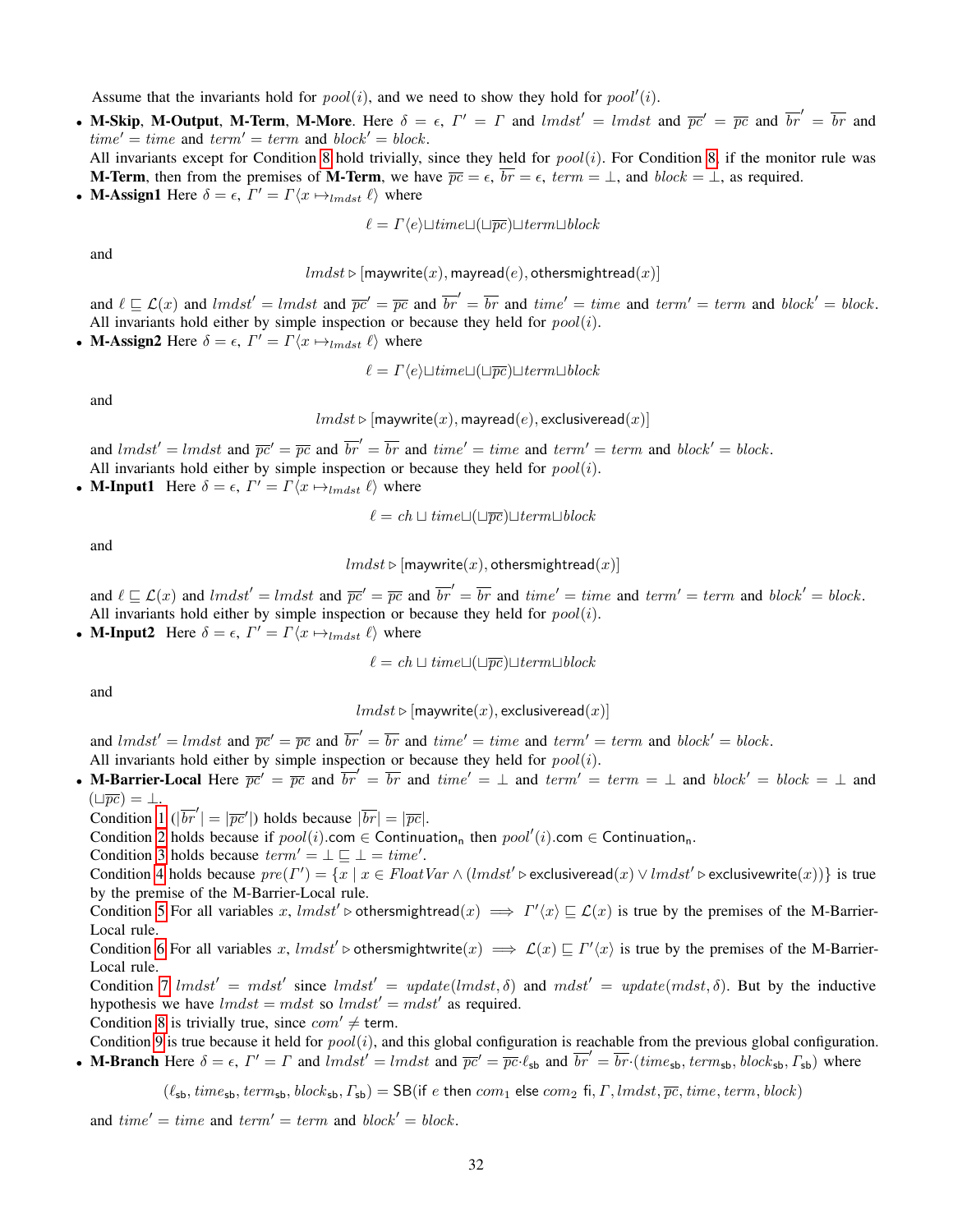Except for conditions [2](#page-31-2) and [9,](#page-31-8) all invariants hold trivially, since they held for  $pool(i)$ .

For condition [2,](#page-31-2) by inversion on the command, we see that a conditional statement if e then  $com_1$  else  $com_2$  fi was reduced to either  $com_1$ ; join or  $com_2$ ; join, and thus the new command for the local configuration has one more join statement than the previous command, and the size of the program counter stack has also increased by one.

For condition [9,](#page-31-8) by Lemma [14,](#page-65-0)  $(\ell_{sb}, \text{time}_{sb}, \text{term}_{sb}, \text{block}_{sb}, \Gamma_{sb})$  is a conservative approximation of the timing, termination, blocking, and floating behavior for com, Γ, lmdst,  $\overline{pc}$ ,  $\overline{br}$ , time, term, and block where com is the command of the local configuration before the step, as required.

• M-Join Here  $\delta = \epsilon$ ,  $lmdst' = lmdst$  and  $\overline{pc}' \cdot \ell_{sb} = \overline{pc}$  and  $\overline{br}' \cdot (time_{sb}, term_{sb}, block_{sb}, F_{sb}) = \overline{br}$  and  $time' = time \sqcup$  $time_{sb} \sqcup \ell_{sb}$  and  $term' = term \sqcup term_{sb}$  and  $block' = block \sqcup block_{sb}$  and

$$
\Gamma' = \lambda x. \begin{cases} \Gamma(x) \sqcup \Gamma_{\text{sb}}(x) & \text{if } x \in \text{pre}(\Gamma) \cap \text{pre}(\Gamma_{\text{sb}}) \\ \Gamma(x) & \text{if } x \in \text{pre}(\Gamma) \setminus \text{pre}(\Gamma_{\text{sb}}) \\ \text{undef} & \text{otherwise} \end{cases}
$$

Since both the pc stack and the branch information stack decrease in size by one element, condition [1](#page-31-1) is satisfied. By inversion on the command step, we see that the command has one less join in it than previously, and the size of the pc stack has reduced by one, so condition [2](#page-31-2) is satisfied.

Since term  $\subseteq$  time and term<sub>sb</sub>  $\subseteq$  time<sub>sb</sub> (by Definition [2\)](#page-29-0), we have term'  $\subseteq$  time', satisfying condition [3.](#page-31-3) Condition [4](#page-31-4) is satisfied since  $pre(\Gamma) = pre(\Gamma')$ .

Conditions [5](#page-31-5) and [6](#page-31-6) hold due to the definition of conservative approximation (Definition [2\)](#page-29-0).

Conditions [7](#page-31-7) and [8](#page-31-0) are trivially satisfied, and condition [9](#page-31-8) follows immediately since it held for  $pool(i)$ .

• M-Enter Here  $\delta = \epsilon$ ,  $\Gamma' = \Gamma$  and  $lmdst' = lmdst$  and  $\overline{pc'} = \overline{pc} \cdot \ell_{sb}$  and  $\overline{br'} = \overline{br} \cdot (time_{sb}, term_{sb}, block_{sb}, F_{sb})$  where

 $(\ell_{sb}, time_{sb}, term_{sb}, block_{sb}, F_{sb}) = SB$ (while e do com' od, Γ, lmdst,  $\overline{pc}$ , time, term, block)

and  $time' = time$  and  $term' = term$  and  $block' = block$ .

Except for conditions [2](#page-31-2) and [9,](#page-31-8) all invariants hold trivially, since they held for  $pool(i)$ .

For condition [2,](#page-31-2) by inversion on the command, we see that a while loop while e do com' od was reduced to more e do com' od, and thus the new command for the local configuration has one more more statement than the previous command, and the size of the program counter stack has also increased by one.

For condition [9,](#page-31-8) by Lemma [14,](#page-65-0)  $(\ell_{sb}, \text{time}_{sb}, \text{term}_{sb}, \text{block}_{sb}, \Gamma_{sb})$  is a conservative approximation of the timing, termination, blocking, and floating behavior for com, Γ, lmdst,  $\overline{pc}$ ,  $\overline{br}$ , time, term, and block where com is the command of the local configuration before the step, as required.

• M-Leave Here  $\delta = \epsilon$ ,  $lmdst' = lmdst$  and  $\overline{pc'} \cdot \ell_{sb} = \overline{pc}$  and  $\overline{br'} \cdot (time_{sb}, term_{sb}, block_{sb}, \Gamma_{sb}) = \overline{br}$  and  $time \sqcup time_{sb} \sqsubseteq$ time' and term' = term  $\sqcup$  term<sub>sb</sub> and block<sup>7</sup> = block  $\sqcup$  block<sub>sb</sub> and

$$
\Gamma' = \lambda x. \begin{cases} \Gamma(x) \sqcup \Gamma_{\mathsf{sb}}(x) & \text{if } x \in \text{pre}(\Gamma) \cap \text{pre}(\Gamma_{\mathsf{sb}}) \\ \Gamma(x) & \text{if } x \in \text{pre}(\Gamma) \setminus \text{pre}(\Gamma_{\mathsf{sb}}) \\ \text{undef} & \text{otherwise} \end{cases}
$$

Since both the pc stack and the branch information stack decrease in size by one element, condition [1](#page-31-1) is satisfied.

By inversion on the command step, we see that the command has one less more in it than previously, and the size of the pc stack has reduced by one, so condition [2](#page-31-2) is satisfied.

Since  $term \sqsubseteq time$  and  $term_{sb} \sqsubseteq time_{sb}$  (by Definition [2\)](#page-29-0), we have  $term' \sqsubseteq time'$ , satisfying condition [3.](#page-31-3) Condition [4](#page-31-4) is satisfied since  $pre(\Gamma) = pre(\Gamma')$ .

Conditions [5](#page-31-5) and [6](#page-31-6) hold due to the definition of conservative approximation (Definition [2\)](#page-29-0).

Conditions [7](#page-31-7) and [8](#page-31-0) are trivially satisfied, and condition [9](#page-31-8) follows immediately since it held for  $pool(i)$ .

<span id="page-33-1"></span>**Property 2** (Properties of local monitor steps). Let  $pool \in PSt$ ,  $\sigma \in \Sigma$ , and  $\langle \langle pool_1,mem_1, \tau_1, gmon_1 \rangle \rangle \in reach_{\sigma}(pool)$ . If  $pool_1(i) = [com, mc_1, mdst_1]$  *for some*  $i \in pre(pool)$  *and* 

$$
\langle [com_1, mc_1, mdst_1], mem_1, \tau_1 \rangle \stackrel{\beta, \gamma, \delta}{\longrightarrow}_{\sigma} \langle [com_2, mc_2, mdst_2], mem_2, \tau_2 \rangle
$$

where  $mc_i = \langle \Gamma_i, lmdst_i, \overline{pc}_i, br_i, time_i, term_i, block_i \rangle$  then

<span id="page-33-0"></span>*1)* For all variables x, if  $time_1 \sqcup (\sqcup \overline{pc}_1) \sqcup term_1 \sqcup block_1 \not\sqsubseteq \Gamma_2\langle x \rangle$  then  $mem_1(x) = mem_2(x)$  and  $\Gamma_1(x) = \Gamma_2(x)$ *.* (i.e.,  $time_1 \sqcup (\sqcup \overline{pc}_1) \sqcup term_1 \sqcup block_1$  *is a lower bound on the memory side effects, and the local typing context cannot change. Note that we use the local typing environment after the step:*  $\Gamma_2$ . This simplifies the statement of this lemma, since we get *to ignore whether or not* x *floats.)*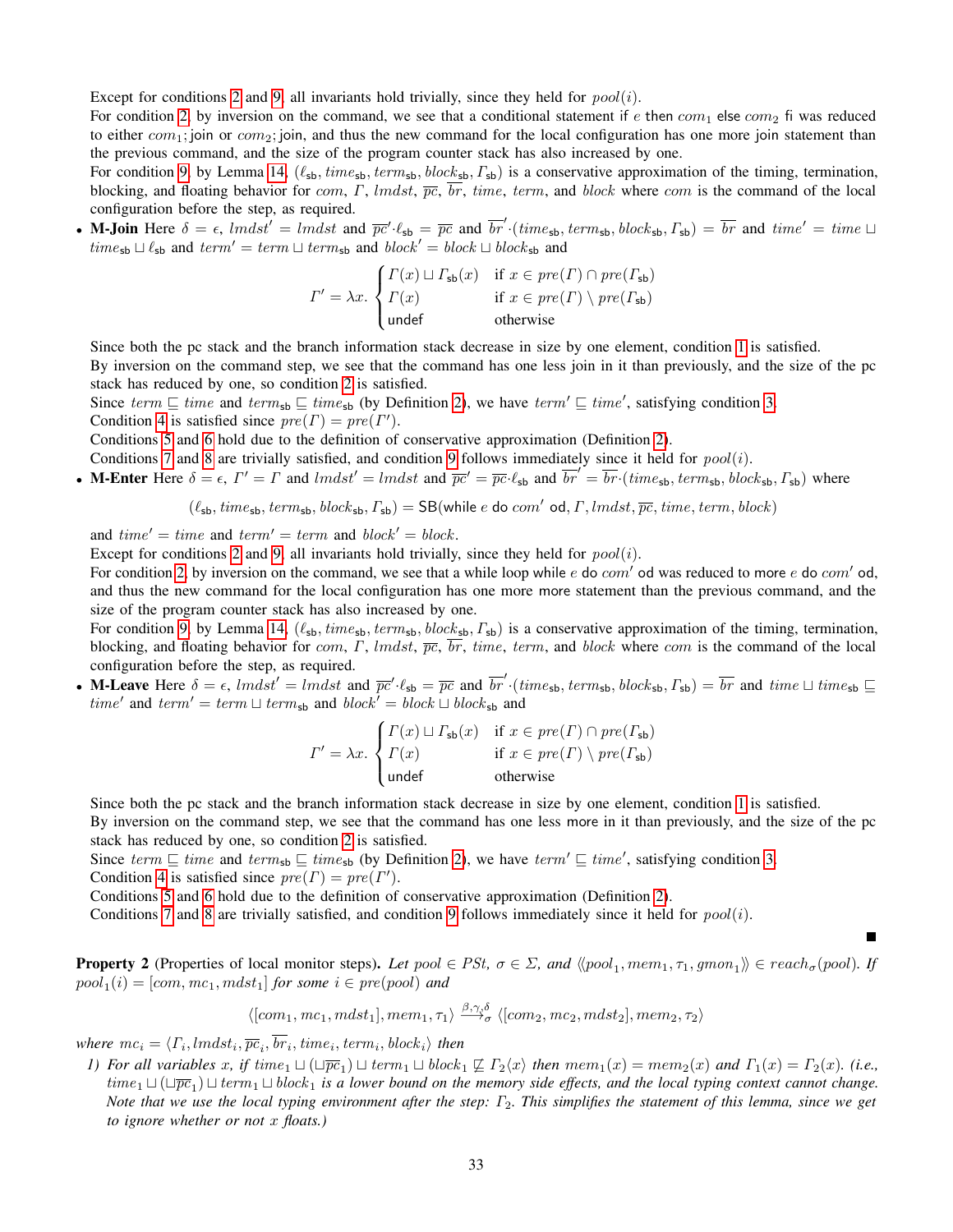- <span id="page-34-0"></span>*2)* For all channels ch if  $time_1 \sqcup (\sqcup \overline{pc}_1) \sqcup term_1 \sqcup block_1 \not\sqsubseteq ch$  then  $\tau_1 \upharpoonright ch = \tau_2 \upharpoonright ch$  (i.e.,  $time_1 \sqcup (\sqcup \overline{pc}_1) \sqcup term_1 \sqcup block_1$ *is a lower bound on the I/O effects.)*
- *3)* term<sub>1</sub>  $\subseteq$  term<sub>2</sub> *(i.e., termination level increases monotonically)*
- *4)*  $block_1 \sqsubseteq block_2$  *(i.e., blocking level increases monotonically)*
- <span id="page-34-1"></span>*5)* If  $\beta \neq$  sync then  $time_1 \sqcup (\sqcup \overline{pc}_1) \sqcup term_1 \sqcup block_1 \sqsubseteq time_1 \sqcup (\sqcup \overline{pc}_1) \sqcup term_1 \sqcup block_1$  (i.e., the "time-inclusive pc" can *go down only at synchronization steps)*
- *6) If*  $\beta \neq$  sync *then*  $time_1 \sqsubseteq time_2$  *(i.e., timing level increases monotonically, except at synchronizations)*
- *7) If*  $\beta \neq$  sync *then*  $lmdst_1 = lmdst_2$  *(i.e., mode state changes only at synchronizations)*
- *8) If*  $(\sqcup \overline{pc}_1) \sqcup term_1 \sqcup block_1 \neq \bot$  then  $\beta \neq$  sync and  $com_2 \neq$  term (i.e., non-bottom termination, blocking, and pc prevents *synchronization or thread termination.)*
- *9) If*  $\overline{pc}_1 \neq \epsilon$  *then*  $com_2 \neq$  term *(i.e., non-empty pc stack prevents thread termination.)*

*Proof:* We consider the local monitor step associated with the local configuration step  $\langle [com_1, mc_1, mdst_1], mem_1, \tau_1 \rangle \stackrel{\beta, \gamma, \delta}{\longrightarrow_{\sigma}}$  $\langle [com_2, mc_2, mdst_2], mem_2, \tau_2 \rangle$ . That is, we consider the step

 $\langle \Gamma_1, lmdst_1, \overline{pc}_1, \overline{br}_1, time_1, term_1, block_1 \rangle \longrightarrow_{perm}^{\epsilon, \alpha} \langle \Gamma_2, lmdst_2, \overline{pc}_2, \overline{br}_2, time_2, term_2, block_2 \rangle$ 

• M-Skip Here  $\Gamma_2 = \Gamma_1$  and  $lmdst_2 = lmdst_1$  and  $\overline{pc}_2 = \overline{pc}_1$  and  $br_2 = br_1$  and  $time_2 = time_1$  and  $term_2 = term_1$  and  $block_2 = block_1$ .

Note that by inversion on the command step, we also have that the memory is not changed and  $com_2 \neq$  term. All of the conditions are satisfied trivially.

• M-Assign1 Here  $\Gamma_2 = \Gamma_1 \langle x \mapsto_{lmdst_1} \ell \rangle$  where

$$
\ell = \Gamma \langle e \rangle \sqcup time_1 \sqcup (\sqcup \overline{pc}_1) \sqcup term_1 \sqcup block_1
$$

and

$$
lmdst_1 \triangleright
$$
 [maywrite $(x)$ , mayread $(e)$ , othersmightread $(x)$ ]

and  $\ell \subseteq \mathcal{L}(x)$  and  $lmdst_2 = lmdst_1$  and  $\overline{pc}_2 = \overline{pc}_1$  and  $\overline{br}_2 = \overline{br}_1$  and  $time_2 = time_1$  and  $term_2 = term_1$  and  $block_2 = block_1$ .

Note that by inversion on the command step, we have that for all variables y if  $y \neq x$  then  $mem_1(y) = mem_2(y)$  and  $\Gamma_1(y) = \Gamma_2(y)$ , and  $com_2 \neq$  term.

All of the conditions except condition [1](#page-33-0) are satisfied trivially.

Consider  $\Gamma_2\langle x \rangle$ . If  $x \notin pre(\Gamma_2)$  then  $\Gamma_2\langle x \rangle = \mathcal{L}(x)$ , and, since  $\ell \sqsubseteq \mathcal{L}(x)$  we have  $time_1 \sqcup (\sqcup \overline{pc}_1) \sqcup term_1 \sqcup block_1 \sqsubseteq \Gamma_2\langle x \rangle$ . If  $x \in pre(\Gamma_2)$  then  $time_1 \sqcup (\sqcup \overline{pc}_1) \sqcup term_1 \sqcup block_1 \sqsubseteq \ell \sqsubseteq \Gamma_2\langle x \rangle$ . Thus, condition [1](#page-33-0) is satisfied.

• M-Assign2 Here  $\Gamma_2 = \Gamma_1 \langle x \mapsto_{lmdst_1} \ell \rangle$  where

 $\ell = \Gamma_1 \langle e \rangle \sqcup time_1 \sqcup (\sqcup \overline{pc}_1) \sqcup term_1 \sqcup block_1$ 

and

 $lmdst_1 \triangleright$  [maywrite(x), mayread(e), exclusiveread(x)]

and  $lmdst_2 = lmdst_1$  and  $\overline{pc}_2 = \overline{pc}_1$  and  $br_2 = br_1$  and  $time_2 = time_1$  and  $term_2 = term_1$  and  $block_2 = block_1$ . Note that by inversion on the command step, we have that for all variables y if  $y \neq x$  then  $mem_1(y) = mem_2(y)$  and  $\Gamma_1(y) = \Gamma_2(y)$ , and  $com_2 \neq$  term.

All of the conditions except condition [1](#page-33-0) are satisfied trivially.

Consider  $\Gamma_2\langle x\rangle$ . Since  $lmdst \triangleright$  [exclusiveread(x)], we must have  $x \in pre(\Gamma_2)$ . Thus,  $time_1 \sqcup (\sqcup \overline{pc}_1) \sqcup term_1 \sqcup block_1 \sqsubseteq$  $\ell \sqsubseteq \Gamma_2\langle x \rangle$ , and so condition [1](#page-33-0) is satisfied.

• **M-Input1** Here  $\Gamma_2 = \Gamma_1 \langle x \mapsto_{lmdst_1} \ell \rangle$  where

$$
\ell = ch \sqcup time_1 \sqcup (\sqcup \overline{pc}_1) \sqcup term_1 \sqcup block_1
$$

and

 $lmdst_1 \triangleright$  [maywrite(x), othersmightread(x)]

and  $\ell \subseteq \mathcal{L}(x)$  and  $lmdst_2 = lmdst_1$  and  $\overline{pc}_2 = \overline{pc}_1$  and  $br_2 = br_1$  and  $time_2 = time_1$  and  $term_2 = term_1$  and  $block_2 = block_1$ .

Note that by inversion on the command step, we have that for all variables y if  $y \neq x$  then  $mem_1(y) = mem_2(y)$  and  $\Gamma_1(y) = \Gamma_2(y)$ , and  $com_2 \neq$  term, and the trace had an event for channel ch added.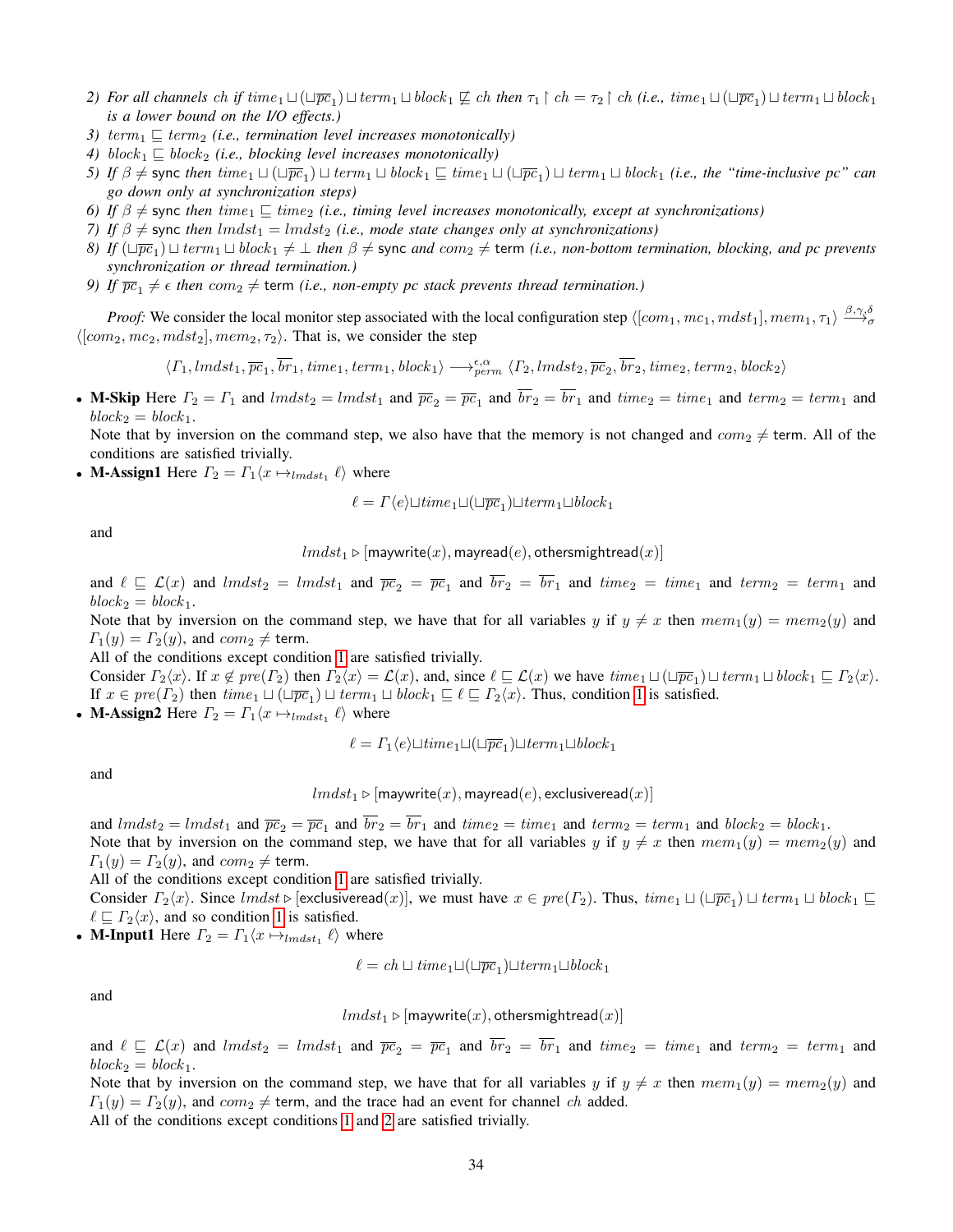Consider  $\Gamma_2\langle x \rangle$ . If  $x \notin pre(\Gamma_2)$  then  $\Gamma_2\langle x \rangle = \mathcal{L}(x)$ , and, since  $\ell \sqsubseteq \mathcal{L}(x)$  we have  $time_1 \sqcup (\sqcup \overline{pc}_1) \sqcup term_1 \sqcup block_1 \sqsubseteq \Gamma_2\langle x \rangle$ . If  $x \in pre(\Gamma_2)$  then  $time_1 \sqcup (\sqcup \overline{pc}_1) \sqcup term_1 \sqcup block_1 \sqsubseteq \ell \sqsubseteq \Gamma_2\langle x \rangle$ . Thus, condition [1](#page-33-0) is satisfied.

Also,  $time \sqcup (\sqcup \overline{pc}) \sqcup term \sqcup block \sqsubseteq ch$ , and so condition [2](#page-34-0) is satisfied.

• **M-Input2** Here  $\Gamma_2 = \Gamma_1 \langle x \mapsto_{lmdst_1} \ell \rangle$  where

$$
\ell = ch \sqcup time_1 \sqcup (\sqcup \overline{pc}_1) \sqcup term_1 \sqcup block_1
$$

and

 $lmdst_1 \triangleright$  [maywrite(x), exclusiveread(x)]

and  $lmdst_2 = lmdst_1$  and  $\overline{pc}_2 = \overline{pc}_1$  and  $br_2 = br_1$  and  $time_2 = time_1$  and  $term_2 = term_1$  and  $block_2 = block_1$ . Note that by inversion on the command step, we have that for all variables y if  $y \neq x$  then  $mem_1(y) = mem_2(y)$  and

 $\Gamma_1(y) = \Gamma_2(y)$ , and  $com_2 \neq$  term, and the trace had an event for channel ch added.

All of the conditions except conditions [1](#page-33-0) and [2](#page-34-0) are satisfied trivially.

Consider  $\Gamma_2\langle x\rangle$ . Since  $lmdst \triangleright$  [exclusiveread(x)], we must have  $x \in pre(\Gamma_2)$ . Thus,  $time_1 \sqcup (\sqcup \overline{pc}_1) \sqcup term_1 \sqcup block_1 \sqsubseteq$  $\ell \sqsubseteq \Gamma_2\langle x \rangle$ , and so condition [1](#page-33-0) is satisfied.

Also,  $time \sqcup (\sqcup \overline{pc}) \sqcup term \sqcup block \sqsubseteq ch$ , and so condition [2](#page-34-0) is satisfied.

• M-Output Here  $\Gamma_2 = \Gamma_1$  and  $lmdst_2 = lmdst_1$  and  $\overline{pc}_2 = \overline{pc}_1$  and  $br_2 = br_1$  and  $time_2 = time_1$  and  $term_2 = term_1$ and  $block_2 = block_1$ .

Note that by inversion on the command step, we have that the memory is unchanged, and  $com_2 \neq$  term, and the trace had an event for channel ch added.

All of the conditions except condition [2](#page-34-0) are satisfied trivially, and since  $time\sqcup(\sqcup\overline{pc})\sqcup term\sqcup block \sqsubset ch$ , condition 2 is also satisfied.

- M-Term Here  $\Gamma_2 = \Gamma_1$  and  $lmdst_2 = lmdst_1$  and  $\overline{pc}_2 = \overline{pc}_1 = \epsilon$  and  $\overline{br}_2 = \overline{br}_1 = \epsilon$  and  $time_2 = time_1$  and  $term_2 = term_1 = \perp$  and  $block_2 = block_1 = \perp$  and, by inversion on the command step,  $com_2$  = term. All conditions are trivially satisfied.
- M-Barrier-Local Here  $\overline{pc}_2 = \overline{pc}_1$  and  $br_2 = br_1$  and  $time_2 = \perp$  and  $term_2 = term_1 = \perp$  and  $block_2 = block_1 = \perp$  and  $(\sqcup \overline{pc}_1) \sqcup term_1 \sqcup block_1 = \bot.$

By inversion on the command step, we see that the memory is unchanged and so is the event trace. Moreover,  $\beta$  = sync and  $com_2 \neq$  term. Thus, all conditions are satisfied.

• M-Branch Here  $\Gamma_2 = \Gamma_1$  and  $lmdst_2 = lmdst_1$  and  $\overline{pc}_2 = \overline{pc}_1 \cdot \ell_{sb}$  and  $br_2 = br_1 \cdot (time_{sb}, term_{sb}, block_{sb}, \Gamma_{sb})$  where

 $(\ell_{\sf sb}, \textit{time}_{\sf sb}, \textit{term}_{\sf sb}, \textit{block}_{\sf sb}, \Gamma_{\sf sb}) = {\sf SB}(\text{if }e \text{ then }com_1 \text{ else }com_2 \text{ fi}, \Gamma_1, \textit{lmdst}_1, \overline{pc}_1, \textit{time}_1, \textit{term}_1, \textit{block}_1)$ 

and  $time_2 = time_1$  and  $term_2 = term_1$  and  $block_2 = block_1$ .

By inversion on the command step, we see that the memory and event trace are unchanged, and that  $\beta \neq$  sync and  $com_2 \neq$  term.

All conditions are thus trivially satisfied.

• M-Join Here  $lmdst_2 = lmdst_1$  and  $\overline{pc}_2 \cdot \ell_{sb} = \overline{pc}_1$  and  $\overline{br}_2 \cdot (time_{sb}, term_{sb}, block_{sb}, \Gamma_{sb}) = \overline{br}_1$  and  $time_2 = time_1 \sqcup$  $time_{sb} \sqcup \ell_{sb}$  and  $term_2 = term_1 \sqcup term_{sb}$  and  $block_2 = block_1 \sqcup block_{sb}$  and

$$
\Gamma_2 = \lambda x. \begin{cases} \Gamma_1(x) \sqcup \Gamma_{\mathsf{sb}}(x) & \text{if } x \in \text{pre}(\Gamma_1) \cap \text{pre}(\Gamma_{\mathsf{sb}}) \\ \Gamma_1(x) & \text{if } x \in \text{pre}(\Gamma_1) \setminus \text{pre}(\Gamma_{\mathsf{sb}}) \\ \text{under} & \text{otherwise} \end{cases}
$$

By inversion on the command step, we see that the memory and event trace are unchanged, and that  $\beta \neq$  sync and  $com_2 \neq$  term. All conditions except condition [5](#page-34-1) are trivially satisfied. For condition [5,](#page-34-1) note that we have

 $\mathit{time}_1 \sqcup (\sqcup \overline{pc}_1) \sqcup \mathit{term}_1 \sqcup \mathit{block}_1 = \mathit{time}_1 \sqcup (\sqcup \overline{pc}_2) \sqcup \ell_{\mathsf{s}\mathsf{b}} \sqcup \mathit{term}_1 \sqcup \mathit{block}_1$  $\sqsubseteq \textit{time}_1 \sqcup \ell_{\textsf{sb}} \sqcup \textit{time}_{\textsf{sb}} \sqcup (\sqcup \overline{pc}_2) \sqcup \textit{term}_1 \sqcup \textit{block}_1$  $\sqsubseteq \textit{time}_1 \sqcup \ell_\textsf{sb} \sqcup \textit{time}_\textsf{sb} \sqcup (\sqcup \overline{pc}_2) \sqcup \textit{term}_1 \sqcup \textit{term}_\textsf{sb} \sqcup \textit{block}_1 \sqcup \textit{block}_\textsf{sb}$  $= \text{time}_2 \sqcup (\sqcup \overline{pc}_2) \sqcup \text{term}_2 \sqcup \text{block}_2$ 

Thus all conditions are satisfied.

• M-Enter  $\Gamma_2 = \Gamma_1$  and  $lmdst_2 = lmdst_1$  and  $\overline{pc}_2 = \overline{pc}_1 \cdot \ell_{sb}$  and  $br_2 = br_1 \cdot (time_{sb}, term_{sb}, block_{sb}, \Gamma_{sb})$  where

 $(\ell_{\sf sb}, time_{\sf sb}, term_{\sf sb}, block_{\sf sb}, \Gamma_{\sf sb}) = {\sf SB}(\textsf{while }e~\textsf{do}~com_2~\textsf{od}, \Gamma_1, Index_1, \overline{pc}_1, time_1, term_1, block_1)$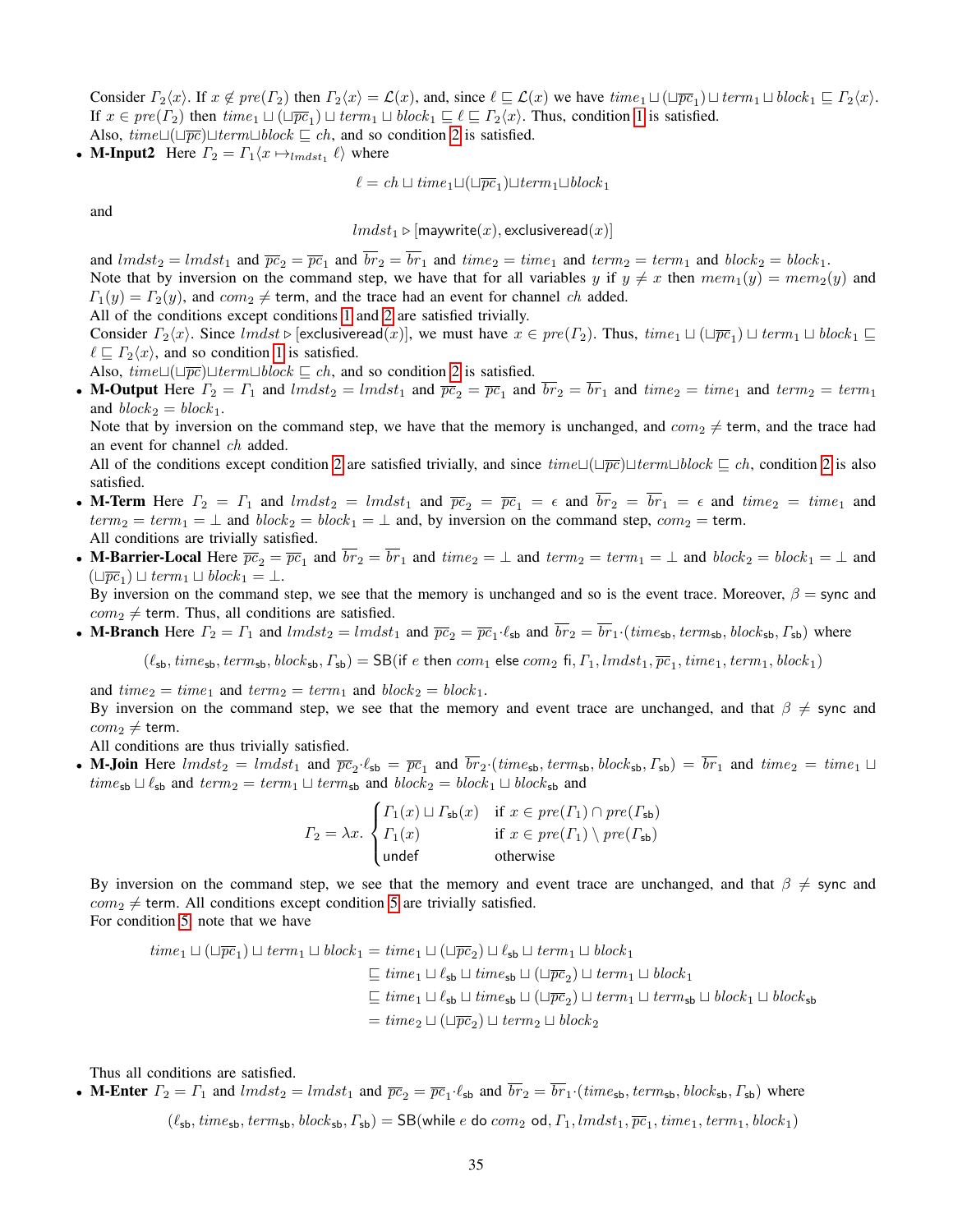and  $time_2 = time_1$  and  $term_2 = term_1$  and  $block_2 = block_1$ .

By inversion on the command step, we see that the memory and event trace are unchanged, and that  $\beta \neq$  sync and  $com_2 \neq$  term.

All conditions are thus trivially satisfied.

• M-More Here  $\Gamma_2 = \Gamma_1$  and  $lmdst_2 = lmdst_1$  and  $\overline{pc}_2 = \overline{pc}_1$  and  $br_2 = br_1$  and  $time_2 = time_1$  and  $term_2 = term_1$  and  $block_2 = block_1$ .

By inversion on the command step, we see that the memory and event trace are unchanged, and that  $\beta \neq$  sync and  $com_2 \neq$  term.

All conditions are thus trivially satisfied.

• M-Leave Here  $lmdst_2 = lmdst_1$  and  $\overline{pc}_2 \cdot \ell_{sb} = \overline{pc}_1$  and  $br_2 \cdot (time_{sb}, term_{sb}, block_{sb}, F_{sb}) = \overline{br}_1$  and  $time_1 \sqcup time_{sb} \sqsubseteq time_2$ and  $term_2 = term_1 \sqcup term_{sb}$  and  $block_2 = block_1 \sqcup block_{sb}$  and

$$
\Gamma_2 = \lambda x. \begin{cases} \Gamma_1(x) \sqcup \Gamma_{\mathsf{sb}}(x) & \text{if } x \in \text{pre}(\Gamma_1) \cap \text{pre}(\Gamma_{\mathsf{sb}}) \\ \Gamma_1(x) & \text{if } x \in \text{pre}(\Gamma_1) \setminus \text{pre}(\Gamma_{\mathsf{sb}}) \\ \text{undef} & \text{otherwise} \end{cases}
$$

By inversion on the command step, we see that the memory and event trace are unchanged, and that  $\beta \neq$  sync and  $com_2 \neq$  term.

г

All conditions are thus trivially satisfied.

#### *C.* `*-equivalence relations*

We define  $\ell$ -equivalence relations over local configurations and over global configurations. Intuitively, two (local, global) configurations are  $\ell$ -equivalent if they agree on information that is at level  $\ell$  or below.

<span id="page-36-5"></span>**Definition 3** ( $\ell$ -equivalence of local configurations). *Two local configurations* 

 $\langle [com_1, mc_1, mdst_1], mem_1, \tau_1 \rangle$  *and*  $\langle [com_2, mc_2, mdst_2], mem_2, \tau_2 \rangle$ 

*are*  $\ell$ -equivalent if and only if all the following conditions hold. Assume that for  $i = 1, 2$  we have

 $mc_i = \langle \Gamma_i, lmdst_i, \overline{pc}_i, br_i, time_i, term_i, block_i \rangle$ 

<span id="page-36-4"></span>*1)*  $\tau_1 \downarrow \ell = \tau_2 \downarrow \ell$ .

- <span id="page-36-6"></span>*2)*  $lmdst_1 = lmdst_2$ .
- <span id="page-36-7"></span>*3)*  $mdst_1 = mdst_2$ .
- <span id="page-36-8"></span>*4)*  $pre(\Gamma_1) = pre(\Gamma_2)$ .
- <span id="page-36-0"></span>*5) For all variables*  $x$ *, if*  $x \in pre(\Gamma_1)$  *and*  $lmdst_1$  $\triangleright$ *mayread* $(x)$  *<i>and*  $\Gamma_1\langle x \rangle \sqcup time_1 \sqcup (\sqcup \overline{pc}_1) \sqsubseteq \ell$  *and*  $\Gamma_2\langle x \rangle \sqcup time_2 \sqcup (\sqcup \overline{pc}_2) \sqsubseteq \ell$ *then*  $mem_1(x) = mem_2(x)$  *and*  $\Gamma_1\langle x \rangle = \Gamma_2\langle x \rangle$ *.*
- <span id="page-36-1"></span>*6) For all variables*  $x$ *, if*  $x \notin pre(\Gamma_1)$  *and*  $lmdst_1 \rhd$  *mayread* $(x)$  *<i>and*  $\mathcal{L}(x) \sqcup time_1 \sqcup (\sqcup \overline{pc}_1) \sqsubseteq \ell$  *and*  $\mathcal{L}(x) \sqcup time_2 \sqcup (\sqcup \overline{pc}_2) \sqsubseteq \ell$ *then*  $mem_1(x) = mem_2(x)$ *.*
- <span id="page-36-2"></span>*7) If*

$$
time_1 \sqcup (\sqcup \overline{pc}_1) \sqcup term_1 \sqcup block_1 \sqsubseteq \ell
$$

*or*

$$
time_2 \sqcup (\sqcup \overline{pc}_2) \sqcup term_2 \sqcup block_2 \sqsubseteq \ell
$$

*then*  $time_1 = time_2$  *and*  $term_1 = term_2$  *and*  $block_1 = block_2$  *and*  $\overline{pc}_1 = \overline{pc}_2$  *and*  $\overline{br_1} = \overline{br_2}$  *and*  $com_1 = com_2$  *and* for *all*  $x, \Gamma_1\langle x \rangle = \Gamma_2\langle x \rangle$ *.* 

<span id="page-36-3"></span>*8*) *For all*  $j \in 1$ .. $max(|\overline{pc}_1|, |\overline{pc}_2|)$ , if

 $\mathit{time}_1 \sqcup (\overline{pc}_1(0) \sqcup \ldots \sqcup \overline{pc}_1(j-1)) \sqcup \mathit{term}_1 \sqcup \mathit{block}_1 \sqsubseteq \ell$ 

*or*

$$
time_2 \sqcup (\overline{pc}_2(0) \sqcup \ldots \sqcup \overline{pc}_2(j-1)) \sqcup term_2 \sqcup block_2 \sqsubseteq \ell
$$

*then all of the following holds*

- $|\overline{pc}_1| \geq j.$
- $|\overline{pc}_2| \geq j$ .
- *For all*  $k \in 0..j$  *we have*  $\overline{pc}_1(k) = \overline{pc}_2(k)$  *and*  $br_1(k) = br_2(k)$ *.*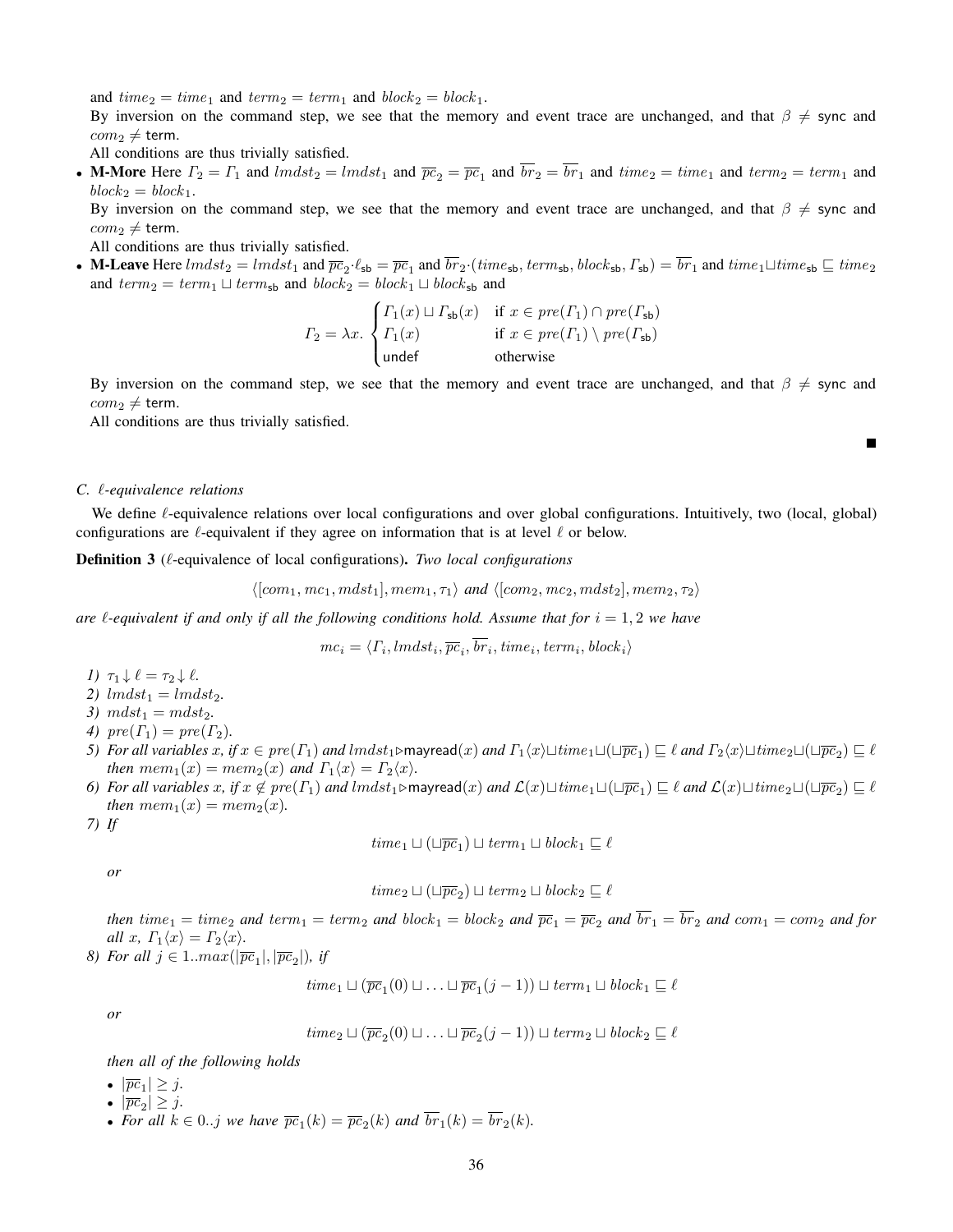- *There exists*  $com_{cnt} \in$  **Continuation**<sub>i</sub> *such that:* 
	- *Either*  $com_1 = com_{cnt}$  or  $com_1 = com'_1$ ;  $com_{cnt}$  for some  $com'_1$ ; and
	- *Either*  $com_2 = com_{cnt}$  *or*  $com_2 = com'_2$ ;  $com_{cnt}$  *for some*  $com'_2$ .

*(This says that the pc level stack and the branch environments are identical up to and including the first high branch, and the two configurations agree on the low continuation.)*

Note that the definition of of  $\ell$ -equivalence of local configurations is symmetric. That is, if  $lcnf_1$  and  $lcnf_2$  are  $\ell$ -equivalent, then  $lcnf_2$  and  $lcnf_1$  are  $\ell$ -equivalent.

We now define  $\ell$ -equivalence for global configurations, using  $\ell$ -equivalence for local configurations as part of the definition.

<span id="page-37-2"></span>**Definition 4** ( $\ell$ -equivalence of global configurations). *Two global configurations*  $\langle \langle pool_1, mem_1, \tau_1, gmon_1 \rangle \rangle$  and  $\langle \langle pool_2, mem_2, \tau_2, gmon_2 \rangle \rangle$  are *l*-equivalent if and only if all the following conditions hold.

- $pre(pool<sub>1</sub>) = pre(pool<sub>2</sub>)$ .
- $\forall i \in pre(pool_1) : \langle pool_1(i), mem_1, \tau_1 \rangle$  *is*  $\ell$ *-equivalent to*  $\langle pool_2(i), mem_2, \tau_2 \rangle$ *.*
- $\tau_1 \downarrow \ell = \tau_2 \downarrow \ell$ .

•  $gmon_1 = gmon_2$ 

## *D.* `*-equivalent local configuration results*

We define lemmas and theorems that describe the behavior of  $\ell$ -equivalent local configurations when one configuration takes a step.

<span id="page-37-1"></span>Lemma 1 (Low-equivalent expressions). *Let*

$$
lcnf_1 = \langle [com_1, \langle \Gamma_1, lmdst_1, \overline{pc}_1, \overline{br}_1, time_1, term_1, block_1 \rangle, mdst_1], mem_1, \tau_1 \rangle
$$

*and*

$$
lcnf_2 = \langle [com_2, \langle \Gamma_2, lmdst_2, \overline{pc}_2, \overline{br}_2, time_2, term_2, block_2 \rangle, mdst_2], mem_2, \tau_2 \rangle
$$

*be*  $\ell$ -equivalent local configurations.

*For any expression*  $e$  *such that*  $lmdst_1 \triangleright$  mayread $(e)$ , if  $\Gamma_1\langle e \rangle \sqcup time_1 \sqcup (\sqcup \overline{pc}_1) \sqsubseteq \ell$  and  $\Gamma_2\langle e \rangle \sqcup time_1 \sqcup (\sqcup \overline{pc}_2) \sqsubseteq \ell$  and  $e, mem_1 \Downarrow v_1$  *and*  $e, mem_2 \Downarrow v_2$  *then*  $v_1 = v_2$ *.* 

*Proof:* By induction on the structure of e. The interesting case is for a variable x. Since  $lmdst_1 \triangleright$  mayread(e) we have  $lmdst_2 \triangleright$  mayread $(x)$ . Since  $\Gamma_1\langle e \rangle \sqcup time_1 \sqcup (\sqcup \overline{pc}_1) \sqsubseteq \ell$  we have  $\Gamma_1\langle x \rangle \sqcup time_1 \sqcup (\sqcup \overline{pc}_1) \sqsubseteq \ell$  and from  $\Gamma_2\langle e \rangle \sqsubseteq \ell$  we have  $\Gamma_2\langle x \rangle \sqcup time_2 \sqcup (\sqcup \overline{pc}_2) \sqsubseteq \ell$ . So by conditions [5](#page-36-0) and [6](#page-36-1) we have  $mem_1(x) = mem_2(x)$  as required.

<span id="page-37-0"></span>**Theorem 7** (Thread Low Step). Let  $\sigma_1$  and  $\sigma_2$  be  $\ell$ -equivalent strategies and let

$$
lcnf_1 = \langle [com_1, \langle \Gamma_1, lmdst_1, \overline{pc}_1, \overline{br}_1, \text{time}_1, \text{term}_1, \text{block}_1 \rangle, mdst_1], \text{mem}_1, \tau_1 \rangle
$$

*and*

$$
lcnf_2 = \langle [com_2, \langle \Gamma_2, lmdst_2, \overline{pc}_2, \overline{br}_2, time_2, term_2, block_2 \rangle, mdst_2], mem_2, \tau_2 \rangle
$$

*be* `*-equivalent local configurations such that*

$$
time_1 \sqcup (\sqcup \overline{pc}_1) \sqcup term_1 \sqcup block_1 \sqsubseteq \ell
$$

*and*

$$
time_1 \sqcup (\sqcup \overline{pc}_2) \sqcup term_2 \sqcup block_2 \sqsubseteq \ell
$$

and  $lcnf_1 \stackrel{\epsilon, \epsilon, \epsilon}{\longrightarrow}_{\sigma_1} lcnf'_1$ .

*Then*  $\lim_{\epsilon \to 0} \int_{\alpha_2}^{1} \frac{\dot{\epsilon}_i \epsilon_i \epsilon_i}{\dot{\epsilon}_i \alpha_i}$  *and*  $\lim_{\epsilon \to 0} f'_1$  *and*  $\lim_{\epsilon \to 0} f'_2$  *are*  $\ell$ -equivalent.

*Proof:* From  $\ell$ -equivalence of the two configurations (condition [7\)](#page-36-2) we have that  $term_1 = term_2$  and  $block_1 = block_2$  and  $\overline{pc}_1 = \overline{pc}_2$  and  $\overline{br}_1 = \overline{br}_2$  and  $com_1 = com_2$  and for all  $x, \Gamma_1\langle x \rangle = \Gamma_2\langle x \rangle$ . Since  $\lim_{\epsilon \to 0} \frac{\epsilon_1 \bar{\epsilon_2} \epsilon_1}{\epsilon_1 \bar{\epsilon_3}} \cdot \lim_{\epsilon \to 0} f'_1$ , we have

$$
(com_1, mem_1, \tau_1) \stackrel{\alpha,\epsilon}{\rightarrow}_{\sigma_1} (com'_1, mem'_1, \tau'_1)
$$

and

$$
\langle \Gamma_1, lmdst_1, \overline{pc}_1, \overline{br}_1, time_1, term_1, block_1 \rangle \longrightarrow_{perm}^{\epsilon, \alpha} \langle \Gamma'_1, lmdst'_1, \overline{pc}'_1, \overline{br}'_1, time'_1, term'_1, block'_1 \rangle
$$

We proceed by induction on the judgment  $(com_1, mem_1, \tau_1) \stackrel{\alpha, \epsilon}{\rightarrow} \sigma$  $\stackrel{\alpha,\epsilon}{\rightarrow}_{\sigma_1} (com'_1,mem'_1, \tau'_1).$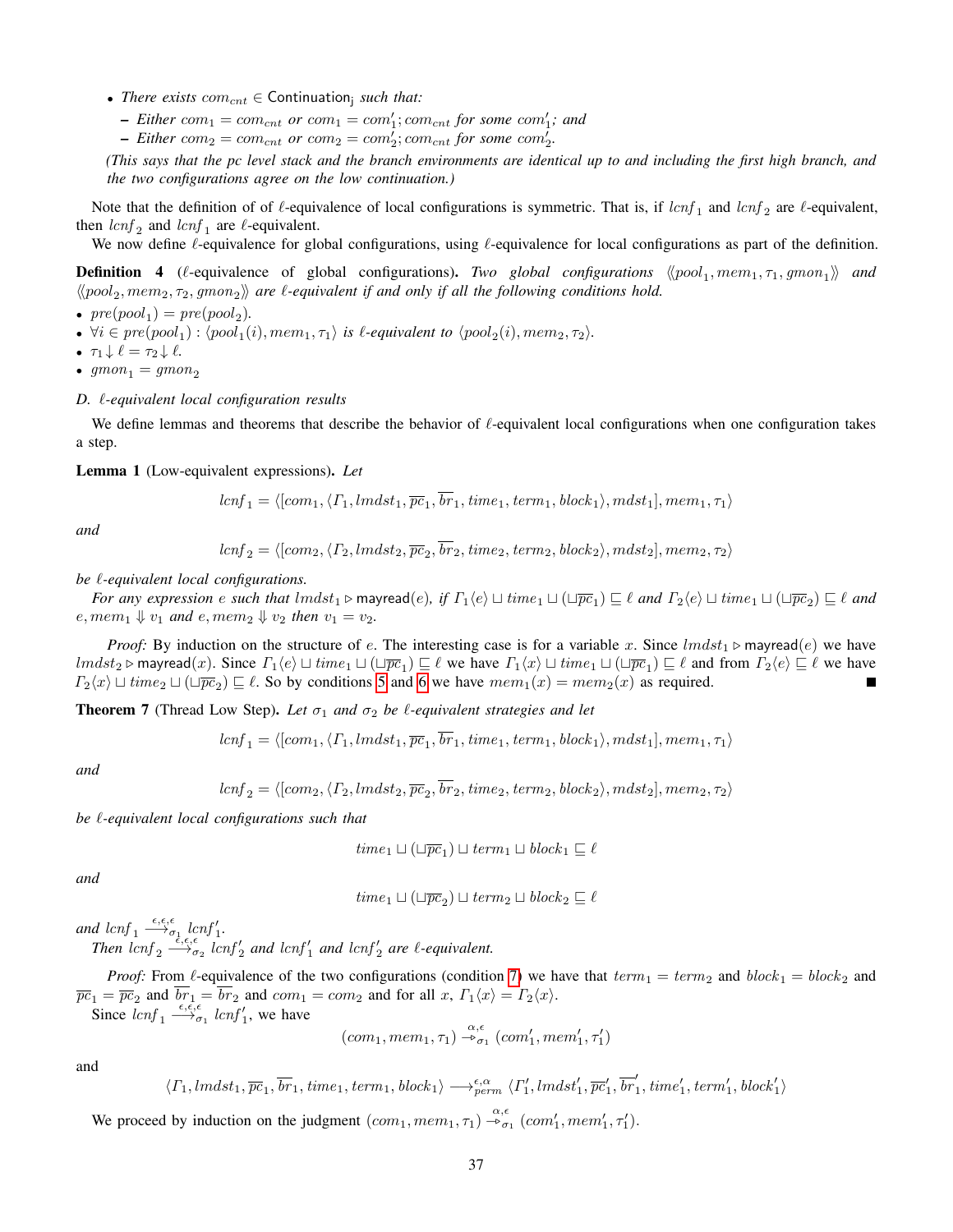•  $(x := e, mem, \tau) \stackrel{a(x,e), \epsilon}{\rightarrow \sigma} (\text{stop}, mem[x \mapsto v], \tau)$ <br>Here,  $aom = x = e$  and  $aom' = \text{stop}$  and me

Here,  $com_1 \equiv x := e$  and  $com'_1 \equiv$  stop and  $mem'_1 = mem_1[x \mapsto v_1]$  and  $\tau'_1 = \tau_1$  and  $e, mem_1 \Downarrow v_1$ .

By inversion on the local monitor rules, there are two possible rules that may apply: M-Assign1 and M-Assign2. In both of these cases, we have  $lmdst_1 = lmdst'_1$  and  $\overline{pc}_1 = \overline{pc}'_1$  and  $\overline{br}_1 = \overline{br}'_1$  and  $time_1 = time'_1$  and  $term_1 = term'_1$  and  $block_1 = block'_1$  and  $\Gamma'_1 = \Gamma_1 \langle x \mapsto_{lmdst_1} \ell' \rangle$  where  $\ell' = \Gamma \langle e \rangle \sqcup time_1 \sqcup (\sqcup \overline{pc}_1) \sqcup term_1 \sqcup block_1$ . We can construct

$$
(com_2, mem_2, \tau_2) \xrightarrow{\alpha, \epsilon} (com'_2, mem'_2, \tau'_2)
$$

and

$$
\langle \Gamma_2, lmdst_2, \overline{pc}_2, \overline{br}_2, time_2, term_2, block_2 \rangle \longrightarrow_{perm}^{\epsilon, \alpha} \langle \Gamma_2', lmdst_2', \overline{pc}_2', \overline{br}_2', time_2', term_2', block_2' \rangle
$$

where  $com_2 \equiv x := e$  and  $com'_2 \equiv$  stop and  $mem'_2 = mem_2[x \mapsto v_2]$  and  $\tau'_2 = \tau_2$  and  $e, mem_2 \Downarrow v_2$  and  $lmdst_2 = lmdst'_2$ and  $\overline{pc}_2 = \overline{pc}'_2$  and  $\overline{br}_2 = \overline{br}'_2$  and  $time_2 = time'_2$  and  $term_2 = term'_2$  and  $block_2 = block'_2$  and  $\overline{I}'_2 = \overline{I}_2 \langle x \mapsto_{lmdst_2} \ell' \rangle$ where  $\ell' = \Gamma_2 \langle e \rangle \sqcup time_2 \sqcup (\sqcup \overline{pc}_2) \sqcup term_2 \sqcup block_2$ .

All of the conditions for  $\ell$ -equivalence of  $lcnf'_1$  and  $lcnf'_2$  follow trivially from  $\ell$ -equivalence of  $lcnf_1$  and  $lcnf_2$ , except for conditions [5](#page-36-0) and [6.](#page-36-1)

If  $\Gamma_1\langle e \rangle \sqsubseteq \ell$  and  $time_1 \sqsubseteq \ell$ , then  $\Gamma'_1\langle x \rangle \sqsubseteq \ell$  and  $\Gamma'_1\langle x \rangle = \Gamma'_2\langle x \rangle$  and by Lemma [1](#page-37-1) we have  $v_1 = v_2$ , so conditions [5](#page-36-0) and [6](#page-36-1) are satisfied.

If  $\Gamma_1\langle e \rangle \not\sqsubseteq \ell$  or  $\text{time}_1 \not\sqsubseteq \ell$ , then  $\Gamma'_1\langle x \rangle \not\sqsubseteq \ell$  and so conditions [5](#page-36-0) and [6](#page-36-1) are satisfied.

•  $(\textsf{skip}, \textit{mem}, \tau) \rightarrow_{\sigma}^{s, \epsilon} (\textsf{stop}, \textit{mem}, \tau)$ <br>
Here,  $\textit{com}_i = \textsf{skip}$  and  $\textit{com}' = \textsf{str}$ 

Here,  $com_1 \equiv$  skip and  $com'_1 \equiv$  stop and  $mem'_1 = mem_1$  and  $\tau'_1 = \tau_1$ .

By inversion on the local monitor step, rule M-Skip must have been used, and we have  $\Gamma_1 = \Gamma'_1$  and  $lmdst_1 = lmdst'_1$  and  $\overline{pc}_1 = \overline{pc}'_1$  and  $\overline{br}_1 = \overline{br}'_1$  and  $time_1 = time'_1$  and  $term_1 = term'_1$  and  $block_1 = block'_1$ . We can construct

$$
(com_2, mem_2, \tau_2) \xrightarrow{\alpha, \epsilon} (com'_2, mem'_2, \tau'_2)
$$

and

$$
\langle \Gamma_2, lmdst_2, \overline{pc}_2, \overline{br}_2, time_2, term_2, block_2 \rangle \longrightarrow_{perm}^{\epsilon, \alpha} \langle \Gamma_2', lmdst_2', \overline{pc}_2', \overline{br}_2', time_2', term_2', block_2' \rangle
$$

where  $com_2 \equiv$  skip and  $com'_2 \equiv$  stop and  $mem'_2 = mem_2$  and  $\tau'_2 = \tau_2$  and  $lmdst_2 = lmdst'_2$  and  $\overline{pc}_2 = \overline{pc}'_2$  and  $\overline{br}_2 = \overline{br}'_2$ and  $time_2 = time'_2$  and  $term_2 = term'_2$  and  $block_2 = block'_2$  and  $\Gamma'_2 = \Gamma_2$ . The result follows trivially from the  $\ell$ -equivalence of  $lcnf_1$  and  $lcnf_2$ .

• (stop; com, mem,  $\tau$ )  $\stackrel{s,\epsilon}{\rightarrow}$  (com, mem,  $\tau$ )

Here,  $com_1 \equiv \text{stop}; com'_1 \text{ and } mem'_1 = mem_1 \text{ and } \tau'_1 = \tau_1$ .

By inversion on the local monitor step, rule M-Skip must have been used, we have  $\Gamma_1 = \Gamma'_1$  and  $lmdst_1 = lmdst'_1$  and  $\overline{pc}_1 = \overline{pc}'_1$  and  $\overline{br}_1 = \overline{br}'_1$  and  $time_1 = time'_1$  and  $term_1 = term'_1$  and  $block_1 = block'_1$ . We can construct

$$
(com_2, mem_2, \tau_2) \xrightarrow{\alpha, \epsilon} (com'_2, mem'_2, \tau'_2)
$$

and

$$
\langle \Gamma_2, lmdst_2, \overline{pc}_2, \overline{br}_2, time_2, term_2, block_2 \rangle \longrightarrow_{perm}^{\epsilon, \alpha} \langle \Gamma_2', lmdst_2', \overline{pc}_2', \overline{br}_2', time_2', term_2', block_2' \rangle
$$

where  $com_2 \equiv \text{stop}; com'_2$  and  $mem'_2 = mem_1$  and  $\tau'_2 = \tau_1$  and  $lmdst_2 = lmdst'_2$  and  $\overline{pc}_2 = \overline{pc}'_2$  and  $\overline{br}_2 = \overline{br}'_2$  and  $time_2 = time'_2$  and  $term_2 = term'_2$  and  $block_2 = block'_2$  and  $\Gamma'_2 = \Gamma_2$ . The result follows trivially from the  $\ell$ -equivalence of  $lcnf_1$  and  $lcnf_2$ .

- $(\textit{com}_a; \textit{com}_b, \textit{mem}, \tau) \stackrel{\alpha, \gamma}{\rightarrow}_{\sigma} (\textit{com}_a^{\prime}; \textit{com}_b, \textit{mem}^{\prime}, \tau^{\prime})$ Here we have  $(com_a, mem, \tau) \stackrel{\alpha, \gamma}{\rightarrow} (com'_a, mem', \tau')$  and the result holds by the inductive hypothesis.
- (if e then  $com_a$  else  $com_b$  fi,  $mem, \tau$ )<br>
Here  $com_a \equiv$  if e then  $com_a$  else  $com_a$ , fi and  $com' \equiv com$  ; join, mem,  $\tau$ )
- Here,  $com_1 \equiv$  if e then  $com_a$  else  $com_b$  fi and  $com'_1 \equiv com_a$ ; join and  $mem'_1 = mem_1$  and  $\tau'_1 = \tau_1$ .
- By inversion on the local monitor step, rule M-Branch must have been used, and we have  $\Gamma_1 = \Gamma'_1$  and  $lmdst_1 = lmdst'_1$  and  $time_1 = time'_1$  and  $term_1 = term'_1$  and  $block_1 = block'_1$ . Also  $\overline{pc}'_1 = \overline{pc}_1 \cdot \ell_{sb}$  and  $\overline{br}'_1 = \overline{br}_1 \cdot (time_{sb}, term_{sb}, block_{sb}, F_{sb})$ where

 $(\ell_{\sf sb}, time_{\sf sb}, term_{\sf sb}, block_{\sf sb}, \Gamma_{\sf sb}) = {\sf SB}(\text{if } e \text{ then } com_a \text{ else } com_b \text{ fi}, \Gamma_1, lmdst_1, \overline{pc}_1, time_1, term_1, block_1).$ 

We can construct

$$
(com_2, mem_2, \tau_2) \stackrel{\alpha, \epsilon}{\rightarrow}_{\sigma_2} (com'_2, mem'_2, \tau'_2)
$$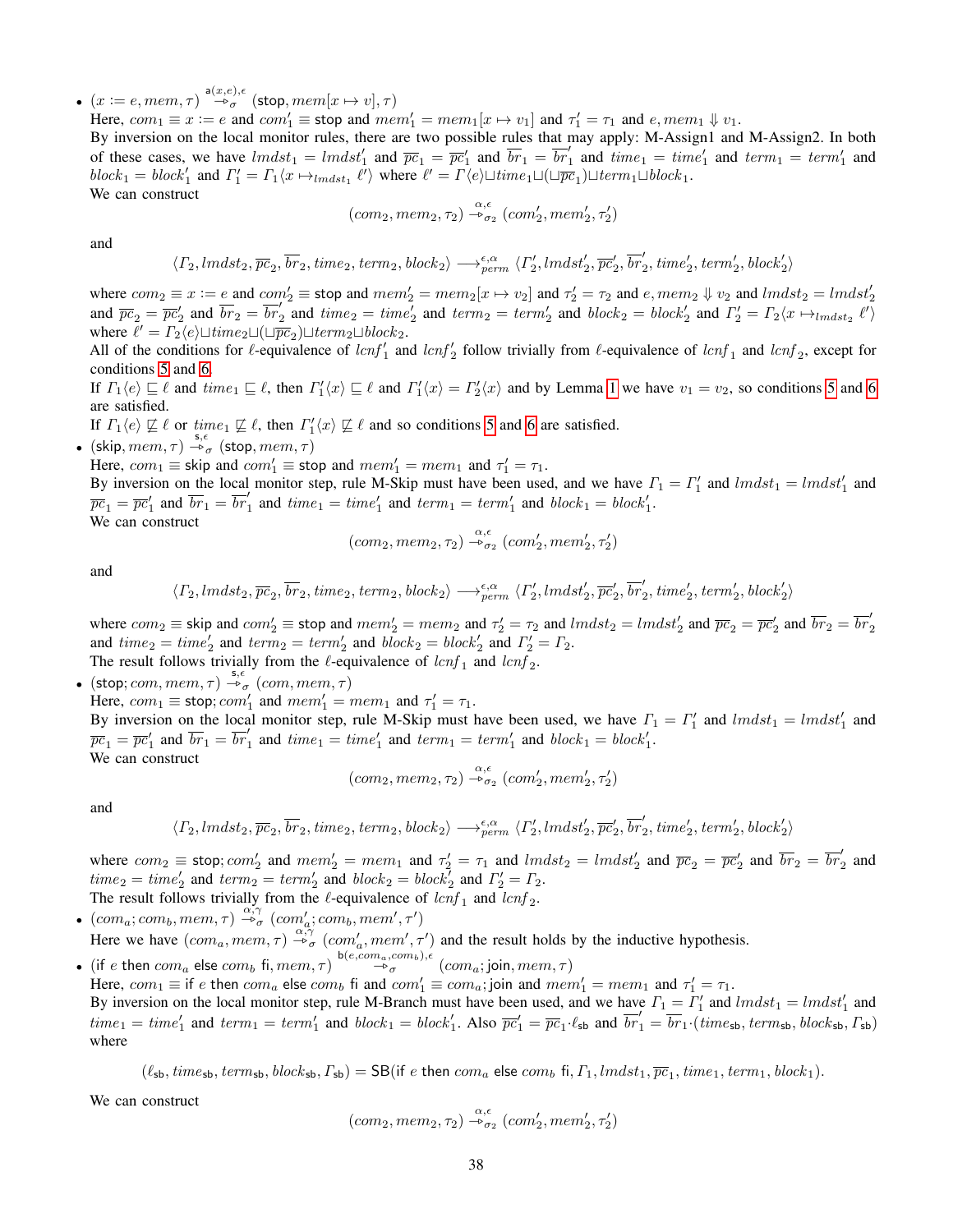and

$$
\langle \varGamma_2, lmdst_2, \overline{pc}_2, \overline{br}_2, time_2, term_2, block_2 \rangle \longrightarrow_{perm}^{\epsilon, \alpha} \langle \varGamma'_2, lmdst'_2, \overline{pc}'_2, \overline{br}'_2, time'_2, term'_2, block'_2 \rangle
$$

where  $com_2 \equiv$  if e then  $com_a$  else  $com_b$  fi and either  $com'_2 \equiv com_a$ ; join or  $com'_2 \equiv com_b$ ; join (depending on the result of evaluation e) and  $mem_2' = mem_2$  and  $\tau_2' = \tau_2$  and  $\tau_2 = \overline{r_2'}$  and  $lmdst_2 = lmdst_2'$  and  $time_2 = time_2'$  and  $term_2 = term_2'$ and  $block_2 = block'_2$ . Also  $\overline{pc}'_2 = \overline{pc}_2 \cdot \overline{\ell}_{sb}$  and  $\overline{br}'_2 = \overline{br}_2 \cdot (\overline{time}_{sb}, \overline{term}_{sb}, \overline{block}_{sb}, \overline{I}_{sb})$  since

 $\mathsf{SB}(\text{if } e \text{ then } com_a \text{ else } com_b \text{ fi}, \Gamma_1, lmdst_1, \overline{pc}_1, time_1, term_1, block_1) =$ 

 $\mathsf{SB}(\text{if } e \text{ then } com_a \text{ else } com_b \text{ fi}, \Gamma_2, lmdst_2, \overline{pc}_2, time_2, term_2, block_2).$ 

We consider two (mutually exclusive and exhaustive) cases, based on whether  $\ell_{sb} \sqsubseteq \ell$ .

- $-\ell_{sb} \subseteq \ell$ . Since  $(\ell_{sb}, time_{sb}, term_{sb}, block_{sb}, \Gamma_{sb})$  is a conservative approximation to if e then  $com_a$  else  $com_b$  fi, etc., (Definition [2](#page-29-0) and Lemma [14\)](#page-65-0), we have that  $\Gamma_1\langle e \rangle \sqcup time_1 \sqcup (\sqcup \overline{pc}_1) = \Gamma_2\langle e \rangle \sqcup time_2 \sqsubseteq \ell_{sb} \sqsubseteq \ell$ , so by Lemma [1](#page-37-1) we have  $e, mem_1 \Downarrow v$  and  $e, mem_2 \Downarrow v$  for some v. That is, both executions take the same branch of the conditional, i.e.,  $com'_1 = com'_2 = com_a; join.$ 
	- The result follows from this fact plus the  $\ell$ -equivalence of  $lcnf_1$  and  $lcnf_2$ .
- $-\ell_{sb} \not\sqsubseteq \ell$ . Here, we may not have  $com'_1 = com'_2$ , since the two executions may differ on which branch of the conditional they will take. However, since the pc of the configuration is now "high" (i.e.,  $(\sqcup \overline{pc}'_1) \not\sqsubseteq \ell$  and  $(\sqcup \overline{pc}'_2) \not\sqsubseteq \ell$ ). The result follows easily from this and the  $\ell$ -equivalence of  $lcnf_1$  and  $lcnf_2$ , including Condition [8.](#page-36-3)
- (if  $e$  then  $com_a$  else  $com_b$  fi,  $mem, \tau)$  $\stackrel{\mathsf{b}(e, com_a, com_b), \epsilon}{\rightarrow} (com_b; \text{join}, mem, \tau)$ This case is symmetric to the case above.
- (join, mem,  $\tau$ )  $\rightarrow \infty$  (stop, mem,  $\tau$ ) Here,  $com_1 \equiv$  join and  $com'_1 \equiv$  stop and  $mem'_1 = mem_1$  and  $\tau'_1 = \tau_1$ .<br>By inversion on the local monitor stap, rule M Join must have been used, and we have *leaded*  $\tau'_1 = l$ By inversion on the local monitor step, rule M-Join must have been used, and we have  $lmdst_1' = lmdst_1$  and  $\overline{pc}_1 = \overline{pc}_1' \cdot \ell_{sb}$ and  $\overline{br}_1 = \overline{br}_1' \cdot (time_{sb}, term_{sb}, block_{sb}, F_{sb})$  and  $time_1' = time_1 \sqcup time_{sb} \sqcup \ell_{sb}$  and  $term_1' = term_1 \sqcup term_{sb}$  and  $block_1' =$  $block_{1}$ L $block_{sb}$  and

$$
\Gamma_1' = \lambda x. \begin{cases} \Gamma_1(x) \sqcup \Gamma_{\text{sb}}(x) & \text{if } x \in \text{pre}(\Gamma_1) \cap \text{pre}(\Gamma_{\text{sb}}) \\ \Gamma_1(x) & \text{if } x \in \text{pre}(\Gamma_1) \setminus \text{pre}(\Gamma_{\text{sb}}) \\ \text{under} & \text{otherwise} \end{cases}
$$

Note that for all variables x we have  $\Gamma_1(x) \sqsubseteq \Gamma'_1(x)$ . We can construct

$$
(com_2, mem_2, \tau_2) \xrightarrow{\alpha, \epsilon} (com'_2, mem'_2, \tau'_2)
$$

and

$$
\langle \Gamma_2, lmdst_2, \overline{pc}_2, \overline{br}_2, time_2, term_2, block_2 \rangle \longrightarrow_{perm}^{\epsilon, \alpha} \langle \Gamma_2', lmdst_2', \overline{pc}_2', \overline{br}_2', time_2', term_2', block_2' \rangle
$$

where  $com_2 \equiv com_1 \equiv$  join and  $com'_2 \equiv com_1 \equiv$  stop and  $mem'_2 = mem_2$  and  $\tau'_2 = \tau_2$  and  $lmdst_2 = lmdst'_2$  and  $\overline{pc}_2 = \overline{pc}_1 - \overline{pc}_1' \cdot \ell_{sb} = \overline{pc}_2' \cdot \ell_{sb}$  and  $\overline{br}_2 = \overline{br}_1 - \overline{br}_1' \cdot (time_{sb}, term_{sb}, block_{sb}, \overline{ls}_b) = \overline{br}_2' \cdot (time_{sb}, term_{sb}, block_{sb}, \overline{ls}_b)$  and  $time'_2 = time_2 \sqcup time_{sb} \sqcup \ell_{sb} = time'_1$  and  $term'_2 = term_2 \sqcup term_{sb} = term'_1$  and  $block'_2 = block_2 \sqcup block_{sb} = block'_1$  and

$$
\Gamma_2' = \lambda x. \begin{cases} \Gamma_2(x) \sqcup \Gamma_{\text{sb}}(x) & \text{if } x \in \text{pre}(\Gamma_2) \cap \text{pre}(\Gamma_{\text{sb}}) \\ \Gamma_2(x) & \text{if } x \in \text{pre}(\Gamma_2) \setminus \text{pre}(\Gamma_{\text{sb}}) \\ \text{undefined} & \text{otherwise} \end{cases}
$$

All of the conditions for  $\ell$ -equivalence of  $lcnf'_1$  and  $lcnf'_2$  follow easily.

• (while e do com od, mem,  $\tau$ )  $\overset{\text{enter}(e, com)}{\rightarrow} \sigma$  (more e do com od, mem,  $\tau$ ) Here, com<sub>1</sub>  $\equiv$  while e do od and com'<sub>1</sub>  $\equiv$  more e do com od, mem,  $\tau$ ) Here, com<sub>1</sub>  $\equiv$  while e do od and com'<sub>1</sub> more *e* do *com* od and  $mem'_1 = mem_1$  and  $\tau'_1 = \tau_1$ .

By inversion on the local monitor step, rule M-Enter must have been used, and we have  $\Gamma_1 = \Gamma'_1$  and  $lmdst_1 = lmdst'_1$  and  $time_1 = time'_1$  and  $term_1 = term'_1$  and  $block_1 = block'_1$ . Also  $\overline{pc}'_1 = \overline{pc}_1 \cdot \ell_{sb}$  and  $\overline{br}'_1 = \overline{br}_1 \cdot (time_{sb}, term_{sb}, block_{sb}, F_{sb})$ where

 $(\ell_{\sf sb}, \textit{time}_{\sf sb}, \textit{term}_{\sf sb}, \textit{block}_{\sf sb}, \Gamma_{\sf sb}) = \sf{SB}(\textsf{while } e \textsf{ do } \textit{com } \textsf{ od}, \Gamma_1, \textit{lmdst}_1, \overline{pc}_1, \textit{time}_1, \textit{term}_1, \textit{block}_1).$ 

We can construct

$$
(com_2, mem_2, \tau_2) \stackrel{\alpha, \epsilon}{\rightarrow}_{\sigma_2} (com'_2, mem'_2, \tau'_2)
$$

and

$$
\langle \Gamma_2, lmdst_2, \overline{pc}_2, \overline{br}_2, time_2, term_2, block_2 \rangle \longrightarrow_{perm}^{\epsilon, \alpha} \langle \Gamma_2', lmdst_2', \overline{pc}_2', \overline{br}_2', time_2', term_2', block_2' \rangle
$$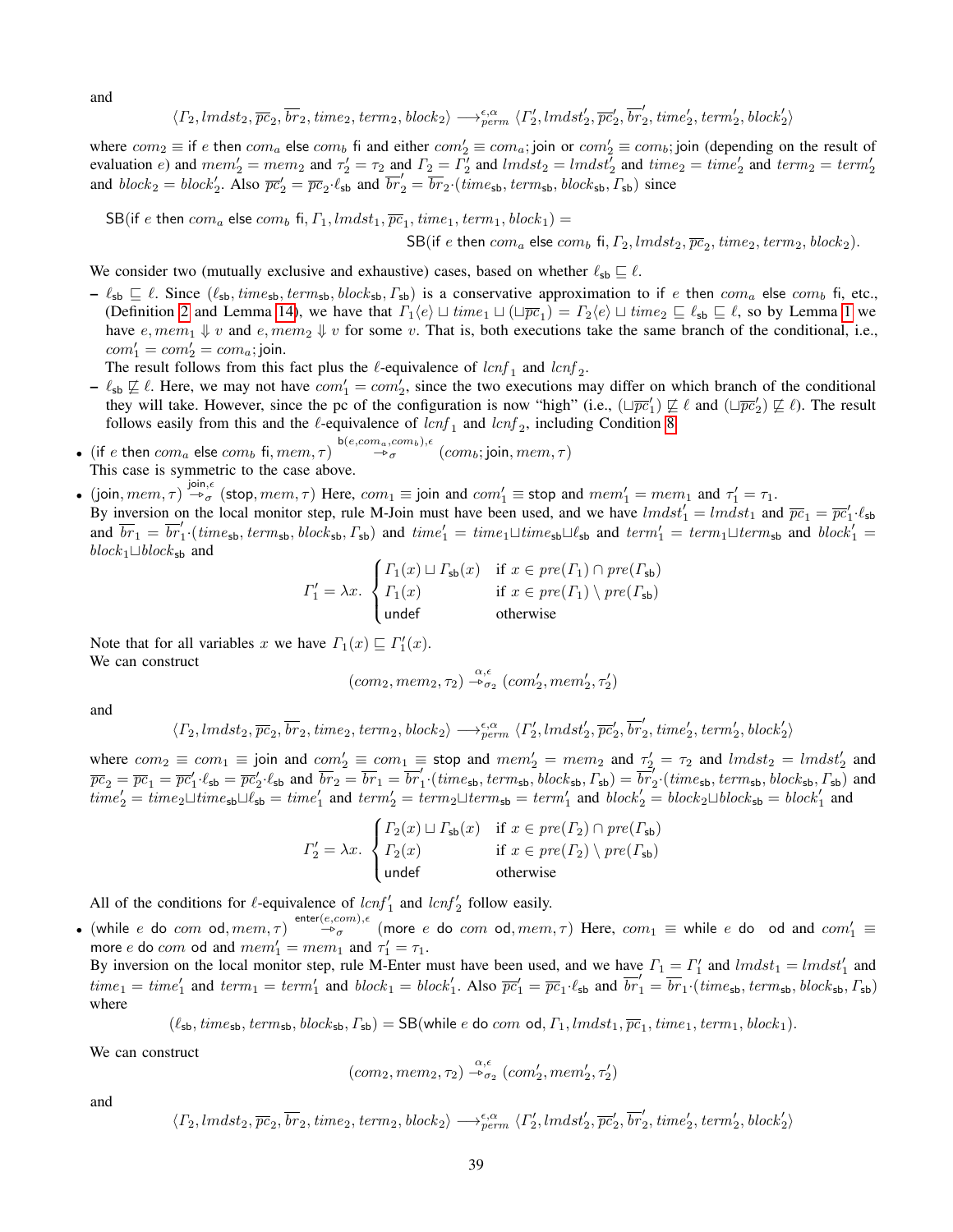where  $com_2 \equiv com_1 \equiv$  while e do com od and  $com'_2 \equiv com'_1 \equiv$  more e do com od and  $mem'_2 = mem_2$  and  $\tau'_2 = \tau_2$  and  $\Gamma_2 = \Gamma'_2$  and  $lmdst_2 = lmdst'_2$  and  $time_2 = time_2$  and  $term_2 = term_2$  and  $block_2 = block_2'$ . Also  $\overline{pc}'_2 = \overline{pc}_2 \cdot \ell_{sb}$  and  $\frac{z}{br_2} = \frac{z}{br_2} (time_{sb}, term_{sb}, block_{sb}, F_{sb})$  since

 $\mathsf{SB}(\mathsf{while}~e~\mathsf{do}~com~\mathsf{od},\Gamma_1, lmdst_1,\overline{pc}_1, time_1, term_1, block_1) =$ 

 ${\sf SB}(\textsf{while }e\textsf{ do }\textit{com} \textsf{ od}, \varGamma_2, \mathit{lmdst}_2, \overline{pc}_2, \mathit{time}_2, \mathit{term}_2, \mathit{block}_2).$ 

The result follows easily from the  $\ell$ -equivalence of  $lcnf_1$  and  $lcnf_2$ .

• (more e do com od,  $mem, \tau$ )  $\rightarrow_{\sigma}^{more(e, com), \epsilon} (com; more e$  do com od,  $mem, \tau$ )

Here,  $com_1 \equiv$  more e do  $com$  od and  $com'_1 \equiv com;$  more e do  $com$  od and  $mem'_1 = mem_1$  and  $\tau'_1 = \tau_1$ .

By inversion on the local monitor step, rule M-More must have been used, and we have  $\Gamma_1 = \Gamma'_1$  and  $lmdst_1 = lmdst'_1$  and  $\overline{pc}_1 = \overline{pc}'_1$  and  $\overline{br}_1 = \overline{br}'_1$  and  $time_1 = time'_1$  and  $term_1 = term'_1$  and  $block_1 = block'_1$ .

From Property [1,](#page-31-9) we have that for  $k = |br_1|$ , the tuple  $(\overline{pc}(k), time(k), term(k), block(k), \Gamma(k))$  (where  $br(k) =$  $(time(k), term(k), block(k), \Gamma(k))$  is a conservative approximation (Definition [2\)](#page-29-0) of the branching, timing, termination, and floating behavior for while e do com od (and the local monitor state as at the time the while loop was entered).

Thus, by Definition [2,](#page-29-0) we have that  $\Gamma_1\langle e \rangle \sqcup time_1 \sqsubseteq \overline{pc}(k) \sqsubseteq \ell$ . So, from  $\ell$ -equivalence of  $lcnf_1$  and  $lcnf_2$ , we have that  $\Gamma_2(e) \sqcup \text{time}_2 \sqsubseteq \overline{pc}(k) \sqsubseteq \ell$ . Thus by Lemma [1](#page-37-1) we have  $e, mem_1 \Downarrow v$  and  $e, mem_2 \Downarrow v$  for some v. That is, in both executions, the loop condition evaluates to true.

So we can construct

$$
(com_2, mem_2, \tau_2) \stackrel{\alpha, \epsilon}{\rightarrow}_{\sigma_2} (com'_2, mem'_2, \tau'_2)
$$

and

$$
\langle \Gamma_2, lmdst_2, \overline{pc}_2, \overline{br}_2, time_2, term_2, block_2 \rangle \longrightarrow_{perm}^{\epsilon, \alpha} \langle \Gamma_2', lmdst_2', \overline{pc}_2', \overline{br}_2', time_2', term_2', block_2' \rangle
$$

where  $com_2 \equiv$  more e do com od and  $com'_2 \equiv com'_1 \equiv com;$  more e do com od and  $mem'_2 = mem_2$  and  $\tau'_2 = \tau_2$  and  $\Gamma_2 = \Gamma'_2$  and  $lmdst_2 = lmdst'_2$  and  $time_2 = \overline{time'_2}$  and  $term_2 = term'_2$  and  $block_2 = block'_2$  and  $\overline{pc}_2 = \overline{pc'_2}$  and  $\overline{br}_2 = \overline{br'_2}$ . The result follows easily from the  $\ell$ -equivalence of  $lcnf_1$  and  $lcnf_2$ .

• (more e do com od, mem,  $\tau$ )  $\overset{\text{leave}(e, com), \epsilon}{\rightarrow} (\text{stop}, mem, \tau)$ <br>Here, some  $\tau$  more s do som od and som'  $\tau$  stop and s

Here,  $com_1 \equiv$  more  $e$  do  $com$  od and  $com'_1 \equiv$  stop and  $mem'_1 = mem_1$  and  $\tau'_1 = \tau_1$ . By inversion on the local monitor step, rule M-Leave must have been used, and we have  $lmdst_1' = lmdst_1$  and  $\overline{pc}_1 = \overline{pc}_1' \cdot \ell_{sb}$ and  $\overline{br_1} = \overline{br'_1} \cdot (time_{sb}, term_{sb}, block_{sb}, F_{sb})$  and  $time'_1 = time_1 \sqcup time_{sb}$  and  $term'_1 = term_1 \sqcup term_{sb}$  and  $block'_1 =$  $block_1 \sqcup block_{sb}$  and

$$
\Gamma_1' = \lambda x. \begin{cases} \Gamma_1(x) \sqcup \Gamma_{\mathsf{sb}}(x) & \text{if } x \in \text{pre}(\Gamma_1) \cap \text{pre}(\Gamma_{\mathsf{sb}}) \\ \Gamma_1(x) & \text{if } x \in \text{pre}(\Gamma_1) \setminus \text{pre}(\Gamma_{\mathsf{sb}}) \\ \text{undef} & \text{otherwise} \end{cases}
$$

Note that for all variables x we have  $\Gamma_1(x) \sqsubseteq \Gamma'_1(x)$ .

From Property [1,](#page-31-9) we have that for  $k = |br_1|$ , the tuple  $(\overline{pc}(k), time(k), term(k), block(k), \Gamma(k))$  (where  $br(k) =$  $(time(k), term(k), block(k), \Gamma(k))$  is a conservative approximation (Definition [2\)](#page-29-0) of the branching, timing, termination, and floating behavior for while e do com od (and the local monitor state as at the time the while loop was entered).

Thus, by Definition [2,](#page-29-0) we have that  $\Gamma_1\langle e \rangle \sqcup time_1 \sqsubseteq \overline{pc}(k) \sqsubseteq \ell$ . So, from  $\ell$ -equivalence of  $lcnf_1$  and  $lcnf_2$ , we have that  $\Gamma_2\langle e \rangle \sqcup \text{time}_2 \sqsubseteq \overline{pc}(k) \sqsubseteq \ell$ . Thus by Lemma [1](#page-37-1) we have  $e, mem_1 \Downarrow v$  and  $e, mem_2 \Downarrow v$  for some v. That is, in both executions, the loop condition evaluates to false.

So we can construct

$$
(com_2, mem_2, \tau_2) \xrightarrow{\alpha, \epsilon} (com'_2, mem'_2, \tau'_2)
$$

and

$$
\langle \Gamma_2, lmdst_2, \overline{pc}_2, \overline{br}_2, time_2, term_2, block_2 \rangle \longrightarrow_{perm}^{\epsilon, \alpha} \langle \Gamma_2', lmdst_2', \overline{pc}_2', \overline{br}_2', time_2', term_2', block_2' \rangle
$$

where  $com_2 \equiv$  more e do com od and  $com'_2 \equiv com'_1 \equiv$  stop and  $mem'_2 = mem_2$  and  $\tau'_2 = \tau_2$  and  $lmdst'_2 = lmdst_2$  and  $\overline{pc}_2 = \overline{pc}'_2 \cdot \overline{\ell}_{sb}$  and  $\overline{br}_2 = \overline{br}'_2 \cdot (times_{sb}, term_{sb}, block_{sb}, T_{sb})$  and  $time'_2 = time_2 \sqcup time_{sb}$  and  $term'_2 = term_2 \sqcup term_{sb}$  and  $block'_2 = block_2 \sqcup block_{sb}$  and

$$
\Gamma_2' = \lambda x. \begin{cases} \Gamma_2(x) \sqcup \Gamma_{\text{sb}}(x) & \text{if } x \in \text{pre}(\Gamma_2) \cap \text{pre}(\Gamma_{\text{sb}}) \\ \Gamma_2(x) & \text{if } x \in \text{pre}(\Gamma_2) \setminus \text{pre}(\Gamma_{\text{sb}}) \\ \text{undef} & \text{otherwise} \end{cases}
$$

The result follows easily from the  $\ell$ -equivalence of  $lcnf_1$  and  $lcnf_2$ .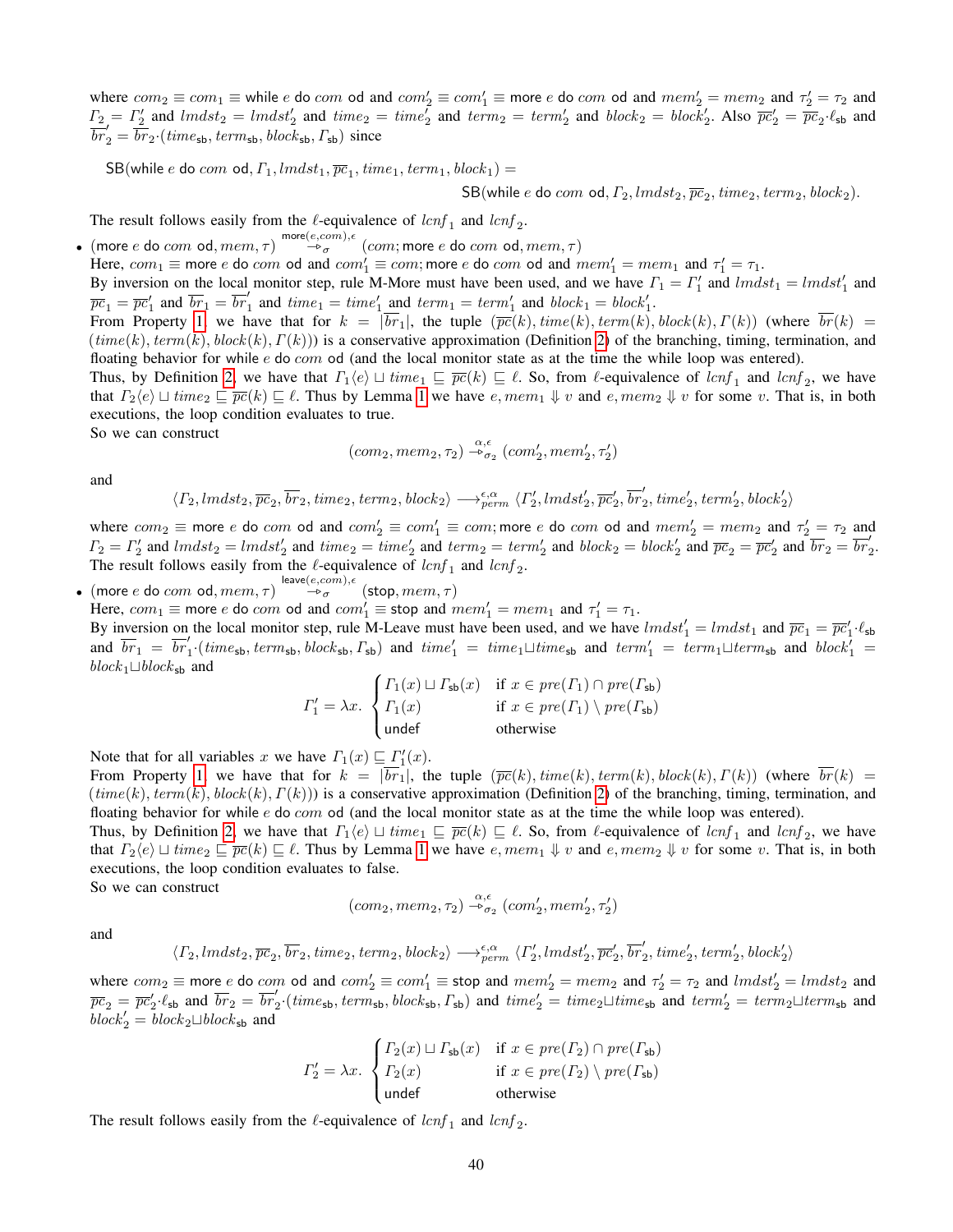• (input ch to x, mem, τ ) input(x,ch,v), \_<sup>σ</sup> (stop, mem[<sup>x</sup> 7→ <sup>v</sup>], τ ·inp(ch, v)) Here, com<sup>1</sup> <sup>≡</sup> input ch to <sup>x</sup> and com<sup>0</sup> <sup>1</sup> ≡ stop and  $mem'_1 = mem_1[x \mapsto v_1]$  and  $\tau'_1 = \tau_1 \cdot inp(ch, v_1)$  where  $v_1 = \sigma_1(\tau_1, ch)$ .

By inversion on the local monitor rules, there are two possible rules that may apply: M-Input1 and M-Input2, (which differ on whether  $lmdst_1 \triangleright$  exclusiveread(x) or  $lmdst_1 \triangleright$  othersmightread(x)). Regardless of which of the two monitor rules is used, we have  $lmdst_1 = lmdst'_1$  and  $\overline{pc}_1 = \overline{pc}'_1$  and  $\overline{br}_1 = \overline{br''_1}$  and  $time_1 = time'_1$  and  $term_1 = term'_1$  and  $block_1 = block'_1$  and  $\Gamma'_1 = \Gamma \langle x \mapsto_{lmdst_1} \ell' \rangle$  where  $\ell' = ch \sqcup \Gamma \langle e \rangle \sqcup time_1 \sqcup (\sqcup \overline{pc}_1) \sqcup term_1 \sqcup block_1$ . We can construct

$$
(com_2, mem_2, \tau_2) \stackrel{\alpha, \epsilon}{\rightarrow}_{\sigma_2} (com'_2, mem'_2, \tau'_2)
$$

and

$$
\langle \Gamma_2, lmdst_2, \overline{pc}_2, \overline{br}_2, time_2, term_2, block_2 \rangle \longrightarrow_{perm}^{\epsilon, \alpha} \langle \Gamma_2', lmdst_2', \overline{pc}_2', \overline{br}_2', time_2', term_2', block_2' \rangle
$$

where  $com_2 \equiv \text{input } ch$  to x and  $com'_2 \equiv \text{stop and } mem'_2 = mem_2[x \mapsto v_2]$  and  $\tau'_2 = \tau_2 \cdot \text{inp}(ch, v_2)$  where  $v_2 = \sigma_2(\tau_2, ch)$ . Also, we have  $lmdst_2 = lmdst'_2$  and  $\overline{pc}_2 = \overline{pc}'_2$  and  $\overline{br}_2 = \overline{br}'_2$  and  $time_2 = time'_2$  and  $term_2 = term'_2$  and  $block_2 = block'_2$ and  $\Gamma'_2 = \Gamma_2 \langle x \mapsto_{lmdst_2} \ell' \rangle$  where  $\ell' = ch \sqcup \Gamma \langle e \rangle \sqcup time_2 \sqcup (\sqcup \overline{pc}_2) \sqcup term_2 \sqcup block_2$ .

All of the conditions for  $\ell$ -equivalence of  $lcnf'_1$  and  $lcnf'_2$  follow easily from  $\ell$ -equivalence of  $lcnf_1$  and  $lcnf_2$ , except for conditions [1](#page-36-4) and [5](#page-36-0) and [6.](#page-36-1) There are two (mutually exclusive and exhaustive) cases to consider.

- If  $ch \sqsubseteq \ell$  then  $v_1 = v_2$  since  $\sigma_1$  and  $\sigma_2$  are  $\ell$ -equivalent strategies so  $v_1 = \sigma_1(\tau_1, ch) = \sigma_2(\tau_2, ch) = v_2$ . So conditions [1,](#page-36-4) [5,](#page-36-0) and [6](#page-36-1) are satisfied.
- If  $ch \not\sqsubseteq \ell$  then  $\Gamma'_1\langle x \rangle \not\sqsubseteq \ell$  and so conditions [1,](#page-36-4) [5,](#page-36-0) and [6](#page-36-1) are satisfied.

• (output *e* to *ch*, 
$$
mem, \tau
$$
)<sup>output</sup> $(ch, e, v)$ , <sup>$\epsilon$</sup>   
•  $\rightarrow_{\sigma}$  (stop,  $mem, \tau$ -out(*ch*, *v*))

(output e to ch, mem,  $\tau$ )  $\xrightarrow{\rightarrow} \sigma$  (stop, mem,  $\tau$ ·out(ch, v))<br>Here, com<sub>1</sub>  $\equiv$  output e to ch and com'<sub>1</sub>  $\equiv$  stop and mem'<sub>1</sub>  $=$  mem<sub>1</sub> and  $\tau'_{1} = \tau_{1}$ ·out(ch, v<sub>1</sub>) where e, mem<sub>1</sub>  $\Downarrow$  v<sub>1</sub>.

By inversion on the local monitor step, we have  $\Gamma_1 = \Gamma_1'$  and  $lmdst_1 = lmdst_1'$  and  $\overline{pc}_1 = \overline{pc}_1'$  and  $\overline{br}_1 = \overline{br_1'}$ and  $time_1 = time'_1$  and  $term_1 = term'_1$  and  $block_1 = block'_1$ . We also know that  $lmdst \triangleright$  mayread $(e)$  and  $\Gamma_1\langle e \rangle \square$  $time_1 \sqcup (\sqcup \overline{pc}_1) \sqcup term_1 \sqcup block_1 \sqsubseteq ch$ 

We can construct

$$
(com_2, mem_2, \tau_2) \xrightarrow{\alpha, \epsilon} (com'_2, mem'_2, \tau'_2)
$$

and

$$
\langle \varGamma_2, lmdst_2, \overline{pc}_2, \overline{br}_2, time_2, term_2, block_2 \rangle \longrightarrow_{perm}^{\epsilon, \alpha} \langle \varGamma_2', lmdst_2', \overline{pc}_2', \overline{br}_2', time_2', term_2', block_2' \rangle
$$

where  $\tau'_2 = \tau_2$  out $(ch, v_2)$  where  $e, mem_2 \Downarrow v_2$  and  $\Gamma_2 = \Gamma'_2$  and  $lmdst_2 = lmdst'_2$  and  $\overline{pc}_2 = \overline{pc}'_2$  and  $\overline{br}_2 = \overline{br}'_2$  and  $time_2 = time'_2$  and  $term_2 = term'_2$  and  $block_2 = block'_2$ .

All of the conditions for  $\ell$ -equivalence of  $lcnf'_1$  and  $lcnf'_2$  follow easily from  $\ell$ -equivalence of  $lcnf_1$  and  $lcnf_2$ , except for condition [1.](#page-36-4) There are two (mutually exclusive and exhaustive) cases to consider.

- If  $ch \sqsubseteq \ell$  then  $\Gamma_1 \langle e \rangle \sqcup time_1 \sqcup (\sqcup \overline{pc}_1) \sqcup term_1 \sqcup block_1 = \Gamma_2 \langle e \rangle \sqcup time_2 \sqcup (\sqcup \overline{pc}_2) \sqcup term_2 \sqcup block_2 \sqsubseteq ch \sqsubseteq \ell$ , and so by Lemma [1](#page-36-4) we have  $v_1 = v_2$ . Thus  $\tau'_1 \downarrow \ell = \tau_1 \downarrow \ell$  out $(ch, v_1) = \tau_2 \downarrow \ell$  out $(ch, v_2) \tau'_2 \downarrow \ell$ , and condition 1 holds.
- If  $ch \not\sqsubseteq \ell$  then  $\tau'_1 \downarrow \ell = \tau_1 \downarrow \ell = \tau_2 \downarrow \ell \tau'_2 \downarrow \ell$ , and condition [1](#page-36-4) holds.
- $(|/\gamma|)$  barrier,  $mem, \tau$   $\rightarrow_{\sigma}^{sync, \gamma}$  (stop,  $mem, \tau$ )<br>This case is impossible, since rule (M Barrier

This case is impossible, since rule (M-Barrier-Local) is the only rule that could be used to allow the local monitor to take a step (due to the event sync), but this is not a synchronization event: sync  $\neq \epsilon$ .

• (stop,  $mem, \tau$ )  $\rightarrow_{\sigma}^{term,\epsilon}$  (term,  $mem, \tau$ )<br>Here,  $com = \tau$  top, and  $com' = \tau$ 

Here,  $com_1 \equiv \text{stop and } com'_1 \equiv \text{term and } mem'_1 = mem_1$  and  $\tau'_1 = \tau_1$ .

By inversion on the local monitor step, rule M-Term must have been used, and we have  $\Gamma_1 = \Gamma'_1$  and  $lmdst_1 = lmdst'_1$  and  $\overline{pc}_1 = \overline{pc}'_1 = \epsilon$  and  $\overline{br}_1 = \overline{br}'_1 = \epsilon$  and  $time_1 = time'_1$  and  $term_1 = term'_1 = \bot$  and  $block_1 = block_1 = \bot$ . We can construct

$$
(com_2, mem_2, \tau_2) \xrightarrow{\alpha, \epsilon} (com'_2, mem'_2, \tau'_2)
$$

and

$$
\langle \varGamma_2, lmdst_2, \overline{pc}_2, \overline{br}_2, time_2, term_2, block_2 \rangle \longrightarrow_{perm}^{\epsilon, \alpha} \langle \varGamma'_2, lmdst'_2, \overline{pc}'_2, \overline{br}'_2, time'_2, term'_2, block'_2 \rangle
$$

where  $com_2 \equiv$  stop and  $com'_2 \equiv$  term and  $mem'_2 = mem_2$  and  $\tau'_2 = \tau_2$  and  $lmdst_2 = lmdst'_2$  and  $\overline{pc}_2 = \overline{pc}'_2 = \epsilon$  and  $\overline{br_2} = \overline{br'_2} = \epsilon$  and  $time_2 = time'_2$  and  $term_2 = term'_2 = \bot$  and  $block_2 = block'_2 = \bot$  and  $\Gamma'_2 = \Gamma_2$ . The result follows trivially from the  $\ell$ -equivalence of  $lcnf_1$  and  $lcnf_2$ .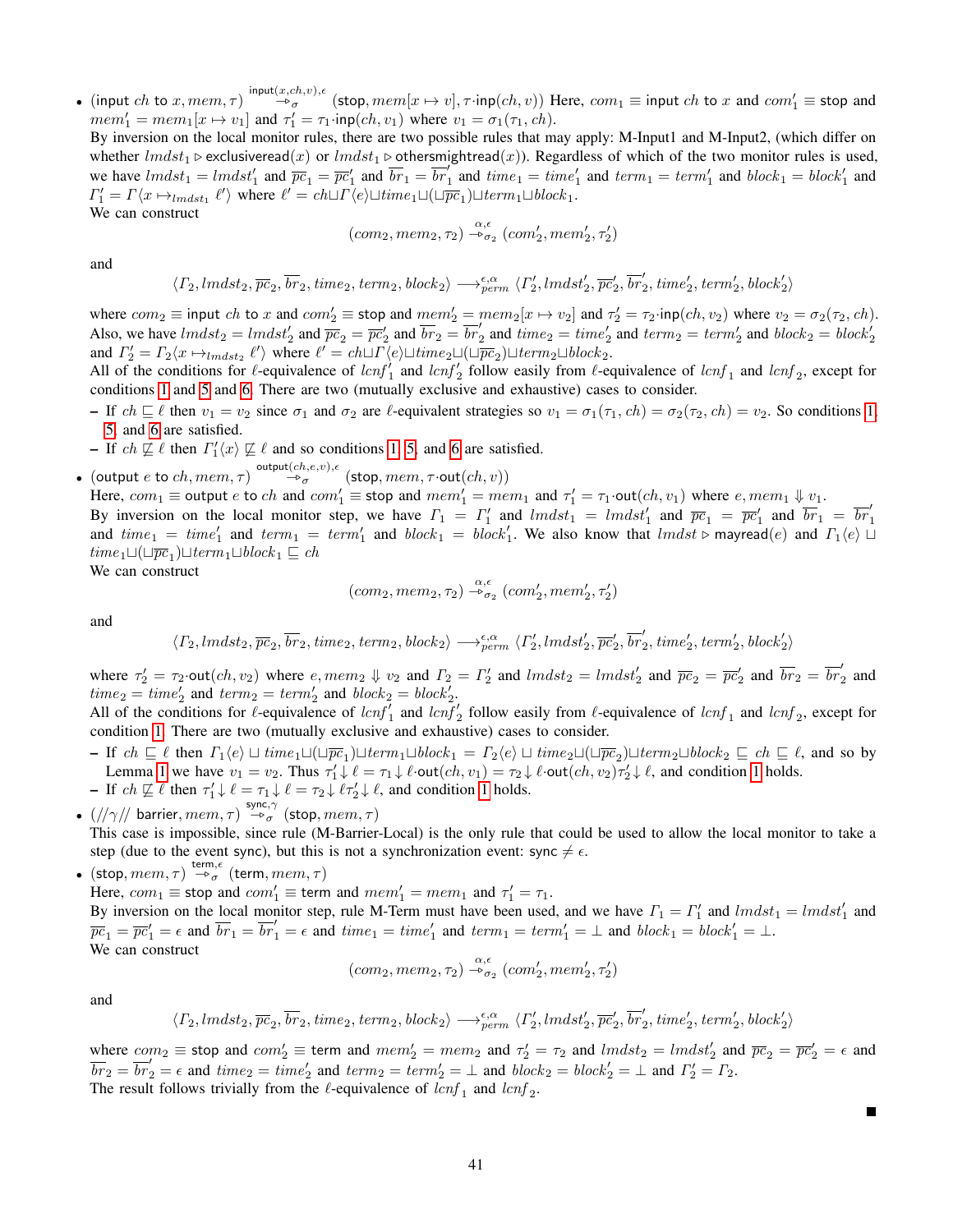<span id="page-42-0"></span>**Theorem 8** (Thread High Step). Let  $\sigma_1$  and  $\sigma_2$  be  $\ell$ -equivalent strategies and let

$$
lcnf_1 = \langle [com_1, \langle \Gamma_1, lmdst_1, \overline{pc}_1, \overline{br}_1, time_1, term_1, block_1 \rangle, mdst_1], mem_1, \tau_1 \rangle
$$

*and*

$$
lcnf_2 = \langle [com_2, \langle \Gamma_2, Imdst_2, \overline{pc}_2, \overline{br}_2, time_2, term_2, block_2), mdst_2], mem_2, \tau_2 \rangle
$$

*be* `*-equivalent local configurations such that*

$$
time_1 \sqcup (\sqcup \overline{pc}_1) \sqcup term_1 \sqcup block_1 \not\sqsubseteq \ell
$$

and  $\text{lenf}_1 \stackrel{\epsilon, \epsilon, \epsilon}{\longrightarrow}_{\sigma_1} \text{lenf}'_1$  where

$$
\mathit{lcnf}_1' = \langle [\mathit{com}_1', \langle \mathit{\Gamma}_1', \mathit{lmdst}_1', \overline{\mathit{pc}}_1', \overline{\mathit{br}}_1', \mathit{time}_1', \mathit{term}_1', \mathit{block}_1' \rangle, \mathit{mdst}_1'], \mathit{mem}_1', \tau_1' \rangle
$$

*and*

 $time'_1 \sqcup (\sqcup \overline{pc}'_1) \sqcup term'_1 \sqcup block'_1 \not\sqsubseteq \ell.$ 

*Then*  $lcnf'_1$  and  $lcnf_2$  are  $l$ -equivalent.

*Proof:* Since  $lcnf_1 \stackrel{\epsilon,\epsilon,\epsilon}{\longrightarrow} \sigma_1 lcnf_1'$ , we have

$$
(com_1, mem_1, \tau_1) \stackrel{\alpha,\epsilon}{\rightarrow}_{\sigma_1} (com'_1, mem'_1, \tau'_1)
$$

and

$$
\langle \varGamma_1, lmdst_1, \overline{pc}_1, \overline{br}_1, time_1, term_1, block_1 \rangle \longrightarrow_{perm}^{\epsilon, \alpha} \langle \varGamma'_1, lmdst'_1, \overline{pc}'_1, \overline{br}'_1, time'_1, term'_1, block'_1 \rangle
$$

We proceed by induction on the judgment  $(com_1, mem_1, \tau_1) \stackrel{\alpha, \epsilon}{\rightarrow} \sigma$  $\stackrel{\alpha,\epsilon}{\rightarrow}_{\sigma_1} (com'_1,mem'_1, \tau'_1).$ 

•  $(x := e, mem, \tau) \stackrel{a(x,e), \epsilon}{\rightarrow \sigma} (\text{stop}, mem[x \mapsto v], \tau)$ <br>Here,  $aom = x = e$  and  $aom' = \text{stop}$  and me

Here,  $com_1 \equiv x := e$  and  $com'_1 \equiv \text{stop and } mem'_1 = mem_1[x \mapsto v]$  and  $\tau'_1 = \tau_1$  and  $e, mem \Downarrow v$ .

By inversion on the local monitor rules, there are two possible rules that may apply: M-Assign1 and M-Assign2. In both of these cases, we have  $lmdst_1 = lmdst'_1$  and  $\overline{pc}_1 = \overline{pc}'_1$  and  $\overline{br}_1 = \overline{br}'_1$  and  $time_1 = time'_1$  and  $term_1 = term'_1$  and  $block_1 = block'_1$ , and  $\Gamma'_1 = \Gamma_1 \langle x \mapsto_{lmdst} \ell' \rangle$  where  $\ell' = \Gamma_1 \langle e \rangle \sqcup time_1 \sqcup (\sqcup \overline{pc}_1) \sqcup term_1 \sqcup block_1$ . Note that  $\ell' \not\sqsubseteq \ell$ , since by assumption we have  $time_1 \sqcup (\sqcup \overline{pc}_1) \sqcup term_1 \sqcup block_1 \not\sqsubseteq \ell$ .

All of the conditions for  $\ell$ -equivalence of  $lcnf'_1$  and  $lcnf_2$  follow trivially from  $\ell$ -equivalence of  $lcnf_1$  and  $lcnf_2$ , except for conditions [5](#page-36-0) and [6.](#page-36-1)

We consider three (mutually exclusive and exhaustive) cases, based on variable  $x$ .

- $x \notin pre(\Gamma)_1$ . Then we have  $\Gamma'_1 = \Gamma_1$ , and conditions [5](#page-36-0) and [6](#page-36-1) follow trivially from  $\ell$ -equivalence of  $lcnf_1$  and  $lcnf_2$ .
- $x \in pre(\Gamma)_{1} \wedge lmdst_{1} \triangleright$  exclusivewrite $(x) \wedge x \in FloatVar$  then  $\Gamma'_{1}\langle x \rangle = \ell'$ . Since x is a floating variable, condition [6](#page-36-1) is satisfied for x, and trivially satisfied for all other variables from  $\ell$ -equivalence of  $lcnf_1$  and  $lcnf_2$ . Since  $\ell' \not\sqsubseteq \ell$ ,  $\Gamma'_1\langle x \rangle \not\sqsubseteq \ell$ , condition [5](#page-36-0) is satisfied for x, and trivially satisfied for all other variables from  $\ell$ -equivalence of  $lcnf_1$  and  $lcnf_2$ .
- $x \in pre(\Gamma)_1 \wedge \text{lmdst}_1 \triangleright \text{otherwise}(x) \wedge x \in \text{FloatVar}$  then  $\Gamma'_1(x) = \ell' \sqcup \mathcal{L}(x)$ . Since x is a floating variable, condition [6](#page-36-1) is satisfied for x, and trivially satisfied for all other variables from  $\ell$ -equivalence of  $lcnf_1$  and  $lcnf_2$ . Since  $\ell' \not\sqsubseteq \ell$ ,  $\Gamma'_1\langle x \rangle = \ell' \sqcup \mathcal{L}(x) \not\sqsubseteq \ell$ , condition [5](#page-36-0) is satisfied for x, and trivially satisfied for all other variables from  $\ell$ -equivalence of  $lcnf_1$  and  $lcnf_2$ .
- (skip,  $mem, \tau$ )  $\stackrel{s,\epsilon}{\rightarrow} \sigma$  (stop,  $mem, \tau$ )<br>Here,  $com, \tau$  skip, and  $com' = \epsilon t$

Here,  $com_1 \equiv$  skip and  $com'_1 \equiv$  stop and  $mem'_1 = mem_1$  and  $\tau'_1 = \tau_1$ . By inversion on the local monitor step, we have  $\Gamma_1 = \Gamma_1'$  and  $lmdst_1 = lmdst_1'$  and  $\overline{pc}_1 = \overline{pc}_1'$  and  $\overline{br}_1 = \overline{br}_1'$  and  $time_1 = time'_1$  and  $term_1 = term'_1$  and  $block_1 = block'_1$ .

The result follows trivially from the  $\ell$ -equivalence of  $lcnf_1$  and  $lcnf_2$ .

- (stop; com, mem,  $\tau$ )  $\rightarrow_{\sigma}^{s,\epsilon}$  (com, mem,  $\tau$ ) Here,  $com_1 \equiv \text{stop}; com'_1 \text{ and } mem'_1 = mem_1 \text{ and } \tau'_1 = \tau_1$ . By inversion on the local monitor step, we have  $\Gamma_1 = \Gamma_1'$  and  $lmdst_1 = lmdst_1'$  and  $\overline{pc}_1 = \overline{pc}_1'$  and  $\overline{br}_1 = \overline{br}_1'$  and  $time_1 = time'_1$  and  $term_1 = term'_1$  and  $block_1 = block'_1$ . The result follows trivially from the  $\ell$ -equivalence of  $lcnf_1$  and  $lcnf_2$ .
- $(\textit{com}_a; \textit{com}_b, \textit{mem}, \tau) \stackrel{\alpha, \gamma}{\rightarrow}_{\sigma} (\textit{com}_a^{\prime}; \textit{com}_b, \textit{mem}^{\prime}, \tau^{\prime})$ Here we have  $(com_a, mem, \tau) \stackrel{\alpha, \gamma}{\rightarrow} (com'_a, mem', \tau')$  and the result holds by the inductive hypothesis.
- (if e then  $com_a$  else  $com_b$  fi,  $mem, \tau$ )  $\stackrel{b(e, com_a, com_b), \epsilon}{\rightarrow} (com_a; join, mem, \tau)$ <br>Here  $com_a =$  if a then some olso some fi and som' = some ioin and more Here,  $com_1 \equiv \text{if } e \text{ then } com_a$  else  $com_b$  fi and  $com'_1 \equiv com_a; \text{join and } mem'_1 = mem_1$  and  $\tau'_1 = \tau_1$ .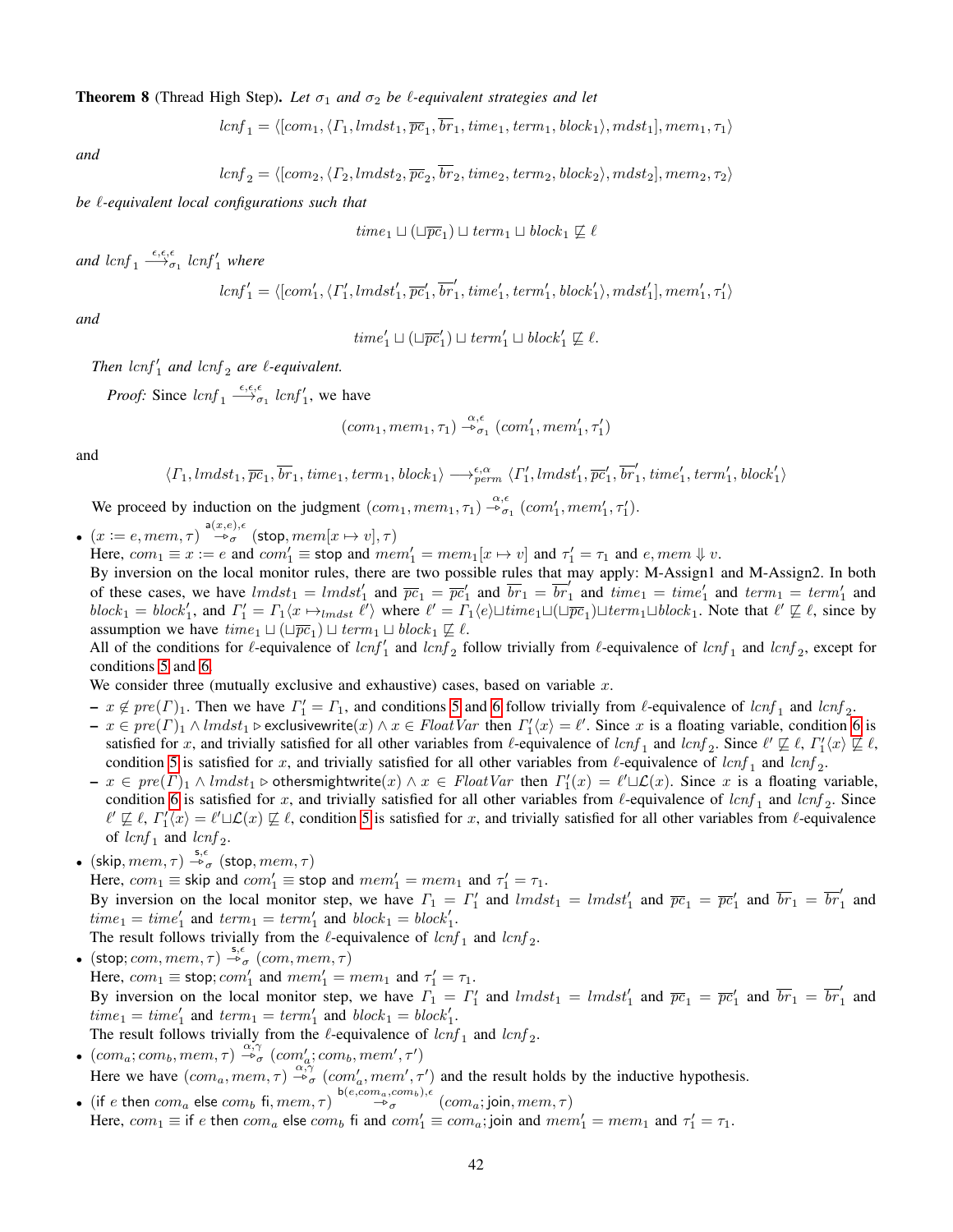By inversion on the local monitor step, rule M-Branch must have been used, and we have  $\Gamma_1 = \Gamma'_1$  and  $lmdst_1 = lmdst'_1$  and  $time_1 = time'_1$  and  $term_1 = term'_1$  and  $block_1 = block'_1$ . Also  $\overline{pc}'_1 = \overline{pc}_1 \cdot \ell_{sb}$  and  $\overline{br}'_1 = \overline{br}_1 \cdot (time_{sb}, term_{sb}, block_{sb}, F_{sb})$ where

 $(\ell_{\sf sb}, time_{\sf sb}, term_{\sf sb}, block_{\sf sb}, \Gamma_{\sf sb}) = {\sf SB}(\text{if } e \text{ then } com_a \text{ else } com_b \text{ fi}, \Gamma_1, lmdst_1, \overline{pc}_1, time_1, term_1, block_1).$ 

All of the conditions for  $\ell$ -equivalence of  $lcnf'_1$  and  $lcnf_2$  follow trivially from  $\ell$ -equivalence of  $lcnf_1$  and  $lcnf_2$ .

• (if e then  $com_a$  else  $com_b$  fi,  $mem, \tau$ )  $\stackrel{b(e, com_a, com_b), \epsilon}{\rightarrow}$   $(com_b; join, mem, \tau)$ <br>This case is symmetric to the case above This case is symmetric to the case above.

• (join, mem,  $\tau$ )  $\rightarrow \infty$  (stop, mem,  $\tau$ ) Here,  $com_1 \equiv$  join and  $com'_1 \equiv$  stop and  $mem'_1 = mem_1$  and  $\tau'_1 = \tau_1$ .<br>By inversion on the local monitor stap, rule M Join must have been used, and we have *leaded*  $\tau'_1 = lmdet$ , an By inversion on the local monitor step, rule M-Join must have been used, and we have  $lmdst_1' = lmdst_1$  and  $\overline{pc}_1 = \overline{pc}_1' \cdot \ell_{sb}$ and  $\overline{br}_1 = \overline{br}_1' \cdot (time_{sb}, term_{sb}, block_{sb}, F_{sb})$  and  $time_1' = time_1 \sqcup time_{sb} \sqcup \ell_{sb}$  and  $term_1' = term_1 \sqcup term_{sb}$  and  $block_1' =$ 

$$
\varGamma_1' = \lambda x. \begin{cases} \varGamma_1(x) \sqcup \varGamma_{\mathsf{sb}}(x) & \text{if } x \in \mathit{pre}(\varGamma_1) \cap \mathit{pre}(\varGamma_{\mathsf{sb}}) \\ \varGamma_1(x) & \text{if } x \in \mathit{pre}(\varGamma_1) \setminus \mathit{pre}(\varGamma_{\mathsf{sb}}) \\ \text{under} & \text{otherwise} \end{cases}
$$

Note that for all variables x we have  $\Gamma_1(x) \sqsubseteq \Gamma'_1(x)$ .

 $block_{1}$ L $block_{sb}$  and

All of the conditions for  $\ell$ -equivalence of  $lcnf'_1$  and  $lcnf_2$  follow trivially from  $\ell$ -equivalence of  $lcnf_1$  and  $lcnf_2$ .

• (while e do com od, mem,  $\tau$ )  $\rightarrow_{\sigma}^{\text{enter}(e, com)}$ , (more e do com od, mem,  $\tau$ ) Here, com<sub>1</sub>  $\equiv$  while e do od and com'<sub>1</sub>  $\equiv$  more e do com od and mem'<sub>1</sub> = mem, and  $\tau' = \tau$ . more *e* do *com* od and  $mem'_1 = mem_1$  and  $\tau'_1 = \tau_1$ . By inversion on the local monitor step, rule M-Enter must have been used, and we have  $\Gamma_1 = \Gamma'_1$  and  $lmdst_1 = lmdst'_1$  and

 $time_1 = time'_1$  and  $term_1 = term'_1$  and  $block_1 = block'_1$ . Also  $\overline{pc}'_1 = \overline{pc}_1 \cdot \ell_{sb}$  and  $\overline{br}'_1 = \overline{br}_1 \cdot (time_{sb}, term_{sb}, block_{sb}, F_{sb})$ where

 $(\ell_{\sf sb}, \textit{time}_{\sf sb}, \textit{term}_{\sf sb}, \textit{block}_{\sf sb}, \Gamma_{\sf sb}) = \sf{SB}(\textsf{while }e\textsf{ do }\textit{com }\textsf{ od}, \Gamma_1, \textit{lmdst}_1, \overline{pc}_1, \textit{time}_1, \textit{term}_1, \textit{block}_1).$ 

All of the conditions for  $\ell$ -equivalence of  $lcnf'_1$  and  $lcnf_2$  follow trivially from  $\ell$ -equivalence of  $lcnf_1$  and  $lcnf_2$ .

- (more e do com od, mem,  $\tau$ ) more(e,com), $\epsilon$  (com; more e do com od, mem,  $\tau$ ) Here,  $com_1 \equiv$  more e do com od and  $com'_1 \equiv com$ ; more e do com od and  $mem'_1 = mem_1$  and  $\tau'_1 = \tau_1$ . By inversion on the local monitor step, rule M-More must have been used, and we have  $\Gamma_1 = \Gamma'_1$  and  $lmdst_1 = lmdst'_1$  and  $\overline{pc}_1 = \overline{pc}'_1$  and  $\overline{br}_1 = \overline{br}'_1$  and  $time_1 = time'_1$  and  $term_1 = term'_1$  and  $block_1 = block'_1$ . All of the conditions for  $\ell$ -equivalence of  $lcnf'_1$  and  $lcnf_2$  follow trivially from  $\ell$ -equivalence of  $lcnf_1$  and  $lcnf_2$ .
- (more e do com od, mem,  $\tau$ )  $\overset{\text{leave}(e, com), \epsilon}{\rightarrow} (\text{stop}, mem, \tau)$ <br>Here, some  $\tau$  more s do som od and som'  $\tau$  stop and s Here,  $com_1 \equiv$  more e do  $com$  od and  $com'_1 \equiv$  stop and  $mem'_1 = mem_1$  and  $\tau'_1 = \tau_1$ . By inversion on the local monitor step, rule M-Leave must have been used, and we have  $lmdst_1' = lmdst_1$  and  $\overline{pc}_1 = \overline{pc}_1' \cdot \ell_{sb}$ and  $\overline{br}_1 = \overline{br}_1'$  (time<sub>sb</sub>, term<sub>sb</sub>, block<sub>sb</sub>,  $\Gamma_{sb}$ ) and time'<sub>1</sub> = time<sub>1</sub> $\sqcup$ time<sub>sb</sub> and term'<sub>1</sub> = term<sub>1</sub> $\sqcup$ term<sub>sb</sub> and block'<sub>1</sub> =  $block_1 \sqcup block_{sb}$  and

$$
\varGamma_1' = \lambda x. \begin{cases} \varGamma_1(x) \sqcup \varGamma_{\mathsf{sb}}(x) & \text{if } x \in \mathit{pre}(\varGamma_1) \cap \mathit{pre}(\varGamma_{\mathsf{sb}}) \\ \varGamma_1(x) & \text{if } x \in \mathit{pre}(\varGamma_1) \setminus \mathit{pre}(\varGamma_{\mathsf{sb}}) \\ \text{under} & \text{otherwise} \end{cases}
$$

Note that for all variables x we have  $\Gamma_1(x) \sqsubseteq \Gamma'_1(x)$ .

All of the conditions for  $\ell$ -equivalence of  $lcnf'_1$  and  $lcnf_2$  follow trivially from  $\ell$ -equivalence of  $lcnf_1$  and  $lcnf_2$ .

• (input ch to x, mem, τ ) input(x,ch,v), \_<sup>σ</sup> (stop, mem[<sup>x</sup> 7→ <sup>v</sup>], τ ·inp(ch, v)) Here, com<sup>1</sup> <sup>≡</sup> input ch to <sup>x</sup> and com<sup>0</sup> <sup>1</sup> ≡ stop and  $mem'_1 = mem_1[x \mapsto v]$  and  $\tau'_1 = \tau_1 \cdot inp(ch, v)$ .

There are two possible monitor rules that are applicable: (M-Input1) and (M-Input2) (which differ on whether  $lmdst_1 \triangleright$ exclusiveread(x) or  $lmdst_1 \triangleright$  othersmightread(x)). Regardless of which of the two monitor rules is used, we have  $lmdst_1$  = lmdst'<sub>1</sub> and  $\overline{pc}_1 = \overline{pc}'_1$  and  $\overline{br}_1 = \overline{br}'_1$  and  $time_1 = time'_1$  and  $term_1 = term'_1$  and  $block_1 = block'_1$  and  $\Gamma'_1 = \Gamma \langle x \mapsto_{lmdst} \rangle$  $\ell'$  where  $\ell' = ch \sqcup T_1 \langle e \rangle \sqcup time_1 \sqcup (\sqcup \overline{pc}_1) \sqcup term_1 \sqcup block_1$ . Note that  $\ell' \not\sqsubseteq \ell$ , and since (from the premises of (M-Input1) and (M-Input2))  $time_1 \sqcup (\sqcup \overline{pc}_1) \sqcup term_1 \sqcup block_1 \sqsubseteq ch$ , we also have  $ch \not\sqsubseteq \ell$ , and so  $\tau_1 \downarrow \ell = \tau'_1 \downarrow \ell$  (which satisfies condition [1](#page-36-4) of  $\ell$ -equivalence).

All of the conditions for  $\ell$ -equivalence of  $lcnf'_1$  and  $lcnf_2$  follow trivially from  $\ell$ -equivalence of  $lcnf_1$  and  $lcnf_2$ , except for conditions [5](#page-36-0) and [6.](#page-36-1)

We consider three (mutually exclusive and exhaustive) cases, based on variable  $x$ .

 $- x \notin pre(\Gamma)_1$ . Then we have  $\Gamma'_1 = \Gamma_1$ , and conditions [5](#page-36-0) and [6](#page-36-1) follow trivially from  $\ell$ -equivalence of  $lcnf_1$  and  $lcnf_2$ .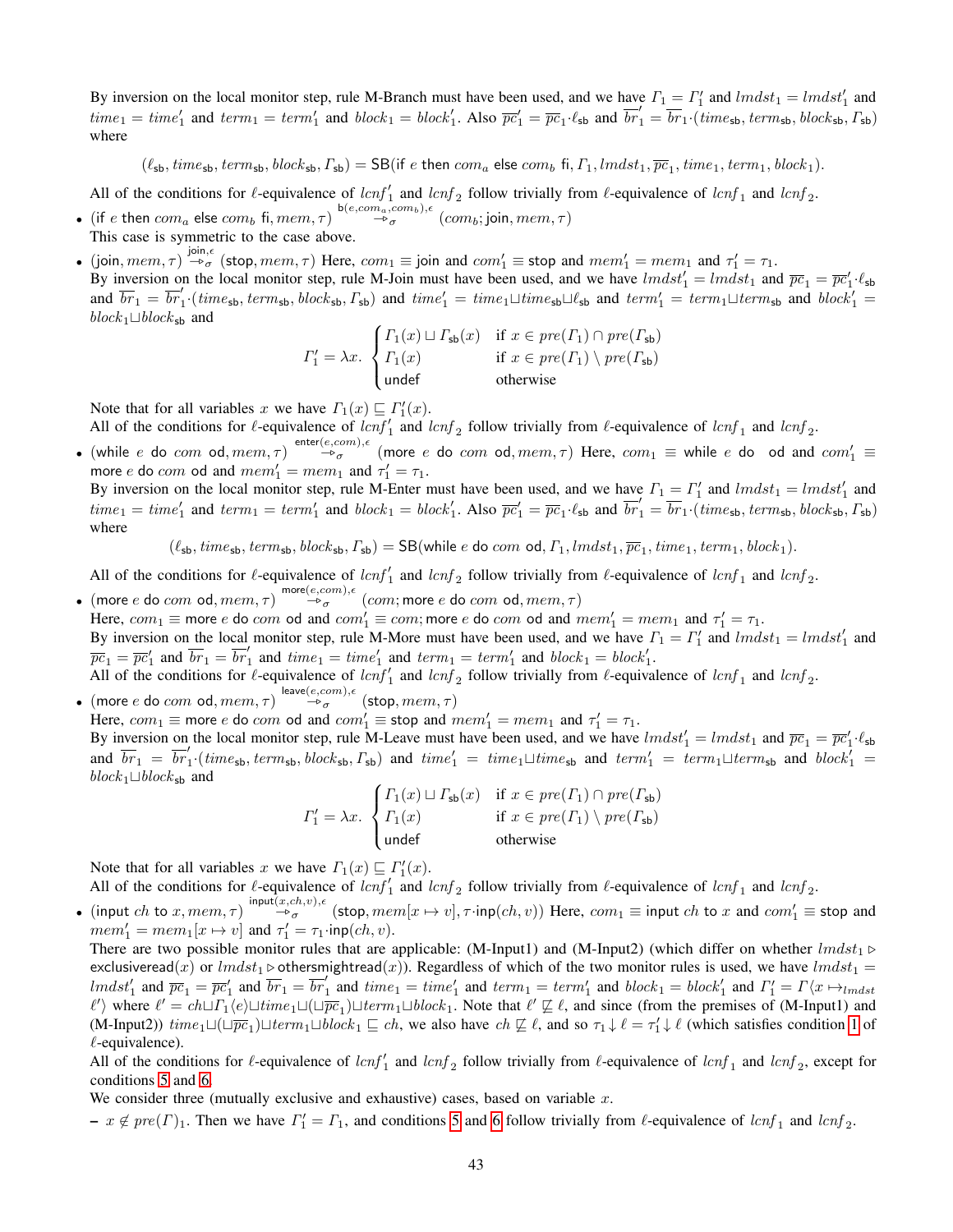- $x \in pre(\Gamma)_{1} \wedge lmdst_{1} \triangleright$  exclusivewrite $(x) \wedge x \in FloatVar$  then  $\Gamma'_{1}\langle x \rangle = \ell'$ . Since x is a floating variable, condition [6](#page-36-1) is satisfied for x, and trivially satisfied for all other variables from  $\ell$ -equivalence of  $lcnf_1$  and  $lcnf_2$ . Since  $\ell' \not\sqsubseteq \ell$ ,  $\Gamma'_1\langle x \rangle \not\sqsubseteq \ell$ , so condition [5](#page-36-0) is satisfied for x, and trivially satisfied for all other variables from  $\ell$ -equivalence of  $lcnf_1$  and  $lcnf_2$ .
- $x \in pre(\Gamma)_1 \wedge \text{lmdst}_1 \triangleright \text{otherwise}(x) \wedge x \in \text{FloatVar}$  then  $\Gamma'_1(x) = \ell' \sqcup \mathcal{L}(x)$ . Since x is a floating variable, condition [6](#page-36-1) is satisfied for x, and trivially satisfied for all other variables from  $\ell$ -equivalence of  $lcnf_1$  and  $lcnf_2$ . Since  $\ell' \not\sqsubseteq \ell$ ,  $\Gamma'_1\langle x \rangle = \ell' \sqcup \mathcal{L}(x) \not\sqsubseteq \ell$ , so condition [5](#page-36-0) is satisfied for x, and trivially satisfied for all other variables from  $\ell$ -equivalence of  $lcnf_1$  and  $lcnf_2$ .
- (output e to ch, mem,  $\tau$ )  $\overset{\text{output}(ch,e,v),\epsilon}{\rightarrow_{\sigma}}$  (stop, mem,  $\tau$ -out $(ch,v)$ )

Here,  $com_1 \equiv$  output  $e$  to  $ch$  and  $com'_1 \equiv$  stop and  $mem'_1 = mem_1$  and  $\tau'_1 = \tau_1 \cdot out(ch, v)$  where  $e, mem_1 \Downarrow v$ . By inversion on the local monitor step, we have  $\Gamma_1 = \Gamma_1'$  and  $lmds$   $\Gamma_1 = lmds$   $\Gamma_1'$  and  $\overline{pc}_1 = \overline{pc}_1'$  and  $\overline{br}_1 = \overline{br}_1'$  and  $time_1 = time'_1$  and  $term_1 = term'_1$  and  $block_1 = block'_1$ . We also have (from the premises of (M-Output) that  $time \Box(\Box \overline{pc}) \Box term \Box block \sqsubseteq ch$ , and thus  $ch \not\sqsubseteq \ell$ , and so  $\tau_1 \downarrow \ell = \tau_1' \downarrow \ell$ All other conditions for  $\ell$ -equivalence of  $lcnf'_1$  and  $lcnf_2$  follow trivially from  $\ell$ -equivalence of  $lcnf_1$  and  $lcnf_2$ .

- $(|/\gamma|)$  barrier,  $mem, \tau$   $\rightarrow_{\sigma}^{sync, \gamma}$  (stop,  $mem, \tau$ )<br>This case is impossible, since rule (M Berrier This case is impossible, since rule (M-Barrier-Local) is the only rule that could be used to allow the local monitor to take a step (due to the event sync), but this is not a synchronization event: sync  $\neq \epsilon$ .
- (stop,  $mem, \tau$ )  $\rightarrow_{\sigma}^{term,\epsilon}$  (term,  $mem, \tau$ )<br>Here,  $com = \tau$  top, and  $com' = \tau$ 
	- Here,  $com_1 \equiv$  stop and  $com'_1 \equiv$  term and  $mem'_1 = mem_1$  and  $\tau'_1 = \tau_1$ .

By inversion on the local monitor step, we have  $\Gamma_1 = \Gamma_1'$  and  $\overline{l}mdst_1 = lmdst_1'$  and  $\overline{pc}_1 = \overline{pc}_1'$  and  $\overline{br}_1 = \overline{br}_1'$  and  $time_1 = time'_1$  and  $term_1 = term'_1$  and  $block_1 = block'_1$ .

П

The result follows trivially from the  $\ell$ -equivalence of  $lcnf_1$  and  $lcnf_2$ .

Note that by the properties of local monitor steps (Property [2,](#page-33-1) condition [5\)](#page-34-1), we have that the time inclusive PC (time  $\Box$  $(\Box \overline{pc}) \sqcup term \sqcup block$  increases monotonically except at synchronization steps. This means that given a sequence of local configuration steps (i.e., the execution of a thread), once we apply the high-step theorem (Theorem [8\)](#page-42-0) we cannot apply the low-step theorem (Theorem [7\)](#page-37-0) until the thread reaches a barrier.

<span id="page-44-0"></span>**Theorem 9** (Thread barrier step). Let  $\sigma_1$  and  $\sigma_2$  be  $\ell$ -equivalent strategies and let

$$
lcnf_1 = \langle [com_1, \langle \Gamma_1, lmdst_1, \overline{pc}_1, \overline{br}_1, time_1, term_1, block_1 \rangle, mdst_1], mem_1, \tau_1 \rangle
$$

*and*

$$
lcnf_2 = \langle [com_2, \langle \Gamma_2, lmdst_2, \overline{pc}_2, \overline{br}_2, time_2, term_2, block_2 \rangle, mdst_2], mem_2, \tau_2 \rangle
$$

*be*  $\ell$ -equivalent local configurations such that  $lcnf_1 \stackrel{sync, γ, \delta}{\longrightarrow}_{\sigma_1} lcnf'_1$  and  $lcnf_2$  is at a barrier (i.e., the next command to reduce is *a barrier command), and moreover, the following two conditions hold.*

- *1)* If  $(\sqcup \overline{pc}_1) \sqcup term_1 \sqcup block_1 \sqsubseteq \ell$  or  $(\sqcup \overline{pc}_2) \sqcup term_2 \sqcup block_2 \sqsubseteq \ell$  then  $time_1 = time_2$  and  $term_1 = term_2$  and  $block_1 = block_2$  *and*  $\overline{pc}_1 = \overline{pc}_2$  *and*  $\overline{br}_1 = \overline{br}_2$  *and*  $com_1 = com_2$  *and*  $for$  *all*  $x$ ,  $\Gamma_1\langle x \rangle = \Gamma_2\langle x \rangle$ *.*
- *2)* For all  $j \in 1$ ... $max(|\overline{pc}_1|, |\overline{pc}_2|)$ , if

$$
(\overline{pc}_1(0) \sqcup \ldots \sqcup \overline{pc}_1(j-1)) \sqcup term_1 \sqcup block_1 \sqsubseteq \ell
$$

*or*

$$
(\overline{pc}_2(0) \sqcup \ldots \sqcup \overline{pc}_2(j-1)) \sqcup term_2 \sqcup block_2 \sqsubseteq \ell
$$

*then all of the following holds*

- $|\overline{pc}_1| \geq j.$
- $|\overline{pc}_2| \geq j$ .

• For all 
$$
k \in 0..j
$$
 we have  $\overline{pc}_1(k) = \overline{pc}_2(k)$  and  $\overline{br}_1(k) = \overline{br}_2(k)$ .

• *There exists*  $com_{cnt} \in$  Continuation<sub>j</sub> *such that:* 

- Either 
$$
com_1 = com_{cnt}
$$
 or  $com_1 = com'_1$ ;  $com_{cnt}$  for some  $com'_1$ ; and  
- Either  $com_2 = com_{cnt}$  or  $com_2 = com'_2$ ;  $com_{cnt}$  for some  $com'_2$ .

*Then*

$$
\mathit{lcnf}_2\xrightarrow{\mathsf{sync},\gamma,\delta}\mathit{lcnf}_2'
$$

and  $lcnf'_1$  and  $lcnf'_2$  are  $l$ -equivalent.

*Proof:*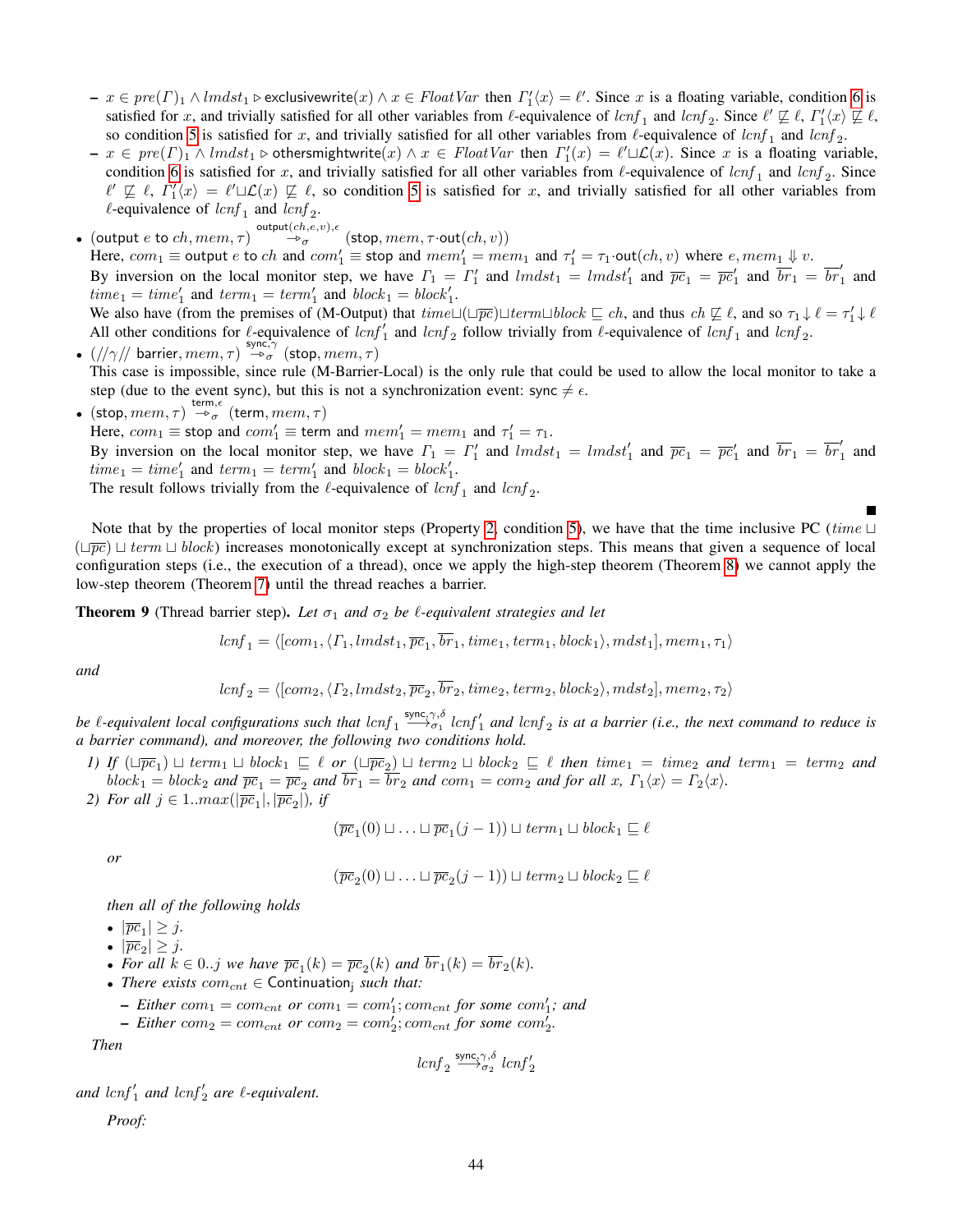Since  $lcnf_1 \stackrel{\text{sync}, \gamma, \delta}{\longrightarrow} lcnf_1'$ , the monitor rule (M-Barrier-Local) must have been used, so we have  $(\Box \overline{pc}_1) \sqcup term_1 \sqcup block_1 = \bot$ and  $lmdst_1' = update(lmdst_1, \delta)$  and  $pre(\Gamma_1') = \{x \mid x \in FloatVar \wedge (lmdst_1'$ Dexclusiveread $(x) \vee lmdst_1'$ Dexclusivewrite $(x))\}$ and  $(lmdst_1$ Dexclusiveread $(x)\wedge mdst_1'$ Dothersmightread $(x))\implies \varGamma_1(x){\sqsubseteq}\mathcal{L}(x)$  and  $lmdst_1'$ Dexclusivewrite $(x)\implies \varGamma_1'(x){\sqsubseteq}\mathcal{L}(x)$  $\varGamma_1\langle x\rangle$  and  $(lmdst_1 \triangleright \text{otherwise}(x)\wedge lmdst_1' \triangleright \text{exclusiveread}(x)) \implies \varGamma_1'(x)=\varGamma_1\langle x\rangle$  and  $(lmdst_1 \triangleright \text{exclusivewrite}(x)\wedge lmdst_1')$  $\mathit{lmdst}_1' \triangleright [\textsf{exclusiveread}(x), \textsf{othersmightwrite}(x)]) \implies \varGamma_1'(x) = \varGamma_1(x) \sqcup \mathcal{L}(x).$ 

Thus, we have  $time_1 = time_2$  and  $term_1 = term_2$  and  $block_1 = block_2$  and  $\overline{pc}_1 = \overline{pc}_2$  and  $br_1 = br_2$  and  $com_1 = com_2$ and for all x,  $\Gamma_1\langle x\rangle = \Gamma_2\langle x\rangle$ .

We can therefore construct

$$
(com_2, mem_2, \tau_2) \xrightarrow{\text{sync}, \gamma} (com'_2, mem'_2, \tau'_2)
$$

and

$$
\langle \Gamma_2, lmdst_2, \overline{pc}_2, \overline{br}_2, time_2, term_2, block_2 \rangle \longrightarrow_{perm}^{\delta, \text{sync}} \langle \Gamma_2', lmdst_2', \overline{pc}_2', \overline{br}_2', time_2', term_2', block_2' \rangle
$$

where  $com_2 \equiv com_1$  and  $com'_2 \equiv com'_1$  and  $mem'_2 = mem_2$  and  $\tau'_2 = \tau_2$  and  $\overline{pc}_2 = \overline{pc}'_2$  and  $\overline{br}_2 = \overline{br}'_2$  and  $time_2 = time'_2$ and  $term_2 = term'_2 = \perp$  and  $block_2 = block'_2 = \perp$  and  $lmdst'_2 = update(lmdst_2, \delta)$  and  $\Gamma'_2 = \Gamma'_1$ .

By setting  $\Gamma'_2 = \Gamma'_1$ , we ensure that the preconditions for (M-Barrier-Local) are satisfied, namely:  $pre(\Gamma'_2)$  =  $\{x \mid x \in \textit{FloatVar} \land (lmdst_2' \bowtie \textit{exclusiveread}(x) \lor lmdst_2' \bowtie \textit{exclusivewrite}(x))\}$  and  $(lmdst_2 \bowtie \textit{exclusiveread}(x) \land \textit{exclusiverate}(x))$ lmdst<sup>0</sup> <sup>2</sup> . othersmightread(x)) =⇒ Γ2(x)vL(x) and lmdst<sup>0</sup> <sup>2</sup> . exclusivewrite(x) =⇒ Γ 0 2 (x) = Γ2hxi and  $(lmdst_2 \triangleright \text{otherwise}(x) \wedge lmdst_2' \triangleright \text{exclusiveread}(x)) \implies \Gamma_2'(x) = \Gamma_2\langle x \rangle \text{ and } (lmdst_2 \triangleright \text{exclusivewrite}(x) \wedge lmdst_2' \triangleright \text{nextusivewrite}(x))$  $\text{[exclusiveread}(x), \text{otherwise}(x)]$   $\implies$   $\varGamma'_2(x) = \varGamma_2(x) \sqcup \mathcal{L}(x)$ .

We consider each condition of  $\ell$ -equivalence of local configurations (Definition [3\)](#page-36-5) to ensure that they all hold.

- Condition [1](#page-36-4)  $(\tau_1' \downarrow \ell = \tau_2' \downarrow \ell)$  holds trivially from the  $\ell$ -equivalence of  $lcnf_1$  and  $lcnf_2$ .
- Condition [2](#page-36-6)  $(lmdst_1' = lmdst_2')$  holds because  $lmdst_1' = update(lmdst_1, \delta) = update(lmdst_2, \delta) = lmdst_2'.$
- Condition [3](#page-36-7)  $(mdst_1' = mdst_2')$  holds because  $lmdst_1' = lmdst_2'$  and, by Property [1,](#page-31-9)  $LMmst_1' = mdst_1'$  and  $LMmst_2' =$  $mdst'_2$ .
- Condition [4](#page-36-8) ( $pre(\Gamma'_1) = pre(\Gamma'_2)$ ) holds because

$$
\begin{aligned} pre(\varGamma'_1) & = \{x \mid x \in \textit{FloatVar} \land (\textit{lmdst}'_1 \triangleright \textit{exclusiveread}(x) \lor \textit{lmdst}'_1 \triangleright \textit{exclusivewrite}(x))\}\\ & = \{x \mid x \in \textit{FloatVar} \land (\textit{lmdst}'_2 \triangleright \textit{exclusiveread}(x) \lor \textit{lmdst}'_2 \triangleright \textit{exclusivewrite}(x))\}\\ & = \textit{pre}(\varGamma'_2) \end{aligned}
$$

• Condition [5](#page-36-0) requires that for all variables x, if  $x \in pre(\Gamma'_1)$  and  $lmdst'_1 \triangleright$  mayread $(x)$  and  $\Gamma'_1\langle x \rangle \sqcup time'_1 \sqcup (\sqcup \overline{pc'_1}) \sqsubseteq \ell$  and  $\Gamma'_2\langle x\rangle \sqcup \text{time}_2' \sqcup (\sqcup \overline{pc}'_2) \sqsubseteq \ell$  then  $\text{mem}_1'(x) = \text{mem}_2'(x)$  and  $\Gamma'_1\langle x\rangle = \Gamma'_2\langle x\rangle$ . Let  $x \in pre(\overline{I'_1})$  and  $\overline{I}mdst'_1 \triangleright$  mayread $\overline{(x)}$  and  $\overline{I'_1}\langle x \rangle \sqcup \overline{t}ime'_1 \sqcup (\overline{\sqcup}\overline{pc}'_1) \sqsubseteq \ell$  and  $\overline{I'_2}\langle x \rangle \sqcup \overline{t}ime'_2 \sqcup (\sqcup \overline{pc}'_2) \sqsubseteq \ell$ . The preconditions for (M-Barrier-Local) ensure that  $\Gamma_1\langle x \rangle \sqsubseteq \Gamma'_1\langle x \rangle$  and  $\Gamma_2\langle x \rangle \sqsubseteq \Gamma'_2\langle x \rangle$ . Thus we have  $\Gamma_1\langle x \rangle \sqcup \text{time}_1 \sqcup$  $(\Box \overline{pc}_1) \sqsubseteq \ell$  and  $\Gamma_2\langle x \rangle \sqcup time_2 \sqcup (\Box \overline{pc}_2) \sqsubseteq \ell$ . So by  $\ell$ -equivalence of  $lcnf_1$  and  $lcnf_2$ , we have  $mem'_1(x) = mem_1(x) =$ 

$$
mem_2(x) = mem'_2(x).
$$
  
Since  $\Gamma'_1 = \Gamma'_2$  we have  $\Gamma'_1\langle x \rangle = \Gamma'_2\langle x \rangle$ .

Since  $\Gamma'_1 = \Gamma'_2$  we have  $\Gamma'_1\langle x \rangle = \Gamma'_2\langle x \rangle$ .<br>• Condition [6](#page-36-1) requires that for all variables x, if  $x \notin pre(\Gamma_1)$  and  $lmdst_1 \triangleright$  mayread(x) and  $\mathcal{L}(x) \sqcup time_1 \sqcup (\sqcup \overline{pc}_1) \sqsubseteq \ell$  and  $\mathcal{L}(x) \sqcup time_2 \sqcup (\sqcup \overline{pc}_2) \sqsubseteq \ell$  then  $mem_1(x) = mem_2(x)$ .

Let  $x \notin pre(\Gamma_1)$  and  $lmdst_1 \triangleright$  mayread $(x)$  and  $\mathcal{L}(x) \sqcup time_1 \sqcup (\sqcup \overline{pc}_1) \sqsubseteq \ell$  and  $\mathcal{L}(x) \sqcup time_2 \sqcup (\sqcup \overline{pc}_2) \sqsubseteq \ell$ . The preconditions for (M-Barrier-Local) ensure that  $\Gamma_1\langle x \rangle \sqsubseteq \Gamma'_1\langle x \rangle$  and  $\Gamma_2\langle x \rangle \sqsubseteq \Gamma'_2\langle x \rangle$ . Thus we have  $\Gamma_1\langle x \rangle \sqcup \text{time}_1 \sqcup$  $(\Box \overline{pc}_1) \sqsubseteq \ell$  and  $\Gamma_2\langle x \rangle \sqcup time_2 \sqcup (\Box \overline{pc}_2) \sqsubseteq \ell$ . So by  $\ell$ -equivalence of  $lcnf_1$  and  $lcnf_2$ , we have  $mem'_1(x) = mem_1(x) =$  $mem_2(x) = mem'_2(x).$ 

• Condition [7](#page-36-2) requires that if

$$
\mathit{time}_1' \sqcup (\sqcup \overline{pc}_1') \sqcup \mathit{term}_1' \sqcup \mathit{block}_1' \sqsubseteq \ell
$$

or

$$
\mathit{time}_2' \sqcup (\sqcup \overline{pc}_2') \sqcup \mathit{term}_2' \sqcup \mathit{block}_2' \sqsubseteq \ell
$$

then  $time'_1 = time'_2$  and  $term'_1 = term'_2$  and  $block'_1 = block'_2$  and  $\overline{pc}'_1 = \overline{pc}'_2$  and  $\overline{br}'_1 = \overline{br}'_2$  and  $com'_1 = com'_2$  and for all  $x, \Gamma'_1\langle x\rangle = \Gamma'_2\langle x\rangle.$ 

- This follows immediately from  $\ell$ -equivalence of  $lcnf_1$  and  $lcnf_2$  and since  $\Gamma'_1 = \Gamma'_2$ .
- Condition [8](#page-36-3) follows immediately by assumption.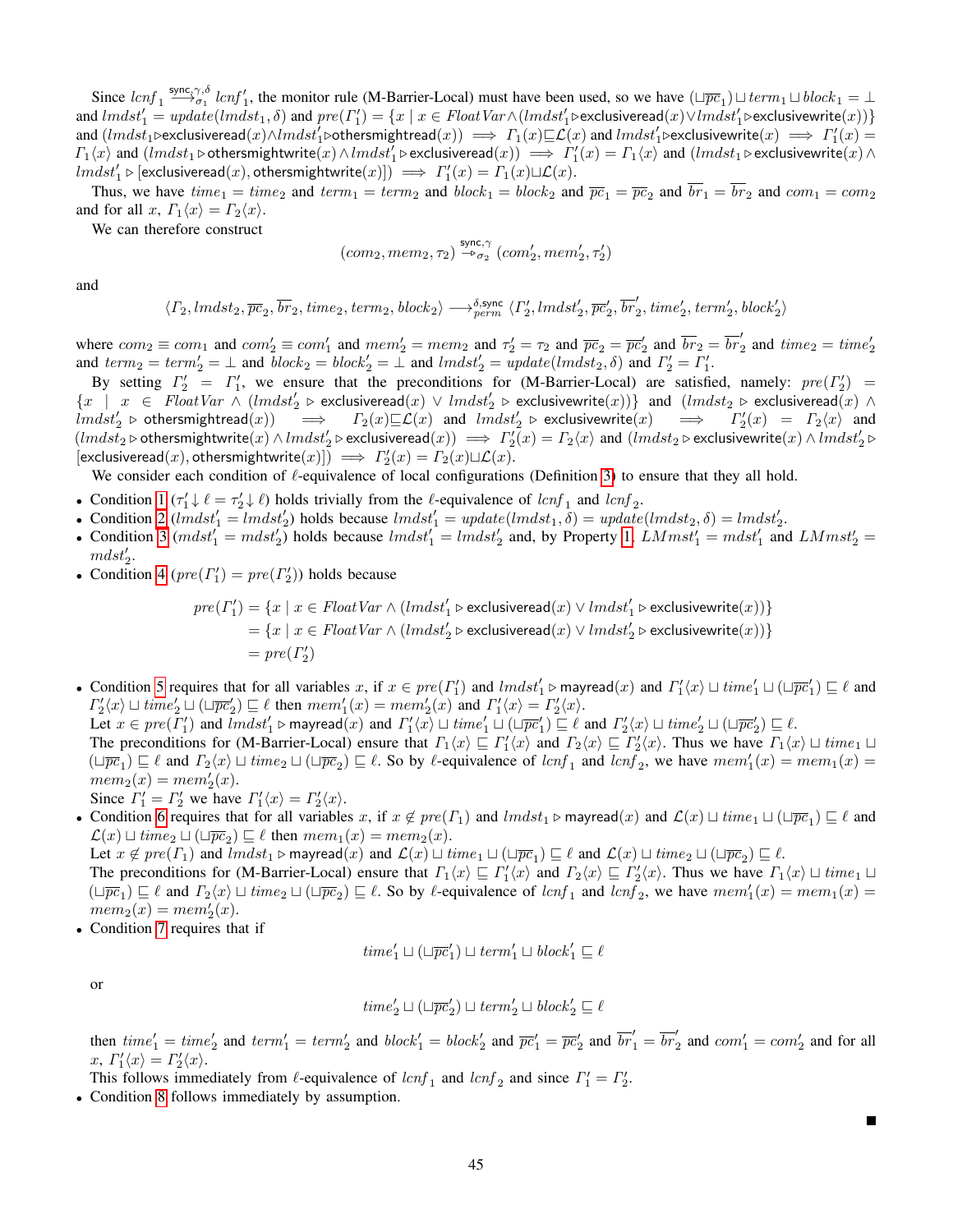We define a useful lemma that says that if we have two  $\ell$ -equivalent local configurations, and one of them takes a step, and modifies variable x, which it thinks is level  $\ell$  or below, and the other local configuration takes zero or one steps to a  $\ell$ -equivalent configuration, then the value of x will be the same in the two final configurations.

<span id="page-46-1"></span>**Lemma 2.** Let  $\sigma_1$  and  $\sigma_2$  be  $\ell$ -equivalent strategies and let

$$
lcnf_1 = \langle [com_1, \langle \Gamma_1, lmdst_1, \overline{pc}_1, br_1, time_1, term_1, block_1 \rangle, mdst_1], mem_1, \tau_1 \rangle
$$

*and*

$$
\mathit{lcnf}_2=\langle [\mathit{com}_2,\langle \mathit{\Gamma}_2, \mathit{lmdst}_2,\overline{\mathit{pc}}_2,\overline{\mathit{br}}_2,\mathit{time}_2,\mathit{term}_2,\mathit{block}_2\rangle,\mathit{mdst}_2],\mathit{mem}_2,\mathit{\tau}_2\rangle
$$

*be*  $\ell$ -equivalent local configurations such that  $\lbrack cnf_1 \stackrel{\epsilon, \epsilon, \epsilon}{\longrightarrow} c_1 \text{ }lcnf'_1$  where

$$
\mathit{lcnf}_1'=\langle [\mathit{com}_1',\langle \mathit{\Gamma}_1',\mathit{lmdst}_1',\overline{\mathit{pc}}_1',\overline{\mathit{br}}_1',\mathit{time}_1',\mathit{term}_1',\mathit{block}_1'\rangle,\mathit{mdst}_1'],\mathit{mem}_1',\tau_1'\rangle
$$

*and either*

$$
\mathit{lcnf}_2=\mathit{lcnf}_2'
$$

*or*

$$
\textit{lcnf}_{2} \xrightarrow{\epsilon, \epsilon, \epsilon} \textit{lcnf}_{2}^{\prime}
$$

*and*

$$
lcnf_2' = \langle [com_2', \langle \Gamma_2', lmdst_2', \overline{pc}_2', \overline{br}_2', time_2', term_2', block_2'\rangle, mdst_2'], mem_2', \tau_2' \rangle
$$

and l $cnf'_1$  and l $cnf'_2$  are  $\ell$ -equivalent. (That is, l $cnf_2$  takes zero or one steps to reach local configuration l $cnf'_2$  that is  $\ell$ -equivalent to  $lcnf'_1$ .)

*For any variable x, if*  $mem_1(x) \neq mem'_1(x)$  *and*  $\Gamma'_1\langle x \rangle \sqsubseteq \ell$  *then* 

$$
\mathit{lcnf}_2 \xrightarrow{\epsilon,\epsilon,\epsilon} \mathit{lcnf}_2'
$$

*and*  $mem'_1(x) = mem'_2(x)$ .

*Proof:* Let x be a variable such that  $mem_1(x) \neq mem'_1(x)$  and  $\Gamma'_1\langle x \rangle \sqsubseteq \ell$ . By Property [2,](#page-33-1) we have

 $\mathit{time}_1 \sqcup (\sqcup \overline{pc}_1) \sqcup \mathit{term}_1 \sqcup \mathit{block}_1 \sqsubseteq \varGamma'_1\langle x \rangle \sqsubseteq \ell$ 

By  $\ell$ -equivalence of  $lcnf_1$  and  $lcnf_2$  (Definition [3\)](#page-36-5) we have

$$
time_2 \sqcup (\sqcup \overline{pc}_2) \sqcup term_2 \sqcup block_2 \sqsubseteq \ell
$$

By inspection of the operational semantics for local configurations, we see that the only way the value of variable  $x$  can change is by an assignment to x or an input to x from some channel. These correspond to local monitor rules (M-Assign1), (M-Assign2), (M-Input1), and (M-Input2). In all cases, we have that  $time_1 = time'_1$ ,  $pc_1 = pc'_1$ ,  $term_1 = term'_1$ , and  $block_1 = block'_1$ , and so

$$
\mathit{time}_1' \sqcup (\sqcup \overline{pc}_1') \sqcup \mathit{term}_1' \sqcup \mathit{block}_1' \sqsubseteq \ell.
$$

By  $\ell$ -equivalence of  $lcnf_1$  and  $lcnf_2$  (Definition [3,](#page-36-5) condition [7\)](#page-36-2) we have  $com_1 = com_2$  and  $com'_1 = com'_2$ , and so  $lcnf_2 \stackrel{\epsilon, \epsilon, \bar{\epsilon}}{\longrightarrow}_{\sigma_2} lcnf'_2.$ 

Also, by inspection of rules (M-Assign1), (M-Assign2), (M-Input1), and (M-Input2), we see that  $\Gamma_1\langle e \rangle \sqsubseteq \Gamma'_1\langle x \rangle \sqsubseteq \ell$  and  $mdst_1 \triangleright$  mayread(e). Moreover, by condition [7](#page-36-2) of Definition [3](#page-36-5) applied to the variables in e, we have  $\Gamma_2\langle e \rangle \sqsubseteq \ell$ . Therefore by  $\ell$ -equivalence of  $lcnf_1$  and  $lcnf_2$  and Lemma [1,](#page-37-1) we have  $e, mem_1 \Downarrow v$  and  $e, mem_2 \Downarrow v$  where  $v = mem'_1(x)$ , and thus  $mem'_1(x) = mem'_2(x)$  as required.

<span id="page-46-0"></span>**Theorem 10** (Preservation of local equivalence). Let  $\langle pool_1, mem_1, \tau_1, gmon_1 \rangle$  and  $\langle pool_2, mem_2, \tau_2, gmon_2 \rangle$  be  $\ell$ -equivalent *global configurations, and let*  $\sigma_1$  *and*  $\sigma_2$  *be l-equivalent strategies. Assume* 

$$
\langle pool_1(i),mem_1, \tau_1 \rangle \stackrel{\epsilon, \epsilon, \epsilon}{\longrightarrow}_{\sigma_1} \langle thread_{1,i}',mem_1', \tau_1' \rangle
$$

and we have thread'<sub>2,i</sub>, mem'<sub>2</sub>, and  $\tau'_{2,i}$  such that  $\langle thread'_{1_i},mem'_1,\tau'_1\rangle$  and  $\langle thread'_{2,i},mem'_2,\tau'_2\rangle$  are  $\ell$ -equivalent. and *either*  $thread'_{2,i} = pool_2(i)$ *,*  $mem'_2 = mem_2$ *, and*  $\tau'_{2,i} = \tau_2$  *or* 

$$
\langle pool_2(i), mem_2, \tau_2 \rangle \stackrel{\epsilon, \epsilon, \epsilon}{\longrightarrow}_{\sigma_2} \langle thread_{2,i}', mem_2', \tau_{2,i}' \rangle.
$$

Then for all  $j \in pre(pool_1) \setminus \{i\}$  we have  $\langle pool_1(j), mem'_1, \tau'_1 \rangle$  and  $\langle pool_2(j), mem'_2, \tau'_2 \rangle$  are  $\ell$ -equivalent.

*Proof:* First note that  $\tau'_1 \downarrow \ell = \tau'_2 \downarrow \ell$ , since  $\langle thread'_{1_i}, mem'_1, \tau'_1 \rangle$  and  $\langle thread'_{2,i}, mem'_2, \tau'_2 \rangle$  are  $\ell$ -equivalent.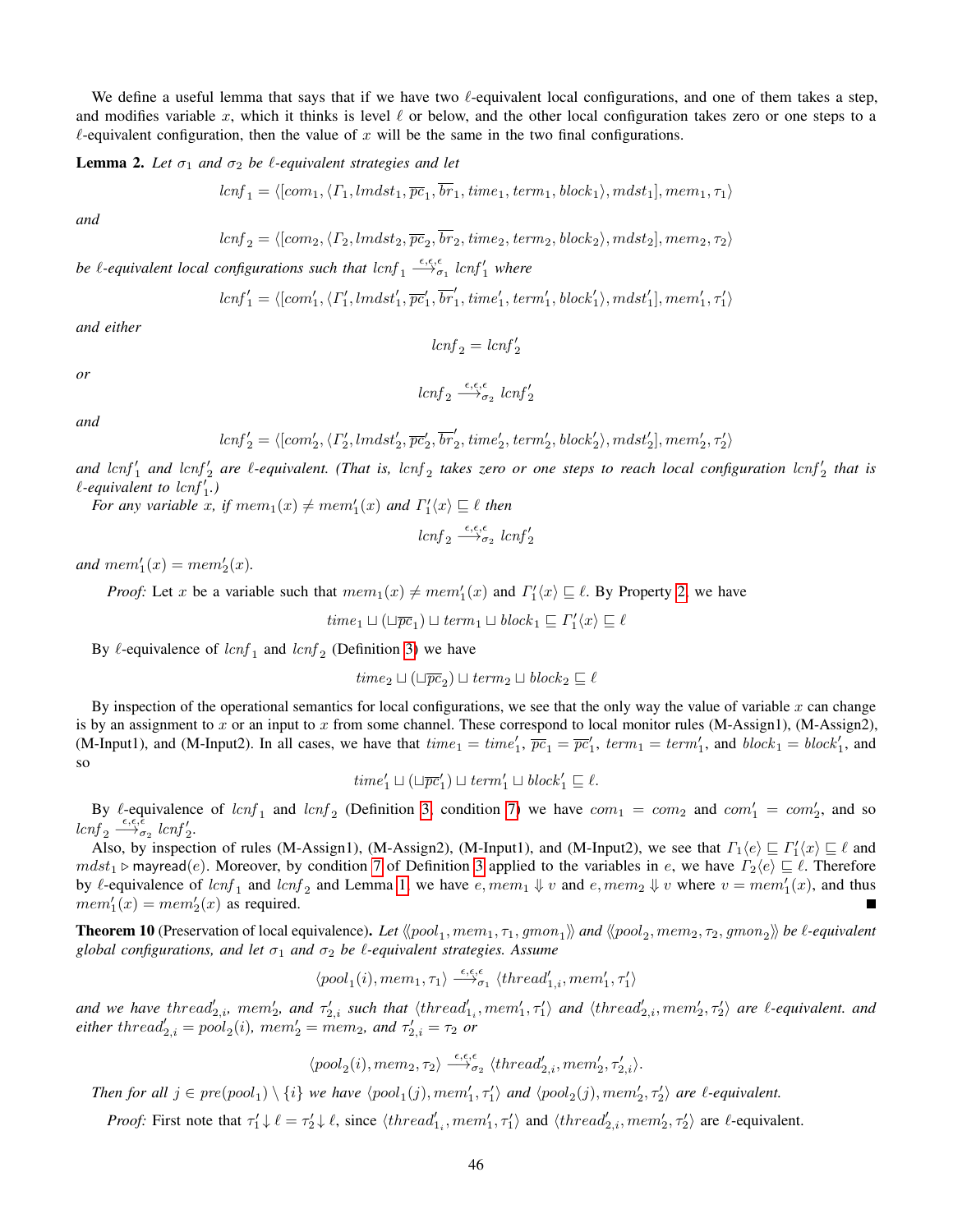Let  $j \in pre(pool_1) \setminus \{i\}$ . By  $\ell$ -equivalence of  $\langle pool_1, mem_1, \tau_1, gmon_1 \rangle \rangle$  and  $\langle pool_2, mem_2, \tau_2, gmon_2 \rangle \rangle$  we have that local configurations  $\langle pool_1(j), mem_1, \tau_1 \rangle$  and  $\langle pool_2(j), mem_2, \tau_2 \rangle$  are  $\ell$ -equivalent, and we need to show that  $\langle pool_1(j), mem'_1, \tau'_1 \rangle$ and  $\langle pool_2(j), mem'_2, \tau'_2 \rangle$  are  $\ell$ -equivalent (Definition [3\)](#page-36-5).

Let

$$
pool_1(j) = [com_1, \langle \Gamma_1, \text{Imdst}_1, \overline{pc}_1, \overline{br}_1, \text{time}_1, \text{term}_1, \text{block}_1), \text{mdst}_1]
$$

and

$$
pool_2(j) = [com_2, \langle \Gamma_2, \text{Imdst}_2, \overline{pc}_2, \text{br}_2, \text{time}_2, \text{term}_2, \text{block}_2), \text{mdst}_2]
$$

and

$$
pool'_1(i) = [com^i_1, \langle \varGamma^i_1, \mathit{lmdst}^i_1, \overline{pc}^i_1, \overline{br}^i_1, \mathit{time}^i_1, \mathit{term}^i_1, \mathit{block}^i_1 \rangle, \mathit{mdst}^i_1]
$$

and

$$
pool'_2(i) = [com^i_2, \langle \Gamma^i_2, \mathit{lmdst}^i_2, \overline{pc}^i_2, \overline{br}^i_2, \mathit{time}^i_2, \mathit{term}^i_2, \mathit{block}^i_2 \rangle, \mathit{mdst}^i_2]
$$

Since  $\tau'_1$  and  $\tau'_2$  are  $\ell$ -equivalent, and  $\langle pool_1(j), mem_1, \tau_1 \rangle$  and  $\langle pool_2(j), mem_2, \tau_2 \rangle$  are  $\ell$ -equivalent, we only need to check that conditions of local-configuration- $\ell$ -equivalence that involve the memory are still satisfied. Specifically, we need to show conditions [5](#page-36-0) and [6](#page-36-1) hold.

- Condition [5](#page-36-0) requires that if  $x \in pre(\Gamma_1)$  and  $lmdst_1 \triangleright$  mayread $(x)$  and  $\Gamma_1(x) \sqcup time_1 \sqcup (\sqcup \overline{pc}_1) \sqsubseteq \ell$  and  $\Gamma_2\langle x \rangle \sqcup time_2 \sqcup$  $(\Box \overline{pc}_2) \sqsubseteq \ell$  then  $mem_1(x) = mem_2(x)$  and  $\Gamma_1\langle x \rangle = \Gamma_2\langle x \rangle$ .
- Condition [6](#page-36-1) requires that for all variables x, if  $x \notin pre(\Gamma_1)$  and  $lmdst_1 \triangleright$  mayread $(x)$  and  $\mathcal{L}(x) \sqcup time_1 \sqcup (\sqcup \overline{pc}_1) \sqsubseteq \ell$  and  $\mathcal{L}(x) \sqcup time_2 \sqcup (\sqcup \overline{pc}_2) \sqsubseteq \ell$  then  $mem_1(x) = mem_2(x)$ .

We will address both of these cases at once. Let x be a variable such that  $lmdst_1 \triangleright$  mayread $(x)$  and  $\Gamma_1\langle x \rangle \sqcup time_1 \sqcup (\sqcup \overline{pc}_1) \sqsubseteq \ell$ and  $\Gamma_2\langle x \rangle \sqcup time_2 \sqcup (\sqcup \overline{pc}_2) \sqsubseteq \ell$ .

If it is not the case that  $Imdst_1^i \triangleright$  maywrite(x) (and thus, not the case that  $Imdst_1^i \triangleright$  maywrite(x)), then the *i*th threads could not have written to x, and so,  $mem_1(x) = mem'_1(x)$  and  $mem_2(x) = mem'_2(x)$ . Moreover, since  $\langle pool_1(j), mem_1, \tau_1 \rangle$  and  $\langle pool_2(j), mem_2, \tau_2 \rangle$  are  $\ell$ -equivalent, we have  $mem_1(x) = mem_2(x)$ , and thus  $mem'_1(x) = mem'_2(x)$  as required.

Otherwise, it is the case that  $lmdst_1^i \triangleright$  maywrite $(x)$  (and thus,  $lmdst_1^i \triangleright$  maywrite $(x)$ ). From the sound use of mode states, this means that  $lmdst_1 \triangleright$  othersmightwrite $(x)$  and  $lmdst_1^i \triangleright$  othersmightread $(x)$ . By Property [1,](#page-31-9) we have  $\mathcal{L}(x) \sqsubseteq \Gamma_1\langle x \rangle$ and  $\Gamma_1^i(x) \sqsubseteq \mathcal{L}(x)$ . Thus, we have  $\Gamma_1^i(x) \sqsubseteq \ell$ . If thread i did not write x, then by a similar argument above, we have  $mem'_1(x) = mem'_2(x)$  as required. If thread i did write x, then by Lemma [2,](#page-46-1) we have  $mem'_1(x) = mem'_2(x)$  as required.

## *E.* `*-equivalent global configuration results*

We present two of the theorems related to showing that given two  $\ell$ -equivalent global configurations, if one of them takes a step, then the other can take zero or more steps to a  $\ell$ -equivalent global configuration. We actually require more than just two  $\ell$ -equivalent global configurations: we require that those two global configurations were produced by executions that started from the same initial pool state, and that these two executions are "well aligned", i.e., the global configurations in the executions can be lined up into  $\ell$ -equivalent pairs.

**Definition 5.** Let gcnf<sub>1</sub> and gcnf<sub>2</sub> be two  $\ell$ -equivalent global configurations, and let  $\sigma_1$  and  $\sigma_2$  be two  $\ell$ -equivalent strategies. *We say that gcnf*<sub>1</sub> *and gcnf*<sub>2</sub> *are* well aligned *for*  $\sigma_1$  *and*  $\sigma_2$  *(or, simply, well aligned if the strategies are clear from context) if there exists an initial pool state*  $pool_0$ *,*  $k_1$  *and*  $k_2$  *such that* 

$$
gcnf_1^0 = gcnf_2^0 = \langle \langle pool_0, mem_{init}, \tau_{init}, gmon_{init,|pre(pool_0)|} \rangle
$$

*and*

for all 
$$
i \in 0..(k_1 - 1)
$$
.  $gcnf_1^i \rightarrow_{\sigma_1} gcnf_1^{i+1}$ 

*and*

$$
gcnf_1 = gcnf_1^{k_1}
$$

*and*

for all 
$$
j \in 0..(k_2-1)
$$
.  $gcnf_2^j \rightarrow_{\sigma_2} gcnf_2^{j+1}$ 

*and*

$$
\operatorname{gcnf}_2 = \operatorname{gcnf}_2^{k_2}
$$

*and there is a relation*  $R \subseteq \{0, \ldots, k_1\} \times \{0, \ldots, k_2\}$  *such that all of the following hold.* 

• *if*  $(i, j) \in R$  *then*  $gcnf_1^i$  *is l-equivalent to*  $gcnf_2^j$ *.* 

•  $(0, 0) \in R$ .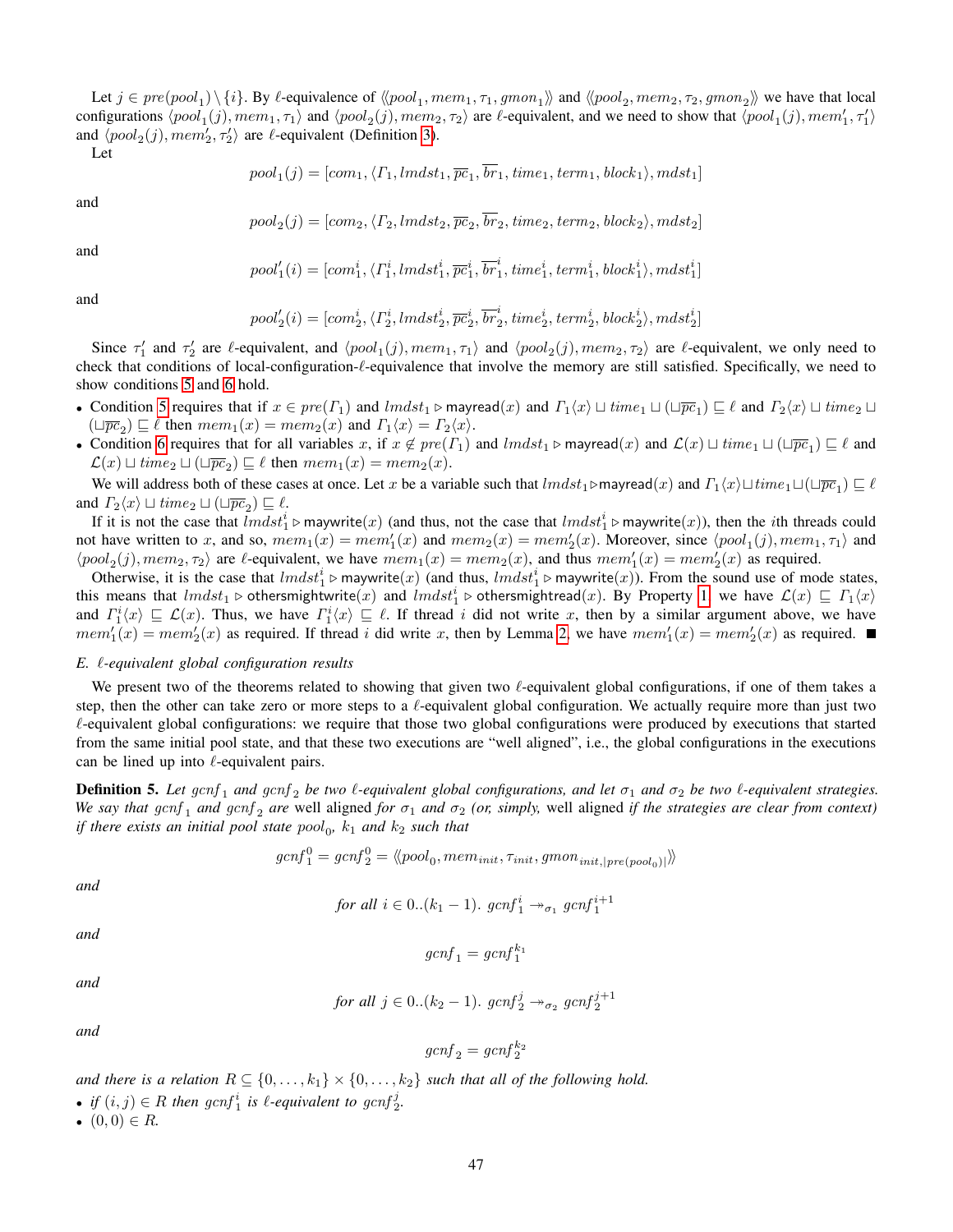- *for all*  $i \in \{0, ..., k_1\}$  *there exists*  $j \in \{0, ..., k_2\}$  *such that*  $(i, j) \in R$ *.*
- *for all*  $j \in \{0, ..., k_2\}$  *there exists*  $i \in \{0, ..., k_1\}$  *such that*  $(i, j) \in R$ *.*
- for all  $(i, j) \in R$  and  $(i', j') \in R$ , if  $i < i'$  then  $j \leq j'$ ; and, symmetrically, if  $j < j'$  then  $i \leq i'$ .

Note that this definition implies that  $gcnf_1 \in reach_{\sigma_1}(pool_0)$  and  $gcnf_2 \in reach_{\sigma_2}(pool_0)$  but also requires that the executions to reach these global configurations can be lined up appropriately into  $\ell$ -equivalent configurations. The relation R is a *correspondence* [\[37\]](#page-17-3), which shows how the configurations in the two executions line up.

The proof of the soundness of our monitor relies on being given an execution using strategy  $\sigma_1$  and constructing a well-aligned execution from  $\sigma_2$ , where  $\sigma_1$  and  $\sigma_2$  are l-equivalent strategies. This essentially implies that an observer of the channel l cannot distinguish the two executions.

<span id="page-48-0"></span>**Theorem 11** (Non-barrier global low step). Let gcnf<sub>1</sub> and gcnf<sub>2</sub> be l-equivalent global configurations, and let  $\sigma_1$  and  $\sigma_2$  be  $\ell$ -equivalent strategies. Suppose that  $gcnf_1$  and  $gcnf_2$  are well aligned. Suppose  $gcnf_1 \rightarrow_{\sigma_1} gcnf'_1$  by the ith thread taking a *step using the first rule of Figure [2,](#page-7-2) where*

$$
time_i \sqcup (\sqcup \overline{pc}_i) \sqcup term_i \sqcup block_i \sqsubseteq \ell
$$

*and*

 $pool_1(i) = [com_i, \langle \Gamma_i, lmdst_i, \overline{pc}_i, br_i, time_i, term_i, block_i \rangle, mdst_i]$ 

*and*

$$
gcnf_1 = \langle \langle pool_1, mem_1, \tau_1, gmon_1 \rangle \rangle.
$$

*Then there exists gcnf*<sup> $\prime$ </sup><sub>2</sub> *such that gcnf*<sub>2</sub>  $\rightarrow$ <sub> $\sigma$ 2</sub> *gcnf*<sup> $\prime$ </sup><sub>2</sub> *and gcnf*<sup> $\prime$ </sup><sub>1</sub> *and gcnf*<sup> $\prime$ </sup><sub>2</sub> *are l*-equivalent and well aligned.

*Proof:* Since  $gcnf_1$  and  $gcnf_2 = \langle pool_2, mem_2, \tau_2, gmon_2 \rangle$  are  $\ell$ -equivalent, we have that local configurations  $\langle pool_1(i), mem_1, \tau_1 \rangle$  and  $\langle pool_2(i), mem_2, \tau_2 \rangle$  are  $\ell$ -equivalent. The result follows immediately by Theorem [7](#page-37-0) and Theorem [10.](#page-46-0)

<span id="page-48-1"></span>**Theorem 12** (Non-barrier global high step). Let gcnf<sub>1</sub> and gcnf<sub>2</sub> be  $\ell$ -equivalent global configurations, and let  $\sigma_1$  and  $\sigma_2$  be  $\ell$ -equivalent strategies. Suppose that  $gcnf_1$  and  $gcnf_2$  are well aligned. Suppose  $gcnf_1 \rightarrow_{\sigma_1} gcnf'_1$  by the ith thread taking a *step using the first rule of Figure [2,](#page-7-2) where*

$$
time_i \sqcup (\sqcup \overline{pc}_i) \sqcup term_i \sqcup block_i \not\sqsubseteq \ell
$$

*and*

 $pool_1(i) = [com_i, \langle \Gamma_i, lmdst_i, \overline{pc}_i, \overline{br}_i, time_i, term_i, block_i \rangle, mdst_i]$ 

*and*

$$
gcnf_1 = \langle \langle pool_1, mem_1, \tau_1, gmon_1 \rangle \rangle.
$$

Then  $gcnf'_1$  and  $gcnf_2$  are  $\ell$ -equivalent.

*Proof:* Since  $gcnf_1$  and  $gcnf_2 = \langle pool_2, mem_2, \tau_2, gmon_2 \rangle$  are  $\ell$ -equivalent, we have that local configurations  $\langle pool_1(i), mem_1, \tau_1 \rangle$  and  $\langle pool_2(i), mem_2, \tau_2 \rangle$  are  $\ell$ -equivalent.

Let

$$
pool'_1(i) = [com'_i, \langle \Gamma'_i, lmdst'_i, \overline{pc}'_i, \overline{br}'_i, \textit{time}'_i, \textit{term}'_i, \textit{block}'_i \rangle, mdst'_i]
$$

where

 $gcnf'_1 = \langle \langle pool'_1, mem'_1, \tau'_1, gmon'_1 \rangle \rangle.$ 

By Property [2,](#page-33-1) since this is not a synchronization step, we have that

$$
time_i \sqcup (\sqcup \overline{pc}_i) \sqcup term_i \sqcup block_i \sqsubseteq time'_i \sqcup (\sqcup \overline{pc}'_i) \sqcup term'_i \sqcup block'_i
$$

and so

$$
\mathit{time}_i' \sqcup (\sqcup \overline{pc}_i') \sqcup \mathit{term}_i' \sqcup \mathit{block}_i' \not\sqsubseteq \ell
$$

The result follows immediately by Theorem [8](#page-42-0) and Theorem [10.](#page-46-0)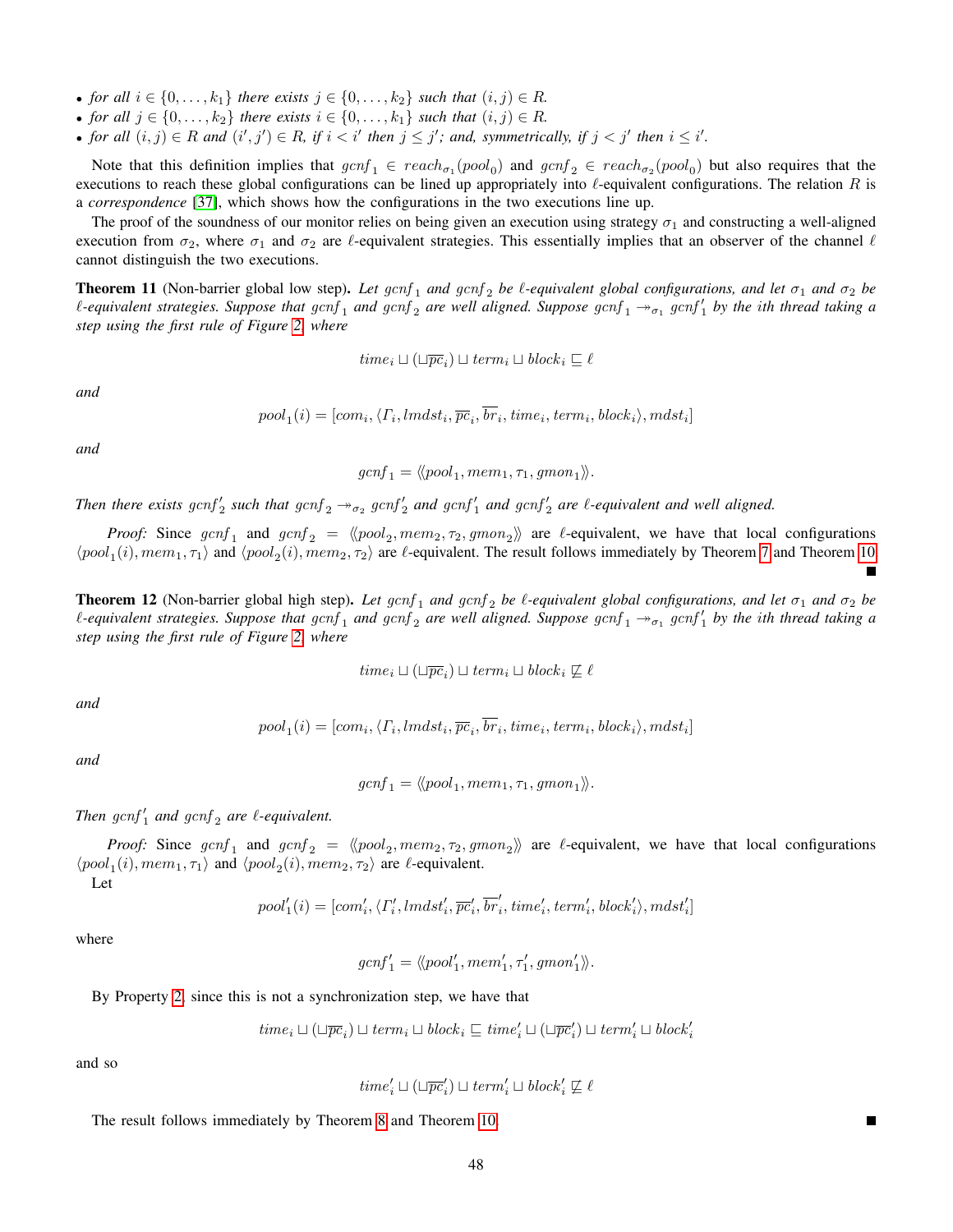#### <span id="page-49-0"></span>*F. Global barrier results*

The global barrier theorem (Theorem [13\)](#page-55-0) states, essentially, that if we have two  $\ell$ -equivalent global configurations, and one of them performs a barrier synchronization, then the other global configuration can also reach the global barrier, and successfully perform the synchronization.

In order to prove this, we first define a notion of low equivalence, very similar to  $\ell$ -equivalence of local configurations, but ignoring the timing level. We call this *time-insensitive-* $\ell$ *-equivalence*. Some key differences from  $\ell$ -equivalence include: the strong guarantees apply when the pc excluding the timing is low; we don't care about equality of memory; we require that the time-inclusive pc is high (simplifies some of the cases).

<span id="page-49-5"></span>**Definition 6** (Time-insensitive- $\ell$ -equivalence of thread states). *Two thread states* 

 $[com_1, mc_1, mdst_1]$  *and*  $[com_2, mc_2, mdst_2]$ 

are time-insensitive- $\ell$ -equivalent if and only if all the following conditions hold. Assume that for  $i = 1, 2$  we have

 $mc_i = \langle \Gamma_i, lmdst_i, \overline{pc}_i, \overline{br}_i, \textit{time}_i, \textit{term}_i, \textit{block}_i \rangle$ 

<span id="page-49-3"></span><span id="page-49-2"></span>*1)*  $time_1 \sqcup (\sqcup \overline{pc}_1) \sqcup term_1 \sqcup block_1 \not\sqsubseteq \ell$  and  $time_2 \sqcup (\sqcup \overline{pc}_2) \sqcup term_2 \sqcup block_2 \not\sqsubseteq \ell$ . *2) If*

 $(\sqcup \overline{pc}_1) \sqcup term_1 \sqcup block_1 \sqsubseteq \ell$ 

*or*

$$
(\sqcup \overline{pc}_2) \sqcup term_2 \sqcup block_2 \sqsubseteq \ell
$$

*then*  $time_1 = time_2$  *and*  $term_1 = term_2$  *and*  $block_1 = block_2$  *and*  $\overline{pc}_1 = \overline{pc}_2$  *and*  $\overline{br_1} = \overline{br_2}$  *and*  $com_1 = com_2$  *and* for *all*  $x$ *,*  $\Gamma_1\langle x \rangle = \Gamma_2\langle x \rangle$ *.* 

<span id="page-49-4"></span>*3*) For all  $j \in 1$ ... $max(|\overline{pc}_1|, |\overline{pc}_2|)$ , if

 $(\overline{pc}_1(0) \sqcup \ldots \sqcup \overline{pc}_1(j-1)) \sqcup term_1 \sqcup block_1 \sqsubseteq \ell$ 

*or*

$$
(\overline{pc}_2(0) \sqcup \ldots \sqcup \overline{pc}_2(j-1)) \sqcup term_2 \sqcup block_2 \sqsubseteq \ell
$$

*then all of the following holds*

- $\bullet$   $|\overline{pc}_1| \geq j.$
- $|\overline{pc}_2| \geq j$ .
- *For all*  $k \in 0..j$  *we have*  $\overline{pc}_1(k) = \overline{pc}_2(k)$  *and*  $br_1(k) = br_2(k)$ *.*
- *There exists*  $com_{cnt} \in$  Continuation<sub>i</sub> *such that:* 
	- *Either*  $com_1 = com_{cnt}$  or  $com_1 = com'_1$ ;  $com_{cnt}$  for some  $com'_1$ ; and
	- *Either*  $com_2 = com_{cnt}$  *or*  $com_2 = com'_2$ ;  $com_{cnt}$  *for some*  $com'_2$ .

*(This says that the pc level stack and the branch environments are identical up to and including the first high branch, and the two configurations agree on the low continuation.)*

We use this definition of time-insensitive- $\ell$ -equivalence to define the following key lemma for proving the global barrier theorem.

<span id="page-49-1"></span>**Lemma 3** (Time-insensitive- $\ell$ -equivalent execution). Let  $gcnf_1 = \langle pool_1, mem_1, \tau_1, gmon_1 \rangle$  and  $gcnf_2$  $\langle \langle pool_2, mem_2, \tau_2, gmon_2 \rangle \rangle$  be *l*-equivalent global configurations, and let  $\sigma_1$  and  $\sigma_2$  be *l*-equivalent strategies. Suppose *that*  $gcnf_1$  *and*  $gcnf_2$  *are well aligned.* 

Let  $\text{genf}_1' = \langle \text{good}_1', \text{mem}_1', \tau_1', \text{gmon}_1' \rangle \rangle.$ Let  $gcnf_1 \rightarrow_{\sigma_1}^* gcnf'_1$  without executing a synchronization step.  $Suppose \, i \in pre(pool_1) \, and \, pool_1(i) \, and \, pool_2(i) \, are \, time-insensitive-{{\ell}-equiv}$ *indent, and* 

$$
pool'_1(i) = [com'_i, \langle \Gamma'_i, lmdst'_i, \overline{pc}'_i, \overline{br}'_i, time'_i, term'_i, block'_i\rangle, mdst'_i]
$$

*where*

$$
(\sqcup \overline{pc}'_i) \sqcup term'_i \sqcup block'_i \sqsubseteq \ell.
$$

Then for all (fair) executions from  $gcnf_2$ , there exists a  $gcnf_2' = \langle\!\langle pool'_2,mem'_2, \tau'_2, gmon'_2\rangle\!\rangle$  in the execution (reachable without going through a synchronization step) such that  $pool'_1(i)$  and  $pool'_2(i)$  are time-insensitive- $\ell$ -equivalent.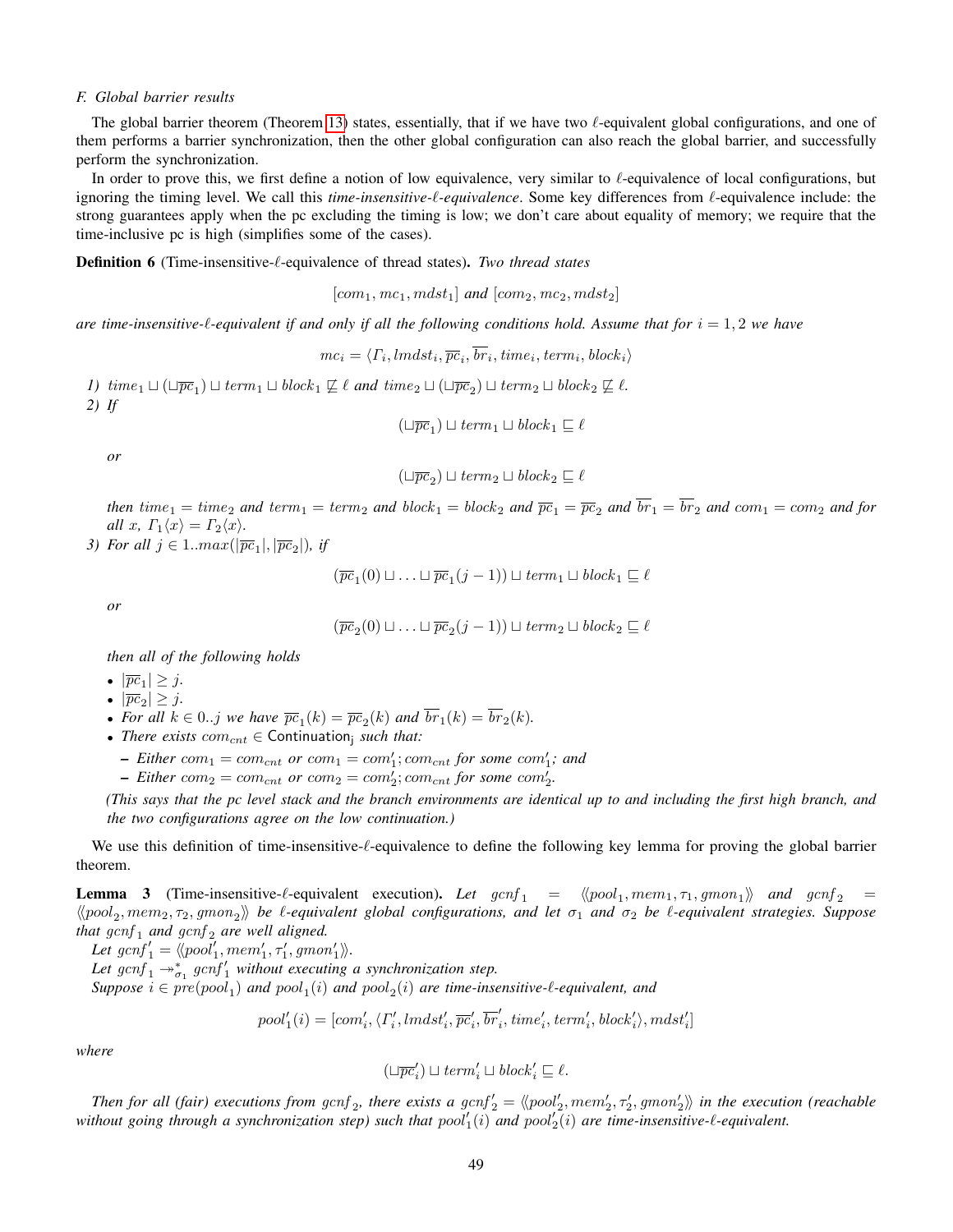In order to prove Lemma [3,](#page-49-1) we first state and prove several supporting lemmas (Lemma [4,](#page-50-0) Lemma [5,](#page-50-1) and Lemma [6\)](#page-53-0), which are analogous to, respectively, a high-step lemma, a low-step lemma, and a high-to-low-step lemma, but for time-insensitive- $\ell$ equivalence instead of  $\ell$ -equivalence. Another key difference is that while the  $\ell$ -equivalence theorems simply needed to find *some* steps that satisfied the requirements, these lemmas must hold for all fair executions. This is because at this point in the proof, the second execution has already been chosen (by the  $\ell$ -equivalence theorems) and we need to show that these executions satisfy some additional properties.

<span id="page-50-0"></span>**Lemma 4** (Time-insensitive- $\ell$ -equivalence high step). Let

$$
gcnf_1 = \langle \langle pool_1, mem_1, \tau_1, gmon_1 \rangle \rangle
$$

*and*

 $\text{gcnf}_2 = \langle \hspace{-0.2em} \langle \text{pool}_2, \text{mem}_2, \tau_2, \text{gmon}_2 \rangle \hspace{-0.2em} \rangle$ 

*be*  $\ell$ -equivalent global configurations, and let  $\sigma_1$  and  $\sigma_2$  be  $\ell$ -equivalent strategies. Suppose that gcnf<sub>1</sub> and gcnf<sub>2</sub> are well  $a$ *ligned.*  $i \in pre(pool_1)$  and assume  $pool_1(i)$  and  $pool_2(i)$  are time-insensitive- $\ell$ -equivalent.

Let  $gcnf_1 \rightarrow_{\sigma_1} gcnf'_1$  be a non-synchronization step. Let  $gcnf'_1 = \langle pool'_1, mem'_1, \tau'_1, gmon'_1 \rangle$  and

$$
pool_1(i) = [com_{1,i}, \langle \varGamma_{1,i}, \textit{Imdst}_{1,i}, \overline{pc}_{1,i}, \overline{br}_{1,i}, \textit{time}_{1,i}, \textit{term}_{1,i}, \textit{block}_{1,i} \rangle, mdst_{1,i}]
$$

*and*

$$
pool'_1(i) = [com'_{1,i}, \langle \varGamma'_{1,i}, lmdst'_{1,i}, \overline{pc}'_{1,i}, \overline{br}'_{1,i}, time'_{1,i}, term'_{1,i}, block'_{1,i}\rangle, mdst'_{1,i}]
$$

*If*  $pool_1(i) \neq pool'_1(i)$  *and* 

$$
(\sqcup \overline{pc}_{1,i}) \sqcup term_{1,i} \sqcup block_{1,i} \not\sqsubseteq \ell
$$

*and*

$$
(\sqcup \overline{pc}'_{1,i}) \sqcup term'_{1,i} \sqcup block'_{1,i} \not\sqsubseteq \ell
$$

then  $pool'_1(i)$  is time-insensitive- $\ell$ -equivalent to  $pool_2(i)$ .

*Proof:* First note that  $(\sqcup \overline{pc}_{2,i}) \sqcup term_{2,i} \sqcup block_{2,i} \not\sqsubseteq \ell$ , since  $(\sqcup \overline{pc}_{1,i}) \sqcup term_{1,i} \sqcup block_{1,i} \not\sqsubseteq \ell$  and  $pool_1(i)$  is timeinsensitive- $\ell$ -equivalent to  $pool_2(i)$ ,

We show that each condition holds.

- Condition [1.](#page-49-2) Since  $(\Box \overline{pc}'_{1,i}) \Box \text{ term}'_{1,i} \Box \text{ block}'_{1,i} \not\sqsubseteq \ell$  we have  $\text{time}'_{1,i} \Box (\Box \overline{pc}'_{1,i}) \Box \text{ term}'_{1,i} \Box \text{ block}'_{1,i} \not\sqsubseteq \ell$ . Also,  $\text{time}_{2,i} \Box$  $(\sqcup \overline{pc}_{2,i}) \sqcup term_{2,i} \sqcup block_{2,i} \not\sqsubseteq \ell$  since  $pool_1(i)$  is time-insensitive- $\ell$ -equivalent to  $pool_2(i)$ .
- Condition [2.](#page-49-3) We have  $(\Box \overline{pc}_{2,i}) \sqcup term_{2,i} \sqcup block_{2,i} \not\sqsubseteq \ell$ . Also, by assumption we have  $(\Box \overline{pc}_{1,i}') \sqcup term_{1,i}' \sqcup block_{1,i}' \not\sqsubseteq \ell$ . Thus the precondition is false, and this condition is trivially satisfied.
- Condition [3.](#page-49-4) By cases on the monitor rule used in the derivation of judgment

$$
\langle pool_1(i), mem_1, \tau_1 \rangle \stackrel{\beta, \gamma, \delta}{\longrightarrow}_{\sigma_1} \langle pool'(i), mem'_1, \tau'_1 \rangle
$$

- (M-Skip), (M-Assign1), (M-Assign2), (M-Input1), (M-Input2), (M-Output), and (M-Term). In all of these rules, most of the monitor state remains the same  $(\overline{pc}_1 = \overline{pc}'_1, \overline{br}_1 = \overline{br}'_1, \overline{term}_1 = \overline{term}'_1$ , and  $block_1 = block'_1$ ), which ensures that most of the requirements of Condition [3](#page-49-4) are met. Note also that none of these commands reduce a join or a more, and so if there previous existed a  $com_{cnt}$  that satisfied the requirements, there will continue to exist such a  $com_{cnt}$  that satisfies the requirements.
- (M-Branch), (M-Enter). These commands increase the pc and branch environment stack by one. But since  $(\Box \overline{p}c_{1,i})$   $\Box$  $term_{1,i} \sqcup block_{1,i} \not\sqsubseteq \ell$ , the precondition is not satisfied for this new branch.
- (M-Join), (M-Leave). These commands pop an element off the pc and branch environment stack, and increase the termination and blocking levels. Thus, the required conditions follow from the time-insensitive- $\ell$ -equivalence of  $pool_1(i)$  and  $pool_2(i)$ .

г

– (M-Barrier-Local) is impossible, since it was a non-synchronization step.

<span id="page-50-1"></span>**Lemma 5** (Time-insensitive- $\ell$ -equivalence low step). Let  $gcnf_1 = \langle \langle pool_1, mem_1, \tau_1, gmon_1 \rangle \rangle$  be a global configuration and *let*  $gcnf_2^0$ ,  $gcnf_2^1$ ,  $gcnf_2^2$ ,  $gcnf_2^3$ , ... be a (finite or infinite) sequence of global configurations such that for all  $j < n$  we have  $gcnf_2^j \rightarrow_{\sigma_2} gcnf_2^{j+1}$  (without taking a synchronization step), and the execution is fair (i.e., for any thread that can take a *non-synchronization step, it eventually does) and*  $gcnf_1$  *is*  $\ell$ *-equivalent to*  $gcnf_2^j$  *for all*  $gcnf_2^j$  *in the sequence. Moreover,* suppose that  $gcnf_1$  and  $gcnf_2^0$  are well aligned.

Let 
$$
gcnf_2^j = \langle \langle pool_2^j, mem_2^j, \tau_2^j, gmon_2^j \rangle \rangle
$$
.

Let  $gcnf_2^j = \langle \langle pool_2^j, mem_2^j, \tau_2^j, gmon_2^j \rangle \rangle$ .<br>Let  $i \in pre(pool_1)$  and assume  $pool_1(i)$  and  $pool_2^0(i)$  are time-insensitive-l-equivalent.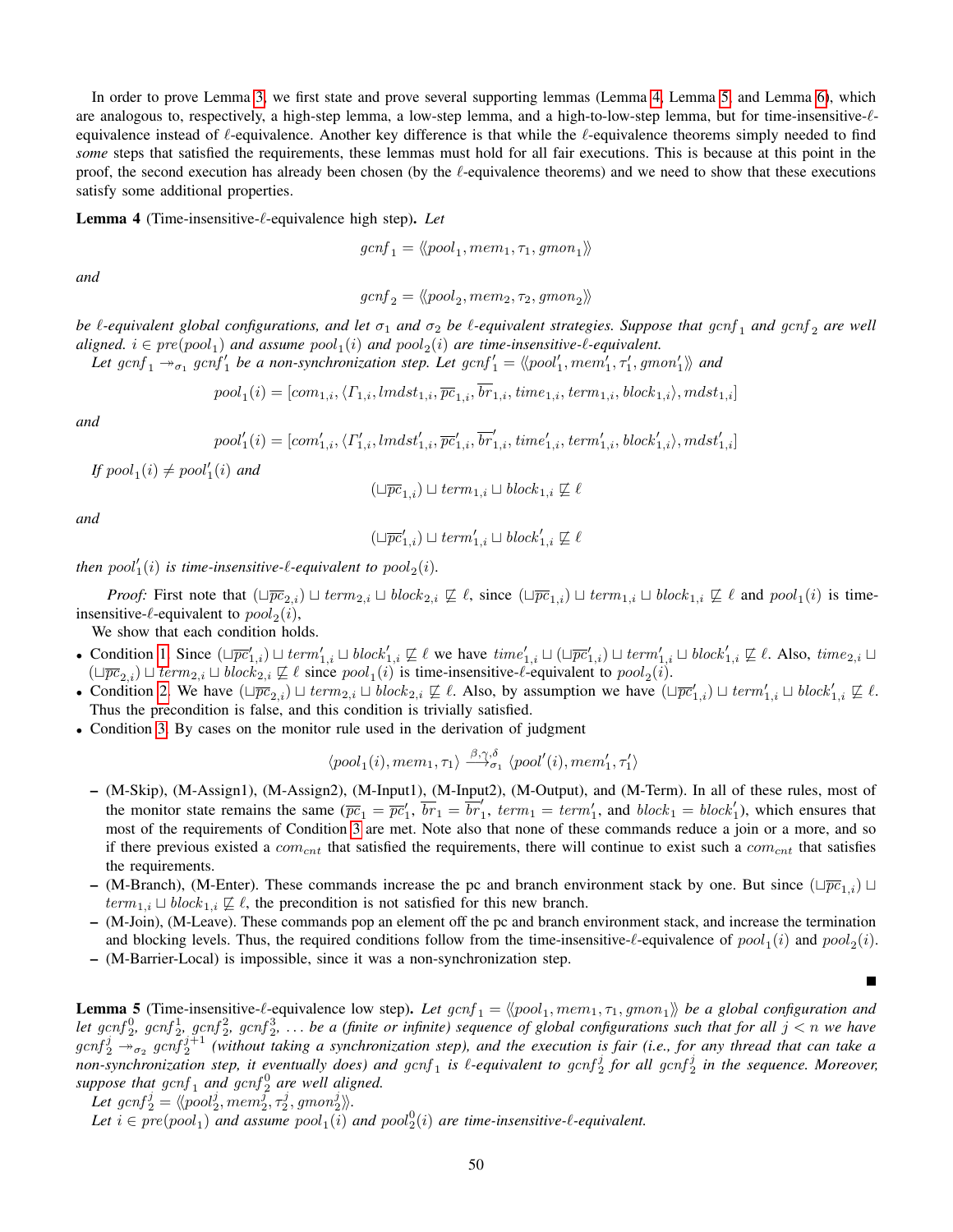Let  $gcnf_1 \rightarrow_{\sigma_1} gcnf'_1$  be a non-synchronization step. Let  $gcnf'_1 = \langle pool'_1, mem'_1, \tau'_1, gmon'_1 \rangle \rangle$  and

 $pool_1(i) = [com_{1,i},\langle \Gamma_{1,i},lmdst_{1,i}, \overline{pc}_{1,i}, \overline{br}_{1,i}, time_{1,i}, term_{1,i}, block_{1,i}\rangle, mdst_{1,i}]$ 

*and*

$$
pool'_1(i) = [com'_{1,i}, \langle \varGamma'_{1,i}, lmdst'_{1,i}, \overline{pc}'_{1,i}, \overline{br}'_{1,i}, time'_{1,i}, term'_{1,i}, block'_{1,i}\rangle, mdst'_{1,i}]
$$

*If*  $pool_1(i) \neq pool'_1(i)$  *and* 

$$
(\sqcup \overline{pc}_{1,i}) \sqcup term_{1,i} \sqcup block_{1,i} \sqsubseteq \ell
$$

then there exists a k such that for all  $j \in 1..k$ ,  $pool_2^j(i) = pool_2^0(i)$  and  $pool_2^k(i) \neq pool_2^{k+1}(i)$  and  $pool_1'(i)$  is time-insensitive- $\ell$ -equivalent to  $pool_2^{k+1}(i)$  (i.e., the next step that thread i takes is to an equivalent thread state).

*Proof:* Assume  $pool_1(i) \neq pool'_1(i)$  and  $(\sqcup \overline{pc}_{1,i}) \sqcup term_{1,i} \sqcup block_{1,i} \sqsubseteq \ell$ .

Since  $pool_1(i)$  and  $pool_2^0(i)$  are time-insensitive- $\ell$ -equivalent, by Condition [2](#page-49-3) of Definition [6](#page-49-5) we have  $time_{1,i} = time_{2,i}^k$ and  $term_{1,i} = term_{2,i}^k$  and  $block_{1,i}^k = block_{2,i}^k$  and  $\overline{pc}_{1,i} = \overline{pc}_{2,i}^k$  and  $\overline{br}_{1,i} = \overline{br}_{2,i}^k$  and  $com_{1,i} = com_{2,i}^k$  and for all x,  $\Gamma_{1,i}\langle x\rangle = \Gamma_{2,i}^k\langle x\rangle.$ 

Moreover, since the step  $\varrho cnf_1 \rightarrow_{\sigma_1} \varrho cnf'_1$  was not a synchronization step, we have

$$
\langle pool_1(i),mem_1, \tau_1 \rangle \xrightarrow{\epsilon, \epsilon, \epsilon} \langle pool'_1(i),mem'_1, \tau'_1 \rangle
$$

and thus, by inversion on the inference rule in Figure [1,](#page-7-1)

$$
(com_{1,i},mem_1, \tau_1) \xrightarrow{\alpha,\epsilon} com'_{1,i},mem'_1, \tau'_1)
$$

and

$$
\langle \Gamma_{1,i},lmdst_{1,i},\overline{pc}_{1,i},\overline{br}_{1,i},time_{1,i},term_{1,i},block_{1,i}\rangle\longrightarrow_{perm}^{\epsilon,\alpha}\langle \Gamma'_{1,i},lmdst'_{1,i},\overline{pc}'_{1,i},\overline{br}'_{1,i},time'_{1,i},term'_{1,i},block'_{1,i}\rangle
$$

Since the execution from  $gcnf_2^0$  is fair, the *i*th thread must be scheduled eventually. Assume that this occurs after k steps, i.e.,  $pool_2^k(i) \neq pool_2^{k+1}(i)$ .

We proceed by induction on the command  $com_{2,i}^k$ . We show that we can construct a derivation for

$$
\langle pool^{k}_2(i),mem^{k}_2,\tau^{k}_2\rangle \xrightarrow{\epsilon,\epsilon,\epsilon} \langle pool^{k+1}_2(i),mem^{k+1}_2,\tau^{k+1}_2\rangle
$$

such that  $pool'_1(i)$  is time-insensitive- $\ell$ -equivalent to  $pool_2^{k+1}(i)$ 

- $com_{2,i}^k =$  skip. Here,  $com_{2,i}^{k+1} = com'_{1,i} =$  stop and  $time_{1,i} = time_{2,i}^k = time'_{1,i} = time_{2,i}^{k+1}$  and  $term_{1,i} = term_{2,i}^k =$  $term'_{1,i} = term_{2,i}^{k+1}$  and  $block_{1,i}^k = block_{2,i}^k = block'_{1,i} = block_{2,i}^{k+1}$  and  $\overline{pc}_{1,i} = \overline{pc}_{2,i}^k = \overline{pc}'_{1,i} = \overline{pc}_{2,i}^{k+1}$  and  $\overline{br}_{1,i} = \overline{br}'_{2,i} = \overline{pc}^k_{1,i}$  $\overline{br}'_{1,i} = \overline{br}^{k+1}_{2,i}$  and for all  $x, \Gamma_{1,i}\langle x \rangle = \Gamma^k_{2,i}\langle x \rangle = \Gamma^l_{1,i}\langle x \rangle = \Gamma^{k+1}_{2,i}\langle x \rangle$ . The result follows trivially.
- $com_{2,i}^k = \text{stop; com. Here, } com_{2,i}^{k+1} = com'_{1,i} = com \text{ and } time_{1,i} = time_{2,i}^k = time_{1,i}^k = time_{2,i}^{k+1}$  and  $term_{1,i} =$  $term_{2,i}^k = term'_{1,i} = term_{2,i}^{k+1}$  and  $block_{1,i}^k = block_{2,i}^k = block'_{1,i} = block_{2,i}^{k+1}$  and  $\overline{pc}_{1,i} = \overline{pc}_{2,i}^k = \overline{pc}'_{1,i} = \overline{pc}_{2,i}^{k+1}$  and  $\overline{br}_{1,i} = \overline{br}_{2,i}^k = \overline{br}_{1,i}^{\prime} = \overline{br}_{2,i}^{\prime +1}$  and for all  $x, \Gamma_{1,i} \langle x \rangle = \Gamma_{2,i}^k \langle x \rangle = \Gamma_{1,i}^{\prime} \langle x \rangle = \Gamma_{2,i}^{k+1} \langle x \rangle$ . The result follows trivially.
- $com_{2,i}^k =$  stop. Here,  $com_{2,i}^{k+1} = com_{1,i}' =$  term and  $time_{1,i} = time_{2,i}^k = time_{1,i}' = time_{2,i}^{k+1}$  and  $term_{1,i} = term_{2,i}^k =$  $term'_{1,i} = term_{2,i}^{k+1} = \bot$  and  $block_{1,i}^k = block_{2,i}^k = block'_{1,i} = block_{2,i}^{k+1} = \bot$  and  $\overline{pc}_{1,i} = \overline{pc}_{2,i}^k = \overline{pc}'_{1,i} = \overline{pc}_{2,i}^{k+1} = \epsilon$  and  $\overline{br}_{1,i} = \overline{br}_{2,i}^k = \overline{br}_{1,i}^k = \overline{br}_{2,i}^{k+1} = \epsilon$  and for all  $x, T_{1,i} \langle x \rangle = \Gamma_{2,i}^k \langle x \rangle = \Gamma_{1,i}^l \langle x \rangle = \Gamma_{2,i}^{k+1} \langle x \rangle$ . The result follows trivially.
- $com_{2,i}^k = x := e.$

Here,  $com_{2,i}^{k+1} = com'_{1,i} = stop$  and  $time_{1,i} = time_{2,i}^k = time'_{1,i} = time_{2,i}^{k+1}$  and  $term_{1,i} = term_{2,i}^k = term'_{1,i} = term_{2,i}^{k+1}$ and  $block_{1,i}^k = block_{2,i}^k = block_{1,i}^k = block_{2,i}^{k+1}$  and  $\overline{pc}_{1,i} = \overline{pc}_{2,i}^k = \overline{pc}_{1,i}^{k+1} = \overline{pc}_{2,i}^{k+1}$  and  $\overline{br}_{1,i} = \overline{br}_{2,i}^k = \overline{br}_{1,i}^k = \overline{br}_{2,i}^{k+1}$ .

For the typing environment, there are two cases to consider. If  $lmdst_{1,i} \triangleright [$ maywrite $(x),$ mayread $(e),$ othersmightread $(x)]$ then  $\ell = \Gamma_{1,i} \langle e \rangle \sqcup time_{1,i} \sqcup (\sqcup \overline{pc}_{1,i}) \sqcup term_{1,i} \sqcup block_{1,i}$  and  $\ell \sqsubseteq \mathcal{L}(x)$  and  $\Gamma'_{1,i} = \Gamma_{1,i} \langle x \mapsto_{lmdst_{1,i}} \ell \rangle$ . But in this case, since  $lmdst_{1,i} = lmdst_{2,i}^k$ , and from the other equalities, we have  $\Gamma_{2,i}^{k+1} = \Gamma_{2,i}^k \langle x \mapsto_{lmdst_{2,i}} \ell \rangle$ , and the result follows.

The other case is that  $lmdst_{1,i}$   $\triangleright$   $[maywrite(x), mayread(e), exclusiveread(x)]$  and so  $\ell$  =  $\Gamma_{1,i}\langle e\rangle \sqcup time_{1,i} \sqcup (\sqcup \overline{pc}_{1,i}) \sqcup term_{1,i} \sqcup block_{1,i}$  and  $\Gamma'_{1,i} = \Gamma_{1,i}\langle x \mapsto_{lmdst_{1,i}} \ell \rangle$ . Here again, since  $lmdst_{1,i} = lmdst_{2,i}$ , and from the other equalities, we have  $\Gamma_{2,i}^{k+1} = \Gamma_{2,i}^k \langle x \mapsto_{lmdst_{2,i}} \ell \rangle$ , and the result follows.

•  $com_{2,i}^k$  = input *ch* to *x*. This case is nearly identical to the assignment case above.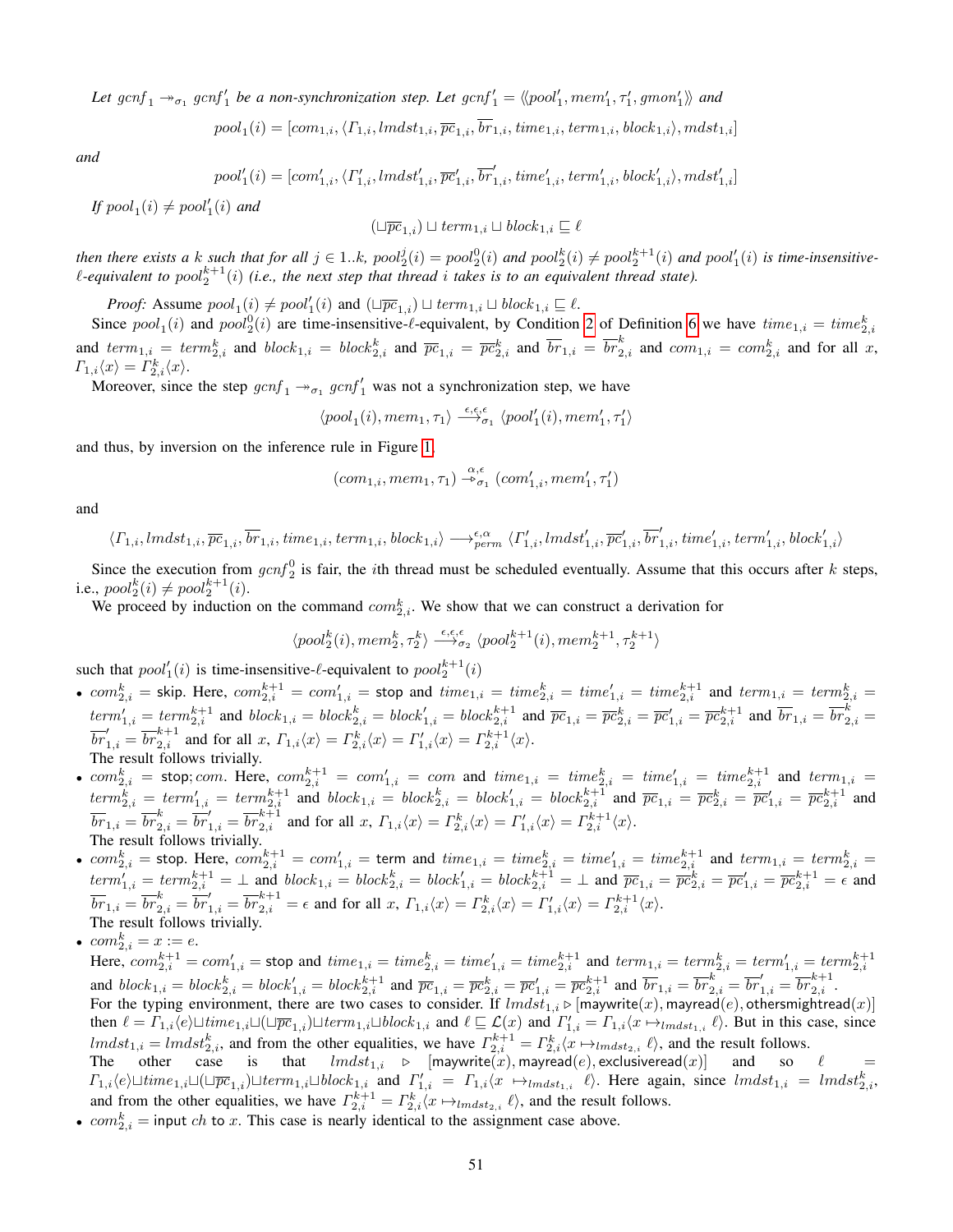$\bullet \;\; com_{2,i}^k = \textsf{output}\; e \;\textsf{to}\; ch.$ 

Here,  $com_{2,i}^{k+1} = com'_{1,i} = stop$  and  $time_{1,i} = time_{2,i}^k = time'_{1,i} = time_{2,i}^{k+1}$  and  $term_{1,i} = term_{2,i}^k = term'_{1,i} = term_{2,i}^{k+1}$ and  $block_{1,i}^k = block_{2,i}^k = block_{1,i}^k = block_{2,i}^{k+1}$  and  $\overline{pc}_{1,i} = \overline{pc}_{2,i}^k = \overline{pc}_{2,i}^k = \overline{pc}_{2,i}^{k+1}$  and  $\overline{br}_{1,i} = \overline{br}_{2,i}^k = \overline{br}_{1,i}^k = \overline{br}_{2,i}^{k+1}$  and for all  $x$ ,  $\Gamma_{1,i}\langle x\rangle = \Gamma_{2,i}^k\langle x\rangle = \Gamma_{1,i}'\langle x\rangle = \Gamma_{2,i}^{k+1}\langle x\rangle$ .

Moreover, we have  $lmdst_{1,i} \triangleright$  mayread $(e)$  and  $\varGamma_{1,i}(e) \sqcup time_{1,i} \sqcup (\sqcup \overline{pc}_{1,i}) \sqcup term_{1,i} \sqcup block_{1,i} \sqsubseteq ch$ . But since  $lmdst_{1,i} =$  $lmdst_{2,i}^k$ , and from the other equalities, we have  $lmdst_{2,i}^k \rhd$ mayread $(e)$  and  $\Gamma_{2,i}^k \langle e \rangle \sqcup time_{2,i}^k \sqcup (\sqcup \overline{pc}_{2,i}^k) \sqcup term_{2,i}^k \sqcup block_{2,i}^k \sqsubseteq ch$ . We can thus construct an appropriate derivation, and the result follows easily.

•  $com_{2,i}^k$  = while e do com od. Here,  $com_{2,i}^{k+1}$  =  $com'_{1,i}$  = more e do com od and  $time_{1,i} = time_{2,i}^k = time_{1,i}^k = time_{2,i}^{k+1}$ <br>and  $term_{1,i} = term_{2,i}^k = term'_{1,i} = term'_{2,i}$  and  $block_{1,i}^k = block_{2,i}^k = block_{1,i}^k = block_{2,i}^{k+1}$  and for all  $x, T_{1,i}\langle x \rangle =$  $\Gamma_{2,i}^k \langle x \rangle = \Gamma_{1,i}' \langle x \rangle = \Gamma_{2,i}^{k+1} \langle x \rangle.$ 

Also, we have  $lmdst_{1,i} \triangleright$  mayread(e) and

 $(\ell_{\mathsf{sb}}, \mathit{time}_{\mathsf{sb}}, \mathit{term}_{\mathsf{sb}}, \mathit{block}_{\mathsf{sb}}, \Gamma_{\mathsf{sb}}) = \mathsf{SB}(\mathsf{while} \ e \ \mathsf{do} \ \mathit{com} \ \mathsf{od}, \Gamma_{1,i}, \mathit{lmdst}_{1,i}, \overline{\mathit{pc}}_{1,i}, \mathit{time}_{1,i}, \mathit{term}_{1,i}, \mathit{block}_{1,i})$ 

and  $\overline{pc}_{1,i}' = \overline{pc}_{1,i} \cdot \ell_{\mathsf{s}\mathsf{b}}$  and  $\overline{br}'_{1,i} = \overline{br}_{1,i} \cdot (time_{\mathsf{s}\mathsf{b}}, term_{\mathsf{s}\mathsf{b}}, block_{\mathsf{s}\mathsf{b}}, \Gamma_{\mathsf{s}\mathsf{b}}).$ Since  $lmdst_{1,i}$  =  $lmdst_{2,i}^k$ , and from the other equalities, we have  $lmdst_{2,i}^k$   $\triangleright$  mayread $(e)$  and  $(\ell_{\sf sb}, \textit{time}_{\sf sb}, \textit{term}_{\sf sb}, \textit{block}_{\sf sb}, \Gamma_{\sf sb}) = \textsf{SB}(\textsf{while } e \textsf{ do } \textit{com } \textsf{ od}, \Gamma^k_{2,i}, \textit{lmds} t^k_{2,i}, \overline{pc}^k_{2,i}, \textit{time}_{2,i}^k, \textit{term}_{2,i}^k, \textit{block}_{2,i}^k).$ We can thus construct an appropriate derivation, where  $\overline{pc}_{2,i}^{k+1} = \overline{pc}_{2,i}^k \cdot \ell_{sb}$  and  $\overline{br}_{2,i}^{k+1} = \overline{br}_{2,i}^k \cdot (time_{sb}, term_{sb}, block_{sb}, F_{sb})$ , and the result follows easily.

•  $com_{2,i}^k =$  join. Here,  $com_{2,i}^{k+1} = com'_{1,i} =$  stop and  $\overline{pc}_{1,i} = \overline{pc}'_{1,i} \cdot \ell_{sb}$  and  $\overline{br}_{1,i} = \overline{br}'_{1,i} \cdot (time_{sb}, term_{sb}, block_{sb}, F_{sb})$ , and  $time_{1,i}^T = time_{1,i} \sqcup time_{sb} \sqcup \ell_{sb}$  and  $term_{1,i}^{\prime} = term_{1,i} \sqcup term_{sb}$  and  $block_{1,i}^{\prime} = block_{1,i} \sqcup block_{sb}$  and

$$
\Gamma'_{1,i} = \lambda x. \begin{cases} \Gamma_{1,i}(x) \sqcup \Gamma_{\mathsf{sb}}(x) & \text{if } x \in \text{pre}(\Gamma_{1,i}) \cap \text{pre}(\Gamma_{\mathsf{sb}}) \\ \Gamma_{1,i}(x) & \text{if } x \in \text{pre}(\Gamma_{1,i}) \setminus \text{pre}(\Gamma_{\mathsf{sb}}) \\ \text{undef} & \text{otherwise} \end{cases}
$$

We can easily construct an appropriate derivation, such that  $time'_{1,i} = time^{k+1}_{2,i}$  and  $term'_{1,i} = term^{k+1}_{2,i}$  and  $block'_{1,i} =$  $block_{2,i}^{k+1}$  and  $\overline{pc}_{1,i}' = \overline{pc}_{2,i}^{k+1}$  and  $\overline{br}_{1,i}' = \overline{br}_{2,i}^{k+1}$  and for all x,  $\Gamma_{1,i}'(x) = \Gamma_{2,i}^{k+1}(x)$ , whereupon the result follows trivially.

•  $com_{2,i}^k =$  if e then  $com_t$  else  $com_f$  fi. Here, either  $com'_{1,i} = com_t$  or  $com'_{1,i} = com_f$  and  $time_{1,i} = time_{2,i}^k = time'_{1,i}$  $time_{2,i}^{k+1}$  and  $term_{1,i} = term_{2,i}^k = term'_{1,i} = term_{2,i}^{k+1}$  and  $block_{1,i} = block_{2,i}^k = block_{1,i}^k = block_{2,i}^{k+1}$  and for all x,  $\Gamma_{1,i}\langle x\rangle = \Gamma_{2,i}^k\langle x\rangle = \Gamma_{1,i}'\langle x\rangle = \Gamma_{2,i}^{k+1}\langle x\rangle.$ 

Also, we have  $lmdst_{1,i} \triangleright$  mayread $(e)$  and

 $(\ell_{\mathsf{sb}}, \mathit{time}_{\mathsf{sb}}, \mathit{term}_{\mathsf{sb}}, \mathit{block}_{\mathsf{sb}}, \Gamma_{\mathsf{sb}}) = \mathsf{SB}(\mathsf{while} \; e \; \mathsf{do} \; \mathit{com} \; \mathsf{od}, \Gamma_{1,i}, \mathit{lmdst}_{1,i}, \overline{\mathit{pc}}_{1,i}, \mathit{time}_{1,i}, \mathit{term}_{1,i}, \mathit{block}_{1,i})$ 

and  $\overline{pc}_{1,i}' = \overline{pc}_{1,i} \cdot \ell_{\mathsf{s}\mathsf{b}}$  and  $\overline{br}'_{1,i} = \overline{br}_{1,i} \cdot (time_{\mathsf{s}\mathsf{b}}, term_{\mathsf{s}\mathsf{b}}, block_{\mathsf{s}\mathsf{b}}, \Gamma_{\mathsf{s}\mathsf{b}}).$ Since  $lmdst_{1,i}$  =  $lmdst_{2,i}^k$ , and from the other equalities, we have  $lmdst_{2,i}^k$   $\triangleright$  mayread $(e)$  and  $(\ell_{\sf sb}, \textit{time}_{\sf sb}, \textit{term}_{\sf sb}, \textit{block}_{\sf sb}, \Gamma_{\sf sb}) = \textsf{SB}(\textsf{while } e \textsf{ do } \textit{com } \textsf{ od}, \Gamma^k_{2,i}, \textit{lmds} t^k_{2,i}, \overline{pc}^k_{2,i}, \textit{time}_{2,i}^k, \textit{term}_{2,i}^k, \textit{block}_{2,i}^k).$ By Definition [2,](#page-29-0) we have  $\Gamma_{1,i}\langle e \rangle \sqsubseteq \ell_{\text{sb}}$ .

We consider two possible cases, based on whether  $\ell_{sb} \sqsubseteq \ell$ .

If  $\ell_{sb} \sqsubseteq \ell$  then by  $\ell$ -equivalence of  $gcnf_1$  and  $gcnf_2^k$ , we have  $mem_1(e) = mem_2^k(e)$ . Thus, based on the inference rules for conditionals,  $com'_{1,i} = com^{k+1}_{2,i}$ , and we can construct appropriate derivations such that  $pool'_1(i)$  is time-insensitive- $\ell$ -equivalent to  $pool_2^{k+1}(i)$  because all of the thread state is identical.

Otherwise,  $\ell_{sb} \not\sqsubseteq \ell$ , and so we don't know whether  $com'_{1,i} = com^{k+1}_{2,i}$ . However, in this case,  $(\Box \overline{pc}'_{1,i}) \Box term'_{1,i} \Box block'_{1,i} \not\sqsubseteq \ell$ and  $(\Box \overline{pc}_{2,i}^{k+1}) \Box term_{2,i}^{k+1} \Box block_{2,i}^{k+1} \not\sqsubseteq \ell$ , and so Condition [2](#page-49-3) of time-insensitive- $\ell$ -equivalence is trivially satisfied, as is Condition [3](#page-49-4) for  $j = |\overline{pc}_{2,i}^{k+1}|$ .

- $com_{2,i}^k =$  more e do  $com$  od. Here, either  $com_{1,i}' = com$ ; more e do  $com$  od or  $com_{1,i}' =$  stop, based on the value of  $mem<sub>1</sub>(e)$ . We consider these cases separately.
	- $-com'_{1,i} = com;$  more  $e$  do  $com$  od.

Here  $time_{1,i} = time'_{1,i}$  and  $term_{1,i} = term'_{1,i}$  and  $block_{1,i} = block'_{1,i}$  and for all  $x, T_{1,i}\langle x \rangle = \Gamma'_{1,i}\langle x \rangle$ .

Also, we have  $lmdst_{1,i} \triangleright$  mayread $(e)$  and  $\overline{pc}_{1,i}' = \overline{pc}_{1,i} = \overline{pc} \cdot \ell_{sb}$  and  $\overline{br}_{1,i}' = \overline{br}_{1,i} = \overline{br} \cdot (time_{sb}, term_{sb}, block_{sb}, F_{sb})$ . By Definition [2,](#page-29-0) we have  $\Gamma_{1,i}\langle e \rangle \sqsubseteq \ell_{\text{sb}}$ .

Since  $lmdst_{1,i}$  =  $lmdst_{2,i}^{k}$ , and from the other equalities, we have  $lmdst_{2,i}^{k} \triangleright$  mayread $(e)$  and  $\overline{br}_{2,i}^{k}$  =  $br \cdot (time_{sb}, term_{sb}, block_{sb}, \Gamma_{sb}).$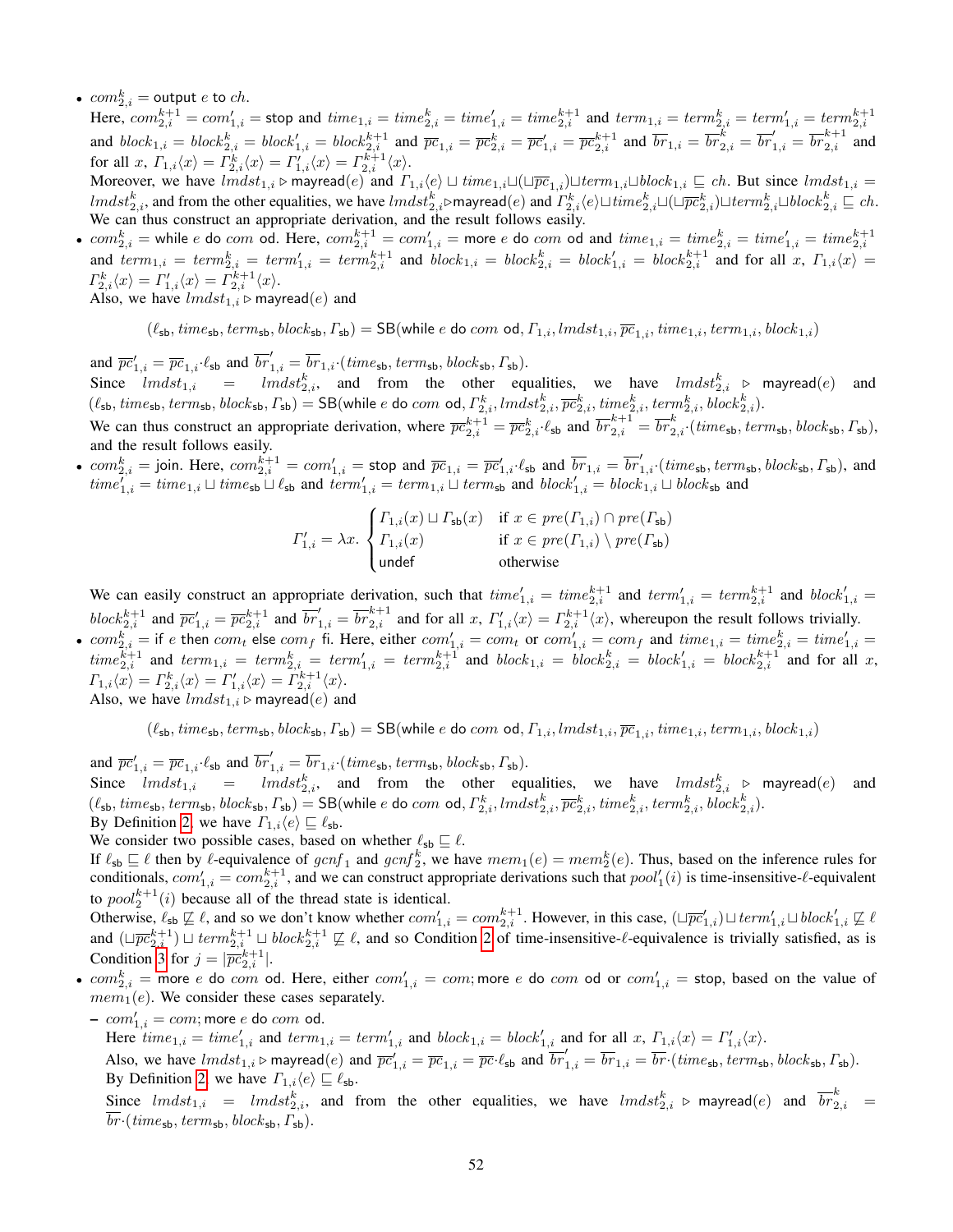We consider two possible cases, based on whether  $\ell_{sb} \sqsubseteq \ell$ .

If  $\ell_{sb} \sqsubseteq \ell$  then by  $\ell$ -equivalence of  $gcnf_1$  and  $gcnf_2^k$ , we have  $mem_1(e) = mem_2^k(e)$ . Thus, based on the inference rules for loops,  $com'_{1,i} = com^{k+1}_{2,i}$ , and we can construct appropriate derivations such that  $pool'_1(i)$  is time-insensitive- $\ell$ -equivalent to  $pool_2^{k+1}(i)$  because all of the thread state is identical.

Otherwise,  $\ell_{sb} \not\sqsubseteq \ell$ , and so we don't know whether  $com'_{1,i} = com^{k+1}_{2,i}$ . However, in this case,  $(\Box \overline{pc}'_{1,i}) \Box term'_{1,i} \Box block'_{1,i} \not\sqsubseteq \ell$ and  $(\Box \overline{pc}_{2,i}^{k+1}) \Box \text{ term}_{2,i}^{k+1} \Box \text{ block}_{2,i}^{k+1} \not\sqsubseteq \ell$ , and so Condition [2](#page-49-3) of time-insensitive- $\ell$ -equivalence is trivially satisfied, as is Condition [3](#page-49-4) for  $j = max(|\overline{pc}'_{1,i}|, |\overline{pc}_{2,i}^{k+1}|).$ 

$$
- \ com_{1,i}' = \mathsf{stop}.
$$

Here,  $lmdst_{1,i} \triangleright$  mayread $(e)$  and  $\overline{pc}_{1,i} = \overline{pc}'_{1,i} \cdot \ell_{sb}$  and  $\overline{br}_{1,i} = \overline{br}'_{1,i} \cdot (times_{sb}, term_{sb}, block_{sb}, F_{sb})$  and  $time'_{1,i} = time_{1,i} \sqcup$  $time_{sb} \sqcup \ell_{sb}$  and  $term'_{1,i} = term_{1,i} \sqcup term_{sb}$  and  $block'_{1,i} = block_{1,i} \sqcup block_{sb}$  and

$$
\Gamma'_{1,i} = \lambda x. \begin{cases} \Gamma_{1,i}(x) \sqcup \Gamma_{\mathsf{sb}}(x) & \text{if } x \in \text{pre}(\Gamma_{1,i}) \cap \text{pre}(\Gamma_{\mathsf{sb}}) \\ \Gamma_{1,i}(x) & \text{if } x \in \text{pre}(\Gamma_{1,i}) \setminus \text{pre}(\Gamma_{\mathsf{sb}}) \\ \text{undef} & \text{otherwise} \end{cases}
$$

Also, we have By Definition [2,](#page-29-0) we have  $\Gamma_{1,i}\langle e \rangle \sqsubseteq \ell_{\mathsf{sb}}$ .

Since  $lmdst_{1,i}$  =  $lmdst_{2,i}^k$ , and from the other equalities, we have  $lmdst_{2,i}^k \triangleright$  mayread $(e)$  and  $\overline{br}_{2,i}^k$  =  $\overline{br}'_{1,i}.(time_{sb}, term_{sb}, block_{sb}, \overline{r}_{sb}).$ 

We consider two possible cases, based on whether  $\ell_{sb} \sqsubseteq \ell$ .

If  $\ell_{sb} \sqsubseteq \ell$  then by  $\ell$ -equivalence of  $gcnf_1$  and  $gcnf_2^k$ , we have  $mem_1(e) = mem_2^k(e)$ . Thus, based on the inference rules for loops,  $com'_{1,i} = com^{k+1}_{2,i}$ , and we can construct appropriate derivations such that  $pool'_1(i)$  is time-insensitive- $\ell$ -equivalent to  $pool_2^{k+1}(i)$  because all of the thread state is identical.

Otherwise,  $\ell_{sb} \not\sqsubseteq \ell$ , and so we don't know whether  $com'_{1,i} = com^{k+1}_{2,i}$ . However, in this case,  $(\Box \overline{pc}'_{1,i}) \Box term'_{1,i} \Box block'_{1,i} \not\sqsubseteq \ell$ and  $(\Box \overline{pc}_{2,i}^{k+1}) \Box \text{ term}_{2,i}^{k+1} \Box \text{ block}_{2,i}^{k+1} \not\sqsubseteq \ell$ , and so Condition [2](#page-49-3) of time-insensitive- $\ell$ -equivalence is trivially satisfied, as is Condition [3](#page-49-4) for  $j = max(|\overline{pc}'_{1,i}|, |\overline{pc}^{k+1}_{2,i}|)$ .

•  $com_{2,i}^k =$  term. This case is impossible, as  $com_{1,i} = com_{2,i}^k$ , and there is no  $com'_{1,i}$  such that  $(com_{1,i}, mem_1, \tau_1) \stackrel{\alpha,\epsilon}{\rightarrow} \sigma$  $\rightarrow \sigma_1$  $(com'_{1,i}, mem'_{1}, \tau'_{1}).$ 

<span id="page-53-0"></span>**Lemma 6** (Time-insensitive- $\ell$ -equivalence high-to-low step). Let  $gcnf_1 = \langle pool_1, mem_1, \tau_1, gmon_1 \rangle$  be a global configuration and let  $gcnf_2^0$ ,  $gcnf_2^1$ ,  $gcnf_2^2$ ,  $gcnf_2^3$ , ... be a (finite or infinite) sequence of global configurations such that for all  $j < n$  we *have*  $gcnf_2^j \rightarrow_{\sigma_2} gcnf_2^{j+1}$  (without taking a synchronization step), and the execution is fair (i.e., for any thread that can take a non-synchronization step, it eventually does). Moreover, suppose that  $gcnf_1$  and  $gcnf_2^0$  are well aligned, and that  $gcnf_1$  is  $\ell$ -equivalent to gcnf<sup>2</sup> for all gcnf<sup>2</sup> in the sequence.

Let  $\text{genf}_2^j = \langle \langle \text{pool}_2^j, \text{mem}_2^j, \tau_2^j, \text{gmon}_2^j \rangle \rangle$ .

Let  $i \in pre(pool_1)$  and assume  $pool_1(i)$  and  $pool_2^0(i)$  are time-insensitive- $\ell$ -equivalent. Let  $gcnf_1 \rightarrow_{\sigma_1} gcnf'_1$  be a non-synchronization step. Let  $gcnf'_1 = \langle pool'_1, mem'_1, \tau'_1, gmon'_1 \rangle \rangle$  and

$$
pool_1(i) = [com_{1,i}, \langle \Gamma_{1,i}, \text{Imdst}_{1,i}, \overline{pc}_{1,i}, \overline{br}_{1,i}, \text{time}_{1,i}, \text{term}_{1,i}, \text{block}_{1,i} \rangle, mdst_{1,i}]
$$

*and*

$$
pool'_1(i) = [com'_{1,i}, \langle \varGamma'_{1,i}, lmdst'_{1,i}, \overline{pc}'_{1,i}, \overline{br}'_{1,i}, time'_{1,i}, term'_{1,i}, block'_{1,i}\rangle, mdst'_{1,i}]
$$

*If*  $pool_1(i) \neq pool'_1(i)$  *and* 

$$
(\sqcup \overline{pc}_{1,i}) \sqcup term_{1,i} \sqcup block_{1,i} \not\sqsubseteq \ell
$$

*and*

$$
(\sqcup \overline{pc}'_{1,i}) \sqcup term'_{1,i} \sqcup block'_{1,i} \sqsubseteq \ell
$$

then there exists a k such that  $pool'_1(i)$  is time-insensitive- $\ell$ -equivalent to  $pool_2^{k+1}(i)$  (i.e., the second configuration will take *some number of high steps, and eventually get to an equivalent thread state).*

*Proof:* Assume  $(\sqcup \overline{pc}_{1,i}) \sqcup term_{1,i} \sqcup block_{1,i} \not\sqsubseteq \ell$  and  $(\sqcup \overline{pc}_{1,i}') \sqcup term_{1,i}' \sqcup block_{1,i}' \sqsubseteq \ell$ . By examination of the monitor rules, we see that the only way this can be true is if the monitor rule used for the step is (M-Join) or (M-Leave), i.e., the thread is exiting the scope of an if command or while command. More specifically, we must have  $\overline{pc}_{1,i}' = \overline{pc}_{1,i} \cdot \ell_{sb}$  where  $\ell_{sb} \not\sqsubseteq \ell$ and  $\overline{br}'_{1,i} = \overline{br}_{1,i}$  (time<sub>sb</sub>, term<sub>sb</sub>, block<sub>sb</sub>,  $\Gamma_{sb}$ ) where term<sub>sb</sub>  $\Gamma$  and block<sub>sb</sub>  $\Gamma$  and block<sub>sb</sub>  $\Gamma$  and block<sub>sb</sub>  $\Gamma$  and block<sub>sb</sub>  $\Gamma$  and block<sub>sb</sub>  $\Gamma$  and block<sub>sb</sub>  $\Gamma$  and if command or w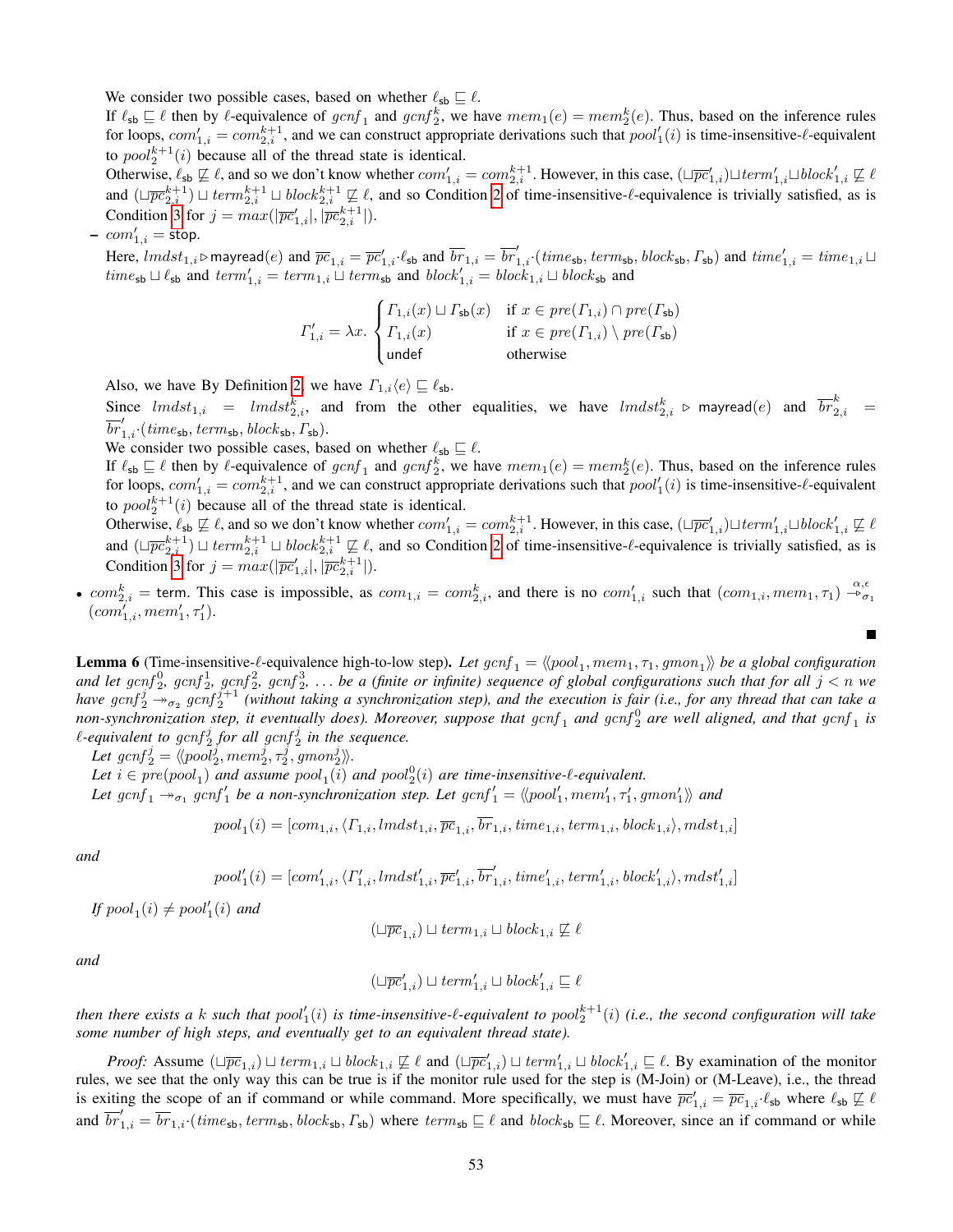command just finished, either  $com'_{1,i} = stop; com$  for some  $com$ , or  $com'_{1,i} = stop$ . We will assume that  $com'_{1,i} = stop; com$ , as the other case proceeds very similarly.

By Property [1,](#page-31-9) we have that  $(\ell_{sb}, time_{sb}, term_{sb}, block_{sb}, \Gamma_{sb})$  is a conservative approximation of the branching, timing, termination, and floating behavior for some thread state such that the execution of the ith thread had when it started the if command or while command that was just completed. Moreover, the join of the pc stack, termination, and blocking levels of the local monitor when it started the if command or while command was bounded above by  $\ell$  (since termination and blocking levels increase monotonically, and the pc stack follows a stack discipline).

Let  $j = |\overline{pc}_{1,i}| - 1$ . We have  $\overline{pc}_{1,i}(0) \sqcup \ldots \sqcup \overline{pc}_{1,i}(j-1) \sqcup term_{1,i} \sqcup block_{1,i} \sqsubseteq \ell$ , since  $\overline{pc}_{1,i}(0) \sqcup \ldots \sqcup \overline{pc}_{1,i}(j-1) = (\sqcup \overline{pc}'_{1,i}),$ and  $term_{1,i} \sqsubseteq term'_{1,i}$  and  $block_{1,i} \sqsubseteq block'_{1,i}$  and  $(\sqcup \overline{pc}'_{1,i}) \sqcup term'_{1,i} \sqcup block'_{1,i} \sqsubseteq \ell$ .

So because  $pool_1(i)$  and  $pool_2^0(i)$  are time-insensitive- $\ell$ -equivalent, we have that  $pool_1(i)$ .com =  $com_{cnt}$  for some com<sub>cnt</sub> and either  $pool_2^0(i)$ .com =  $com_{cnt}$  or  $pool_2^0(i)$ .com =  $com$ ; com<sub>cnt</sub> for some com'. Moreover, let  $pool_2^0(i)$ .lmon =  $\langle \Gamma_{2,i}^0, \overline{lm} \, \mathcal{S}_{2,i}^0, \overline{\mathcal{F}_{2,i}^0}, \overline{\mathcal{F}_{2,i}^0}, \text{time}_{2,i}^0, \text{term}_{2,i}^0, \text{block}_{2,i}^0 \rangle$ ; we have that  $\overline{\mathcal{F}_{2,i}^0}(j) = \overline{\mathcal{F}_{1,i}}(j) = (\ell_{\mathsf{sb}}, \text{time}_{\mathsf{sb}}, \text{term}_{\mathsf{sb}}, \text{block}_{\mathsf{sb}}, \Gamma_{\mathsf{sb}})$ .

Thus  $(\ell_{sb}, \text{time}_{sb}, \text{term}_{sb}, \text{block}_{sb}, \Gamma_{sb})$  is a conservative approximation for the command that  $pool_2^0(i)$  is in the middle of executing.

Since  $\ell_{sb} \not\sqsubseteq \ell$  and  $(\square \overline{pc}) \sqcup term \sqcup block \sqsubseteq \ell$  and  $term_{sb} \sqcup block_{sb} \sqsubseteq \ell$ , we have that for any execution through the command that  $pool_2^0(i)$  is in the middle of executing, it cannot encounter a while loop or possibly reach a state where the monitor might block (since otherwise the termination or blocking level would be at least  $\ell_{sb}$ , which is impossible, by the definition of conservative approximation). Since it cannot loop indefinitely or block, it must terminate.

Thus, we have that there exists a k such that  $pool_2^{k+1}(i)$ .com =  $pool'_1(i)$ .com.

Thus, we have that there exists a  $\kappa$  such that  $p_{\text{tot}_2}^2$  (*i*).com =  $p_{\text{tot}_1}(i)$ .com.<br>Consider the time-insensitive-*l*-equivalence of  $p_{\text{tot}_1}^1(i)$  and  $p_{\text{tot}_2}^1(i)$ . Conditions [2](#page-49-3) and [3](#page-49-4) of Definition [6](#page-49-5) follo from the fact that  $pool_2^{k+1}(i)$ .com =  $pool'_1(i)$ .com. By examining the (M-Join) and (M-Leave) monitor rules, we see that  $\ell_{sb} \sqsubseteq \text{time}_{1,i}'$ , and since  $\ell_{sb} \not\sqsubseteq \ell$ , we have  $\text{time}_{1,i}' \not\sqsubseteq \ell$ , thus satisfying Condition [1.](#page-49-2)

We can now prove Lemma [3.](#page-49-1)

*Proof of Lemma [3:](#page-49-1)* Let  $gcnf_1 = \langle pool_1, mem_1, \tau_1, gmon_1 \rangle$  and  $gcnf_2 = \langle pool_2, mem_2, \tau_2, gmon_2 \rangle$  be  $\ell$ -equivalent global configurations, and let  $\sigma_1$  and  $\sigma_2$  be  $\ell$ -equivalent strategies. Assume that  $gcnf_1$  and  $gcnf_2$  are well aligned.

Let  $\text{genf}_1' = \langle \text{good}_1', \text{mem}_1', \tau_1', \text{gmon}_1' \rangle$ .

Let  $\text{genf}_1 \rightarrow_{\sigma_1}^* \text{genf}_1'$  without executing a synchronization step.

Assume  $i \in pre(pool_1)$  and  $pool_1(i)$  and  $pool_2(i)$  are time-insensitive- $\ell$ -equivalent, and

$$
pool'_1(i) = [com'_i, \langle \Gamma'_i, lmdst'_i, \overline{pc}'_i, \overline{br}'_i, time'_i, term'_i, block'_i\rangle, mdst'_i]
$$

where

$$
(\sqcup \overline{pc}'_i) \sqcup term'_i \sqcup block'_i \sqsubseteq \ell.
$$

Suppose we have a fair execution from  $gcnf_2$  without executing a synchronization step (i.e., we do not get to choose how  $gcnf_2$  evolves, but each thread eventually gets the opportunity to make progress).

We proceed by induction on the length of the execution  $gcnf_1 \rightarrow_{\sigma_1}^* gcnf'_1$ .

Base case: Clearly if  $gcnf_1 = gcnf_1'$  then the result holds immediately.

Inductive case: Consider  $gcnf_1 \rightarrow_{\sigma_1} gcnf_1''$ . For notational convenience, let  $gcnf_1'' = \langle pool_1'', mem_1'', \tau_1'', gmon_1'' \rangle$ , and

$$
pool''_1(i) = [com''_{1,i}, \langle \varGamma''_{1,i}, lmdst''_{1,i}, \overline{pc''}_{1,i}, \overline{br''}_{1,i}, time''_{1,i}, term''_{1,i}, block''_{1,i}\rangle, mdst''_{1,i}].
$$

There are 4 (mutually exclusive and exhaustive) cases.

1)  $pool''_1(i) = pool_1(i)$ .

Here, the step  $gcnf_1 \rightarrow_{\sigma_1} gcnf''_1$  did not advance thread i, and so  $pool''_1(i)$  is time-insensitive- $\ell$ -equivalent to  $pool_2(i)$  as required.

 $2) \ \ \text{pool''_1}(i) \neq \text{pool}_1(i) \ \text{and} \ (\sqcup \overline{pc}_{1,i}) \sqcup \text{term}_{1,i} \sqcup \text{block}_{1,i} \not\sqsubseteq \ell \ \text{and} \ (\sqcup \overline{pc}_{1,i}'') \sqcup \text{term}_{1,i}'' \sqcup \text{block}_{1,i}'' \not\sqsubseteq \ell.$ Here, the ith thread took a step and had a high (time-exclusive) pc level before and after the step. By Lemma [4,](#page-50-0)  $pool''_1(i)$  is time-insensitive- $\ell$ -equivalent to  $pool_2(i)$  as required.

3)  $pool''_1(i) \neq pool_1(i)$  and  $(\sqcup \overline{pc}_{1,i}) \sqcup term_{1,i} \sqcup block_{1,i} \sqsubseteq \ell$ . Here, the ith thread took a step and had a low (time-exclusive) pc level before the step. By Lemma [5,](#page-50-1) the next step that thread  $i$  takes in the 2nd execution will be to a thread configuration that is time-insensitive- $\ell$ -equivalent, as required.

4)  $pool''_1(i) \neq pool_1(i)$  and  $(\sqcup \overline{pc}_{1,i}) \sqcup term_{1,i} \sqcup block_{1,i} \not\sqsubseteq \ell$  and  $(\sqcup \overline{pc''_{1,i}}) \sqcup term''_{1,i} \sqcup block''_{1,i} \sqsubseteq \ell$ . Here, the ith thread took a step and had a high (time-exclusive) pc level before the step, and a low (time-exclusive) pc level before the step.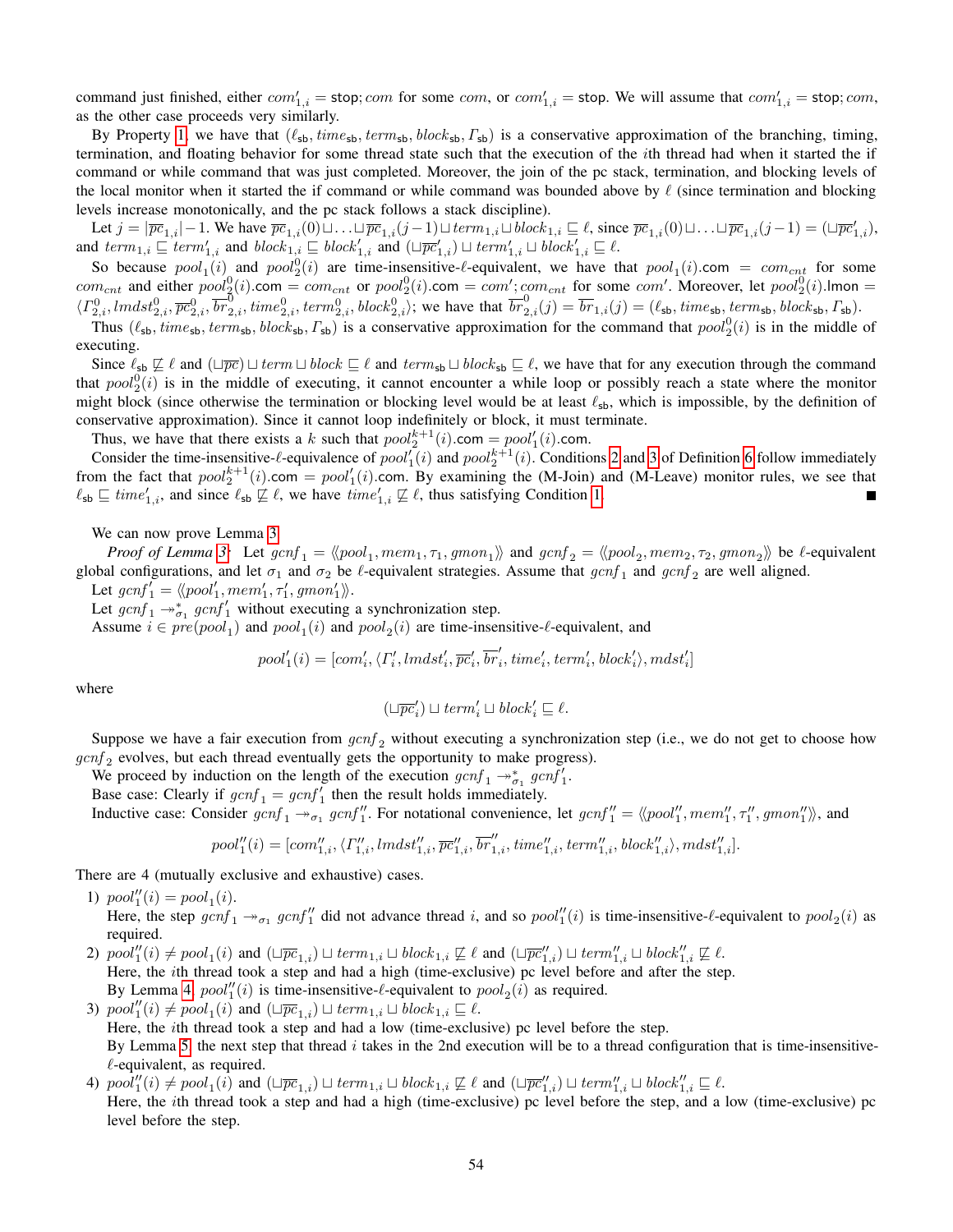By Lemma [6,](#page-53-0) thread i in the 2nd execution will eventually reach a thread configuration that is time-insensitive- $\ell$ -equivalent, as required.

 $\blacksquare$ 

We state and prove one additional lemma, that shows that time-insensitive- $\ell$ -equivalence is established when two  $\ell$ -equivalent local configurations go from a "low pc" to a "high pc".

<span id="page-55-1"></span>**Lemma** 7 (Establishment of time-insensitive- $\ell$ -equivalence). Let  $\ell$  be a security level. Let  $\sigma_1$  and  $\sigma_2$  be  $\ell$ -equivalent strategies *and let*

$$
lcnf_1 = \langle [com_1, \langle \Gamma_1, lmdst_1, \overline{pc}_1, \overline{br}_1, \text{time}_1, \text{term}_1, \text{block}_1 \rangle, mdst_1], \text{mem}_1, \tau_1 \rangle
$$

*and*

$$
lcnf_2 = \langle [com_2, \langle \Gamma_2, \text{Imdst}_2, \overline{pc}_2, \text{br}_2, \text{time}_2, \text{term}_2, \text{block}_2 \rangle, \text{mdst}_2], \text{mem}_2, \tau_2 \rangle
$$

*be*  $\ell$ -equivalent local configurations such that

 $time_1 \sqcup (\sqcup \overline{pc}_1) \sqcup term_1 \sqcup block_1 \sqsubseteq \ell.$ 

*let*

$$
lcnf_1' = \langle [com_1', \langle \Gamma_1', lmdst_1', \overline{pc}_1', \overline{br}_1', time_1', term_1', block_1' \rangle, mdst_1'], mem_1', \tau_1' \rangle
$$

*and*

$$
lcnf_2' = \langle [com_2', \langle \varGamma_2', lmdst_2', \overline{pc}_2', \overline{br}_2', time_2', term_2', block_2'\rangle, mdst_2'], mem_2', \tau_2' \rangle
$$

*be* `*-equivalent local configurations such that*

$$
time'_1 \sqcup (\sqcup \overline{pc}'_1) \sqcup term'_1 \sqcup block'_1 \not\sqsubseteq \ell.
$$

Let  $lcnf_1 \stackrel{\epsilon,\epsilon,\epsilon}{\longrightarrow} \frac{lcnf'_1}{\sigma_1}$  and  $lcnf_2 \stackrel{\epsilon,\epsilon,\epsilon}{\longrightarrow} \frac{lcnf'_2}{\sigma_2}$ . *Then thread states*

 $[com'_1, mc'_1, mdst'_1]$  and  $[com'_2, mc'_2, mdst'_2]$ 

*are time-insensitive-*`*-equivalent, where*

$$
mc'_1 = \langle \varGamma'_1, lmdst'_1, \overline{pc}'_1, \overline{br}'_1, time'_1, term'_1, block'_1 \rangle
$$

*and*

$$
nc_2' = \langle \Gamma_2',lmdst_2',\overline{pc}_2',\overline{br}_2',time_2',term_2',block_2' \rangle.
$$

*Proof:* By the definition of  $\ell$ -equivalence of local configurations (condition [7\)](#page-36-2), since

 $\gamma$ 

$$
time_1 \sqcup (\sqcup \overline{pc}_1) \sqcup term_1 \sqcup block_1 \sqsubseteq \ell
$$

we have

$$
time_2 \sqcup (\sqcup \overline{pc}_2) \sqcup term_2 \sqcup block_2 \sqsubseteq \ell
$$

and since

$$
\mathit{time}_1' \sqcup (\sqcup \overline{pc}_1') \sqcup \mathit{term}_1' \sqcup \mathit{block}_1' \not\sqsubseteq \ell
$$

we have

$$
time'_2 \sqcup (\sqcup \overline{pc}'_2) \sqcup term'_2 \sqcup block'_2 \not\sqsubseteq \ell.
$$

Thus Condition [1](#page-49-2) of time-insensitive- $\ell$ -equivalence holds.

For Conditions [2](#page-49-3) and [3](#page-49-4) of time-insensitive- $\ell$ -equivalence, consider how the pc level can be raised. It must be because one of the monitor rules M-Branch, M-Join, M-Enter, or M-Leave was used. In all of these cases, since the monitor states and commands of  $lcnf_1$  and  $lcnf_2$  were identical, the monitor states and commands of  $lcnf'_1$  and  $lcnf'_2$  are identical.

Having proven Lemma [3,](#page-49-1) we can now state and prove the global barrier theorem.

<span id="page-55-0"></span>**Theorem 13** (Global barrier). Let gcnf<sub>1</sub> and gcnf<sub>2</sub> be  $\ell$ -equivalent global configurations, and let  $\sigma_1$  and  $\sigma_2$  be  $\ell$ -equivalent *strategies. Assume that*  $gcnf_1$  *and*  $gcnf_2$  *are well aligned.* 

*Suppose*  $gcnf_1 \rightarrow_{\sigma_1} gcnf'_1$  by all live thread configurations taking a synchronization step (i.e., second rule of Figure [2\)](#page-7-2).

There exists a finite sequence of global configurations  $gcnf_2^0$ ,  $gcnf_2^1$ , ...,  $gcnf_2^n$ ,  $gcnf_2^{n+1}$ , such that  $gcnf_2^0 = gcnf_2$  and for all  $i < n$  we have  $gcnf_2^{i} \rightarrow \sigma_2 gcnf_2^{i+1}$  (without taking a synchronization step), and  $gcnf_2^n \rightarrow \sigma_2 gcnf_2^{n+1}$  is a synchronization step. Moreover, for all  $0 \le i \le n$  we have that  $gcnf_2^i$  is  $\ell$ -equivalent to  $gcnf_1$  and  $gcnf_2^{n+1}$  is  $\ell$ -equivalent to  $gcnf'_1$ .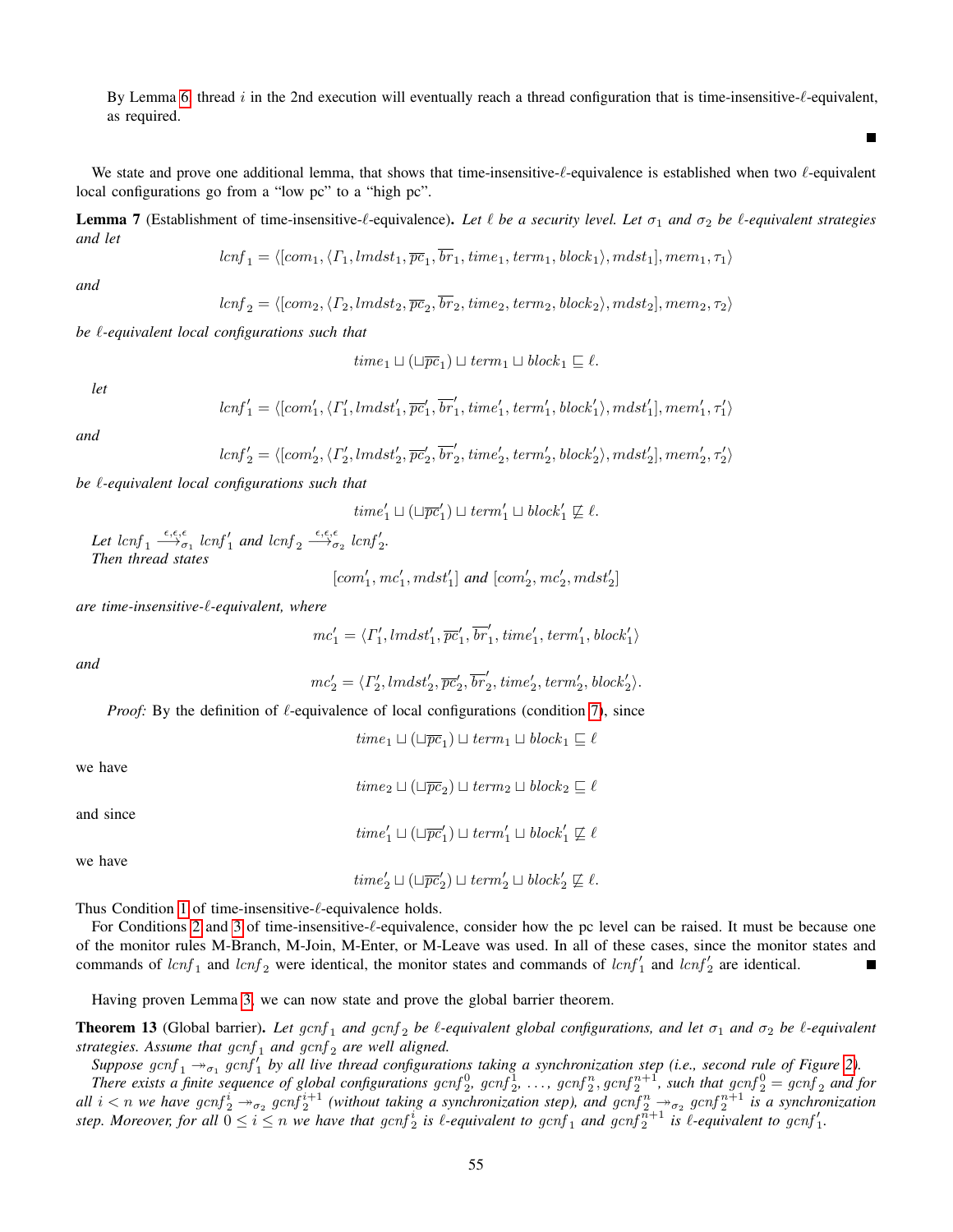*Proof:* Let  $gcnf_1 = \langle \langle pool_1, mem_1, \tau_1, gmon_1 \rangle \rangle$  and  $gcnf_2 = \langle \langle pool_2, mem_2, \tau_2, gmon_2 \rangle \rangle$ .

First, construct a fair schedule for the second execution (i.e., that gives each thread in  $\text{genf}_2$  infinitely many time steps). Execute  $\text{genf}_2$  using that schedule, preventing barrier synchronization steps. Note that at this point, the execution may be finite (if all threads either get stuck, terminate, or reach a barrier), or infinite (if at least one thread diverges).

Now consider each thread  $i \in pre(pool<sub>1</sub>)$ . Let

 $pool_1(i) = [com_1^i, \langle \Gamma_1^i, lmdst_1^i, \overline{pc}_1^i, \overline{br}_1^i, time_1^i, term_1^i, block_1^i \rangle, mdst_1^i]$ 

and

$$
pool_2(i) = [com_2^i, \langle \varGamma_2^i, \operatorname{Imdst}_2^i, \overline{pc}_2^i, \overline{br}_2^i, \operatorname{time}_2^i, \operatorname{term}_2^i, \operatorname{block}_2^i \rangle, \operatorname{mdst}_2^i].
$$

If  $time_1^i \sqcup (\sqcup \overline{pc}_1^i) \sqcup term_1^i \sqcup block_1^i \sqsubseteq \ell$  then, by  $\ell$ -equivalence of  $gcnf_1$  and  $gcnf_2$  we have  $time_1^i = time_2^i$  and  $term_1^i = term_2^i$ and  $block^{\overline{i}}_1 = block^{\overline{i}}_2$  and  $\overline{pc}^i_1 = \overline{pc}^i_2$  and  $\overline{br}^i_1 = \overline{br}^i_2$  and  $com^i_1 = com^i_2$  and for all x,  $\Gamma^i_1(x) = \Gamma^i_2(x)$ . This implies that (1) if thread  $i \notin alive(pool_1)$ , then  $com_1^i = \text{term} = com_2^i$ , and so  $i \notin alive(pool_2)$ ; and (2) if  $i \in alive(pool_1)$  then  $pool_1(i)$  is ready to execute the barrier step, and all pre-conditions are satisfied, and thus  $pool_2(i)$  is also ready to execute the barrier.

Otherwise,  $\text{time}_1^i \sqcup (\sqcup \overline{pc}_1^i) \sqcup \text{term}_1^i \sqcup \text{block}_1^i \sqsubseteq \ell$  but  $(\sqcup \overline{pc}_1^i) \sqcup \text{term}_1^i \sqcup \text{block}_1^i \sqsubseteq \ell$ . Consider the execution that lead up to  $gcnf_1$ . There was some step from one global configuration to some global configuration  $gcnf_1^{init}$  such that the timing-inclusive program counter level (i.e.,  $time \sqcup (\sqcup \overline{pc}) \sqcup term \sqcup block)$  was  $\sqsubseteq \ell$  before the step, and  $\not\sqsubseteq \ell$  after the step, and remained  $\not\sqsubseteq \ell$  until  $gcnf_1$  was reached. Note that since that step, no synchronization step could have been taken during the execution. If we consider the execution that lead to  $gcnf_1$ , there was some global configuration  $gcnf_2^{init}$  such that  $gcnf_1^{init}$  and  $gcnf_2^{init}$  are  $\ell$ -equivalent, and  $gcnf_2^{init} \rightarrow_{\sigma_2}^* gcnf_2$ . Note that the *i*th thread of  $gcnf_1^{init}$  is time-insensitive- $\ell$ -equivalent to the *i*th thread of  $gcnf_2^{init}$ , by Lemma [7.](#page-55-1) Then, by Lemma [3,](#page-49-1) the execution from  $gcnf_2^{init}$  to  $gcnf_2$  and beyond will eventually reach a global configuration  $gcnf'_{2} = \langle \langle pool'_{2}, mem'_{2}, \tau'_{2}, gmon'_{2} \rangle \rangle$  such that  $gcnf'_{2}(i) = [com'_{2}, \langle \Gamma'_{2}, Imdst'_{2}, \overline{pc}'_{2}, \overline{br'_{2}}, time'_{2}, term'_{2}, block'_{2}\rangle, mdst'_{2}]$  is timeinsensitive- $\ell$ -equivalent to  $pool_1(i)$ . Since  $(\Box \overline{pc}_1^i) \Box term_1^i \Box block_1^i \sqsubseteq \ell$ , by Definition [6](#page-49-5) (Condition [2\)](#page-49-3), we have that  $time_1^i = time_2'$ and  $term_1^i = term'_2$  and  $block_1^i = block'_2$  and  $overline{pc}_1^i = \overline{pc}'_2$  and  $overline{br}_1^i = \overline{br}'_2$  and  $com_1^i = com'_2$  and for all x,  $\Gamma_1^i(x) = \Gamma_2'(x)$ . This implies that (1) if thread  $i \notin alive(pool_1)$ , then  $com_1^i = \text{term} = com_2^i$ , and so  $i \notin alive(pool_2)$ ; and (2) if  $i \in alive(pool_1)$ then  $pool_1(i)$  is ready to execute the barrier step, and all pre-conditions are satisfied, and thus  $pool_2'(i)$  is also ready to execute the barrier.

Thus, since each thread i eventually reaches the barrier or terminates, and no thread can take a step over the barrier until all non-terminated threads are ready to step over the barrier, we have that there is a finite sequence of global configurations  $gcnf_2^0$ ,  $gcnf_2^1, \ldots, gcnf_2^n$ , such that  $gcnf_2^0 = gcnf_2$  and for all  $i < n$  we have  $gcnf_2^i \rightarrow_{\sigma_2} gcnf_2^{i+1}$  (without taking a synchronization step). By induction on this execution, we can show, by repeated application of Theorem [12,](#page-48-1) that for all  $0 \le i \le n$  we have that  $gcnf_2^i$  is  $\ell$ -equivalent to  $gcnf_1$ .

Thus,  $gcnf_2^n$  can take a barrier step, since all preconditions for the barrier step are satisfied:  $gcnf_2^n \rightarrow_{\sigma_2} gcnf_2^{n+1}$ . We now need to show that  $gcnf_2^{n+1}$  is  $\ell$ -equivalent to  $gcnf_1'$ . To give names to the components of  $gcnf_1'$ ,  $gcnf_2^n$ , and  $gcnf_2^{n+1}$  let

$$
\mathit{genf}_1' = \langle\!\langle pool'_1, mem'_1, \tau'_1, gmon'_1 \rangle\!\rangle
$$

and

$$
\textit{genf}_2^n = \langle\!\langle \textit{pool}_2^n, \textit{mem}_2^n, \tau_2^n, \textit{gmon}_2^n \rangle\!\rangle
$$

and

$$
gcnf_2^{n+1} = \langle \langle pool_2^{n+1}, mem_2^{n+1}, \tau_2^{n+1}, gmon_2^{n+1} \rangle \rangle
$$

and

$$
pool'_1(i) = [com'_{1,i}, \langle \varGamma'_{1,i}, lmdst'_{1,i}, \overline{pc}'_{1,i}, \overline{br}'_{1,i}, time'_{1,i}, term'_{1,i}, block'_{1,i}\rangle, mdst'_{1,i}]
$$

and

and

$$
pool_2^n(i) = [com^n_{2,i}, \langle \varGamma^n_{2,i}, lmdst^n_{2,i}, \overline{pc}^n_{2,i}, \overline{br}^n_{2,i}, time^n_{2,i}, term^n_{2,i}, block^n_{2,i}\rangle, mdst^n_{2,i}]
$$

$$
pool^{n+1}_2(i) = [com^{n+1}_{2,i}, \langle \varGamma^{n+1}_{2,i}, !mdst^{n+1}_{2,i}, \overline{pc}^{n+1}_{2,i}, \overline{br}^{n+1}_{2,i}, time^{n+1}_{2,i}, term^{n+1}_{2,i}, block^{n+1}_{2,i}\rangle, mdst^{n+1}_{2,i}].
$$

Note that we have  $alive(pool'_1) = alive(pool_2^{n+1})$ , and that the annotation requests in both executions are identical (since annotation requests come from the commands, which are identical).

Note that since  $gcnf_2^n$  is  $\ell$ -equivalent to  $gcnf_1$  and the barrier step does not modify the trace or memory, or domain of the pool states, we have that  $\tau'_1 \downarrow \ell = \tau_2^{n+1} \downarrow \ell$  and  $pre(pool'_1) = pre(pool_2^{n+1})$ .

It just remains to show that  $\forall i \in pre(pool'_1) : \langle pool'_1(i), mem'_1, \tau'_1 \rangle$  is  $\ell$ -equivalent to  $\langle pool_2^{n+1}(i), mem_2^{n+1}, \tau_2^{n+1} \rangle$ . Let  $i \in pre(pool'_1)$ . We will apply Theorem [9.](#page-44-0) Note that if  $time_{2,i}^n \sqcup (\sqcup \overline{pc}_{2,i}^n) \sqcup term_{2,i}^n \sqcup block_{2,i}^n \sqsubseteq \ell$ , then from  $\ell$ -equivalence of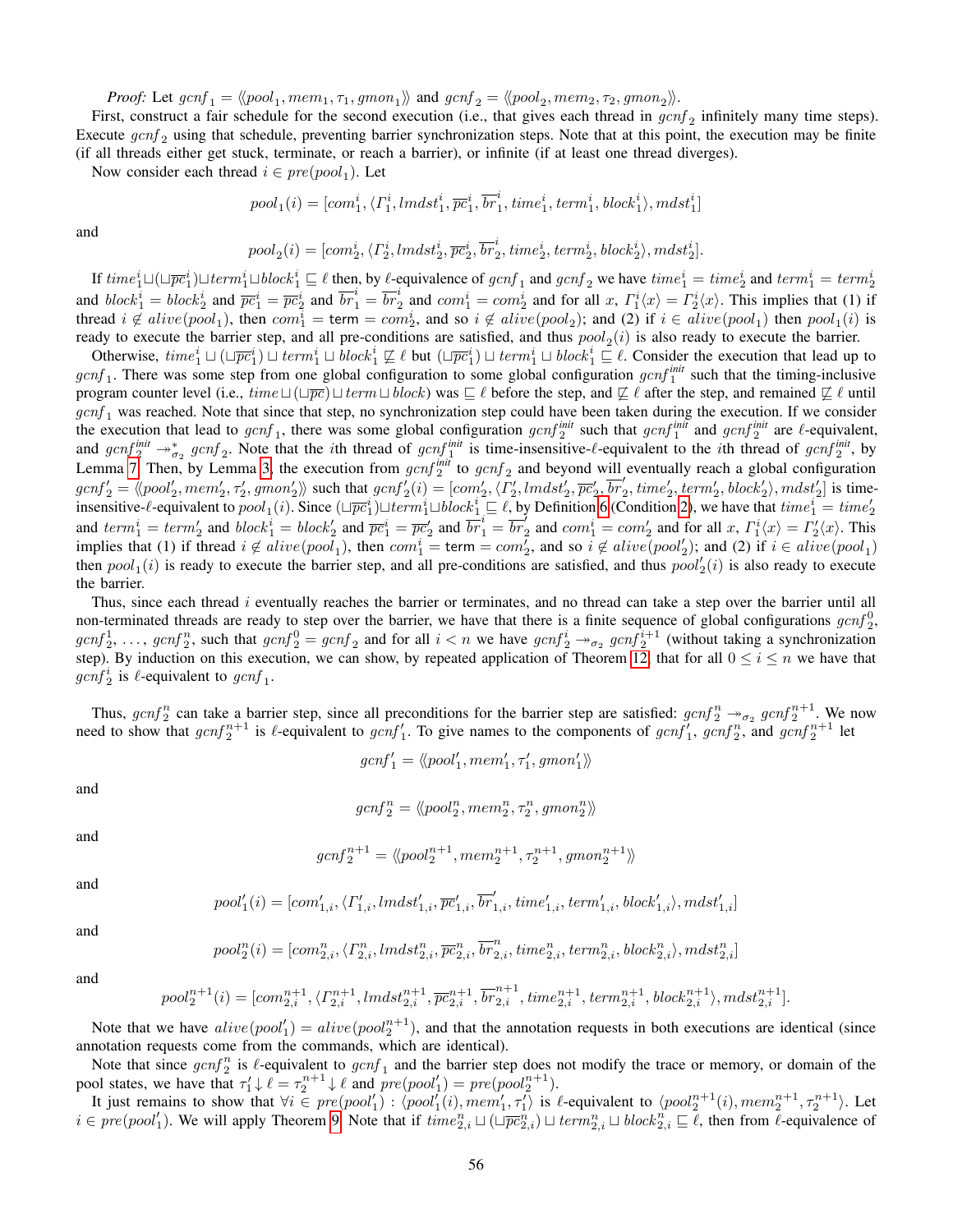$\langle pool_1(i), mem_1, \tau_1 \rangle$  and  $\langle pool_2^n(i), mem_2^n, \tau_2^n \rangle$ , the preconditions of Theorem [9](#page-44-0) are satisfied. Otherwise, if  $time_{2,i}^n \sqcup (\sqcup \overline{pc}_{2,i}^n) \sqcup$ term<sup>n</sup><sub>2,i</sub>  $\Box$  block<sup>n</sup><sub>2,i</sub>  $\Box$   $\ell$ , then, by construction,  $pool_1(i)$  is time-insensitive- $\ell$ -equivalent to  $pool_2^n(i)$ , and the preconditions of Theorem [9](#page-44-0) are satisfied. Either way, we can apply Theorem [9](#page-44-0) and get the required result.

#### *G. Finally, the soundness proof*

Using the previously defined lemmas, we now define the key lemma, which says that given  $\ell$ -equivalent global configurations, when one configuration takes a step, the other configuration can take zero or more steps to an  $\ell$ -equivalent global configuration.

<span id="page-57-0"></span>**Lemma 8.** Let gcnf<sub>1</sub> and gcnf<sub>2</sub> be l-equivalent global configurations, and let  $\sigma_1$  and  $\sigma_2$  be l-equivalent strategies. Assume *that*  $gcnf_1$  *and*  $gcnf_2$  *are well aligned.* 

*If*  $gcnf_1 \rightarrow_{\sigma_1} gcnf_1'$  *then there exists*  $gcnf_2'$  *such that*  $gcnf_2 \rightarrow_{\sigma_2}^* gcnf_2'$  *and*  $gcnf_1'$  *and*  $gcnf_2'$  *are*  $\ell$ *-equivalent and*  $gcnf_1'$ and  $gcnf'_2$  are well aligned.

*Proof:* Consider the possible derivations of  $gcnf_1 \rightarrow_{\sigma_1} gcnf'_1$ . If the step was due to a barrier synchronization, then the result holds immediately by Theorem [13.](#page-55-0) Otherwise, if the step was an individual thread, then it was either a low step or a high step. If it was a low step, the result follows by Theorem [11,](#page-48-0) and if it was a high step, the result follows by Theorem [12.](#page-48-1)

We are now ready to prove Theorem [3.](#page-14-2)

*Proof of Theorem [3:](#page-14-2)* Let  $pool \in PSt, \sigma \in \Sigma$ , and  $\langle \langle pool', mem', \tau', gmon' \rangle \rangle \in reach_{\sigma}(pool)$ . Let  $\ell$  be a security level. We need to show that

$$
\kappa(\ell, pool, \tau') = \{ \sigma' \in \Sigma \mid \sigma =_{\ell} \sigma' \}
$$

where

$$
\kappa(\ell, pool, \tau') = \{\sigma' \in \Sigma \mid \exists \langle pool'',mem'', \tau'',gmon'' \rangle \} \in reach_{\sigma'}(pool) : \tau'' \downarrow \ell = \tau' \downarrow \ell \}
$$

Let  $\sigma'$  be a strategy such that  $\sigma =_{\ell} \sigma'$ . We need to show that  $\sigma' \in \kappa(\ell, pool, \tau')$ . That is, we need to show that there exists  $\langle \langle pool'',mem'',\tau'',gmon'' \rangle \rangle \in reach_{\sigma'}(pool)$  such that  $\tau'' \downarrow \ell = \tau' \downarrow \ell$ .

Since  $\langle \langle pool',mem', \tau',gmon' \rangle \rangle \in reach_{\sigma} (pool),$  there is an execution  $\langle \langle pool,mem_{init}, \tau_{init},gmon_{init} \rangle \rightarrow_{\sigma}^{*}$  $\langle \langle pool', mem',\tau',gmon' \rangle \rangle.$ 

First note that  $\langle pool, mem_{init}, \tau_{init}, gmon \rangle$  is  $\ell$ -equivalent to itself, and so by repeated applications of Lemma [8,](#page-57-0) we can construct a global configuration  $\langle \langle pool'' , mem'' , \tau'' , gmon'' \rangle \rangle$  such that

 $\langle \hspace{-0.2em} \langle pool,mem_{init}, \tau_{init}, gmon_{init} \rangle \rightarrow^*_{\sigma'} \langle \hspace{-0.2em} \langle pool'',mem'', \tau'', gmon'' \rangle \rangle$ 

and  $\langle pool'',mem'', \tau'', gmon'' \rangle$  is  $\ell$ -equivalent to  $\langle pool', mem', \tau', gmon' \rangle$ . From the definition of  $\ell$ -equivalence for global configurations (Definition [4\)](#page-37-2), we have  $\tau'' \downarrow \ell = \tau' \downarrow \ell$  as required.

 $\blacksquare$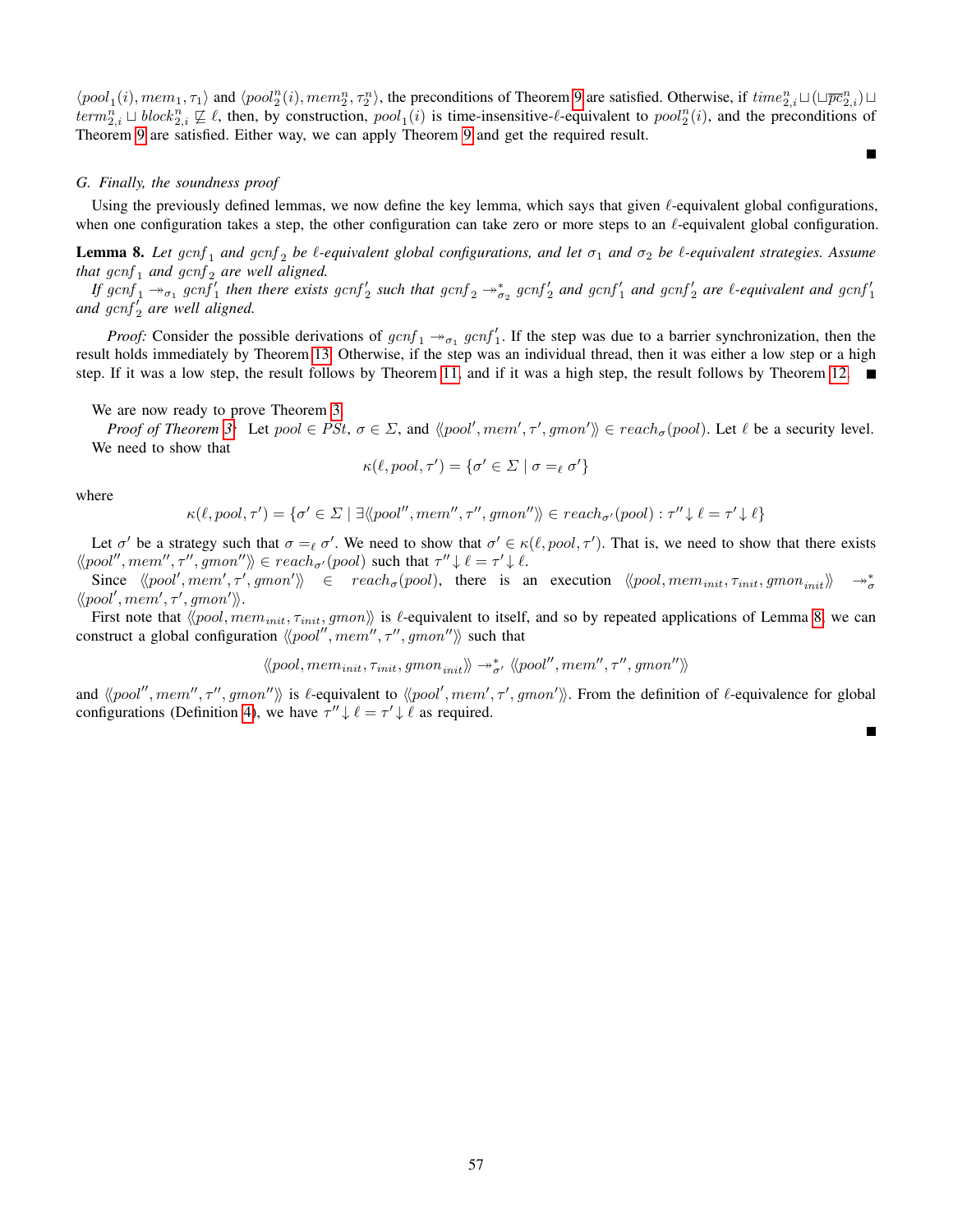## <span id="page-58-0"></span>APPENDIX F SOUNDNESS OF STATIC BOUNDS ORACLE

In this section we define the static bounds oracle, and sketch the proof of its soundness.

## STATIC-SKIP

|               | $\Gamma$ , $lmdst, \overline{pc}, \overline{br}, time, term, block \vdash \mathsf{skip}: \bot, \overline{pc}, \overline{br}, \Gamma, time, term, block$                                                                                                                                                                                                                                                                                                                                                                                                                    |
|---------------|----------------------------------------------------------------------------------------------------------------------------------------------------------------------------------------------------------------------------------------------------------------------------------------------------------------------------------------------------------------------------------------------------------------------------------------------------------------------------------------------------------------------------------------------------------------------------|
| STATIC-ASSIGN |                                                                                                                                                                                                                                                                                                                                                                                                                                                                                                                                                                            |
|               | $\ell = \Gamma \langle e \rangle \sqcup \mathit{time} \sqcup (\sqcup \overline{pc}) \sqcup \mathit{term} \sqcup \mathit{block} \qquad \Gamma' = \Gamma \langle x \mapsto_{\mathit{lmdst}} \ell \rangle$                                                                                                                                                                                                                                                                                                                                                                    |
|               | if $lmdst \triangleright [maywrite(x), mayread(e), othersmightread(x)]$ and $\ell \sqsubseteq \mathcal{L}(x)$                                                                                                                                                                                                                                                                                                                                                                                                                                                              |
|               |                                                                                                                                                                                                                                                                                                                                                                                                                                                                                                                                                                            |
|               | $blockblock' = \begin{cases} block & \text{if } lmdst \triangleright [\text{maywrite}(x), \text{mayread}(e), \text{otherwise}) \\ block & \text{if } lmdst \triangleright [\text{maywrite}(x), \text{mayread}(e), \text{exclusiveread}(x)] \\ block \sqcup term \sqcup time \sqcup (\sqcup \overline{pc}) & \text{otherwise} \end{cases}$                                                                                                                                                                                                                                  |
|               | $\overline{\Gamma, lmdst, \overline{pc}, \overline{br}, \textit{time}, \textit{term}, \textit{block} \vdash x := e : \bot, \overline{pc}, \overline{br}, \Gamma', \textit{time}, \textit{term}, \textit{block}'$                                                                                                                                                                                                                                                                                                                                                           |
| STATIC-INPUT  |                                                                                                                                                                                                                                                                                                                                                                                                                                                                                                                                                                            |
|               | $\ell^* = \text{time} \sqcup (\sqcup \overline{pc}) \sqcup \text{term} \sqcup \text{block}$ $\ell = \text{ch} \sqcup \ell^*$ $\Gamma' = \Gamma \langle x \mapsto \text{lmdst} \ell \rangle$                                                                                                                                                                                                                                                                                                                                                                                |
|               |                                                                                                                                                                                                                                                                                                                                                                                                                                                                                                                                                                            |
|               |                                                                                                                                                                                                                                                                                                                                                                                                                                                                                                                                                                            |
|               | $\label{eq:block} \textit{block}' = \begin{cases} \textit{block} & \textit{if } \textit{lmdst} \triangleright [\text{maywrite}(x), \textit{otherwise}(x)] \textit{ and } \ell^* \sqsubseteq \textit{ch} \textit{ and } \ell \sqsubseteq \mathcal{L}(x) \\ \textit{block} & \textit{if } \textit{lmdst} \triangleright [\text{maywrite}(x), \textit{exclusiveread}(x)] \textit{ and } \ell^* \sqsubseteq \textit{ch} \\ \textit{block} \sqcup \textit{term} \sqcup \textit{time} \sqcup (\sqcup \overline{pc}) & \textit{otherwise} \end{cases}$                            |
|               | $\Gamma$ , lmdst, $\overline{pc}$ , $\overline{br}$ , time, term, block $\vdash$ input ch to $x : \bot$ , $\overline{pc}$ , $\overline{br}$ , $\Gamma'$ , time, term, block'                                                                                                                                                                                                                                                                                                                                                                                               |
| STATIC-OUTPUT |                                                                                                                                                                                                                                                                                                                                                                                                                                                                                                                                                                            |
|               |                                                                                                                                                                                                                                                                                                                                                                                                                                                                                                                                                                            |
|               | $\mathit{block'} = \begin{cases} \mathit{block} & \text{if } \mathit{lmdst} \rhd \mathsf{mayread}(e) \text{ and } \mathit{\Gamma}\langle e \rangle \sqcup \mathit{ time} \sqcup (\sqcup \overline{pc}) \sqcup \mathit{ term} \sqsubseteq \mathit{ch} \\ \mathit{block} \sqcup \mathit{ term} \sqcup \mathit{time} \sqcup (\sqcup \overline{pc}) & \text{otherwise} \end{cases}$                                                                                                                                                                                            |
|               | $\Gamma, lmdst, \overline{pc}, \overline{br}, time, term, block \vdash$ output $e$ to $ch: \bot, \overline{pc}, \overline{br}, \Gamma, time, term, block'$                                                                                                                                                                                                                                                                                                                                                                                                                 |
| STATIC-SEQ    |                                                                                                                                                                                                                                                                                                                                                                                                                                                                                                                                                                            |
|               | $\Gamma$ , lmdst, $\overline{pc}$ , $\overline{br}$ , time, term, block $\vdash com_1:\ell_1,\overline{pc}_1,\overline{br}_1,\Gamma_1,$ time <sub>1</sub> , term <sub>1</sub> , block <sub>1</sub>                                                                                                                                                                                                                                                                                                                                                                         |
|               | $\Gamma_1,$ lmdst, $\overline{pc}_1, \overline{br}_1,$ time <sub>1</sub> , term <sub>1</sub> , block <sub>1</sub> $\vdash$ com <sub>2</sub> : $\ell_2, \overline{pc}_2, \overline{br}_2, \Gamma_2,$ time <sub>2</sub> , term <sub>2</sub> , block <sub>2</sub>                                                                                                                                                                                                                                                                                                             |
|               | $\overline{\Gamma}$ , lmdst, $\overline{pc}$ , $\overline{br}$ , time, term, block $\vdash com_1;com_2:\bot, \overline{pc}_2, \overline{br}_2, \Gamma_2, time_2, term_2, block_2$                                                                                                                                                                                                                                                                                                                                                                                          |
| STATIC-BRANCH |                                                                                                                                                                                                                                                                                                                                                                                                                                                                                                                                                                            |
|               |                                                                                                                                                                                                                                                                                                                                                                                                                                                                                                                                                                            |
|               | $com_i \in \mathbf{S} \qquad block' = \begin{cases} block & \text{if } lmdst \vartriangleright \text{mayread}(e) \\ block \sqcup term \sqcup time \sqcup (\sqcup \overline{pc}) & \text{otherwise} \end{cases} \qquad \ell = \Gamma \langle e \rangle \sqcup time \qquad \ell \neq \bot \\ \overline{br'}_i = \overline{br} \cdot (time_i, term_i, block_i, \Gamma_i) \qquad \Gamma, lmdst, \overline{pc} \cdot \ell, \overline{br'}_i, time, term, block' \vdash com_i : \ell_i, \overline{pc} \cdot \ell, \overline{br'}_i, \Gamma_i, time_i, term_i, block_i \\ (i = 1$ |

 $\Gamma$ , lmdst,  $\overline{pc}$ ,  $\overline{br}$ , time, term, block  $\vdash$  if e then com<sub>1</sub> else com<sub>2</sub> fi :

 $\ell, \overline{pc}, \overline{br}, \Gamma', time_1 \sqcup time_2 \sqcup \ell, term_1 \sqcup term_2, block_1 \sqcup block_2$ 

<span id="page-58-1"></span>Fig. 10. Flow-sensitive (timing/control-sensitive) static analysis of the termination and typing environments bounds (part 1)

Definition 7 (Surface syntax). *Define set* S *to be the set of commands that do not contain commands* join *or* more e do com od*.*

To define the static bounds oracle, we use a flow-sensitive type judgement

 $\Gamma$ , lmdst,  $\overline{pc}$ ,  $\overline{br}$ , time, term, block  $\vdash$  com :  $\ell', \Gamma',$  time', term', block'

This judgment is defined in Figures [10](#page-58-1)[–12.](#page-59-0) Using this judgment we define the static bounds oracle below.

<span id="page-58-3"></span>Definition 8 (Static bounds operator). *Given program* com ∈ S*, environment* Γ*, mode state* lmdst*, and levels* time*,* term *and* block*, define partial function* SB(com, Γ, lmdst, pc, time, term, block) *to return a tuple of form*  $(\ell_{\mathsf{sb}}, \textit{time}_{\mathsf{sb}}, \textit{term}_{\mathsf{sb}}, \textit{block}_{\mathsf{sb}}, \Gamma_{\mathsf{sb}})$  *as follows.* 

<span id="page-58-2"></span>*1) If* com *is* if *e* then com<sub>1</sub> else com<sub>2</sub> fi such that  $(\Box \overline{pc}) \sqcup \Gamma \langle e \rangle \sqcup \text{time} = \bot$  then return tuple  $(\bot, \bot, \bot, \bot, \Gamma)$ .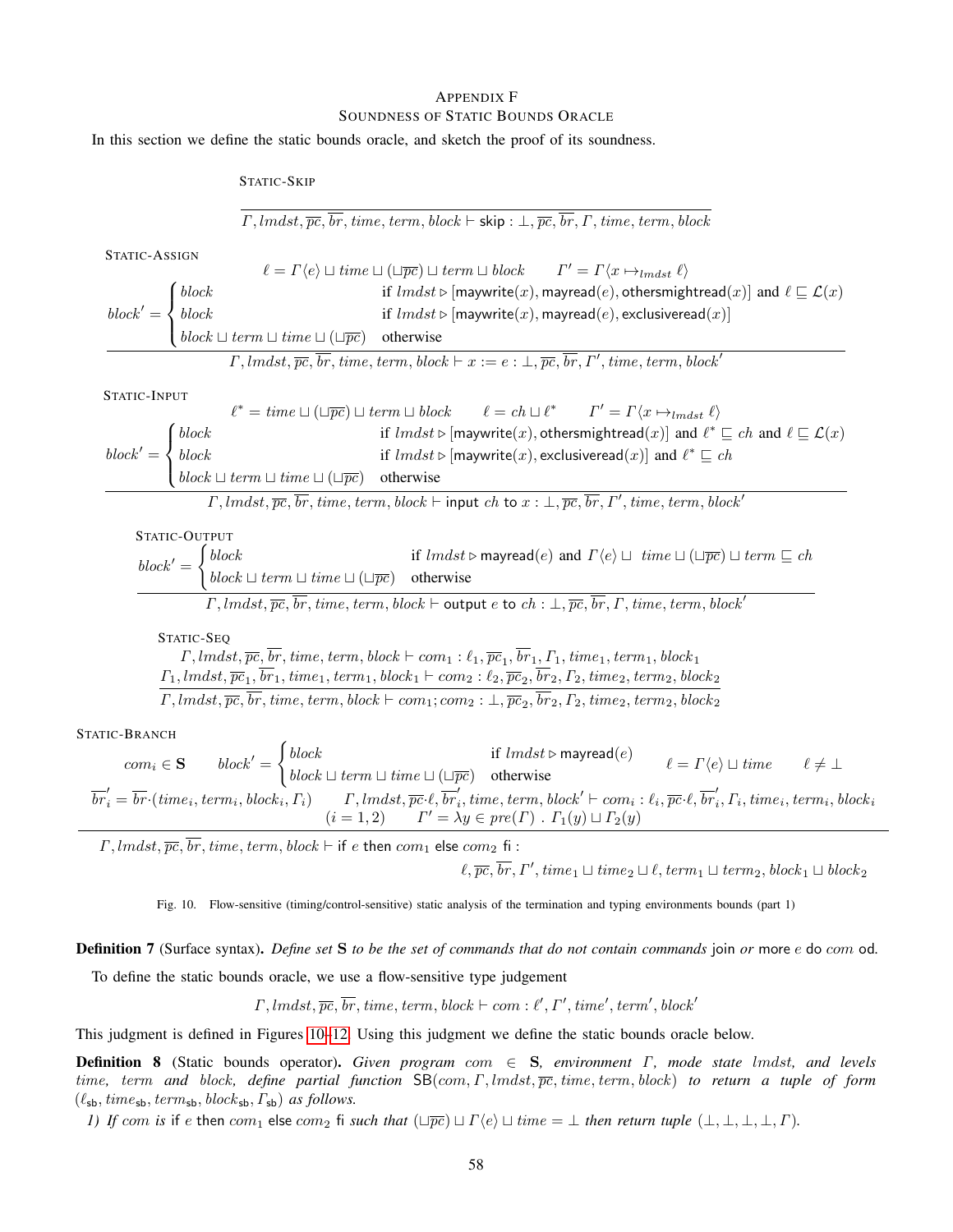STATIC-LOOP-ALGORITHMIC

$$
com \in \mathbf{S} \qquad \forall x \in e. \ x \in NonFloatVar \qquad \ell_0 = \Gamma \langle e \rangle \sqcup time \qquad \ell_{i+1} = \Gamma'_{i+1} \langle e \rangle \sqcup \ell_i \qquad \ell_i \neq \bot
$$
\n
$$
\overline{br'_i} = \overline{br} \cdot (time'_i, term'_i, block'_i, \Gamma'_i)
$$
\n
$$
\Gamma'_i, \text{Imdst}, \overline{pc} \cdot \ell_i, \overline{br'_i}, \text{ time, term, block} \vdash com : \ell_i^{\star}, \overline{pc} \cdot \ell_i, \overline{br'_i}, \Gamma''_i, \text{ time}''_i, \text{ term}''_i, \text{block}''_i \qquad 0 \leq i \leq n
$$
\n
$$
\Gamma'_0 = \Gamma, \quad \Gamma'_{i+1} = \Gamma''_i \sqcup \Gamma, \quad \Gamma'_{n+1} = \Gamma'_n
$$
\n
$$
time'_i = time''_1 \sqcup \ldots \sqcup time''_i \quad time'_{n+1} = time'_n
$$
\n
$$
term'_i = term''_1 \sqcup \ldots \sqcup term''_i \sqcup \ell_i \sqcup \overline{pc}, \quad term'_{n+1} = term'_n
$$
\n
$$
block'_i = \begin{cases} block \sqcup block_1' \sqcup \ldots \sqcup block_1'' & \text{if } \text{Imdst} \uplus \text{mayread}(e) \\ block \sqcup block_1' \sqcup \ldots \sqcup block_i'' & \text{if } \text{Imdst} \uplus \text{mayread}(e) \end{cases}
$$
\n
$$
block'_n_{n+1} = block'_n
$$

<span id="page-59-2"></span> $\Gamma,lmdst,\overline{pc},\overline{br},time,term,block \vdash \textsf{while }e$  do  $com$  od :  $\ell_n,\overline{pc},\overline{br},\Gamma'_n,time'_n,term'_n,block'_n$ 

Fig. 11. Flow-sensitive (timing/control-sensitive) static analysis of the termination and typing environments bounds (part 2)

STATIC-STOP

 $\overline{\Gamma, \text{l} m \text{d} st, \overline{pc}, \overline{\text{br}}, \text{time}, \text{term}, \text{block} \vdash \textsf{stop} : \bot, \overline{\text{pc}}, \overline{\text{br}}, \Gamma, \text{time}, \text{term}, \text{block}}$ 

STATIC-JOIN

$$
\Gamma'' = \lambda y \in pre(\Gamma) \cdot \Gamma(y) \sqcup \Gamma'(y)
$$

 $\Gamma,lmdst,\overline{pc}\cdot\ell,\overline{br}\cdot (time',term',block',\Gamma'),time,term,block \vdash join: \bot, \overline{pc}, \overline{br}, \Gamma'',time \sqcup time' \sqcup \ell,term \sqcup term',block \sqcup block' \sqcup block'$ 

STATIC-MORE

$$
com \in \mathbf{S} \qquad \overline{br} = \overline{br'} \cdot (time^{\star}, term^{\star}, block^{\star}, \Gamma^{\star}) \qquad \overline{pc} = \overline{pc'} \cdot \ell^{\star}
$$
\n
$$
\forall x \in e. \ x \in NonFloatVar \qquad \ell_0 = \Gamma \langle e \rangle \sqcup time \qquad \ell_{i+1} = \Gamma'_i \langle e \rangle \sqcup \ell_i \qquad \ell_i \neq \bot \qquad \overline{br}'_i = \overline{br'} \cdot (time_i, term_i, block_i, \Gamma_i)
$$
\n
$$
\Gamma'_i, \text{Imdst}, \overline{pc'} \cdot \ell_i, \overline{br}'_i, \text{time}, term, block \vdash com : \ell^{\star}_i, \overline{pc'} \cdot \ell_i, \overline{br}'_i, \text{time''}_i, term''_i, block''_i \qquad 0 \leq i \leq n
$$
\n
$$
\Gamma'_0 = \Gamma, \qquad \Gamma'_{i+1} = \Gamma''_i \sqcup \Gamma \qquad \Gamma'_{n+1} = \Gamma'_n
$$
\n
$$
time'_i = time''_1 \sqcup \ldots \sqcup time''_i \quad time'_{n+1} = time'_n
$$
\n
$$
term'_i = term''_1 \sqcup \ldots \sqcup term''_i \sqcup \ell_i \sqcup \overline{pc} \quad term'_{n+1} = term'_n
$$
\n
$$
block'_i = \begin{cases} block \sqcup block \sqcup block_1' \sqcup \ldots \sqcup block_i' & \text{if } \text{Imdst} \vartriangleright \text{mayread}(e) \\ block \sqcup block_1' \sqcup \ldots \sqcup block_i' \sqcup term \sqcup time \sqcup (\sqcup \overline{pc}) & \text{otherwise} \end{cases}
$$
\n
$$
block'_{n+1} = block'_n
$$
\n
$$
\Gamma'_n \sqsubseteq \Gamma^{\star} \qquad time'_n \sqsubseteq time^{\star} \qquad term'_n \sqsubseteq term^{\star} \qquad block'_n \sqsubseteq block^{\star}
$$
\n
$$
\Gamma, \text{Imdst}, \overline{pc}, \overline{br}, \text{time}, term, block \vdash more e \text{ do } com \text{ od} : \bot, \overline{pc'}, \overline{br'}, \text{time'}, term, block \vdash
$$

<span id="page-59-0"></span>Fig. 12. Extension of flow-sensitive (timing/control-sensitive) static analysis to intermediate commands

- <span id="page-59-1"></span>*2) If* com *is* while e do com od *such that*  $\forall x \in e$ .  $x \in NonFloatVar$  *and*  $(\sqcup \overline{pc}) \sqcup \Gamma \langle e \rangle \sqcup time = \bot$  *then return tuple*  $(\perp, \perp, \perp, \perp, \perp, \Gamma)$ .
- *3) If none of the above applies, then return*  $(\ell_{sb}, \text{time}_{sb}, \text{term}_{sb}, \text{block}_{sb}, \Gamma_{sb})$  *such that*  $\Gamma$ , *lmdst*,  $\overline{pc}$ ,  $\epsilon$ , *time*, *term*, *block*  $\vdash$  $com: \ell_{sb}, \overline{pc}, \epsilon, \Gamma_{sb}, time_{sb}, term_{sb}, block_{sb}$

Note that the static bounds oracle is a partial function: it may not return any result, which would cause the local monitor to block.

The static bounds operator is sound, in that it returns a conservative approximation for its arguments. We sketch the proof of this claim below.

Definition 9 (Well-formedness of typing environments with respect to mode states). *Given* Γ *and* lmdst*, say that* Γ *is* well-formed *w.r.t.* lmdst*, written* lmdst ok Γ*, if*

*1) For all variables* x, *lmdst*  $\triangleright$  othersmightread(x)  $\implies \Gamma\langle x \rangle \sqsubseteq \mathcal{L}(x)$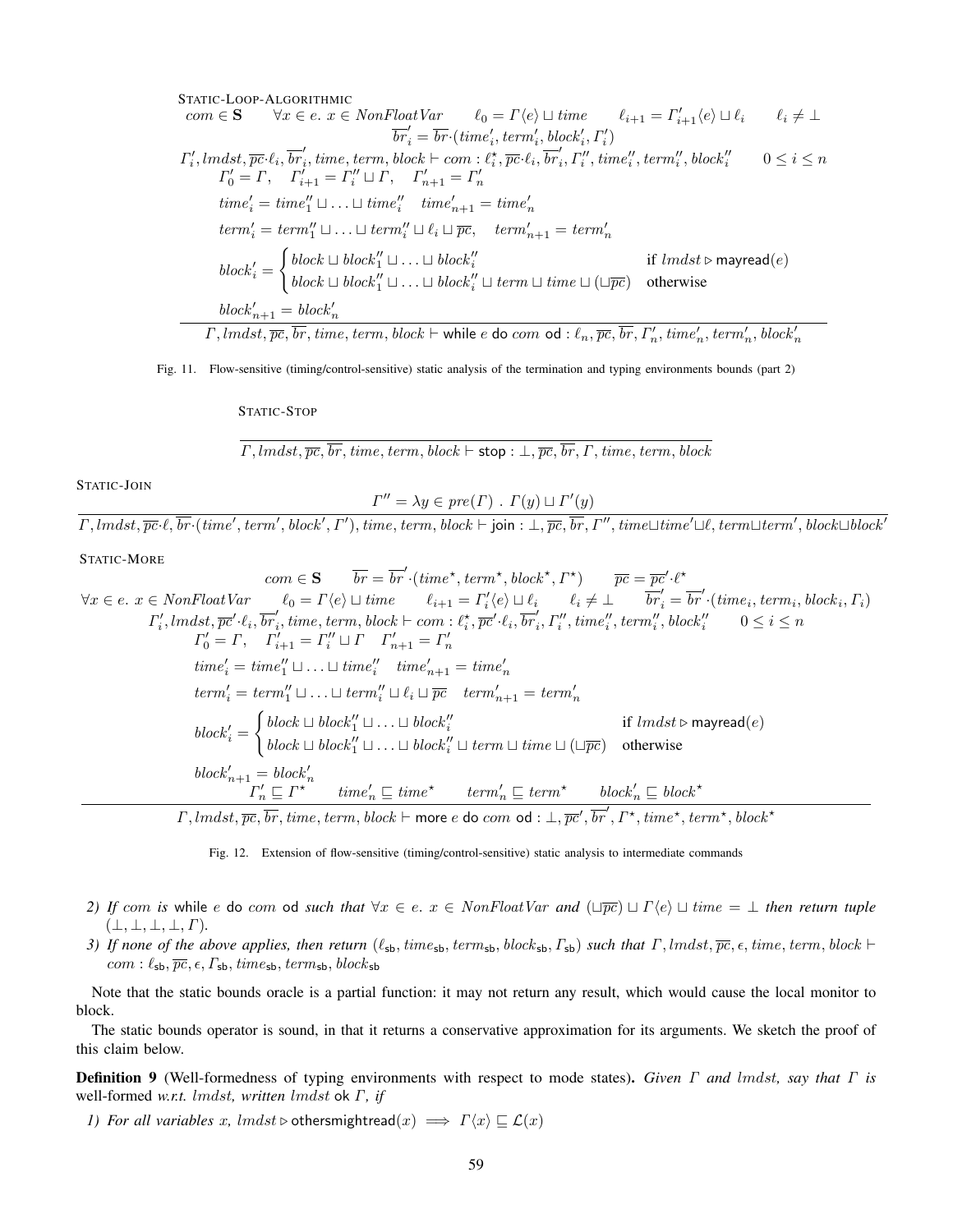*2) For all variables* x, *lmdst*  $\triangleright$  othersmightwrite(x)  $\implies$   $\mathcal{L}(x) \sqsubseteq \Gamma\langle x \rangle$ 

<span id="page-60-4"></span>**Lemma 9** (Local properties of static bounds). *Given*  $\Gamma$ , lmdst,  $\overline{pc}$ ,  $\overline{br}$ , time, term, block such that

- *1)* term  $\Box$  time
- *2)* lmdst ok Γ

*3)*  $\Gamma$ , lmdst,  $\overline{pc}$ ,  $\overline{br}$ , time, term, block  $\vdash$  com :  $\ell_{sb}$ ,  $\Gamma_{sb}$ , time<sub>sb</sub>, term<sub>sb</sub>, block<sub>sb</sub>

*then it holds that*

- *1)* term<sub>sb</sub>  $\subseteq$  time<sub>sb</sub>
- *2)* lmdst ok Γsb

*Proof:* Straightforward induction on the typing derivation.

<span id="page-60-0"></span>**Lemma 10** (Monotonicity of branching environments). *For all com, Γ, lmdst,*  $\overline{pc}$ *,*  $\overline{br}$ *, time, term, block, and*  $\overline{br}'$  *it holds that* 

 $\Gamma$ , lmdst,  $\overline{pc}$ ,  $\overline{br}$ , time, term, block  $\vdash$  com :  $\ell_{\mathsf{sb}}$ ,  $\overline{pc}_{\mathsf{sb}}$ ,  $\overline{lr}_{\mathsf{sb}}$ ,  $\Gamma_{\mathsf{sb}}$ , time<sub>sb</sub>, term<sub>sb</sub>, block<sub>sb</sub>

*then*  $\overline{br}_{sb}$  *is a prefix of*  $\overline{br}$ *.* 

*Proof:* By induction on the typing derivation.

<span id="page-60-1"></span>Lemma 11 (Irrelevance of branching environments for surface commands). *For all* com ∈ S*, such that, and all* Γ*,* lmdst*,* pc*,*  $\overline{br}$ , time, term, block, and  $\overline{br}'$  it holds that

Г

 $\Gamma$ , lmdst,  $\overline{pc}$ ,  $\overline{br}$ , time, term, block  $\vdash$  com :  $\ell_{\mathsf{sb}}$ ,  $\overline{pc}_{\mathsf{sb}}$ ,  $\overline{br}$ ,  $\Gamma_{\mathsf{sb}}$ , time<sub>sb</sub>, term<sub>sb</sub>, block<sub>sb</sub>

*then*

$$
\Gamma, lmdst, \overline{pc}, \overline{br}', time, term, block \vdash com: \ell_{\sf sb}, \overline{pc}_{\sf sb}, \overline{br}', \Gamma_{\sf sb}, time_{\sf sb}, term_{\sf sb}, block_{\sf sb}
$$

*Proof:* By induction on the typing derivation using Lemma [10.](#page-60-0)

<span id="page-60-2"></span>**Lemma 12** (Static bound typing rules are deterministic). *For all com, Γ, lmdst,*  $\overline{pc}$ *,*  $\overline{br}$ *, time, term, block, and*  $\overline{br}'$  *such that* 

$$
\Gamma, lmdst, \overline{pc}, \overline{br}, time, term, block \vdash com : \ell_{\sf sb}, \overline{pc}_{\sf sb}, \overline{br}, \Gamma_{\sf sb}, time_{\sf sb}, term_{\sf sb}, block_{\sf sb}
$$

*and*

$$
\Gamma
$$
,  
lmdst,  $\overline{pc}$ ,  $\overline{br}$ , time, term, block  $\vdash com : \ell'_{sb}, \overline{pc}'_{sb}, \overline{br}', \Gamma'_{sb}, time'_{sb}, term'_{sb}, block'_{sb}$ 

*it holds that*

- *1*)  $\ell_{sb} = \ell'_{sb}$ 2)  $\overline{pc}_{sb} = \overline{pc}'_{sb}$ <br>3)  $\overline{br}_{sb} = \overline{br}'_{sb}$
- *4*)  $\Gamma_{\rm sb} = \Gamma_{\rm sb}'$
- 5)  $time_{sb} = time_{sb}'$
- 6)  $term_{sb} = term'_{sb}$
- *7*)  $block_{sb} = block_{sb}^{\prime}$

*Proof:* By induction on the typing derivation.

<span id="page-60-3"></span>**Lemma 13** (Monotonicity of typing for surface commands). Given a com  $\in$  **S**,  $\Gamma$ , lmdst,  $\overline{pc} \cdot \ell$ ,  $\overline{br}$ , time, term, block and  $\Gamma'$ ,  $lmdst', \overline{pc}\cdot \ell', \overline{br, time, term', block' such that$ 

*1)* lmdst ok Γ

*2)* lmdst ok Γ 0

*3*)  $\Gamma$ , lmdst,  $\overline{pc}\cdot\ell$ ,  $\overline{br}$ , time, term, block  $\vdash$  com :  $\ell_{sb}$ ,  $\overline{pc}_{sb}$ ,  $\overline{br}$ ,  $\Gamma_{sb}$ , time<sub>sb</sub>, term<sub>sb</sub>, block<sub>sb</sub>

*4)*  $time' \sqsubseteq time$ 

*5)*  $term' \sqsubseteq term$ 

- *6)* block'  $\sqsubseteq$  block
- *7*)  $\forall x \in Var$ .  $\Gamma'(x) \sqsubseteq \Gamma(x)$
- 8)  $\ell' \sqsubseteq \ell$

*then there are*  $\Gamma'_{\rm sb}$ ,  $lmdst'_{\rm sb}$ ,  $\overline{pc}_{\rm sb}$ ,  $\ell'$ ,  $time'_{\rm sb}$ ,  $term'_{\rm sb}$ ,  $block'_{\rm sb}$  such that

*1)*  $\Gamma'$ ,  $lmdst'$ ,  $\overline{pc}'$ ,  $\overline{br}$ ,  $time'$ ,  $term'$ ,  $block' \vdash com : \ell'_{sb}, \overline{pc}'_{sb}, \overline{br}$ ,  $\Gamma'_{sb}, time'_{sb}, term'_{sb}, block'_{sb}$ 

2)  $time'_{sb} \sqsubseteq time_{sb}$ 

3)  $term'_{sb} \sqsubseteq term_{sb}$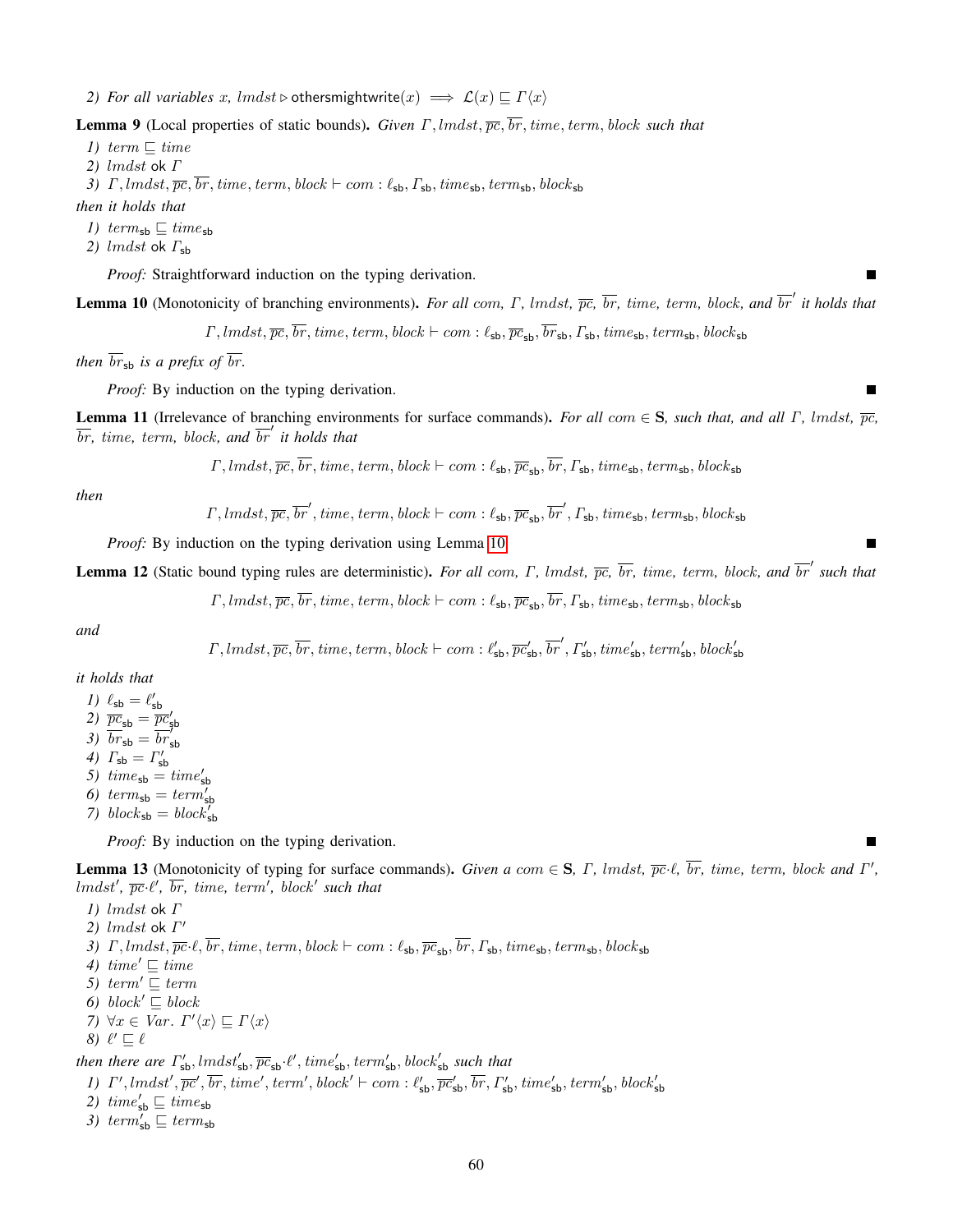4)  $block'_\mathsf{sb} \sqsubseteq block_\mathsf{sb}$ 

$$
5) \ \forall x \in \text{Var. } \Gamma'_{\text{sb}}\langle x \rangle \sqsubseteq \Gamma_{\text{sb}}\langle x \rangle
$$

*Proof: By induction on the typing derivation.*

<span id="page-61-1"></span>**Lemma 14** (Preservation of static bounds). *Given pool* ∈ PSt,  $i$  ∈ pre(pool),  $σ$  ∈ Σ, mem ∈ Mem,  $τ$  ∈ Tr, gmon ∈ GMon,  $a$  and  $pool' \in PSt$ ,  $mem' \in Mem$ ,  $\tau' \in Tr$ ,  $g$  mon'  $\in GM$  on and  $\Gamma'$ ,  $l$  mdst',  $\overline{pc}'$ ,  $\overline{br}'$ ,  $time'$ ,  $term'$ , and  $block'$  such that

Е

*1)*  $pool(i) = [com, mc, mdst]$  *where*  $mc = \langle \Gamma, \text{l} mdst, \overline{pc}, \overline{br}$ , time, term, block)

 $2) \hspace{0.2cm} \langle \hspace{-0.2cm} \langle pool,mem, \tau, gmon \rangle \rangle \rightarrow_{\sigma} \langle \hspace{-0.2cm} \langle pool',mem', \tau', gmon' \rangle \rangle$ 

 $\mathcal{L}(\mathcal{L}) = [\mathit{com}', \mathit{mc}', \mathit{mdst}']$  where  $\mathit{mc}' = \langle \mathit{\Gamma}', \mathit{lmdst}', \overline{\mathit{pc}}', \overline{\mathit{br}}', \mathit{time}', \mathit{term}', \mathit{block}' \rangle$ 

- *4*)  $\Gamma$ , lmdst,  $\overline{pc}$ ,  $\overline{br}$ , time, term, block  $\vdash$  com :  $\ell_{\mathsf{sb}}$ ,  $\overline{pc}_{\mathsf{sb}}$ ,  $\overline{lr}_{\mathsf{sb}}$ ,  $\Gamma_{\mathsf{sb}}$ , time<sub>sb</sub>, term<sub>sb</sub>, block<sub>sb</sub>
- <span id="page-61-0"></span>*5)* com *does not satisfy conditions [\(1\)](#page-58-2) and [\(2\)](#page-59-1) in Definition [8.](#page-58-3)*

*then*

*1*)  $\Gamma'$ ,  $lmdst', \overline{pc}', \overline{br}', time', term', block' \vdash com' : \ell'_{sb}, \overline{pc}'_{sb}, \overline{br}'_{sb}, \Gamma'_{sb}, time'_{sb}, term'_{sb}, block'_{sb}$ 2)  $time'_{sb} = time_{sb}$ 3)  $term'_{sb} = term_{sb}$ 4)  $block_{sb}^{'} = block_{sb}$ 5)  $\Gamma'_{\rm sb} = \Gamma_{\rm sb}$ 

*Proof:* There are two possible inference rules that allow a global configuration to take a step. In one of them, all local configurations take a synchronization step. This does not satisfy assumptions of our Lemma, because barrier command cannot be typed according to the rules of Figures [10](#page-58-1) and [11.](#page-59-2) Consider the other inference rule that allows the global configuration to take a step. There are two sub-cases here. In one of the sub-cases, the step is taken by some thread  $j \neq i$ , and therefore,  $pool(i) = pool'(i)$ ; then we are done trivially. In the other sub-case, the *i*-th configuration takes a step:

$$
\langle pool(i),mem, \tau \rangle \stackrel{\epsilon, \gamma, \epsilon}{\longrightarrow_{\sigma}} \langle pool'(i),mem', \tau' \rangle
$$

Consider the local configuration step and an associated local monitor step.

$$
(com, mem, \tau) \stackrel{\alpha, \epsilon}{\rightarrow}_{\sigma} (com', mem', \tau')
$$

and

$$
\langle \Gamma, lmdst, \overline{pc}, \overline{br}, time, term, block \rangle \longrightarrow_{perm}^{\delta, \alpha} \langle \Gamma', lmdst', \overline{pc}', \overline{br}', time', term', block' \rangle
$$

We proceed by induction on the typing derivation

$$
\Gamma
$$
,  $lmdst$ ,  $\overline{pc}$ ,  $\overline{br}$ ,  $time$ ,  $term$ ,  $block \vdash com : \ell_{sb}$ ,  $\overline{pc}_{sb}$ ,  $\overline{lr}_{sb}$ ,  $\Gamma_{sb}$ ,  $time_{sb}$ ,  $term_{sb}$ ,  $block_{sb}$ 

**Case Static-Skip** In this case, it must be that  $com' = stop$ ; the corresponding local monitor transition rule is (M-Skip); then we are done by inspecting rule (Static-Stop).

**Case Static-Assign** We have that  $com' = stop$ . There are two possible local monitor transition rules: (M-Assign1) and (M-Assign2). In both cases, we observe that it holds that time' = time, term' = term, and block' = block. Moreover, the environment  $\Gamma'$  is obtained by updating  $\Gamma$  in both of the rules exactly as it is updated in (Static-Assign), namely by using  $\ell = \Gamma(e) \sqcup time \sqcup \sqcup \overline{pc} \sqcup term \sqcup block$ . Then we are done by inspecting the rule (Static-Stop).

Case Static-Input Similar to (Static-Assign).

Case Static-Output Similar to (Static-Assign), but we only have one matching monitor rule.

Case Static-Seq By induction hypothesis.

**Case Static-Branch** Assume we take branch i (i = 1,2). In this case  $com' = com_i$ ; join. We have that  $\alpha = b(e, com_1, com_2)$ and the only matching monitor rule is (M-Branch). We have

 $\langle \Gamma,lmdst,\overline{pc},\overline{br},time,term,block\rangle\longrightarrow_{perm}^{\delta,\mathsf{b(e,comm,comm)}}\langle \Gamma,lmdst,\overline{pc}\cdot \ell^{*},\overline{br}.(time^{*},term^{*},block^{*}),time,term,block\rangle$ 

and

$$
\Gamma, lmdst, \overline{pc}, \overline{br}, time, term, block \vdash \text{if } e \text{ then } com_1 \text{ else } com_2 \text{ fi} : \ell_{\textsf{sb}}, \overline{pc}_{\textsf{sb}}, \overline{br}_{\textsf{sb}}, \overline{t_{\textsf{sb}}}, time_{\textsf{sb}}, term_{\textsf{sb}}, block_{\textsf{sb}}
$$

In this case, \*-annotated environments are obtained from running the static oracle

SB(if e then  $com_1$  else  $com_2$  fi,  $\Gamma$ , lmdst,  $\overline{pc}$ , time, term, block)

By Definition [8,](#page-58-3) we have three possible cases

- 1)  $(\Box \overline{pc}) \sqcup \Gamma \langle e \rangle \sqcup \text{time} = \bot$ . This contradicts condition [\(5\)](#page-61-0) of our Lemma.
- 2) Does not match our command.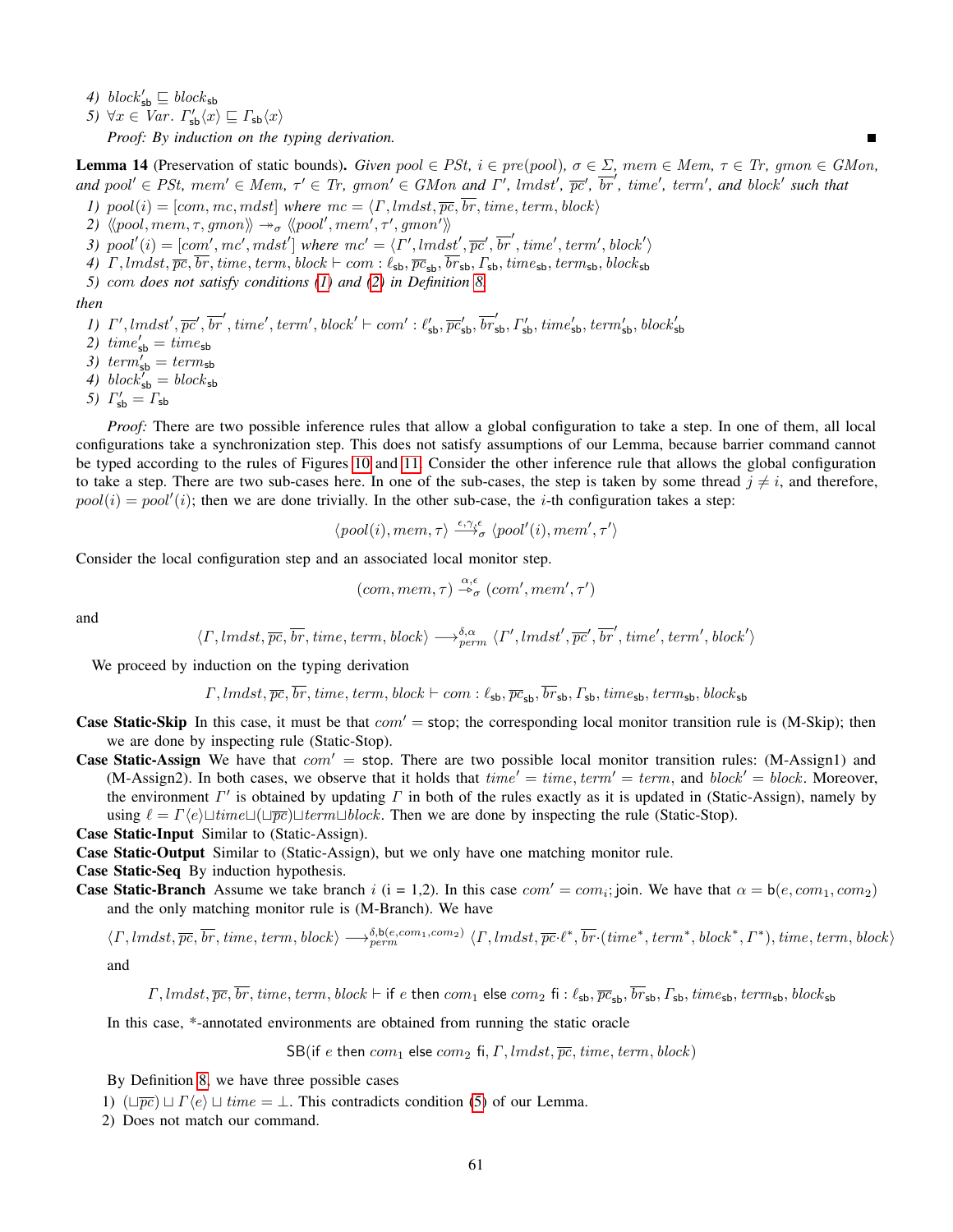3) This is the only applicable case. We consider it below. In this case, by Definition [8 \(Static bounds operator\),](#page-58-3) it must be that

 $\Gamma$ ,  $lmdst, \overline{pc}, \epsilon$ ,  $time, term, block \vdash$  if  $e$  then  $com_1$  else  $com_2$  fi :  $\ell^*, \overline{pc}, \epsilon, \Gamma^*, time^*, term^*, block^*$ 

By Lemma [11 \(Irrelevance of branching environments for surface commands\),](#page-60-1) we have that

 $\Gamma,lmdst,\overline{pc},\overline{br},time,term,block \vdash$  if  $e$  then  $com_1$  else  $com_2$  fi :  $\ell^*,\overline{pc},\overline{br},\Gamma^*,time^*,term^*,block^*$ 

By Lemma [12 \(Static bound typing rules are deterministic\),](#page-60-2) we have that

- $\ell_{\sf sb} = \ell^*$
- $\overline{pc}_{\text{sb}} = \overline{pc}_{*}^{*}$
- $b r_{sb} = b r^*$
- $\Gamma_{\text{sb}} = \Gamma^*$
- $time_{sb} = time^*$
- $term_{sh} = term^*$
- $block_{\rm sb} = block^*$

By examining the rule (Static-Branch) we have that

 $\Gamma, lmdst, \overline{pc}\cdot\ell, \overline{br}\cdot (time_i, term_i, block_i, \Gamma_i), time, term, block' \vdash com_i:$  $\ell_i, \overline{pc}\!\cdot\!\ell, br\!\cdot\!(time_i, term_i, block_i, \varGamma_i), \varGamma_i, time_i, term_i, block_i$ 

where for all  $y \in pre(\Gamma)$  it holds that  $\Gamma_i(y) \sqsubseteq \Gamma^*$ ,  $\text{time}_i \sqsubseteq \text{time}^*$ ,  $\text{term}_i \sqsubseteq \text{term}^*$ , and  $\text{block}_i \sqsubseteq \text{block}_i$ . By Lemma [11](#page-60-1) [\(Irrelevance of branching environments for surface commands\)](#page-60-1) we have that

$$
\Gamma, \text{lmdst}, \overline{pc} \cdot \ell, \overline{br} \cdot (\text{time}^*, \text{term}^*, \text{block}^*, \Gamma^*), \text{time}, \text{term}, \text{block}' \vdash \text{com}_i : \\ \ell_i, \overline{pc} \cdot \ell, \overline{br} \cdot (\text{time}^*, \text{term}^*, \text{block}^*, \Gamma^*), \Gamma_i, \text{time}_i, \text{term}_i, \text{block}_i
$$

From the typing rules (Static-Join) and (Static-Seq), we obtain that

 $\Gamma,lmdst,\overline{pc}\cdot\ell,\overline{br}\cdot (time^*,term^*,block^*,\Gamma^*),time,term,block'\vdash com_i;join:\ell_i,\overline{pc},\overline{br},\Gamma^*,time^*,term^*,block^*$ 

This concludes this case.

Case Static-Stop Not applicable, because there are no semantic transitions from stop.

Case Static-Join Immediate from the typing rule.

**Case Static-Loop-Algorithmic** We have that  $com =$  while e do c od, in this case  $com' =$  more e do c od, and the only matching monitoring rule is (M-Enter). That is,

$$
\langle \Gamma, lmdst, \overline{pc}, \overline{br}, time, term, block \rangle \longrightarrow_{perm}^{\epsilon, \text{enter}(e, com)}
$$

$$
\langle \Gamma, lmdst, \overline{pc} \cdot \ell^*, \overline{br} \cdot (time^*, term^*, block^*, \Gamma^*), time, term, block \rangle
$$

and

 $\Gamma$ , lmdst,  $\overline{pc}$ ,  $\overline{br}$ , time, term, block  $\vdash$  while e do c od :  $\ell_{sb}$ ,  $\overline{pc}_{sb}$ ,  $\overline{br}_{sb}$ ,  $\Gamma_{sb}$ , time<sub>sb</sub>, term<sub>sb</sub>, block<sub>sb</sub>

where \*-environments are obtained from running the static bounds oracle:

$$
(\ell^*, time^*, term^*, block^*, \Gamma^*) = SB(while e do c od, \Gamma, \text{Im}dst, \overline{pc}, time, term, block)
$$

By Definition [8 \(Static bounds operator\),](#page-58-3) it must be that

 $\Gamma,lmdst,\overline{pc},\overline{br},time,term,block \vdash \textsf{while }e\ \textsf{do }c\ \textsf{od}: \ell^*,\overline{pc},\overline{br},\Gamma^*,time^*,term^*,block^*$ 

By Lemma [12 \(Static bound typing rules are deterministic\),](#page-60-2) we have that

$$
\bullet\ \ell_{\sf sb} = \ell^*
$$

- $\overline{pc}_{\text{sb}} = \overline{pc}_{\text{a}}^*$
- $b r_{sb} = \frac{F}{b r^*}$
- $\Gamma_{\text{sb}} = \Gamma^*$
- $time_{sb} = time^*$
- $term_{sb} = term^*$
- $block_{sb} = block^*$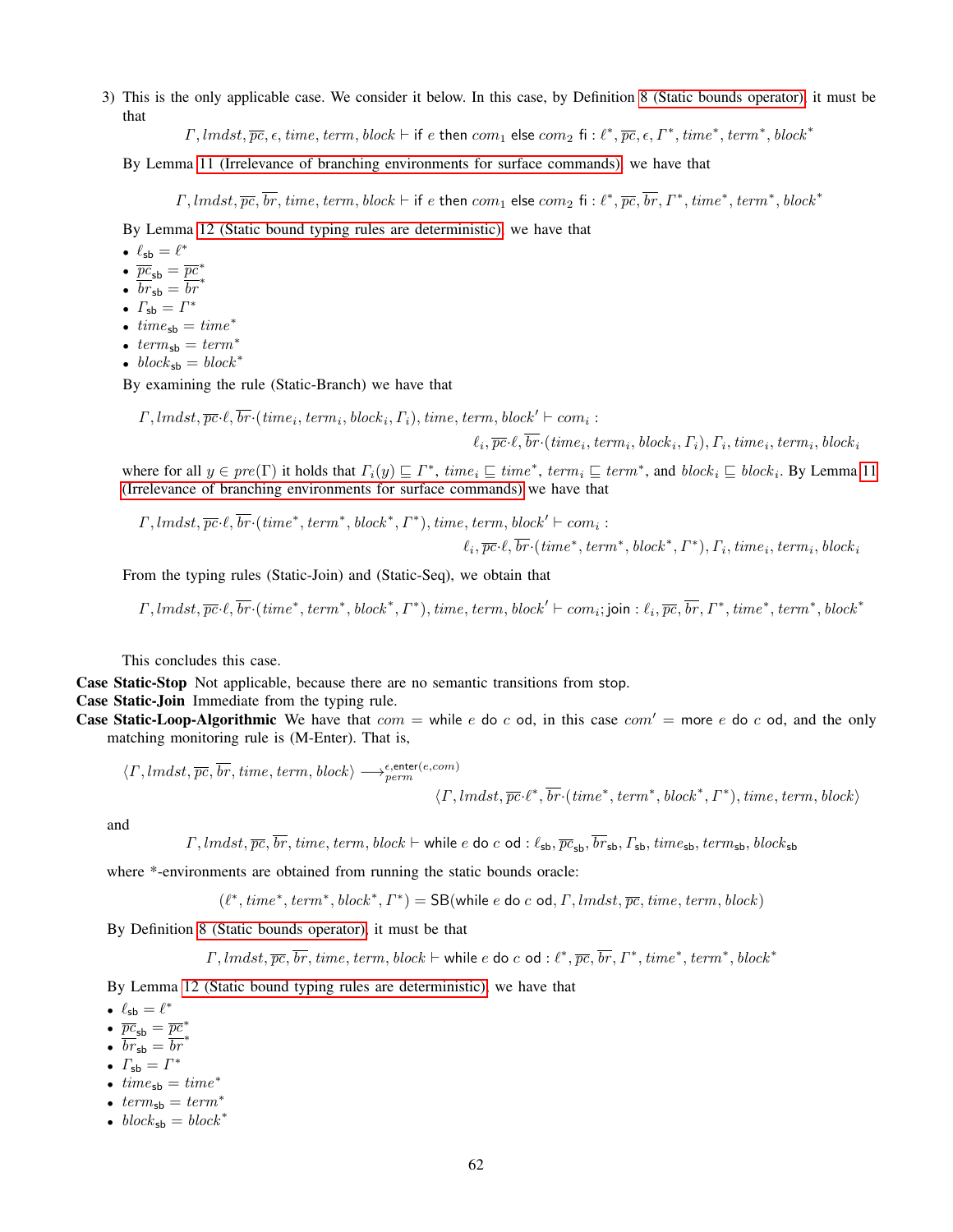Then we are done by matching the premises of the rule (Static-More) with the premises of the rule (Static-Loop). **Case Static-More** We have that  $com =$  more e do c od. There are two possible semantic and monitor transitions.

1) (M-More). In this case we continue executing the loop. In this case,  $com' = c$ ; more e do c od.

$$
\langle \Gamma, \textit{lmdst}, \overline{pc}, \overline{br}, \textit{time}, \textit{term}, \textit{block} \rangle \longrightarrow^{\epsilon, \textit{more}(e, com)}_{\textit{perm}} \langle \Gamma, \textit{lmdst}, \overline{pc}, \overline{br}, \textit{time}, \textit{term}, \textit{block} \rangle
$$

and

 $\Gamma$ , lmdst,  $\overline{pc}$ ,  $\overline{br}$ , time, term, block  $\vdash$  more e do c od :  $\ell_{\sf sb}$ ,  $\overline{pc}_{\sf sb}$ ,  $\overline{br}_{\sf sb}$ ,  $\Gamma_{\sf sb}$ , term<sub>sb</sub>, block<sub>sb</sub>

For clarity, we fold the reasoning about the timing, termination, and blocking environments below, into the reasoning about the typing environment. We have that there is an  $n$  such that



where  $\Gamma''_{n-1} \sqcup \Gamma = \Gamma''_n \sqcup \Gamma$  and  $\Gamma''_n \sqcup \Gamma \sqsubseteq \Gamma_{sb}$ , where  $\Gamma_{sb}$  is the typing environment on the top of the branching environment stack  $\overline{br}$ . Note also that, by Lemma [13 \(Monotonicity of typing for surface commands\),](#page-60-3) it holds that  $\Gamma''_i \subseteq \Gamma''_{i+1}$ , for  $0 \le i \le n-1$ , and by Lemma [12 \(Static bound typing rules are deterministic\),](#page-60-2)  $\Gamma''_n = \Gamma''_{n+1}$ .

Consider command c; more e do c od. Because  $c \in S$ , it does not change the branching or pc environments. By Lemma [12 \(Static bound typing rules are deterministic\),](#page-60-2) we have that

$$
\Gamma
$$
,  $lmdst$ ,  $\overline{pc}$ ,  $\overline{br}$ ,  $time$ ,  $term$ ,  $block \vdash c : \ell_0''$ ,  $\overline{pc}$ ,  $\overline{br}$ ,  $\Gamma_0''$ ,  $term_0''$ ,  $term_0''$ ,  $block_0''$ 

We want to show that

$$
\Gamma''_0, lmdst, \overline{pc}, \overline{br}, time''_0, term''_0, block''_0 \vdash more\ e\ do\ c\ od: \ell_{\rm sb}, \overline{pc}_{\rm sb}, \overline{br}_{\rm sb}, \Gamma_{\rm sb}, time_{\rm sb}, term_{\rm sb}, block_{\rm sb}
$$

Using Lemma [13 \(Monotonicity of typing for surface commands\)](#page-60-3) we have:

$$
\Gamma_0'' \sqcup \Gamma \ldots \vdash c : \ldots \Gamma_1'' \ldots \implies \Gamma_0'' \ldots \vdash c : \ldots \Delta_0'' \ldots \text{ such that } \Delta_0'' \sqsubseteq \Gamma_1''
$$

From this, using that  $\Gamma_0'' \sqsubseteq \Gamma_1''$ , we obtain that

$$
\Gamma_1'' \sqcup \Gamma \ldots \vdash c : \ldots \Gamma_2'' \ldots \implies \Delta_0'' \sqcup \Gamma_0'' \ldots \vdash c : \ldots \Delta_1'' \ldots \text{ such that } \Delta_1'' \sqsubseteq \Gamma_2''
$$

Subsequently, for all  $i > 1$ , we have

$$
\varGamma_i'' \sqcup \varGamma \ldots \vdash c : \ldots \varGamma_{i+1}'' \ldots \implies \varDelta_{i-1}'' \sqcup \varGamma_0'' \ldots \vdash c : \ldots \varDelta_i'' \ldots \text{ such that } \varDelta_i'' \sqsubseteq \varGamma_{i+1}''
$$

We observe that the sequence  $\Delta_0''$ ,  $\Delta_1''$ , ...,  $\Delta_i''$ , ... is monotonically increasing, and is bound from above by  $\Gamma_n''$ . Then, there must exist k such that  $\Delta_k'' = \Delta_{k+1}''$ , and correspondingly, it must be that

$$
\Gamma_0'', \dots \vdash c : \dots \Delta_0'', \dots
$$

$$
\Delta_0'' \sqcup \Gamma_0'', \dots \vdash c : \dots \Delta_1'', \dots
$$

$$
\dots
$$

$$
\Delta_{k-1}'' \sqcup \Gamma_0'', \dots \vdash c : \dots \Delta_k'', \dots
$$

$$
\Delta_k'' \sqcup \Gamma_0'', \dots \vdash c : \dots \Delta_{k+1}'' \dots
$$

where  $\Delta_{k-1}'' \sqcup \Gamma_0'' = \Delta_k'' \sqcup \Gamma_0''$ . Moreover, from  $\Delta_k'' \sqsubseteq \Gamma_n''$  and  $\Gamma_0'' \sqsubseteq \Gamma_n''$ , we obtain that and  $\Delta_k'' \sqcup \Gamma_0'' \sqsubseteq \Gamma_n''$ . Hence,  $\Delta''_k \sqcup \Gamma''_0 \sqsubseteq \Gamma_{\text{sb}}$ . The same reasoning follows for the timing, termination, and branching environments. This shows that we satisfy all the premises of (Static-More). Then we are done by (Static-Seq).

2) (M-Leave). In this case, we leave the loop, and  $com' = stop$ . Then we are done by inspecting the rule (Static-Stop).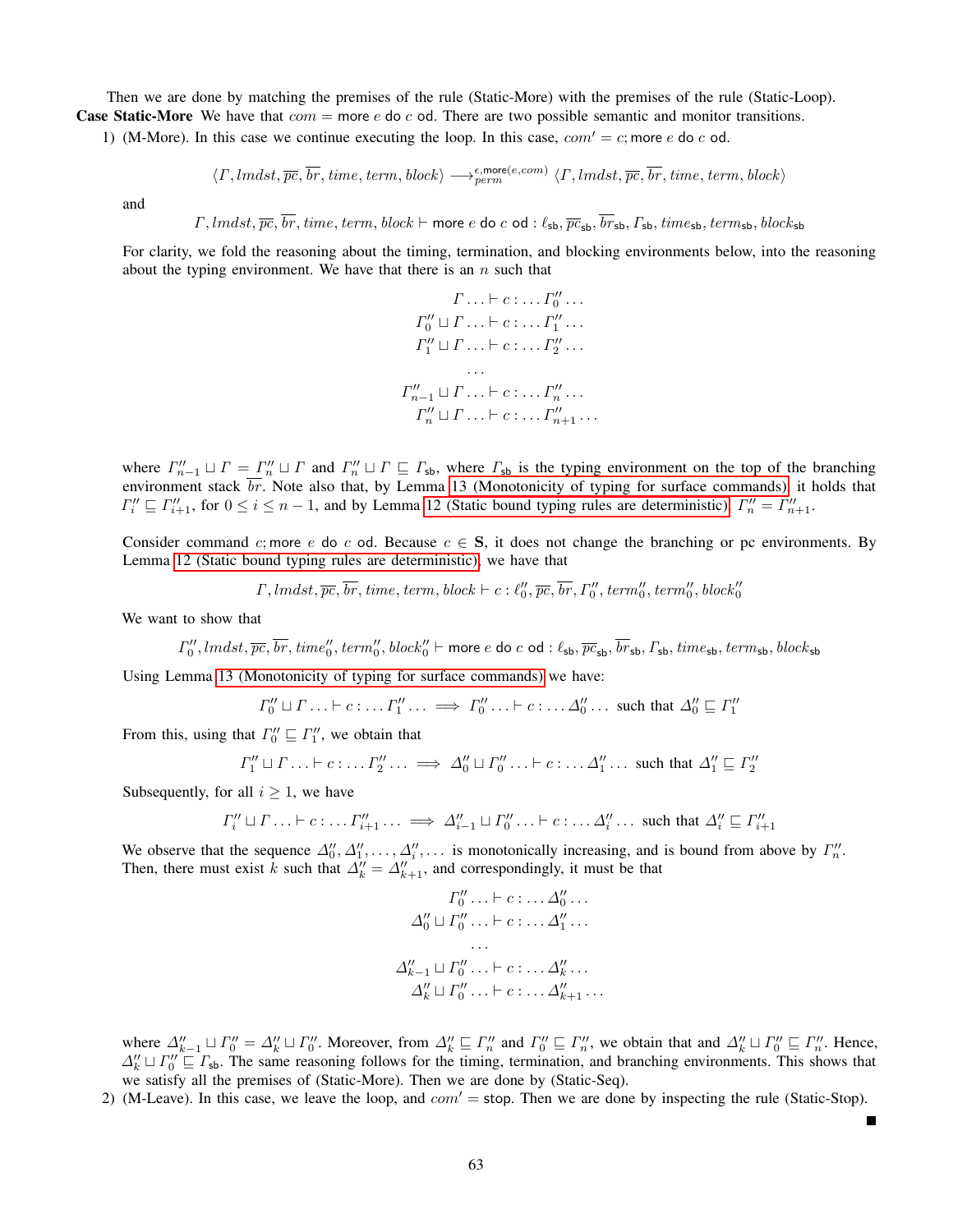<span id="page-64-0"></span>**Lemma 15.** Given pool  $\in PSt$ ,  $i \in pre(pool)$ ,  $\sigma \in \Sigma$ , mem  $\in$  Mem,  $\tau \in Tr$ , gmon  $\in$  GMon, and pool'  $\in PSt$ ,  $m$ em'  $\in$  *Mem,*  $\tau' \in \mathit{Tr}$ ,  $g$ mon'  $\in$  GMon and  $\Gamma'$ , lmdst',  $\overline{pc}'$ ,  $\overline{br}'$ , time', term', and block' such that

•  $pool(i) = [com, mc, mdst]$  *where*  $mc = \langle \Gamma, lmdst, \overline{pc}, \overline{br}$ , time, term, block $\rangle$ 

- $\bullet \ \ \langle \!\langle pool,mem, \tau, gmon \rangle \!\rangle \twoheadrightarrow^{*}_{\sigma} \ \langle \!\langle pool', mem', \tau', gmon' \rangle \!\rangle$
- pool'(i) =  $[\mathsf{stop}, \langle \Gamma', \overline{\mathit{indst}'}, \overline{\mathit{pc}}', \overline{\mathit{br}'}, \mathit{time}', \mathit{term}', \mathit{block}'\rangle, mdst']$
- $\Gamma$ , lmdst,  $\overline{pc}$ ,  $\overline{br}$ , time, term, block  $\vdash$  com :  $\ell_{\mathsf{sb}}$ ,  $\Gamma_{\mathsf{sb}}$ , time<sub>sb</sub>, term<sub>sb</sub>, block<sub>sb</sub>

• *Either*  $\ell_{sb} = \bot$  *or* ( $\text{time}' \subseteq \text{time}_{sb}$  *and*  $\text{term}' \subseteq \text{term}_{sb}$  *and*  $\text{block}' \subseteq \text{block}_{sb}$  *and*  $\text{pre}(\Gamma') = \text{pre}(\Gamma_{sb})$  *and*  $\forall x \in \mathbb{R}$  $Var. T'(x) \sqsubseteq \Gamma_{\mathsf{sb}}(x)$ 

*Proof:* By induction on the number of local steps. Base cases include all the transitions where the final configuration is reached in one step, and the result of the lemma is obtained by analyzing the associated monitor transitions. For the inductive cases, we use Lemma [14](#page-61-1) to relate the static bounds of the given command with the bounds obtained through the induction hypothesis.

<span id="page-64-3"></span>**Lemma 16.** Given  $com =$  while e do  $com_1$  od,  $pool \in PSt$ ,  $i \in pre(pool)$ ,  $\sigma \in \Sigma$ ,  $mem \in Mem$ ,  $\tau \in Tr$ ,  $gmon \in GMon$ ,  $a$  and  $p$  *ool'*  $\in$  *PSt, mem'*  $\in$  *Mem,*  $\tau' \in$  *Tr, gmon'*  $\in$  *GMon, and*  $\Gamma'$ *, lmdst',*  $\overline{pc'}$ *,*  $\overline{br'}$ *, time', term', and block'* such that

- pool(i) = [while e do com<sub>1</sub> od, mc, mdst] where  $mc = \langle \Gamma, \text{lmdst}, \overline{pc}, \overline{br}$ , time, term, block)
- $\bullet \ \ \langle \!\langle pool,mem, \tau, gmon \rangle \rangle \twoheadrightarrow^{*}_{\sigma} \ \langle \!\langle pool', mem', \tau', gmon' \rangle \rangle$
- pool'(i) = [more e do com<sub>1</sub> od,  $\langle \Gamma',lmdst',\overline{pc}',\overline{br}',\overline{time}',term',block'\rangle,mdst']$
- $\Gamma$ , lmdst,  $\overline{pc}$ , br, time, term, block  $\vdash$  com :  $\ell_{\mathsf{sb}}$ ,  $\Gamma_{\mathsf{sb}}$ , time<sub>sb</sub>, term<sub>sb</sub>, block<sub>sb</sub>
- *we have all of the following:*
- $\Gamma'\langle e \rangle \sqcup time' \sqsubseteq \ell_{\sf sb}.$
- Either  $\ell_{sb} = \bot$  or ( $\text{ time'} \sqsubseteq \text{ time}_{sb}$  and  $\text{ term'} \sqsubseteq \text{ term}_{sb}$  and  $\text{ block'} \sqsubseteq \text{ block}_{sb}$  and  $\text{ pre}(\Gamma') = \text{ pre}(\Gamma_{sb})$  and  $\forall x \in \mathcal{C}$ Var.  $\Gamma'\langle x\rangle \sqsubseteq \Gamma_{\mathsf{sb}}\langle x\rangle$ )

*Proof:* By induction on the number of local steps using Lemma [14,](#page-61-1) similar to Lemma [15.](#page-64-0)

<span id="page-64-1"></span>**Lemma 17.** *Given pool* ∈ PSt,  $i \in pre(pool)$ ,  $σ \in Σ$ ,  $mem \in Mem$ ,  $τ \in Tr$ ,  $gmon \in GMon$  such that

- $\Gamma$ , lmdst,  $\overline{pc}$ ,  $\overline{br}$ , time, term, block  $\vdash$  com :  $\ell_{\mathsf{sb}}$ ,  $\Gamma_{\mathsf{sb}}$ , time<sub>sb</sub>, term<sub>sb</sub>, block<sub>sb</sub>
- pool(i) =  $[com, mc, mdst]$  where  $mc = \langle \Gamma, \text{l} mdst, \overline{pc}, \overline{br}, \text{time}, \text{term}, \text{block} \rangle$
- *execution of* pool(i) *diverges.*
- $com \in \mathbf{S}$

*we have:*

•  $(\Box \overline{pc}) \sqsubseteq term_{sb}$ .

*Proof:* By induction on the typing derivation.

<span id="page-64-2"></span>Lemma 18. *Given* pool ∈ PSt*,* i ∈ pre(pool)*,* σ ∈ Σ*,* mem ∈ Mem*,* τ ∈ Tr *,* gmon ∈ GMon *such that*

- $\Gamma$ , lmdst,  $\overline{pc}$ ,  $\overline{br}$ , time, term, block  $\vdash$  com :  $\ell_{\mathsf{sb}}$ ,  $\Gamma_{\mathsf{sb}}$ , time<sub>sb</sub>, term<sub>sb</sub>, block<sub>sb</sub>
- $pool(i) = [com, mc, mdst]$  where  $mc = \langle \Gamma, \text{Imdst}, \overline{pc}, \text{br}, \text{time}, \text{term}, \text{block} \rangle$
- *execution of* pool(i) *blocks.*

•  $com \in S$ 

*we have:*

•  $(\Box \overline{pc}) \sqsubseteq block_{sb}$ .

*Proof:* By induction on the typing derivation.

<span id="page-64-4"></span>Lemma 19. *Given* pool ∈ PSt*,* i ∈ pre(pool)*,* σ ∈ Σ*,* mem ∈ Mem*,* τ ∈ Tr *,* gmon ∈ GMon *such that*

- $\Gamma$ , lmdst,  $\overline{pc}$ ,  $\overline{br}$ , time, term, block  $\vdash$  com :  $\ell_{\mathsf{sb}}$ ,  $\Gamma_{\mathsf{sb}}$ , time<sub>sb</sub>, term<sub>sb</sub>, block<sub>sb</sub>
- pool(i) =  $[com, mc, mdst]$  where  $mc = \langle \Gamma, \text{lmdst}, \overline{pc}, \overline{br}, \text{time}, \text{term}, \text{block} \rangle$

• *execution of* pool(i) *may fail to terminate normally because either* pool(i) *diverges or the monitor for* pool(i) *blocks we have:*

•  $\ell_{sb} \sqsubseteq term_{sb}$  *or*  $\ell_{sb} \sqsubseteq block_{sb}$ 

*Proof:* We consider possible divergence and blocking behaviors separately.

**Execution of** com **diverges.** We proceed by induction on the typing derivation

 $\Gamma$ , lmdst,  $\overline{pc}$ ,  $\overline{br}$ , time, term, block  $\vdash$  com :  $\ell_{\mathsf{sb}}$ ,  $\Gamma_{\mathsf{sb}}$ , time<sub>sb</sub>, term<sub>sb</sub>, block<sub>sb</sub>

П

*we have:*